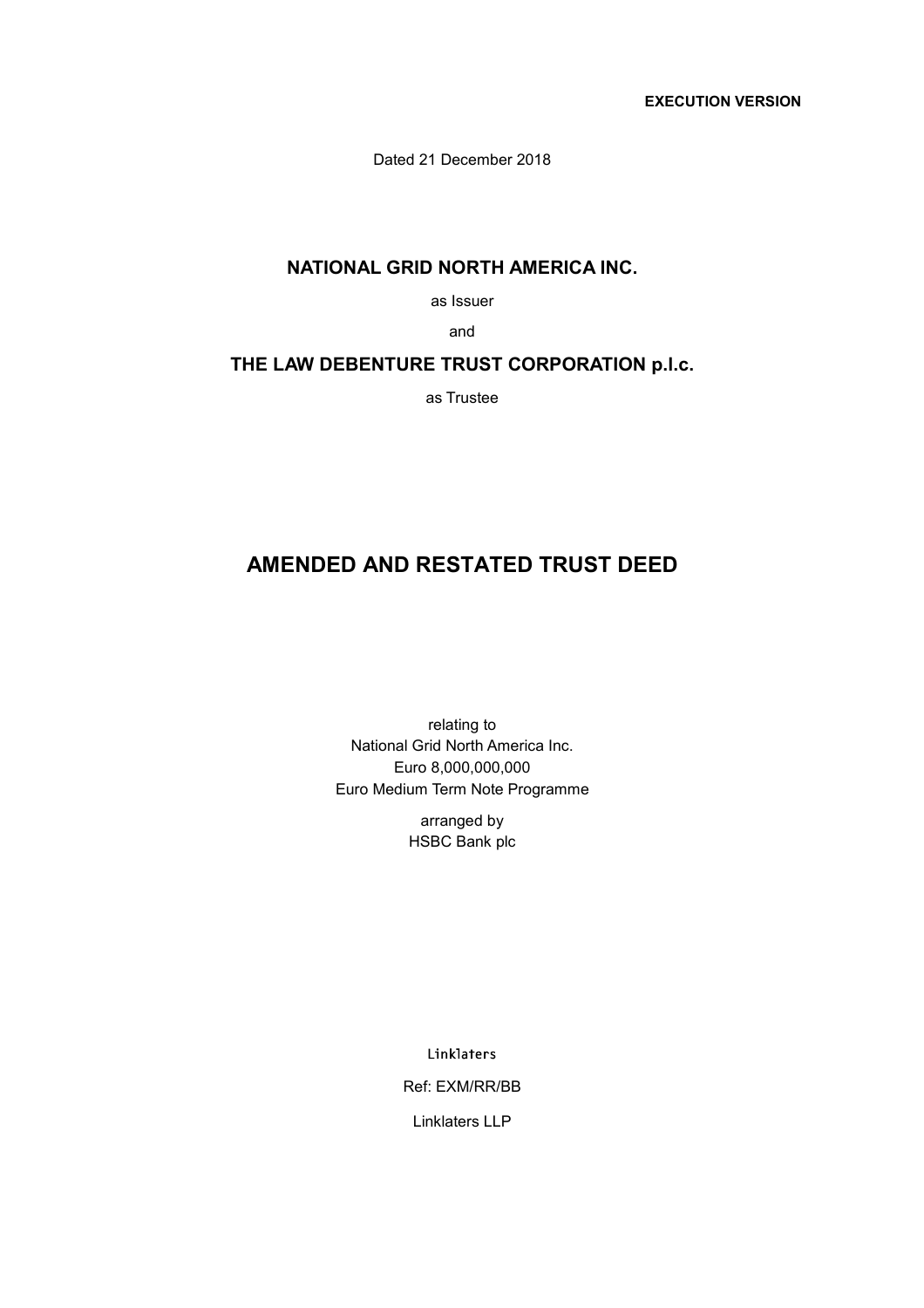| <b>Contents</b> |  | Page |
|-----------------|--|------|
| 1               |  |      |
| 2               |  |      |
| 3               |  |      |
| 4               |  |      |
| 5               |  |      |
| 6               |  |      |
| 7               |  |      |
| 8               |  |      |
| 9               |  |      |
| 10              |  |      |
| 11              |  |      |
| 12              |  |      |
| 13              |  |      |
| 14              |  |      |
| 15              |  |      |
| 16              |  |      |
| 17              |  |      |
| 18              |  |      |
|                 |  |      |
|                 |  |      |
|                 |  |      |
|                 |  |      |

# **Table of Contents**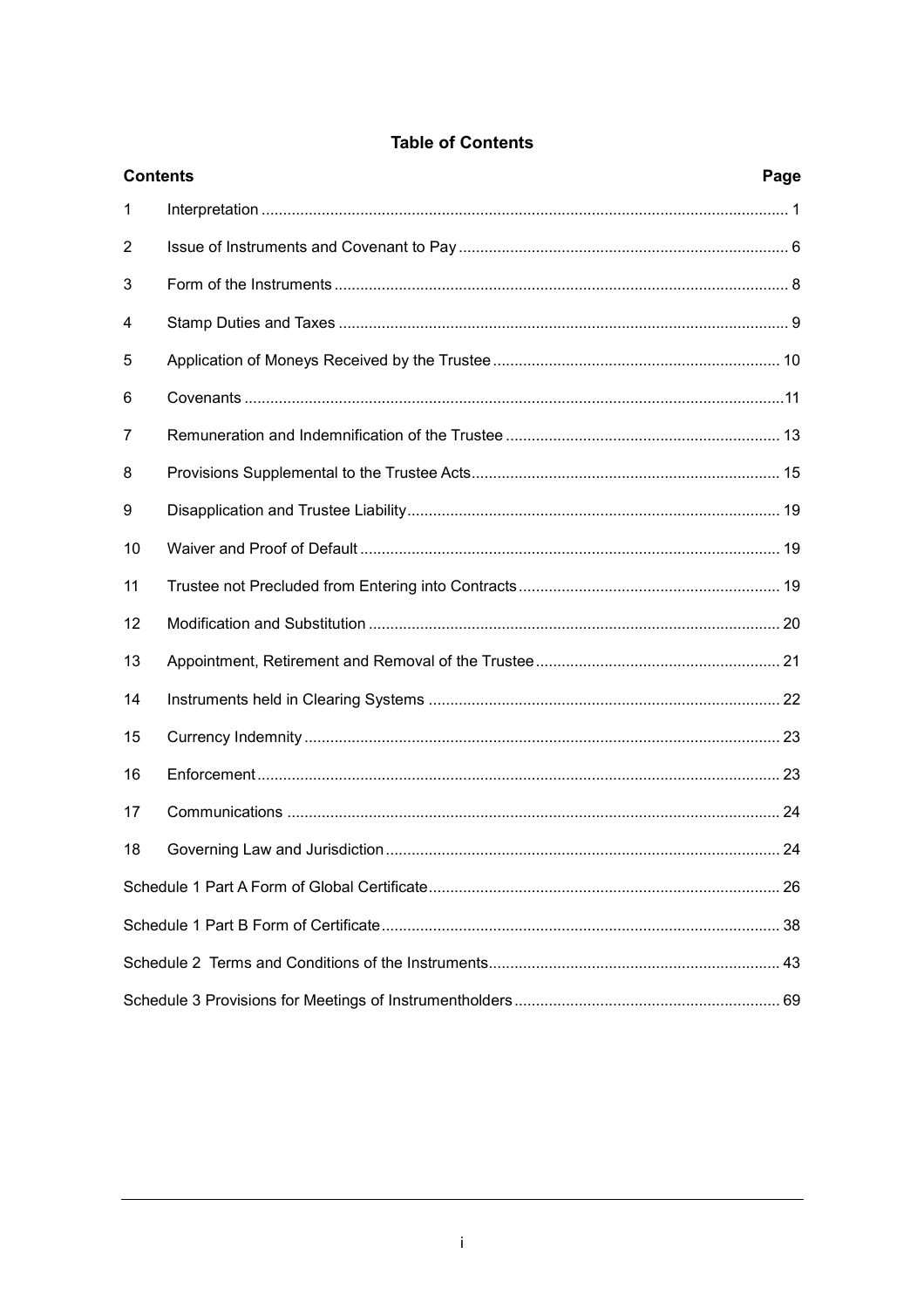**This Trust Deed** is made on 21 December 2018 **between**:

- **(1) NATIONAL GRID NORTH AMERICA INC.** (the "**Issuer**"); and
- **(2) THE LAW DEBENTURE TRUST CORPORATION p.l.c.** (the "**Trustee**", which expression, where the meaning so admits, includes any other trustee for the time being of this Trust Deed).

### **Whereas**:

- (A) The Issuer proposes to issue from time to time debt instruments in registered form (the "**Instruments**") in an aggregate nominal amount outstanding at any one time, not exceeding the Programme Limit in accordance with the Dealer Agreement (the "**Programme**") and to be constituted by this Trust Deed.
- (B) This Trust Deed amends and restates the amended and restated trust deed dated 9 December 2015 between National Grid USA, National Grid North America Inc. and The Law Debenture Trust Corporation p.l.c. (the "**Original Trust Deed**") in respect of all Instruments issued pursuant to the Programme on or after the date of this Trust Deed. The Original Trust Deed will continue in full force and effect in respect of all Instruments issued prior to the date of this Trust Deed and any Instruments issued on or after the date of this Trust Deed which are to be consolidated and form a single series with any Instruments issued prior to the date hereof.
- (C) The Trustee has agreed to act as trustee of this Trust Deed on the following terms and conditions.

**This Deed** witnesses and it is declared as follows:

# **1 Interpretation**

### **1.1 Definitions**

In this Trust Deed:

"**Agency Agreement**" means the amended and restated agency agreement (as amended, supplemented and/or restated from time to time) relating to the Programme dated 9 December 2015, between the Issuer, the Trustee, The Bank of New York Mellon, London Branch as Issuing and Paying Agent, The Bank of New York Mellon (Luxembourg) S.A. as Registrar, BNY Trust Company of Canada as Canadian Paying Agent and the other agent(s) mentioned in it;

"**Agents**" has the meaning given to it in the Agency Agreement;

"**Calculation Agent**" means any person named as such in the Conditions or any Successor Calculation Agent;

"**Canadian Paying Agent**" means BNY Trust Company as Canadian Paying Agent under the Agency Agreement (or such Canadian Paying Agent as may be appointed from time to time under the Agency Agreement);

"**CDS**" means CDS Clearing and Depository Services Inc.;

"**Certificate**" means a registered certificate representing one or more Instruments of the same Series and, save as provided in the Conditions, comprising the entire holding by an Instrumentholder of his Instruments of that Series and, save in the case of Global Certificates, being substantially in the form set out in Schedule1 Part B;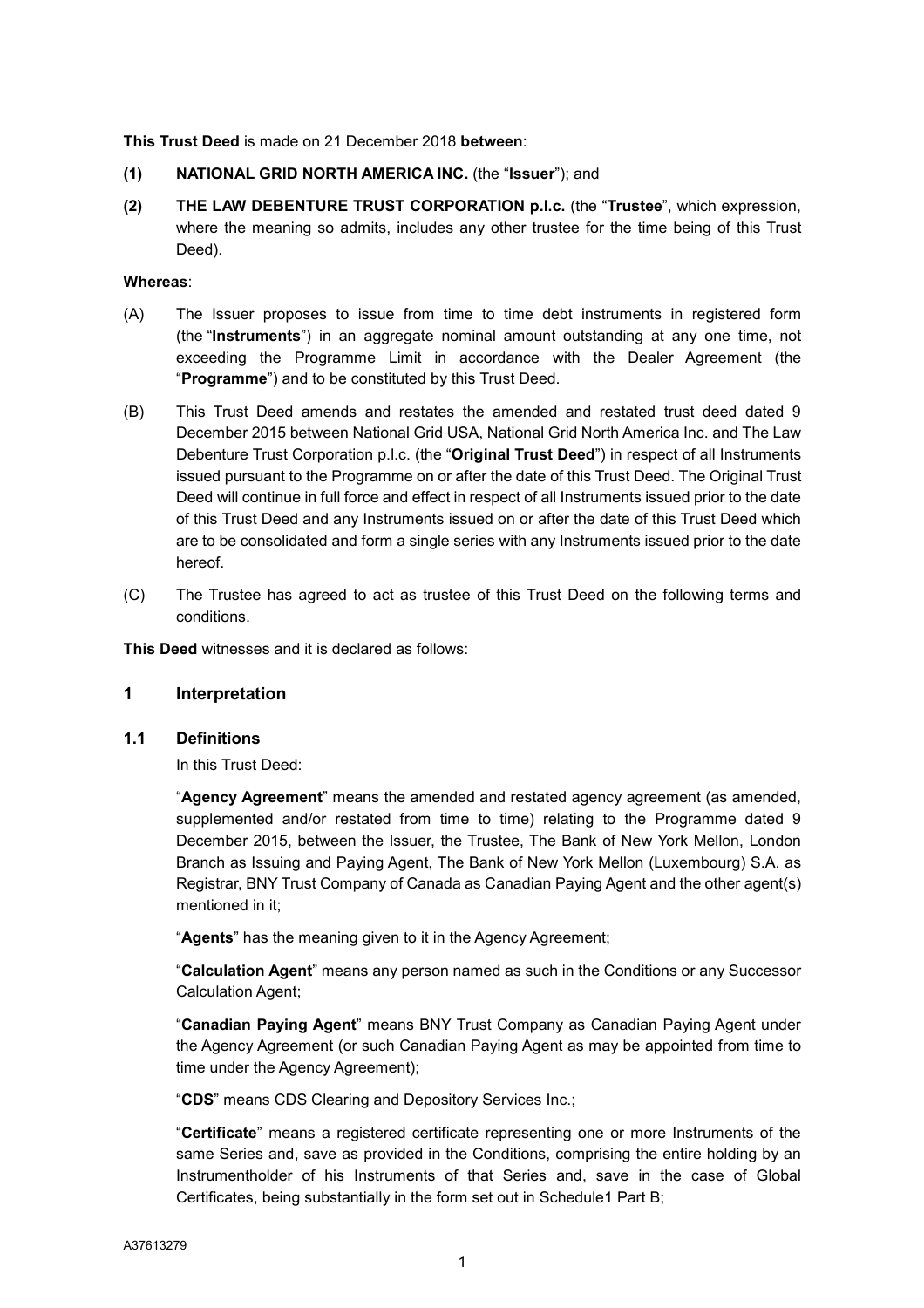"**Common Safekeeper**" means, in relation to a Series where the relevant Global Certificate is held under the NSS, the common safekeeper for Euroclear and Clearstream, Luxembourg appointed in respect of such Instruments;

"**Clearstream, Luxembourg**" means Clearstream Banking S.A.;

"**Conditions**" means in respect of the Instruments of each Series the terms and conditions applicable to them which shall be substantially in the form set out in Schedule 2 (Terms and Conditions of the Instruments) as modified, with respect to any Instruments represented by a Global Certificate, by the provisions of such Global Certificate, and shall incorporate any additional provisions forming part of such terms and conditions set out in Part A of the Final Terms relating to the Instruments of that Series and any reference to a particularly numbered Condition shall be construed accordingly;

"**Contractual Currency**" means, in relation to any payment obligation of any Instrument, the currency in which that payment obligation is expressed and, in relation to Clause 8 (Provisions Supplemental to the Trustee Acts), such currency as may be agreed between the Issuer and the Trustee from time to time;

"**Dealer Agreement**" means the amended and restated dealer agreement (as amended, supplemented and/or restated from time to time) relating to the Programme dated 21 December 2018 between the Issuer, the Arranger and the dealers named in it;

"**Definitive Instrument**" means a Certificate other than a Global Certificate and includes any replacement Instrument or Certificate issued pursuant to the Conditions;

"**Effective Date**" means the date on which the Arranger, has received, on behalf of the Dealers, each of the condition precedent documents listed in Schedule 2 to the Dealer Agreement and that each is, in form and substance, satisfactory to it;

"**Euroclear**" means Euroclear Bank SA/NV;

"**Event of Default**" means an event described in Condition 8 and that, if so required by that Condition, has been certified by the Trustee to be, in its opinion, materially prejudicial to the interests of the Instrumentholders;

"**Extraordinary Resolution**" has the meaning set out in Schedule 3 (Provisions for Meetings of Instrumentholders);

"**Final Terms**" means, in relation to a Tranche, the final terms document substantially in the form set out in the Prospectus which will be completed at or around the time of the agreement to issue each Tranche of Instruments and which will constitute final terms for the purposes of Article 5.4 of the Prospectus Directive. For the avoidance of doubt, in the case of Instruments issued under the Programme which are not admitted to trading on the London Stock Exchange's regulated market, all references to the Final Terms shall be construed as references to the pricing supplement substantially in the form set forth in the Prospectus;

"**Global Certificate**" means a Temporary Global Certificate and/or the Permanent Global Certificate substantially in the forms set out in Part A of Schedule 1 representing Instruments of one or more Tranches of the same Series;

"**holder**" in relation to an Instrument and "**Instrumentholder**" have the meanings given to them in the Conditions;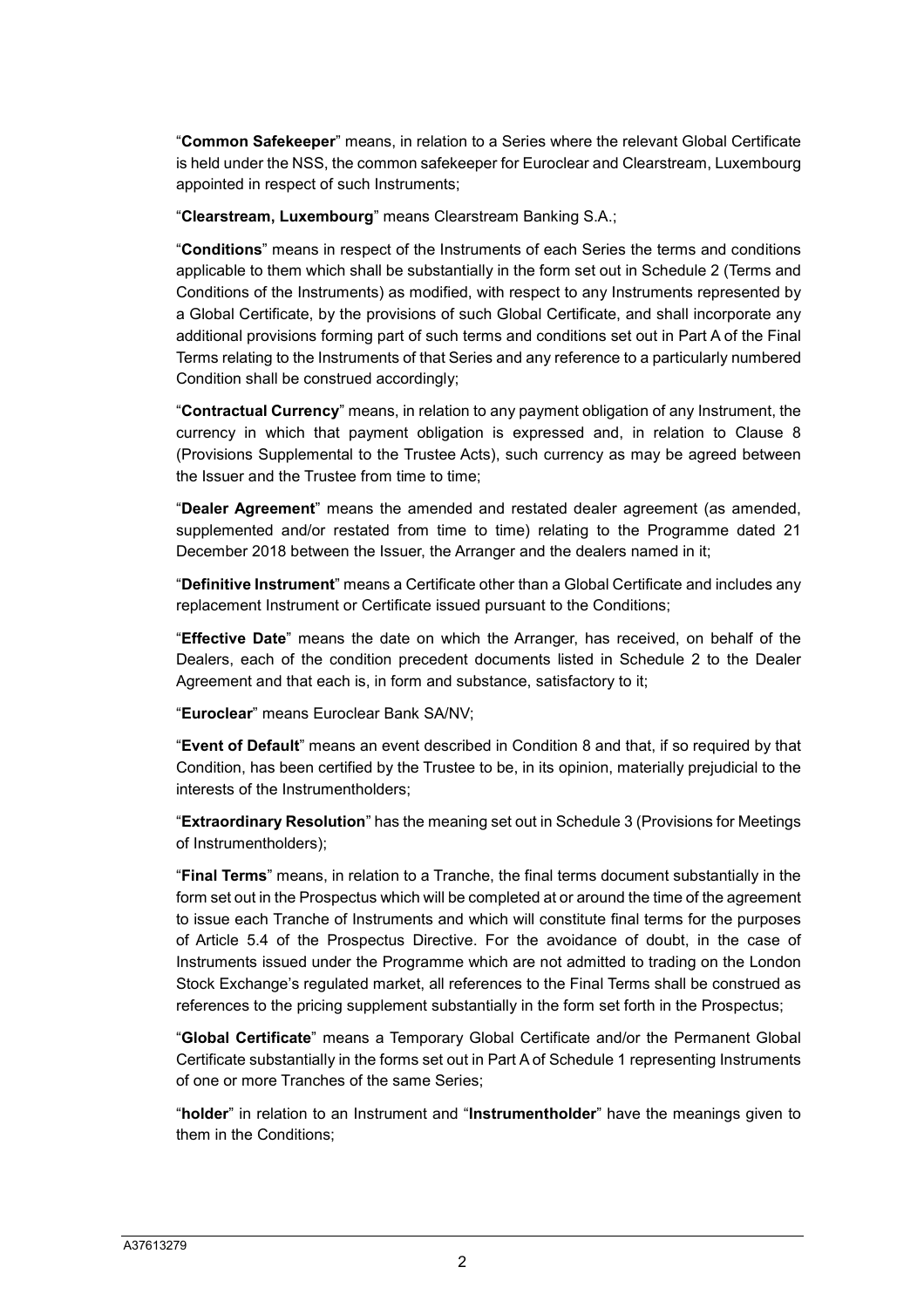"**Instruments**" means the debt instruments to be issued by the Issuer pursuant to the Dealer Agreement, constituted by this Trust Deed and for the time being outstanding or, as the context may require, a specific number of them;

"**Issuing and Paying Agent**" means the person named as such in the Conditions or any Successor Issuing and Paying Agent in each case at its specified office;

"**month**" means a calendar month;

"**NSS**" means the new safekeeping structure which applies to Instruments held in global form by a Common Safekeeper for Euroclear and Clearstream, Luxembourg and which is required for such Instruments to be recognised as eligible collateral for Eurosystem monetary policy and intra-day credit operations;

"**outstanding**" means, in relation to the Instruments, all the Instruments issued except (a) those that have been redeemed in accordance with the Conditions, (b) those in respect of which the date for redemption has occurred and the redemption moneys (including all interest accrued on such Instruments to the date for such redemption and any interest payable after such date) have been duly paid to the Trustee or to the Issuing and Paying Agent or the Canadian Paying Agent, as applicable, as provided in Clause 2 (Issue of Instruments and Covenant to Pay) and remain available for payment against presentation and surrender of such Instruments, (c) those which have become void or in respect of which claims have become prescribed, (d) those which have been purchased and cancelled as provided in the Conditions, (e) those mutilated or defaced Instrument(s) which have been surrendered in exchange for replacement Certificate(s), (f) those Instruments alleged to have been lost, stolen or destroyed and in respect of which replacement Instruments have been issued, and (g) any Temporary Global Certificate to the extent that such Certificates have been exchanged for a Permanent Global Certificate, provided that for the purposes of (i) ascertaining the right to attend at any meeting of Instrumentholders and vote at any meeting of the Instrumentholders or to participate in any Written Resolution or Electronic Consent, (ii) the determination of how many Instruments are outstanding for the purposes of Conditions 8 and 10 and Schedule 3 (Provisions for Meetings of Instrumentholders), (iii) the exercise of any discretion, power or authority that the Trustee is required, expressly or impliedly, to exercise in or by reference to the interests of the Instrumentholders and (iv) the certification (where relevant) by the Trustee as to whether a Potential Event of Default is in its opinion materially prejudicial to the interests of the Instrumentholders, those Instruments which are beneficially held by or on behalf of the Issuer or any of its subsidiary undertakings and not cancelled shall (unless no longer so held) be deemed not to remain outstanding;

"**Paying Agents**" means the persons (including the Issuing and Paying Agent and the Canadian Paying Agent, as applicable) referred to as such in the Conditions or any Successor Paying Agents in each case at their respective specified offices;

"**Permanent Global Certificate**" means a permanent Global Certificate in the form set out in Part A of Schedule 1 hereto, issued in a denomination equal to the outstanding principal amount of the Temporary Global Certificate upon expiration of the Restricted Period and certification of non-U.S. beneficial ownership;

"**Potential Event of Default**" means an event or circumstance that could with the giving of notice, lapse of time, issue of a certificate and/or fulfilment of any other requirement provided for in Condition 8 become an Event of Default;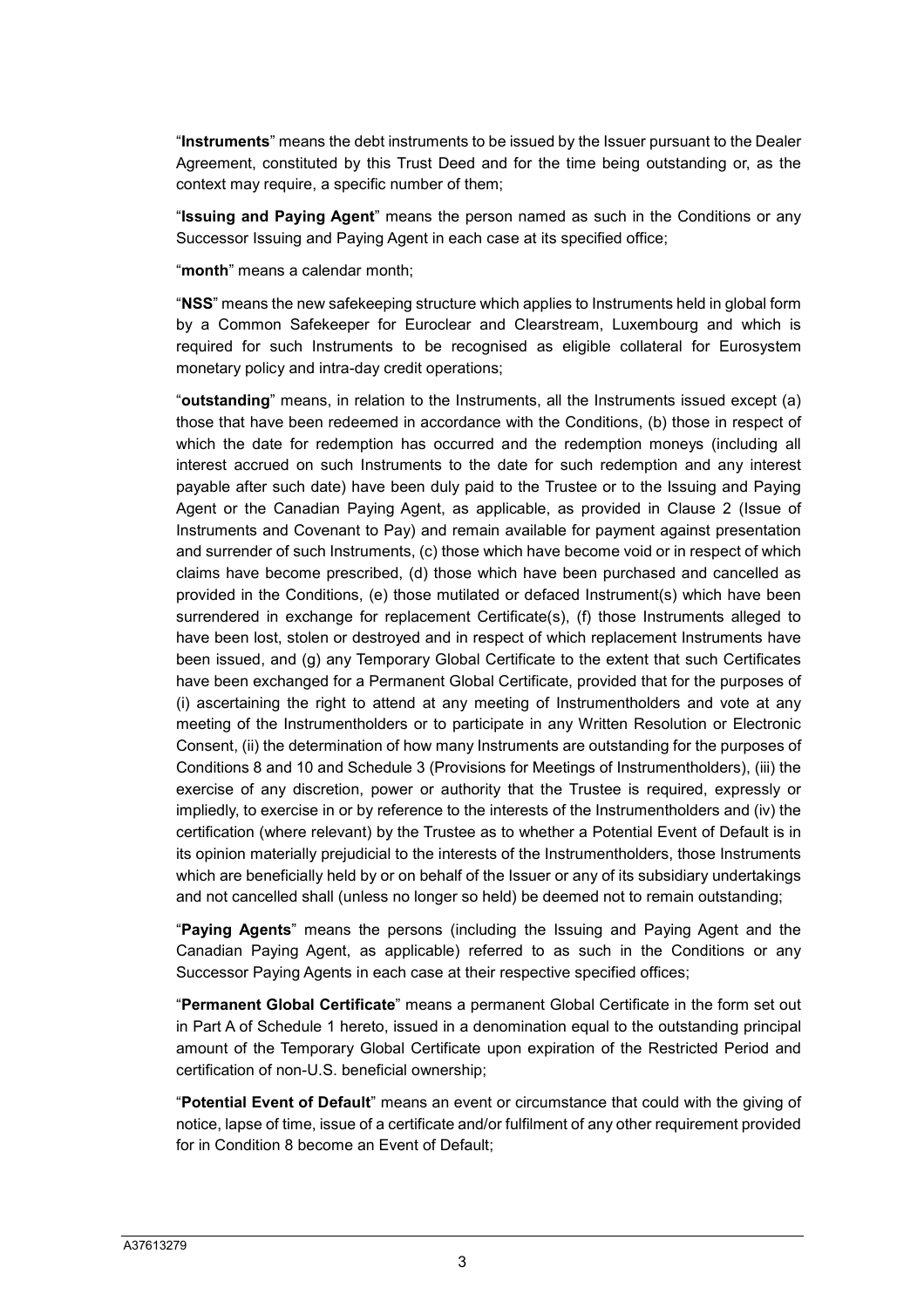"**Programme Limit**" means the maximum aggregate nominal amount of Instruments which may be issued and outstanding at any time under the Programme, as such limit may be increased pursuant to the Dealer Agreement;

"**Prospectus**" means the prospectus prepared in connection with the Programme and constituting (i) a base prospectus in respect of the Issuer for the purposes of Article 5.4 of the Prospectus Directive and (ii) listing particulars in respect of the Issuer for the purposes of Listing Rule 2.2.11 of the Listing Rules of the Financial Conduct Authority, as revised, supplemented or amended from time to time by the Issuer including any documents which are from time to time incorporated in the Prospectus by reference except that in relation to each Tranche of Instruments only the applicable Final Terms shall be deemed to be included in the Prospectus;

"**Prospectus Directive**" means Directive 2003/71/EC, as amended or superseded, of the European Parliament and of the Council;

"**Redemption Amount**" means the Final Redemption Amount, Early Redemption Amount or Optional Redemption Amount, as the case may be, all as defined in the Conditions;

"**Register**" means the register maintained by the Registrar;

"**Registrar**" means the person named as such in the Conditions or any Successor Registrar in each case at its specified office;

"**Restricted Period**" means the 40-day distribution compliance period as defined in Regulation S under the Securities Act;

"**Securities Act**" means the U.S. Securities Act of 1933, as amended;

"**Series**" means a series of Instruments comprising one or more Tranches, whether or not issued on the same date, that (except in respect of the first payment of interest and their issue price) have identical terms on issue and are expressed to have the same series number;

"**specified office**" means, in relation to a Paying Agent, the Registrar or a Transfer Agent the office identified with its name at the end of the Conditions or any other office approved by the Trustee and notified to Instrumentholders pursuant to Clause 6.6 (Notices to Instrumentholders);

"**Successor**" means, in relation to an Agent such other or further person as may from time to time be appointed by the Issuer as such Agent with the written approval of, and on terms approved in writing by, the Trustee and notice of whose appointment is given to Instrumentholders pursuant to Clause 6.6 (Notices to Instrumentholders);

"**successor in business**" means (a) an entity which acquires all or substantially all of the undertaking and/or assets of the Issuer or of a successor in business of the Issuer; or (b) any entity into which any of the previously referred to entity is amalgamated, merged or reconstructed and is itself not the continuing company;

"**TARGET System**" means the Trans-European Automated Real-Time Gross Settlement Express Transfer (known as TARGET2) System which was launched on 19 November 2007 or any successor thereto;

"**Temporary Global Certificate**" means a temporary Global Certificate in the form set out in Part A of Schedule 1 hereto, bearing the Temporary Global Certificate Legend;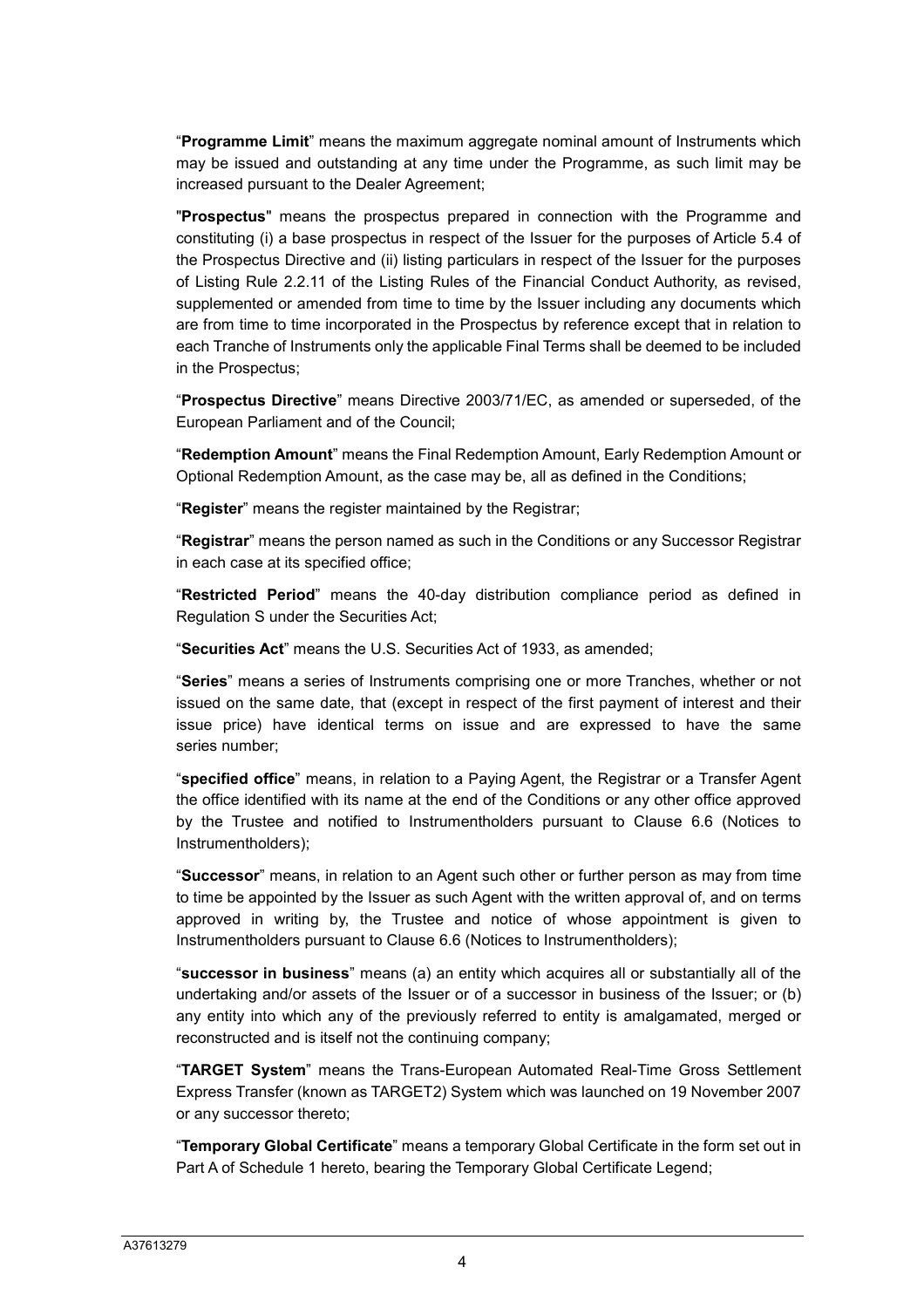"**Temporary Global Certificate Legend**" means the legend set forth in Clause 3;

"**Tranche**" means, in relation to a Series, those Instruments of that Series which are issued on the same date at the same issue price and in respect of which the first payment of interest is identical;

"**Transfer Agents**" means the persons (including the Registrar) referred to as such in the Conditions or any Successor Transfer Agents in each case at their specified offices;

"**trust corporation**" means a trust corporation (as defined in the Law of Property Act 1925) or a corporation entitled to act as a trustee pursuant to applicable foreign legislation relating to trustees; and

"**Trustee Acts**" means both the Trustee Act 1925 and the Trustee Act 2000 of England and Wales.

# **1.2 Construction of Certain References**

Unless the context otherwise requires, all references in this Trust Deed to:

- **1.2.1** the records of Euroclear and Clearstream, Luxembourg shall be to the records that each of Euroclear and Clearstream, Luxembourg holds for its customers which reflect the amount of such customers' interests in the Instruments;
- **1.2.2** costs, charges, remuneration or expenses include any value added, turnover or similar tax charged in respect of them;
- **1.2.3** an action, remedy or method of judicial proceedings for the enforcement of creditors' rights include references to the action, remedy or method of judicial proceedings in jurisdictions other than England as shall most nearly approximate to it:
- **1.2.4** the Trustee's approval or consent shall, unless expressed otherwise, be subject to the requirement that any such approval or consent shall not be unreasonably withheld or delayed, such reasonableness to be determined by reference to acting in the interests of Instrumentholders as a whole; and
- **1.2.5** the appointment or employment of or delegation to any person by the Trustee shall be deemed to include a reference to, if in the opinion of the Trustee it is reasonably practicable, the prior notification of and consultation with the Issuer and, in any event, the notification forthwith of such appointment, employment or delegation, as the case may be.

# **1.3 Headings**

Headings shall be ignored in construing this Trust Deed.

# **1.4 Contracts**

References in this Trust Deed to this Trust Deed or any other document are to this Trust Deed or those documents as amended, supplemented or replaced from time to time in relation to the Programme and include any document that amends, supplements or replaces them.

### **1.5 Schedules**

The Schedules are part of this Trust Deed and have effect accordingly.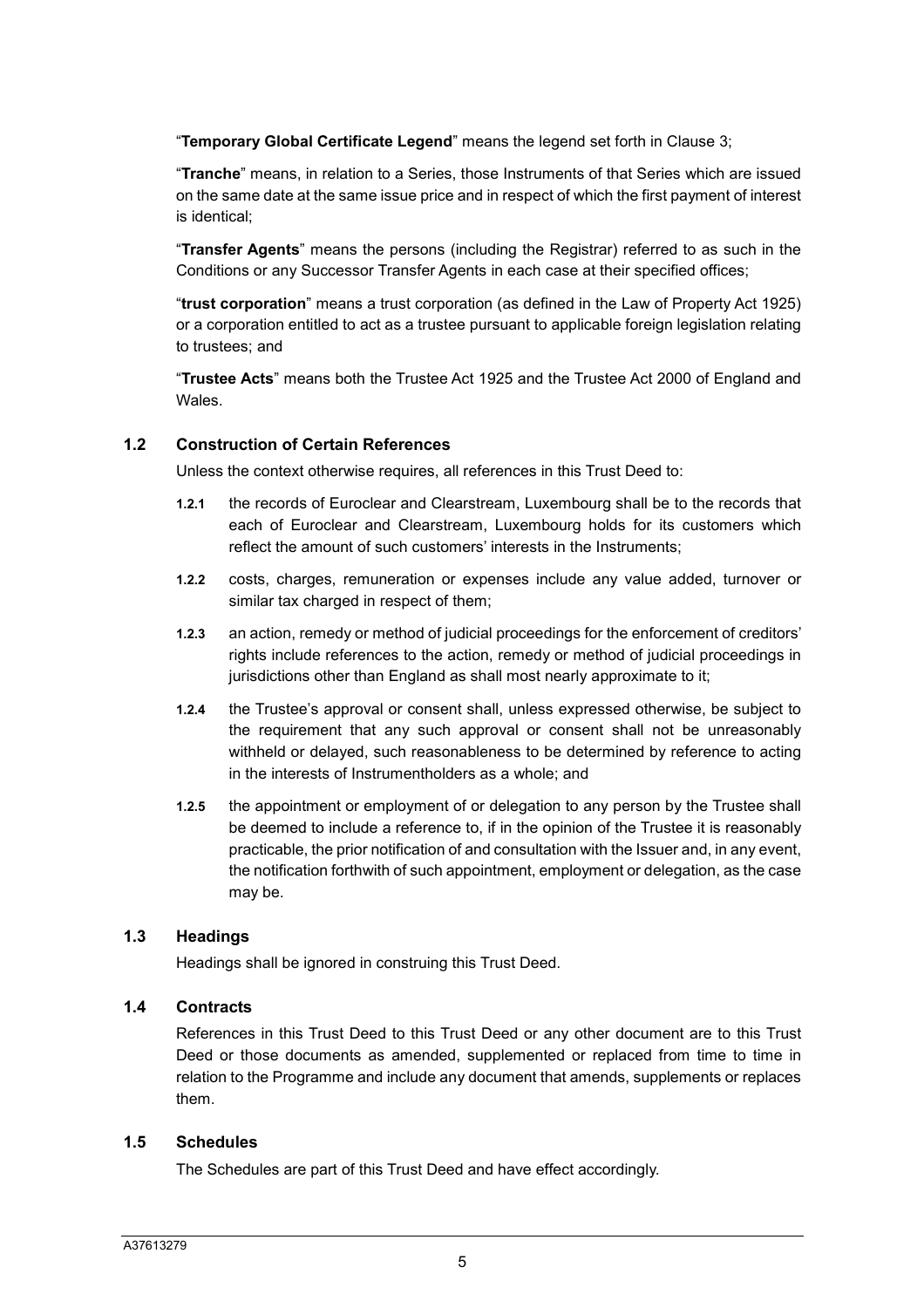# **1.6 Alternative Clearing System**

References in this Trust Deed to Euroclear and/or Clearstream, Luxembourg shall, wherever the context so permits, be deemed to include reference to any additional or alternative clearing system approved by the Issuer, the Trustee and the Issuing and Paying Agent. In the case of Global Certificates held under the NSS, such alternative clearing system must also be authorised to hold Instruments as eligible collateral for Eurosystem monetary policy and intra-day credit operations.

# **1.7 Other Terms**

Other terms defined in the Dealer Agreement or the Conditions have the same meaning in this Trust Deed.

# **1.8 Contracts (Rights of Third Parties) Act 1999**

A person who is not a party to this Trust Deed has no right under the Contracts (Rights of Third Parties) Act 1999 to enforce any term of this Trust Deed.

# **1.9 Effectiveness**

Upon execution of this Trust Deed by all the parties hereto, the Original Trust Deed shall be replaced by this Trust Deed and the Original Trust Deed shall be of no further force and effect, except in respect of Instruments issued prior to the date of this Trust Deed.

# **2 Issue of Instruments and Covenant to Pay**

# **2.1 Issue of Instruments**

The Issuer may from time to time issue Instruments in Tranches of one or more Series on a continuous basis with no minimum issue size in accordance with the Dealer Agreement. Before issuing any Tranche and not later than 3.00 p.m. (London time) on the second business day in London which for this purpose shall be a day on which commercial banks are open for general business in London preceding each proposed issue date, the Issuer shall give written notice or procure that it is given to the Trustee of the proposed issue of such Tranche, specifying the details to be included in the relevant Final Terms. Upon the issue by the Issuer of any Instruments expressed to be constituted by this Trust Deed, such Instruments shall forthwith be constituted by this Trust Deed without any further formality and irrespective of whether or not the issue of such debt securities contravenes any covenant or other restriction in this Trust Deed or the Programme Limit.

# **2.2 Separate Series**

The provisions of Clauses 2.3 (Covenant to Pay), 2.4 (Discharge), 2.5 (Payment after a Default) and 2.6 (Rate of Interest after a Default) and of Clauses 3 (Form of the Instruments) to 15 (Currency Indemnity) and Schedule 3 (Provisions for Meetings of Instrumentholders) (all inclusive) shall apply *mutatis mutandis* separately and independently to the Instruments of each Series and in such Clauses and Schedule the expressions "**Instrumentholders**", and "**Certificates**", together with all other terms that relate to Instruments or their Conditions, shall be construed as referring to those of the particular Series in question and not of all Series unless expressly so provided, so that each Series shall be constituted by a separate trust pursuant to Clause 2.3 (Covenant to Pay) and that, unless expressly provided, events affecting one Series shall not affect any other.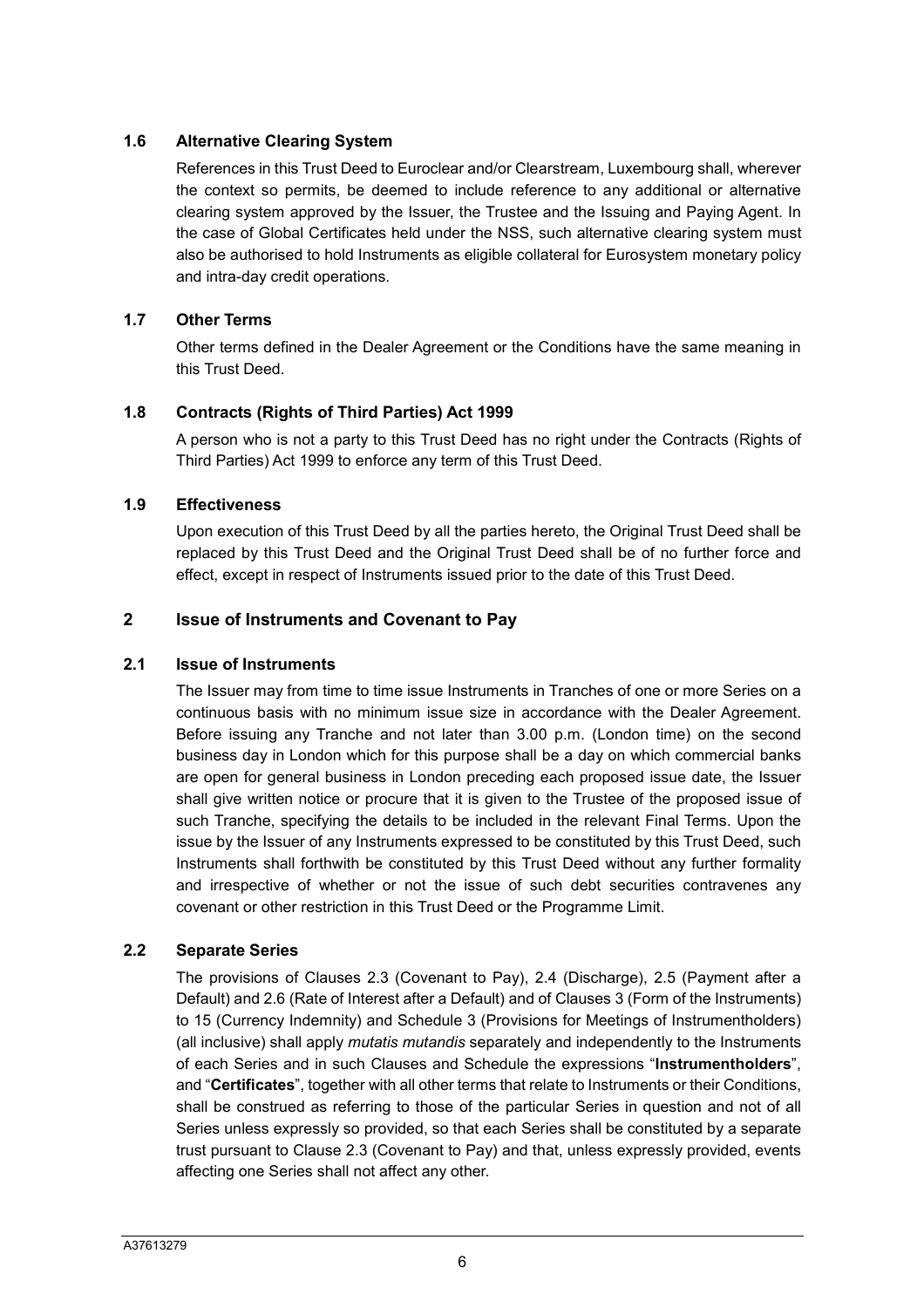# **2.3 Covenant to Pay**

The Issuer shall on any date when any Instruments become due to be redeemed, in whole or in part, unconditionally pay to or to the order of the Trustee in the Contractual Currency, in the case of any Contractual Currency other than Euro, in the principal financial centre for the Contractual Currency and, in the case of Euro, in a city in which banks have access to the TARGET System, in same day funds the Redemption Amount of the Instruments becoming due for redemption on that date together with any applicable premium and shall (subject to the Conditions and other than in respect of Zero Coupon Instruments) until such payment (both before and after judgment) unconditionally so pay to or to the order of the Trustee interest in respect of the nominal amount of the Instruments outstanding as set out in the Conditions (subject to Clause 2.6 (Rate of Interest after a Default)) provided that (a) subject to the provisions of Clause 2.5, payment of any sum due in respect of the Instruments made to the Issuing and Paying Agent or Canadian Paying Agent, as applicable, as provided in the Agency Agreement shall, to that extent, satisfy such obligation except to the extent that there is failure in its subsequent payment to the relevant Instrumentholders under the Conditions and (b) a payment made after the due date or as a result of the Instrument becoming repayable following an Event of Default shall be deemed to have been made when the full amount due has been received by the Issuing and Paying Agent or Canadian Paying Agent, as applicable, or the Trustee and notice to that effect has been given to the Instrumentholders (if required under Clause 6.8 (Notice of Late Payment)), except to the extent that there is failure in its subsequent payment to the relevant Instrumentholders under the Conditions. This covenant shall only have effect each time Instruments are issued and outstanding, when the Trustee shall hold the benefit of this covenant on trust for the Instrumentholders of the relevant Series.

# **2.4 Discharge**

Subject to Clause 2.5 (Payment after a Default), any payment to be made in respect of the Instruments by the Issuer or the Trustee may be made as provided in the Conditions and any payment so made shall (subject to Clause 2.5 (Payment after a Default)) to that extent be a good discharge to the Issuer or the Trustee, as the case may be, except to the extent that there is failure in its subsequent payment to the relevant Instrumentholders under the Conditions.

# **2.5 Payment after a Default**

At any time after an Event of Default or a Potential Event of Default has occurred the Trustee may:

- **2.5.1** by notice in writing to the Issuer and the Paying Agents, require the Paying Agents, until notified by the Trustee to the contrary, so far as permitted by applicable law:
	- (i) to act as Paying Agents and the Transfer Agents of the Trustee under this Trust Deed and the Instruments on the terms of the Agency Agreement (with consequential amendments as necessary and except that the Trustee's liability for the indemnification, remuneration and expenses of the Paying Agents shall be limited to the amounts for the time being held by the Trustee in respect of the Instruments on the terms of this Trust Deed) and thereafter to hold all Instruments and Certificates, and all moneys, documents and records held by them in respect of Instruments and Certificates to the order of the Trustee; or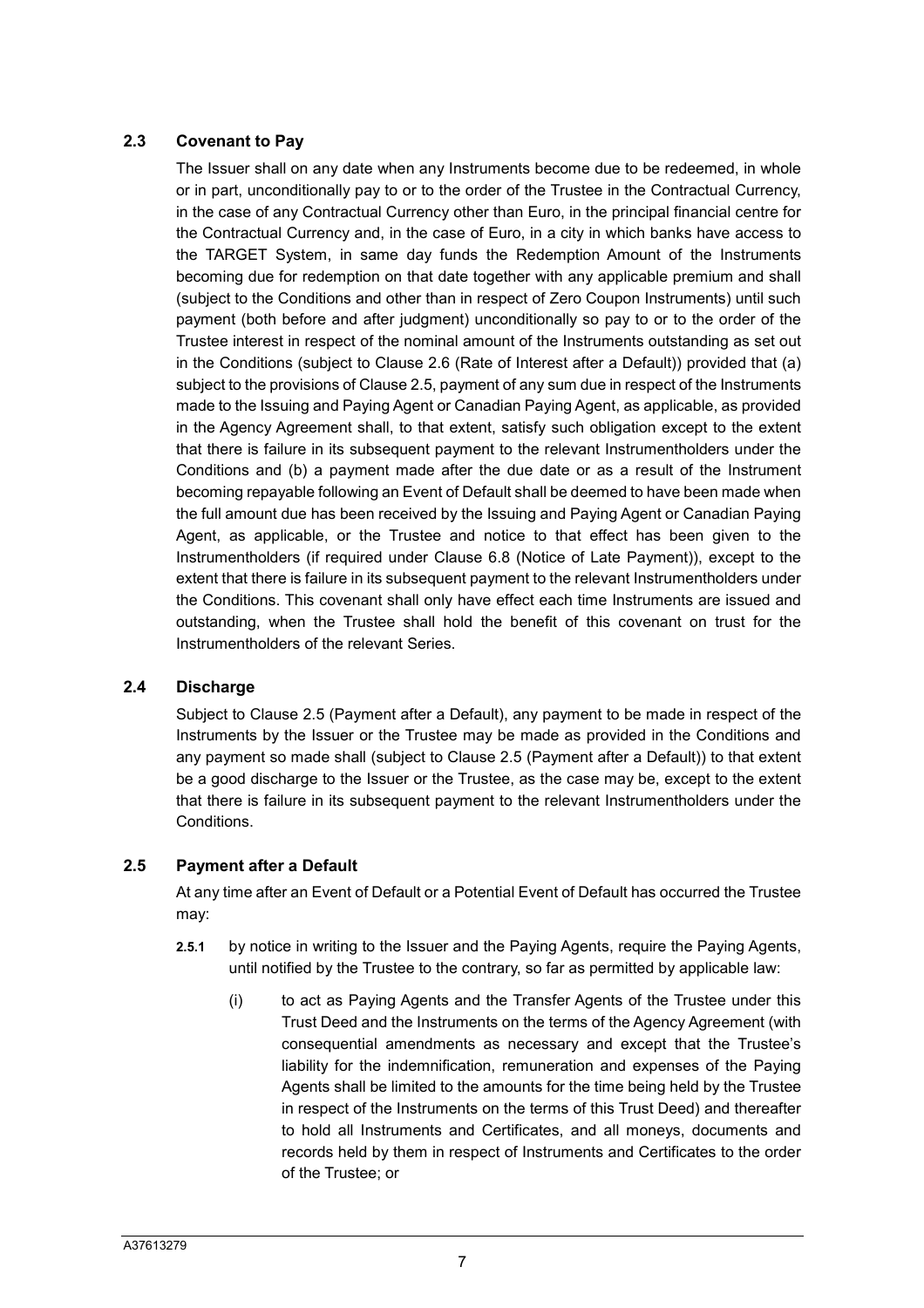- (ii) to deliver all Instruments and Certificates and all moneys, documents and records held by them in respect of the Instruments and Certificates to the Trustee or as the Trustee directs in such notice; and
- **2.5.2** by notice in writing to the Issuer, require the Issuer to make all subsequent payments in respect of the Instruments to or to the order of the Trustee and not to the Issuing and Paying Agent or Canadian Paying Agent, as applicable, and with effect from the receipt of any such notice by the Issuer, until such notice is withdrawn, the first proviso to Clause 2.3 (Covenant to Pay) shall cease to have effect.

# **2.6 Rate of Interest after a Default**

If the Instruments bear interest at a floating or other variable rate and they become immediately payable under the Conditions following an Event of Default, the rate of interest payable in respect of them shall continue to be calculated by the Calculation Agent in accordance with the Conditions (with consequential amendments as necessary) except that the rates of interest need not be notified to Instrumentholders. The first period in respect of which interest shall be so calculable shall commence on the expiry of the Interest Period during which the Instruments become so repayable.

### **3 Form of the Instruments**

### **3.1 The Global Certificates**

The Instruments shall initially be represented by one or more Temporary Global Certificates in the nominal amount of the Tranche being issued. Each Global Certificate shall be printed or typed substantially in the form set out in Part A of Schedule 1 and may be a facsimile. Interests in the Temporary Global Certificate shall be exchangeable for interests in a Permanent Global Certificate upon expiration of the Restricted Period and certification of non-U.S. beneficial ownership.

Following termination of the Restricted Period and receipt by the Issuing and Paying Agent of copies of certificates from Euroclear and Clearstream, Luxembourg (if available) certifying that they have received certification of non-U.S. beneficial ownership of 100 per cent. of the aggregate principal amount of each Temporary Global Certificate, the Issuing and Paying Agent or Canadian Paying Agent, as applicable, shall complete a Permanent Global Certificate (being substantially in the form set out in Schedule 1 Part A of the Trust Deed) in an aggregate nominal amount up to that of the relevant Tranche, authenticate it (or cause its agent on its behalf to do so), and deliver the Permanent Global Certificate to the Common Safekeeper which is holding the Temporary Global Certificate representing the Tranche for the time being on behalf of Euroclear and/or Clearstream, Luxembourg together with instructions to the Common Safekeeper to effectuate the same, and, in each case, procure the exchange of interests in such Temporary Global Certificate for interests in an equal nominal amount of such Permanent Global Certificate in accordance with such Temporary Global Certificate. In the case of a total exchange of interests in the Temporary Global Certificate, the Issuing and Paying Agent or Canadian Paying Agent, as applicable, shall cancel or arrange for the cancellation of the Temporary Global Certificate.

# **3.2 Temporary Global Certificate Legend**

The Temporary Global Certificate shall bear a legend in substantially the following form: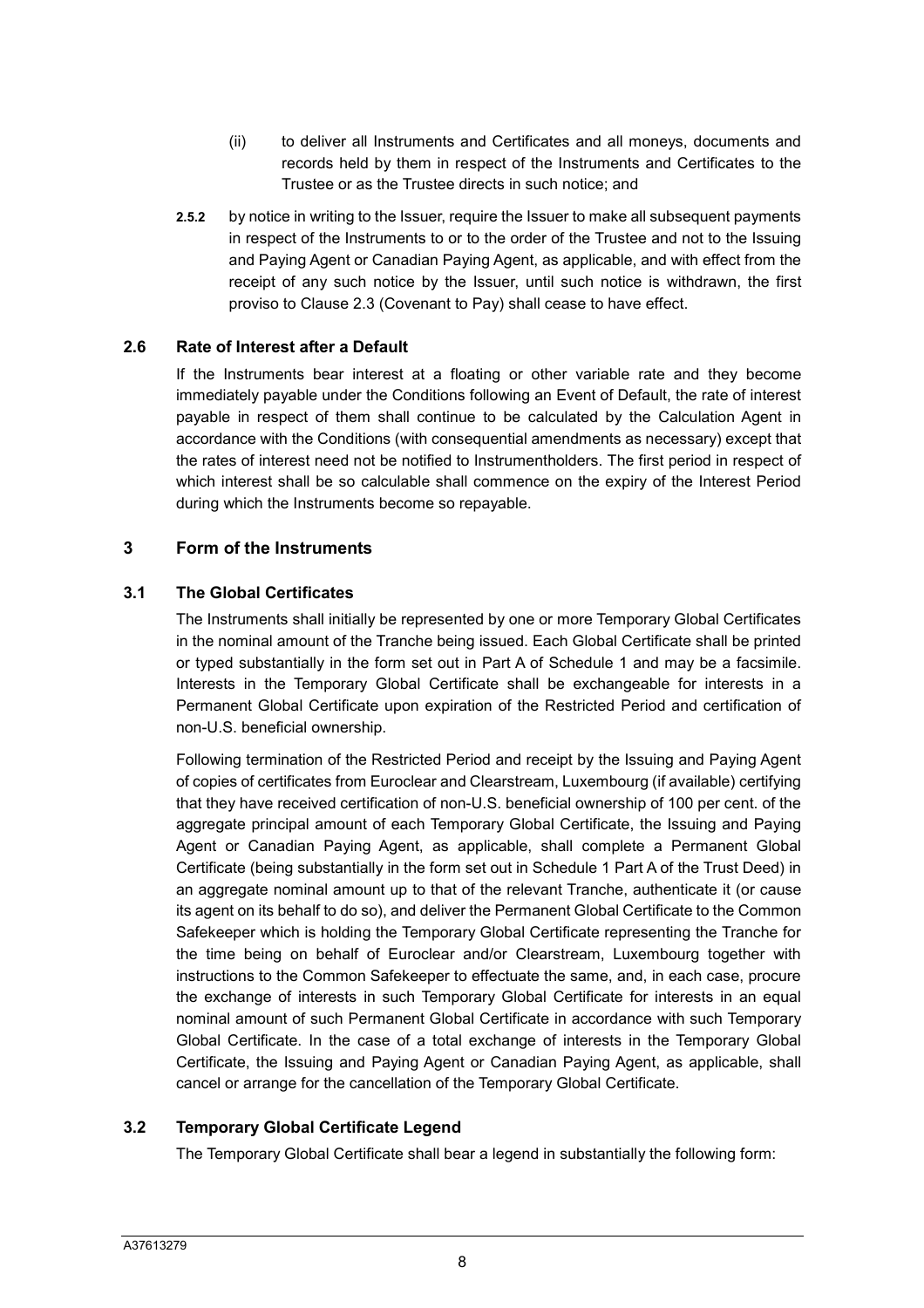"BY ITS ACQUISITION HEREOF, THE HOLDER HEREOF REPRESENTS THAT IT IS NOT A U.S. PERSON, AS DEFINED IN THE U.S. SECURITIES ACT OF 1933 (THE "SECURITIES ACT"), NOR IS IT PURCHASING FOR THE ACCOUNT OR BENEFIT OF A U.S. PERSON, AND IS ACQUIRING THIS SECURITY IN AN OFFSHORE TRANSACTION IN ACCORDANCE WITH REGULATION S UNDER THE SECURITIES ACT."

### **3.3 The Certificates**

The Certificates shall be printed in accordance with applicable legal and stock exchange requirements substantially in the form set out in Part B of Schedule 1. The Certificates (other than the Global Certificates) shall be endorsed with the Conditions.

### **3.4 Signature**

The Instruments and Certificates (other than the Instruments settling in CDS) shall be signed manually or in facsimile by an authorised signatory of the Issuer and the Certificates shall be authenticated by or on behalf of the Registrar. Instruments and Certificates settling in CDS will be signed manually by an authorised signatory of the Issuer (unless CDS agrees that it will accept a facsimile signature) and such Certificates shall be authenticated by or on behalf of the Canadian Paying Agent. The Issuer may use the facsimile signature of any person who at the date of this Trust Deed is such an authorised signatory even if at the time of issue of any Instruments or Certificates he no longer holds that office. In the case of a Global Certificate which is held under the NSS, the Issuing and Paying Agent or the Registrar shall also instruct the Common Safekeeper to effectuate the same. Certificates so executed and authenticated (and effectuated, if applicable) shall represent binding and valid obligations of the Issuer. Execution in facsimile of any Instruments and any photostatic copying or other duplication of any Global Certificates (in unauthenticated form, but executed manually on behalf of the Issuer as stated above) shall represent binding obligations upon the Issuer in the same manner as if such Certificates were signed manually by such signatories.

### **3.5 Title**

The holder of any Instrument whose name is entered in the Register as being entitled to such Instrument shall (save as otherwise required by law) be treated as its absolute owner for all purposes (whether or not it is overdue and regardless of any notice of ownership, trust or any interest in it, any writing on it or its theft or loss) and no person will be liable for so treating the holder.

# **4 Stamp Duties and Taxes**

# **4.1 Stamp Duties**

The Issuer shall pay any stamp, issue, documentary or other taxes and duties payable in the United States of America in respect of the creation, issue and offering of the Instruments and/or Certificates issued by it and the execution or delivery of this Trust Deed. The Issuer shall also indemnify the Trustee and the relevant Instrumentholders from and against all stamp, issue, documentary or other taxes paid by any of them in any jurisdiction in connection with any action taken by or on behalf of the Trustee or, as the case may be (where entitled to do so), the relevant Instrumentholders to enforce the Issuer's obligations under this Trust Deed or the relevant Instruments or Certificates.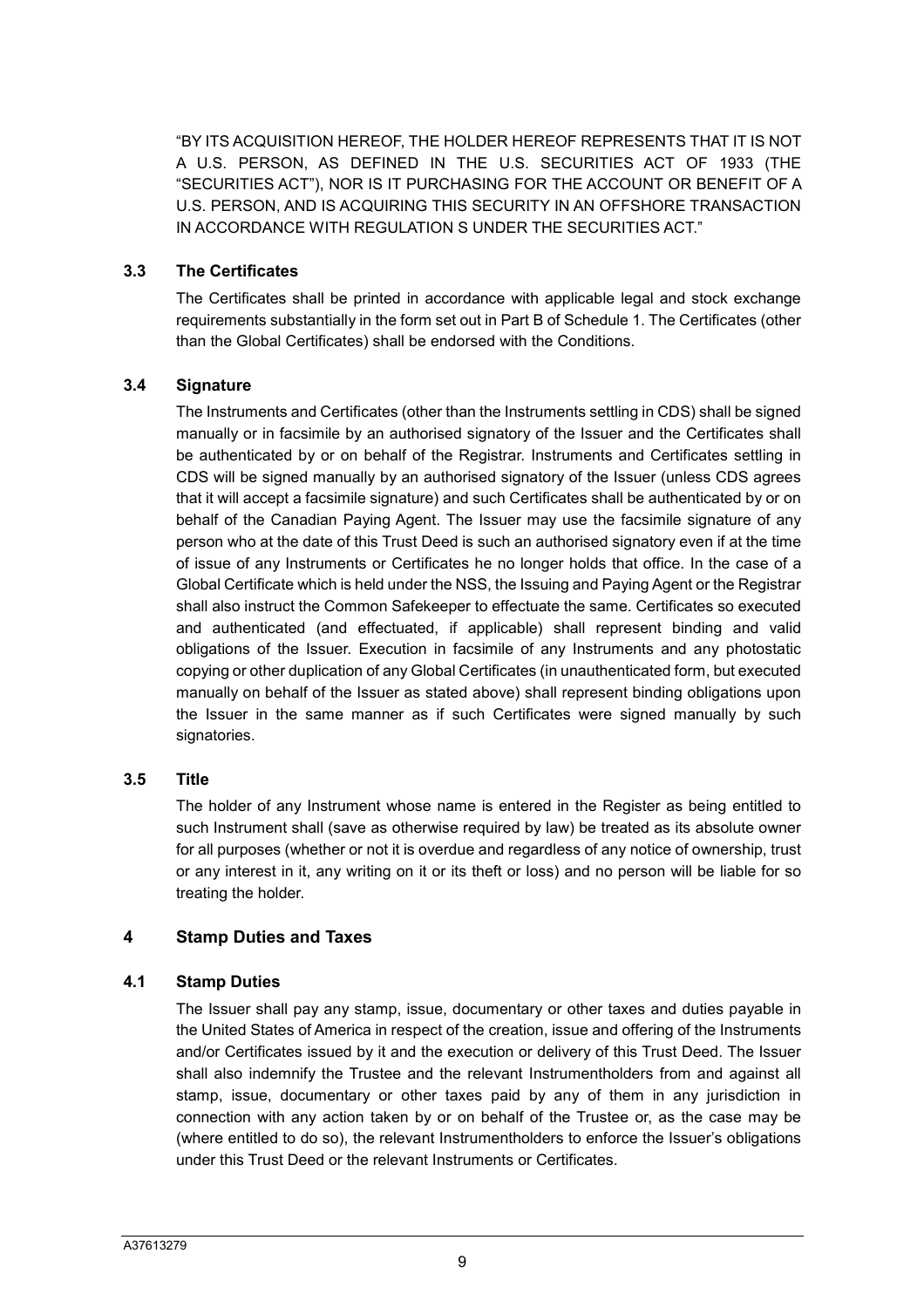# **4.2 Change of Taxing Jurisdiction**

If the Issuer becomes subject generally to the taxing jurisdiction of a territory or a taxing authority of or in that territory with power to tax other than, or in addition to, the United States of America or any political sub-division of the United States of America then the Issuer shall (unless the Trustee otherwise agrees) give the Trustee an undertaking satisfactory to the Trustee in terms corresponding to the terms of Condition 6 with the substitution for, or (as the case may require) the addition to, the references in that Condition to the United States of America of references to that other or additional territory or authority to whose taxing jurisdiction the Issuer has become so subject. In such event this Trust Deed and the relevant Instruments and Certificates shall be read accordingly.

# **5 Application of Moneys Received by the Trustee**

# **5.1 Declaration of Trust**

All moneys received by the Trustee in respect of the Instruments or amounts payable under this Trust Deed shall, despite any appropriation of all or part of them by the Issuer, be held by the Trustee on trust to apply them (subject to Clause 5.2 (Accumulation)):

- **5.1.1** first, in payment of all costs, charges, expenses and liabilities reasonably incurred by the Trustee (including remuneration payable to it) in carrying out its functions under this Trust Deed;
- **5.1.2** secondly, in payment of any amounts owing in respect of the relevant Instruments *pari passu* and rateably; and
- **5.1.3** thirdly, in payment of any balance to the Issuer for itself.

If the Trustee holds any moneys which represent principal, premium or interest in respect of Instruments which have become void in accordance with the Conditions the Trustee shall hold them on these trusts.

# **5.2 Accumulation**

If the amount of the moneys at any time available for payment in respect of the Instruments under Clause 5.1 (Declaration of Trust) is less than 10 per cent. of the nominal amount of the Instruments then outstanding, the Trustee may, at its discretion, invest such moneys as provided in Clause 5.3 (Investment). The Trustee may retain such investments and accumulate the resulting income until the investments and the accumulations, together with any other funds for the time being under its control and available for such payment, amount to at least 10 per cent. of the nominal amount of the Instruments then outstanding and then such investments, accumulations and funds (after deduction of, or provision for, any applicable taxes) shall be applied as specified in Clause 5.1 (Declaration of Trust).

### **5.3 Investment**

Moneys held by the Trustee may be invested in its name or under its control in any investments or other assets anywhere, whether or not they produce income, or deposited in its name or under its control at such bank or other financial institution in such currency as the Trustee may, in its absolute discretion, think fit. If that bank or institution is the Trustee or a subsidiary, parent or associated undertaking of the Trustee, it need only account for an amount of interest equal to the standard amount of interest payable by it on such a deposit to an independent customer. The Trustee may at any time vary or transpose any such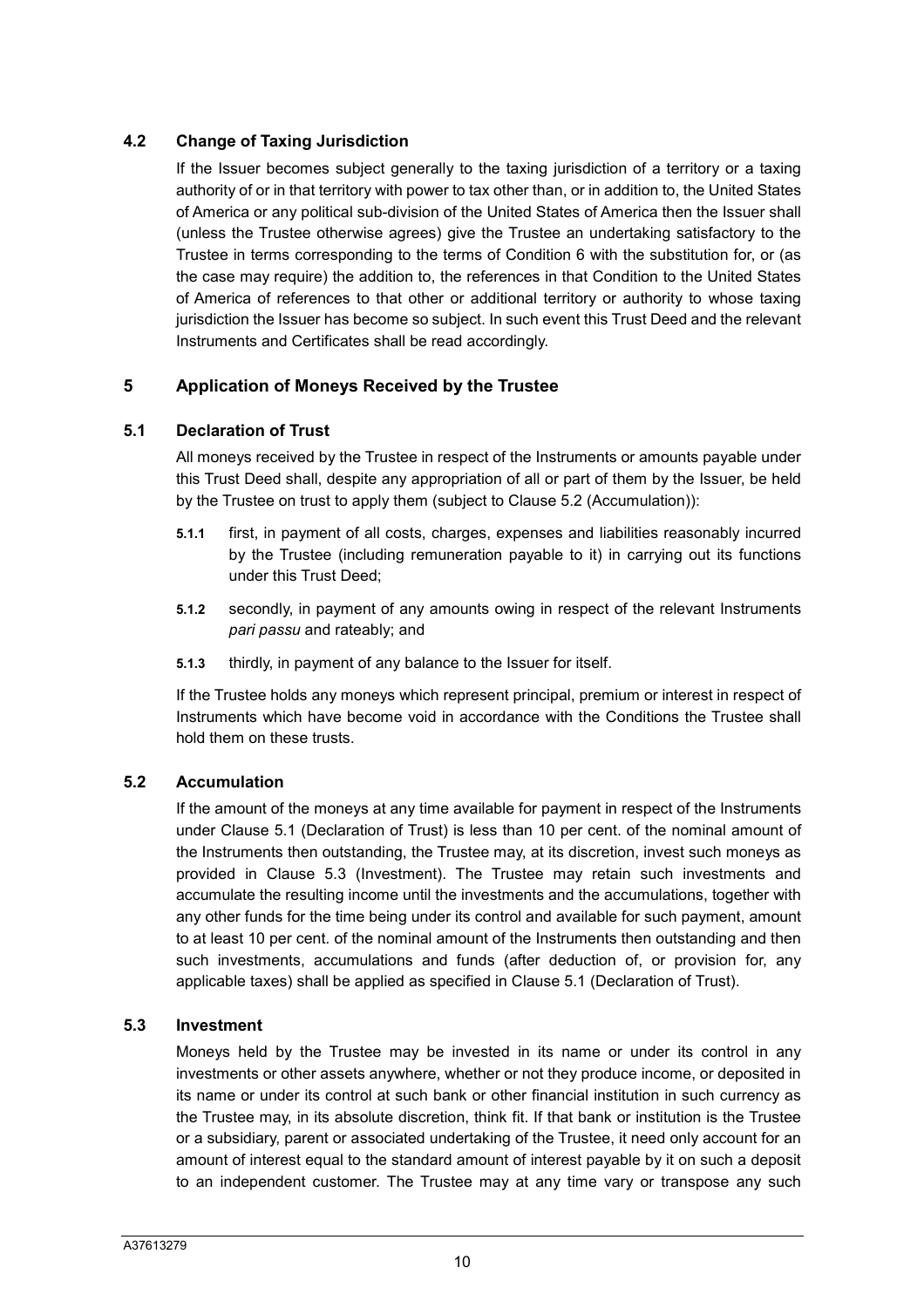investments or assets or convert any moneys so deposited into any other currency, and shall not be responsible for any resulting loss, whether by depreciation in value, change in exchange rates or otherwise.

### **6 Covenants**

So long as any Instrument issued by it is outstanding, the Issuer shall:

### **6.1 Books of Account**

Keep, and procure that each of its subsidiary undertakings keeps, proper books of account and, at any time after an Event of Default has occurred or if the Trustee reasonably believes that such an event has occurred, so far as permitted by applicable law, allow, and procure that each such subsidiary undertaking shall allow, the Trustee and anyone appointed by it to whom the Issuer and/or the relevant subsidiary undertaking has no reasonable objection, access to its books of account at all reasonable times during normal business hours.

# **6.2 Notice of Events of Default**

Notify the Trustee in writing immediately on becoming aware of the occurrence of any Event of Default or Potential Event of Default.

# **6.3 Information**

So far as permitted by applicable law, give the Trustee such information as it reasonably requires to perform its functions.

# **6.4 Financial Statements etc.**

Send to the Trustee at the time of their issue and, in the case of annual financial statements, in any event within 180 days of the end of each financial year, three copies in English of every balance sheet, profit and loss account, report or other notice, statement or circular issued, or that legally or contractually should be issued, to the members or creditors (or any class of them) of the Issuer or any parent undertaking of it generally in their capacity as such.

# **6.5 Certificate of a Director, etc.**

- **6.5.1** Send to the Trustee, within 14 days of its annual audited financial statements being made available to its members, and also within 21 days of any request by the Trustee a certificate of the Issuer signed by a director that, having made all reasonable enquiries, to the best of the knowledge, information and belief of the Issuer as at a date (the "**Certification Date**") not more than five days before the date of the certificate no Event of Default or Potential Event of Default had occurred (and, in the case of a Potential Event of Default, was continuing) since the Certification Date of the last such certificate or (if none) the date of this Trust Deed or, if such an event had occurred (and, in the case of a Potential Event of Default, was continuing), giving details of it and certifying that it has complied with its obligations under this Trust Deed or, to the extent that it has failed so to comply, stating such.
- **6.5.2** Give to the Trustee, as soon as reasonably practicable after the acquisition of any company which thereby becomes a Principal Subsidiary or after any transfer is made to any member of the Group (as defined in Condition 8) which thereby becomes a Principal Subsidiary, a certificate by the auditors of the Issuer at that time (the "**Auditors**") addressed to the Trustee to such effect.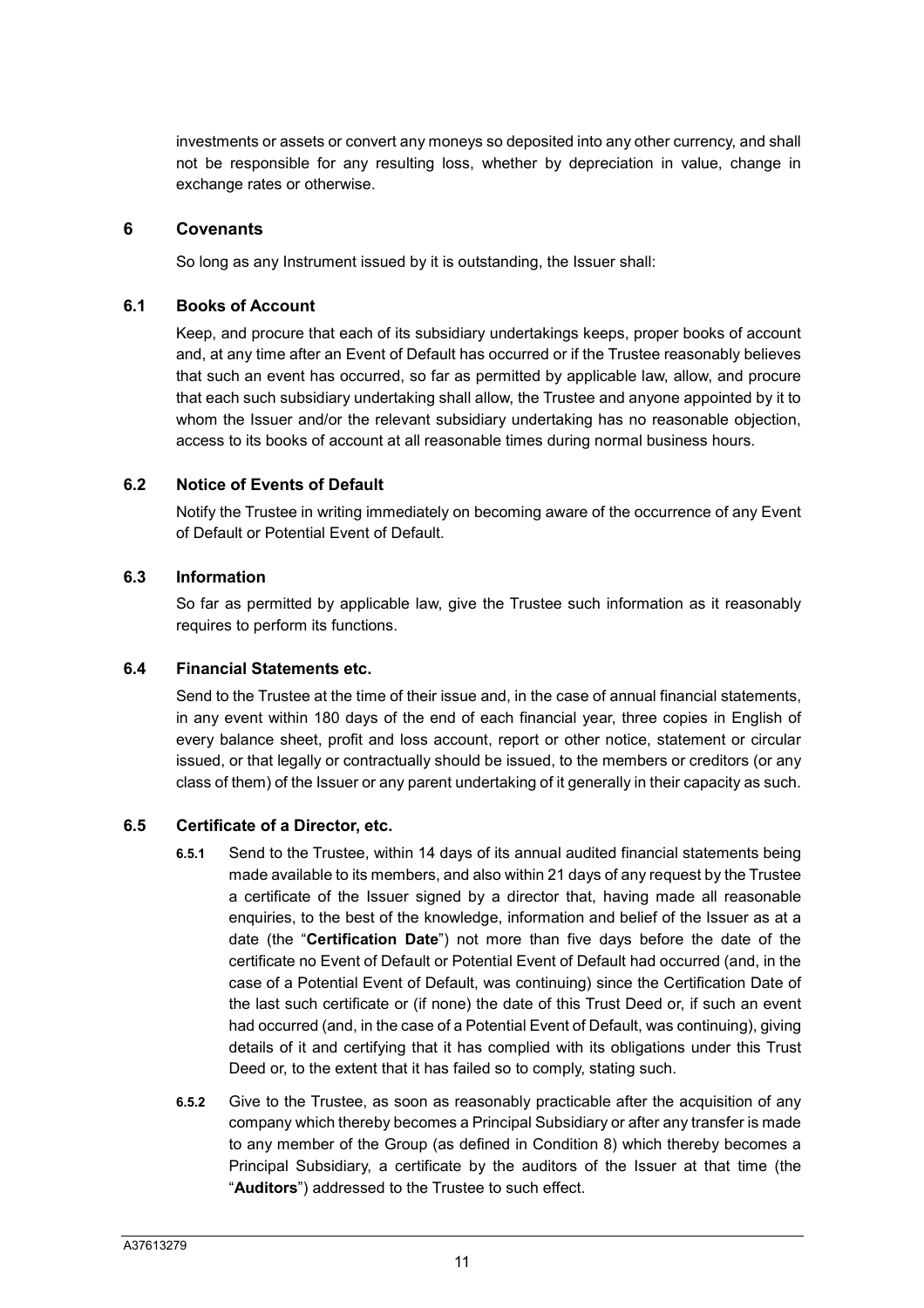### **6.6 Notices to Instrumentholders**

Obtain the prior written approval of the Trustee to, and promptly give to the Trustee two copies of, the form of every notice given to the Instrumentholders in accordance with Condition 13 (such approval, unless so expressed, not to constitute approval for the purposes of Section 21 of the Financial Services and Markets Act 2000 of a communication within the meaning of that section).

# **6.7 Further Acts**

So far as permitted by applicable law, do such further things as may be necessary in the reasonable opinion of the Trustee to give effect to this Trust Deed.

# **6.8 Notice of Late Payment**

Forthwith upon request by the Trustee (if the Trustee determines such notice is necessary) give notice to the Instrumentholders of any unconditional payment to the Issuing and Paying Agent (or the Canadian Paying Agent, as applicable) or the Trustee of any sum due in respect of the Instruments made after the due date for such payment.

### **6.9 Listing**

If the Instruments are so listed, use all reasonable endeavours to maintain the listing of the Instruments but, if it is unable to do so, having used such endeavours, or if the maintenance of such listing is agreed by the Trustee to be unduly onerous and the Trustee is satisfied that the interests of the Instrumentholders would not by such action be materially prejudiced, instead use all reasonable endeavours to obtain and maintain a listing of the Instruments on another stock exchange approved in writing by the Trustee.

### **6.10 Change in Agents**

Give at least 14 days' prior notice to the Instrumentholders in accordance with the Conditions of any future appointment, resignation or removal of an Agent or of any change by an Agent of its specified office.

### **6.11 Provision of Legal Opinions**

Procure the delivery of legal opinions addressed to the Trustee dated the date of such delivery, in form and content acceptable to the Trustee:

- **6.11.1** from Allen & Overy LLP as to the laws of England and as New York Counsel and the Issuer's internal counsel as to the laws of the United States (or such other legal advisers as may be agreed between the Issuer and the Trustee) before the first issue of Instruments occurring after each anniversary of this Trust Deed or, if later, 12 months after the date of delivery of the latest such legal opinion and on the date of any amendment to this Trust Deed;
- **6.11.2** unless the Issuer has notified the Dealers and the Trustee in writing that it does not intend to issue Instruments under the Programme for the time being, from legal advisers reasonably acceptable to the Trustee as to such law as may reasonably be requested by the Trustee and in such form and with such content as the Trustee may require, on such occasions as the Trustee so requests on the basis that the Trustee considers it prudent in view of a change (or proposed change) in (or in the interpretation or application of) any applicable law, regulation or circumstance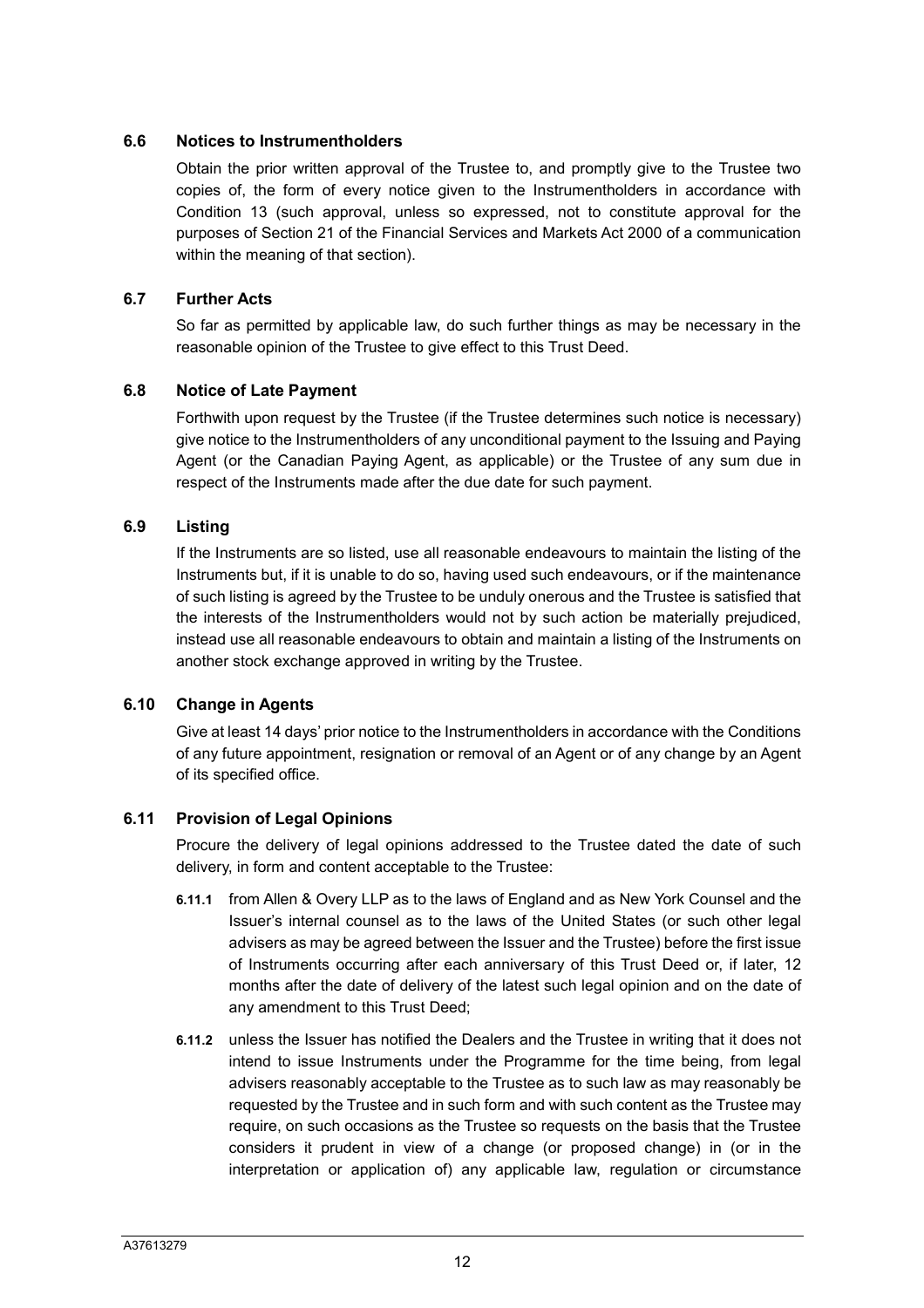materially affecting the Issuer, the Trustee, the relevant Instruments, the Certificates, this Trust Deed or the Agency Agreement; and

**6.11.3** on each occasion on which a legal opinion is given to any Dealer pursuant to the Dealer Agreement from the legal adviser giving such opinion.

### **6.12 Instruments Held by the Issuer**

Send to the Trustee as soon as practicable after being so requested by the Trustee a certificate of the Issuer signed by any director or the Company Secretary stating the number of Instruments held at the date of such certificate by or on behalf of the Issuer or its subsidiary undertakings.

# **6.13 Obligations of Agents**

Comply with and perform all its obligations under the Agency Agreement and use all reasonable endeavours to procure that the Agents comply with and perform all their respective obligations thereunder and not make any amendment or modification to the Agency Agreement without the prior written approval of the Trustee.

### **6.14 Copies of Dealer Agreement**

Provide the Trustee promptly with copies of all supplements and/or amendments to, and/or restatements of, the Dealer Agreement.

### **7 Remuneration and Indemnification of the Trustee**

### **7.1 Normal Remuneration**

So long as any Instrument is outstanding the Issuer shall pay the Trustee as remuneration for its services as Trustee such sum on such dates in each case as they may from time to time agree. Such remuneration shall accrue from day to day from the date of this Trust Deed. However, if any payment to an Instrumentholder of moneys due in respect of any Instrument is improperly withheld or refused, such remuneration shall again accrue as from the date of such withholding or refusal until payment to such Instrumentholder is duly made.

### **7.2 Extra Remuneration**

If an Event of Default or a Potential Event of Default shall have occurred or if the Trustee finds it expedient or necessary or is requested by the Issuer to undertake duties that they both agree to be of an exceptional nature or otherwise outside the scope of the Trustee's normal duties under this Trust Deed, the Issuer shall pay such additional remuneration as they may agree (and which may be calculated by reference to the Trustee's normal hourly rates in force from time to time) or, failing agreement as to any of the matters in this Clause 7 (or as to such sums referred to in Clause 7.1 (Normal Remuneration)), as determined by a person (acting as an expert) selected by the Trustee and approved by the Issuer or, failing such approval, nominated by the President for the time being of The Law Society of England and Wales. The expenses involved in such nomination and such person's fee shall be shared equally between the Trustee and the Issuer. The determination of the relevant person shall be conclusive and binding on the Issuer, the Trustee and the relevant Instrumentholders.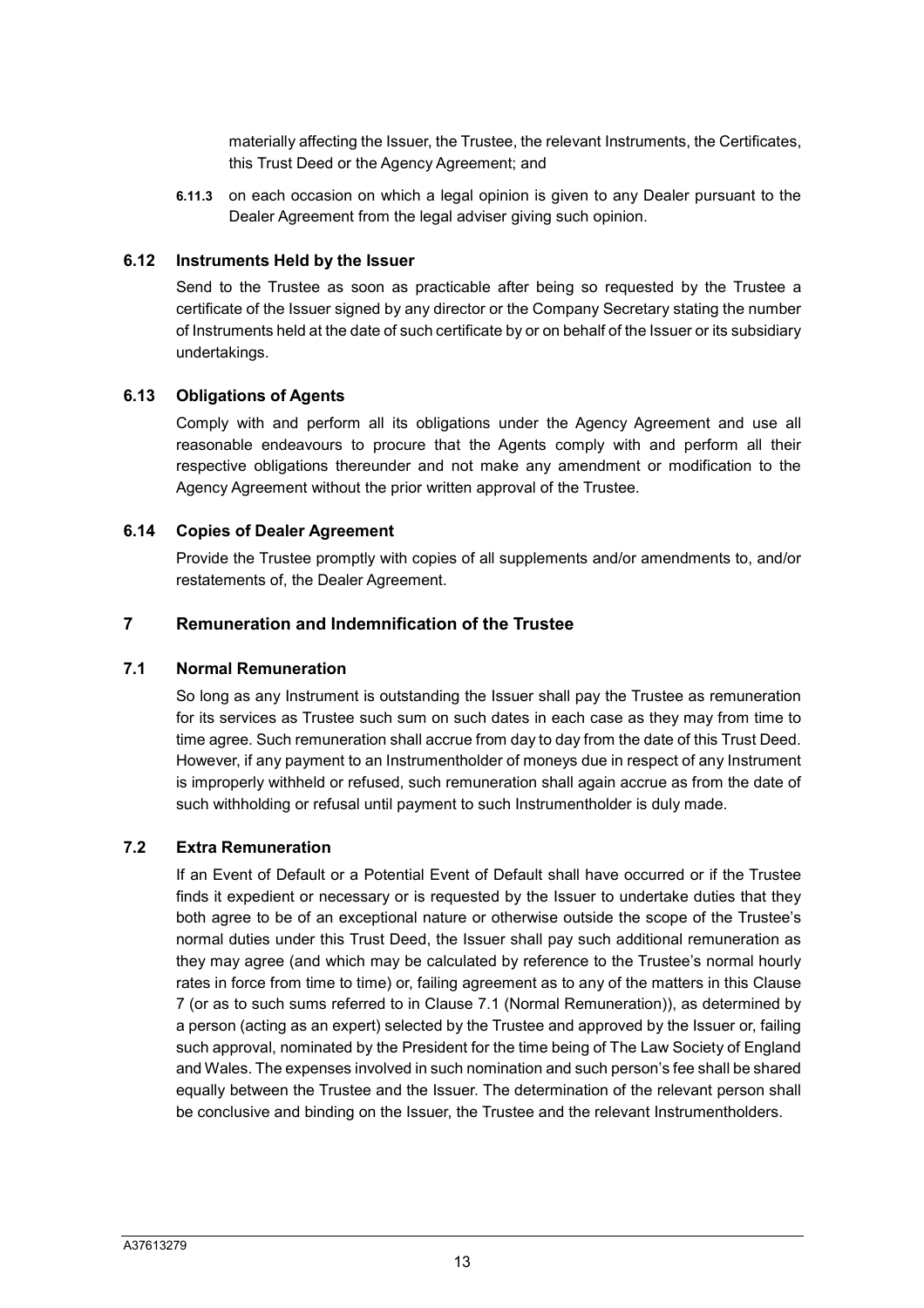# **7.3 Expenses**

The Issuer shall also, on demand by the Trustee, pay or discharge all costs, charges, liabilities and expenses reasonably incurred by the Trustee in the preparation and execution of this Trust Deed and the performance of its functions under this Trust Deed including, but not limited to, legal and travelling expenses and any United Kingdom stamp, documentary or other taxes or duties paid by the Trustee in connection with any legal proceedings reasonably brought or contemplated by the Trustee against the Issuer to enforce any provision of this Trust Deed, the relevant Instruments and in addition shall pay to the Trustee (if required) an amount equal to the amount of any value added tax or similar tax chargeable in respect of the Trustee's remuneration under this Trust Deed. Such costs, charges, liabilities and expenses shall:

- **7.3.1** in the case of payments made by the Trustee before such demand, carry interest from the date of the demand at the rate of the Trustee's cost of funding on the date on which the Trustee made such payments; and
- **7.3.2** in other cases, carry interest at such rate from 30 days after the date of the demand or (where the demand specifies that payment is to be made on an earlier date) from such earlier date provided that in such event no such interest shall accrue unless payment is actually made on such earlier date.

# **7.4 Notice of Costs**

The Trustee shall wherever practicable give prior notice to the Issuer of any costs, charges and expenses properly to be incurred and of payments to be made by the Trustee in the lawful exercise of its powers under this Trust Deed so as to afford the Issuer a reasonable opportunity to meet such costs, charges and expenses itself or to put the Trustee in funds to make payment of such costs, charges and expenses. However, failure of the Trustee to give any such prior notice shall not prejudice its rights to reimbursement of such costs, charges and expenses under this Clause 7.

# **7.5 Indemnity**

The Issuer shall indemnify the Trustee in respect of all liabilities and expenses properly incurred by it or by anyone appointed by it or to whom any of its functions may be delegated by it in the carrying out of its functions and against any loss, liability, cost, claim, action, demand or expense (including, but not limited to, all costs, charges and expenses properly paid or incurred in disputing or defending any of the foregoing) which any of them may incur in relation to the Issuer or that may be made against any of them arising out of or in relation to or in connection with, its appointment or the exercise of its functions in relation to the Issuer.

# **7.6 Continuing Effect**

Clauses 7.3 (Expenses) and 7.5 (Indemnity) shall continue in full force and effect as regards the Trustee even if it no longer is Trustee.

# **7.7 Determination of Series**

The Trustee shall be entitled in its absolute discretion to determine in respect of which Series of Instruments any costs, charges, liabilities and expenses incurred under this Trust Deed have been incurred or to allocate any such costs, charges, liabilities and expenses between the Instruments of any two or more Series.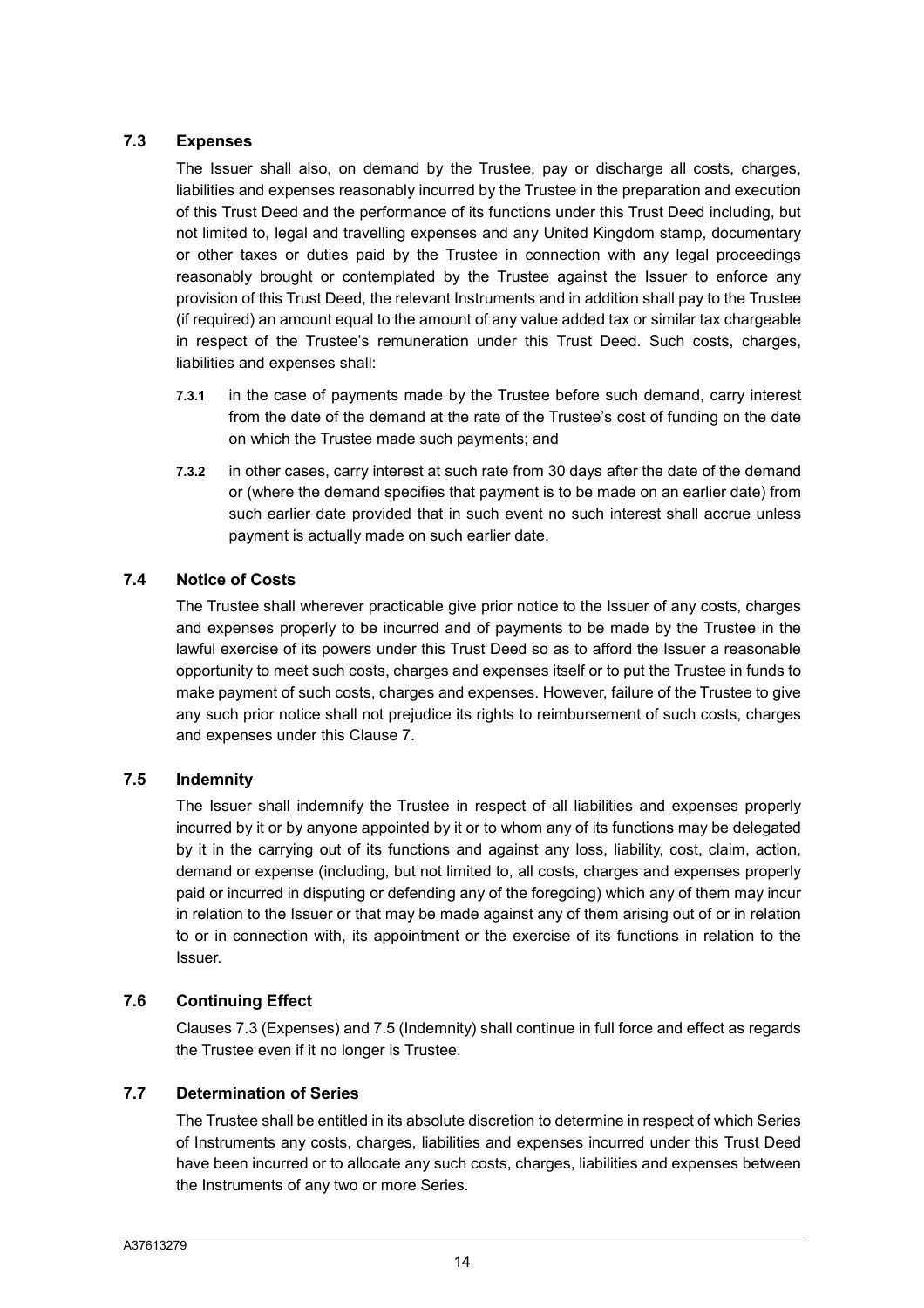# **8 Provisions Supplemental to the Trustee Acts**

### **8.1 Advice**

The Trustee may act on the opinion or advice of, or information obtained from, any expert (including, without limitation, any report or advice received from an independent financial adviser or from any accountant pursuant to the Conditions), whether or not (1) such opinion, advice or information is addressed to the Trustee or any other person, and (2) such expert's liability in respect of the same is limited by reference to a monetary cap or otherwise and shall not be responsible to anyone for any loss occasioned by so acting. Any such opinion, advice or information may be sent or obtained by letter or fax and the Trustee shall not be liable to anyone for acting in good faith on any opinion, advice or information purporting to be conveyed by such means even if it contains some error or is not authentic.

# **8.2 Trustee to Assume Performance**

The Trustee need not notify anyone of the execution of this Trust Deed or do anything to find out if an Event of Default or Potential Event of Default has occurred. Until it has actual knowledge or express notice to the contrary, the Trustee may assume that no such event has occurred and that the Issuer is performing all of its obligations under this Trust Deed and the relevant Instruments provided that the Trustee shall not be treated for any purposes as having any notice or knowledge which has been obtained by it or any officer or employee of it in some capacity other than as Trustee under this Trust Deed or in a private or confidential capacity such that it would not be proper to disclose to third parties.

### **8.3 Resolutions of Instrumentholders**

The Trustee shall not be responsible for having acted in good faith on a resolution purporting (i) to have been passed at a meeting of Instrumentholders in respect of which minutes have been made and signed, or (ii) to be a Written Resolution or an Electronic Consent made in accordance with paragraphs 24, 25 and 26 of Schedule 3 of this Trust Deed, even if it is later found that there was a defect in the constitution of the meeting or the passing of the resolution or that the resolution was not valid or binding on the Instrumentholders.

### **8.4 Certificate Signed by Directors, etc.**

If the Trustee, in the exercise of its functions, requires to be satisfied or to have information as to any fact or the expediency of any act, it may call for and accept as sufficient evidence of that fact or the expediency of that act a certificate signed by any two directors of the Issuer as to that fact or to the effect that, in their opinion, that act is expedient and the Trustee need not call for further evidence and shall not be responsible for any loss occasioned by acting on such a certificate.

### **8.5 Deposit of Documents**

The Trustee may deposit this Trust Deed and any other documents with any bank or entity whose business includes the safe custody of documents or with any lawyer or firm of lawyers believed by it to be of good repute and may pay all sums due in respect of them.

### **8.6 Discretion**

The Trustee shall have absolute and uncontrolled discretion as to the exercise of its functions and shall not be responsible for any loss, liability, cost, claim, action, demand, expense or inconvenience which may result from their exercise or non-exercise.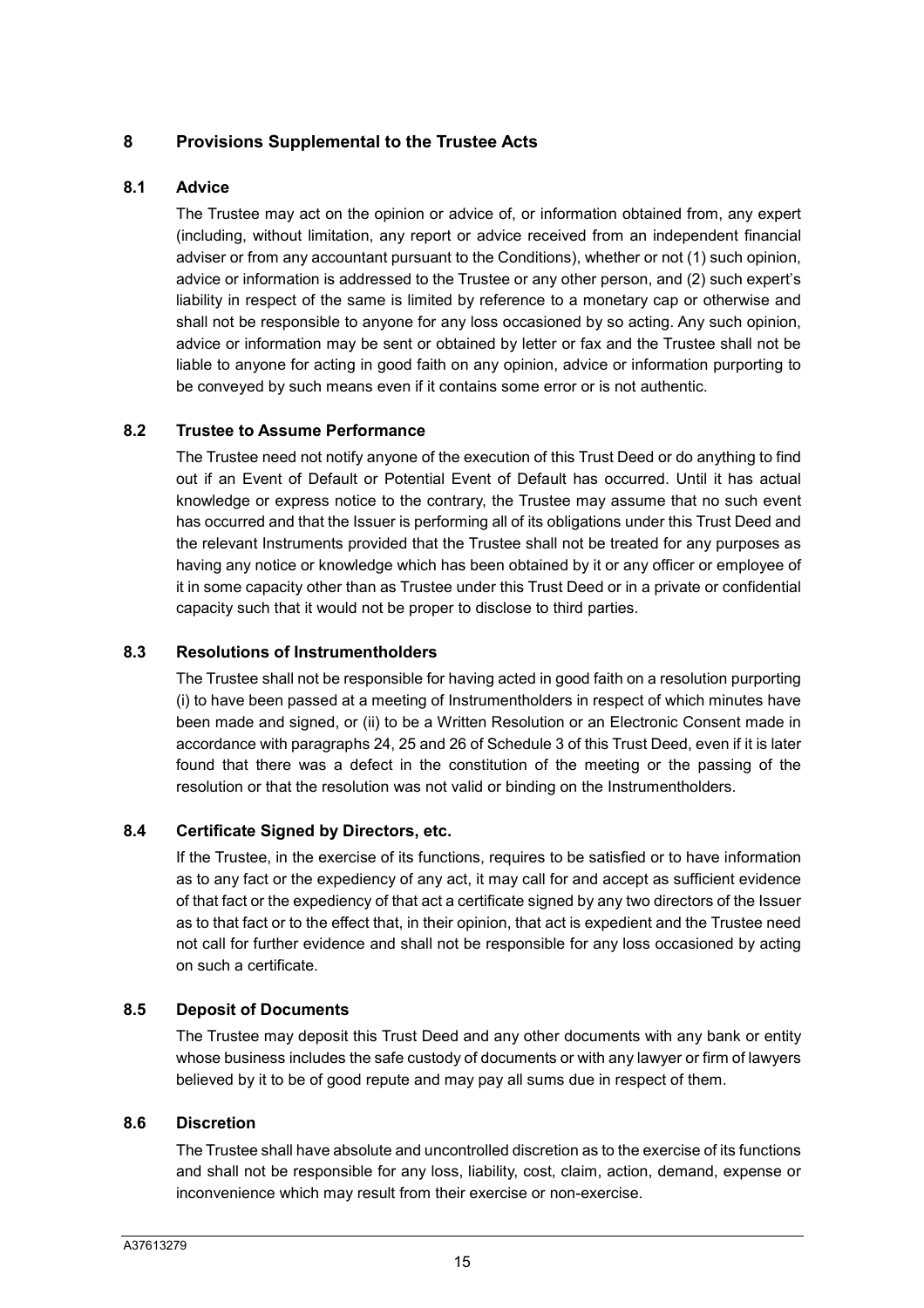# **8.7 Agents**

Whenever it considers it expedient in the interests of the Instrumentholders, the Trustee may, in the conduct of its trust business, instead of acting personally, employ and pay an agent selected by it, whether or not a lawyer or other professional person, to transact or conduct, or concur in transacting or conducting, any business and to do or concur in doing all acts required to be done by the Trustee (including the receipt and payment of money). The Trustee shall not be responsible to anyone for any misconduct or omission by any such agent so employed by it or be bound to supervise the proceedings or acts of any such agent.

# **8.8 Delegation**

Whenever it considers it expedient in the interests of the Instrumentholders, the Trustee may delegate to any person on any terms (including power to sub-delegate) all or any of its functions. If the Trustee exercises reasonable care in selecting such delegate, it shall not have any obligation to supervise such delegate or be responsible for any loss, liability, cost, claim, action, demand or expense incurred by reason of any misconduct or default by any such delegate or sub-delegate.

# **8.9 Nominees**

In relation to any asset held by it under this Trust Deed, the Trustee may appoint any person to act as its nominee on any terms.

# **8.10 Forged Instruments**

The Trustee shall not be liable to the Issuer or any relevant Instrumentholder by reason of having accepted as valid or not having rejected any relevant Instrument or Certificate purporting to be such and later found to be forged or not authentic.

# **8.11 Confidentiality**

Unless ordered to do so by a court of competent jurisdiction, the Trustee shall not be required to disclose to any Instrumentholder any confidential financial or other information made available to the Trustee by the Issuer.

# **8.12 Determinations Conclusive**

As between itself and the Instrumentholders, the Trustee may determine all questions and doubts arising in relation to any of the provisions of this Trust Deed. Such determinations, whether made upon such a question actually raised or implied in the acts or proceedings of the Trustee, shall be conclusive and shall bind the Trustee and the Instrumentholders.

# **8.13 Currency Conversion**

Where it is necessary or desirable to convert any sum from one currency to another, it shall (unless otherwise provided hereby or required by law) be converted at such rate or rates, in accordance with such method and as at such date as may reasonably be specified by the Trustee but having regard to current rates of exchange, if available. Any rate, method and date so specified shall be binding on the Issuer and the relevant Instrumentholders.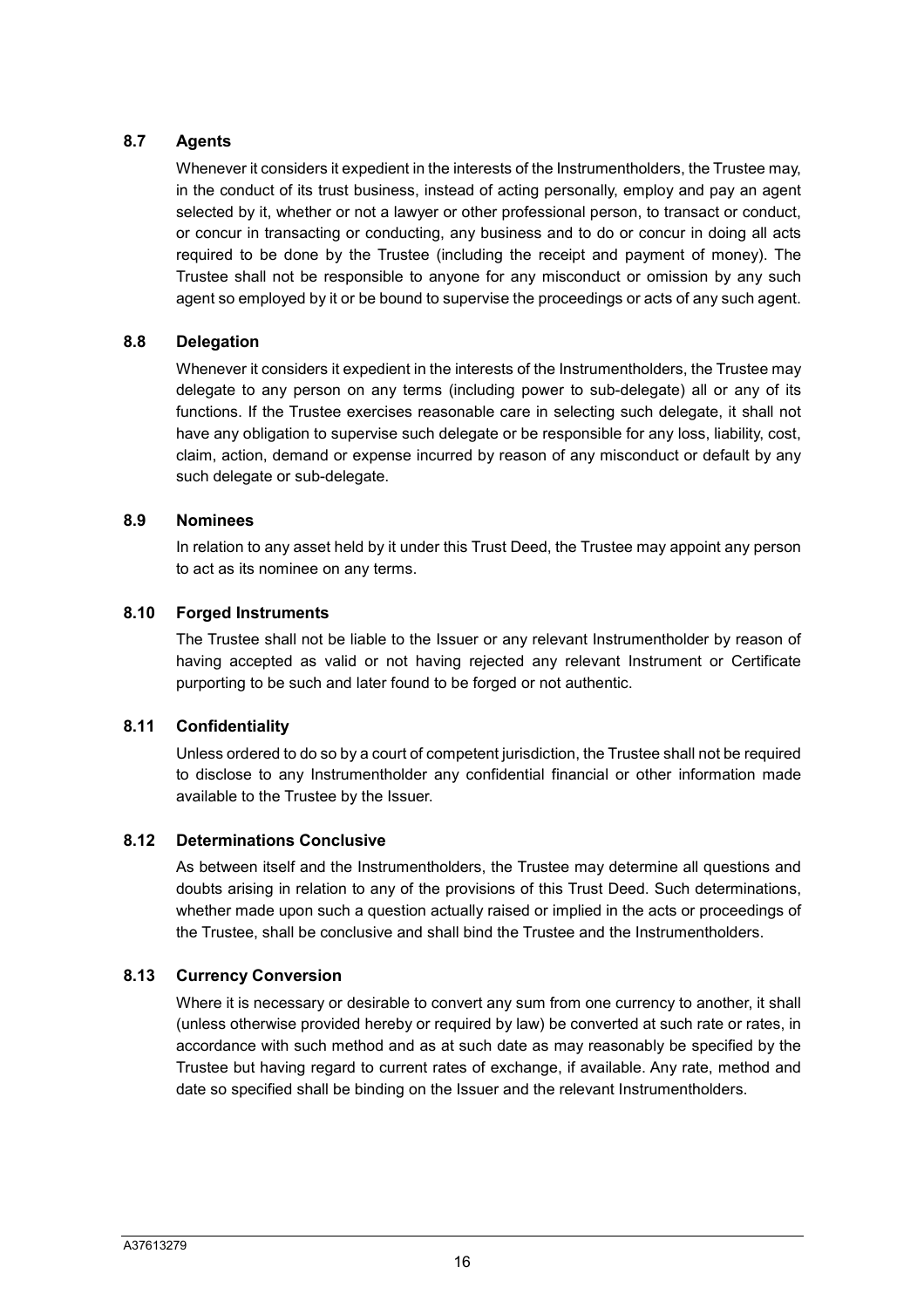### **8.14 Payment for and Delivery of Instruments**

The Trustee shall not be responsible for the receipt or application by the Issuer of the proceeds of the issue of any relevant Instruments, any exchange of relevant Instruments or the delivery of relevant Instruments to the persons entitled to them.

### **8.15 Trustee's consent**

Any consent given by the Trustee for the purposes of this Trust Deed may be given on such terms as the Trustee thinks fit. In giving such consent the Trustee may require the Issuer to agree to such modifications or additions to this Trust Deed as the Trustee may deem expedient in the interest of the Instrumentholders.

# **8.16 Instruments Held by the Issuer etc.**

In the absence of knowledge or express notice to the contrary, the Trustee may assume without enquiry (other than requesting a certificate under Clause 6.12 (Instruments Held by the Issuer)) that no Instruments are for the time being held by or on behalf of the Issuer or its subsidiary undertakings.

# **8.17 Legal Opinions**

The Trustee shall not be responsible to any person for failing to request, require or receive any legal opinion relating to any Instruments or for checking or commenting upon the content of any such legal opinion.

### **8.18 Programme Limit**

The Trustee shall not be concerned, and need not enquire, as to whether or not any Instruments are issued in breach of the Programme Limit.

# **8.19 Events of Default**

The Trustee may determine whether or not an Event of Default is in its opinion capable of remedy or (in relation to Condition 8(b)) materially prejudicial to the interests of relevant Instrumentholders. Any such determination shall be conclusive and binding on the Issuer and the relevant Instrumentholders.

# **8.20 Appointment of Independent Financial Adviser**

In connection with the Trustee's right to appoint an independent financial adviser pursuant to Clause 8.1 (if applicable), the Trustee:

- **8.20.1** shall use its reasonable endeavours to identify and appoint the independent financial adviser but shall have no liability to any person if, having used its reasonable endeavours, it is unable to identify and appoint a suitable independent financial adviser;
- **8.20.2** shall not be responsible for carrying on the role of independent financial adviser itself during the time it is attempting to identify such independent financial adviser or thereafter if it is unable to find such independent financial adviser; and
- **8.20.3** shall not be required to take any action to find an independent financial adviser unless it has been previously indemnified and/or secured to its satisfaction or expend any of its own funds in the appointment of such an independent financial adviser.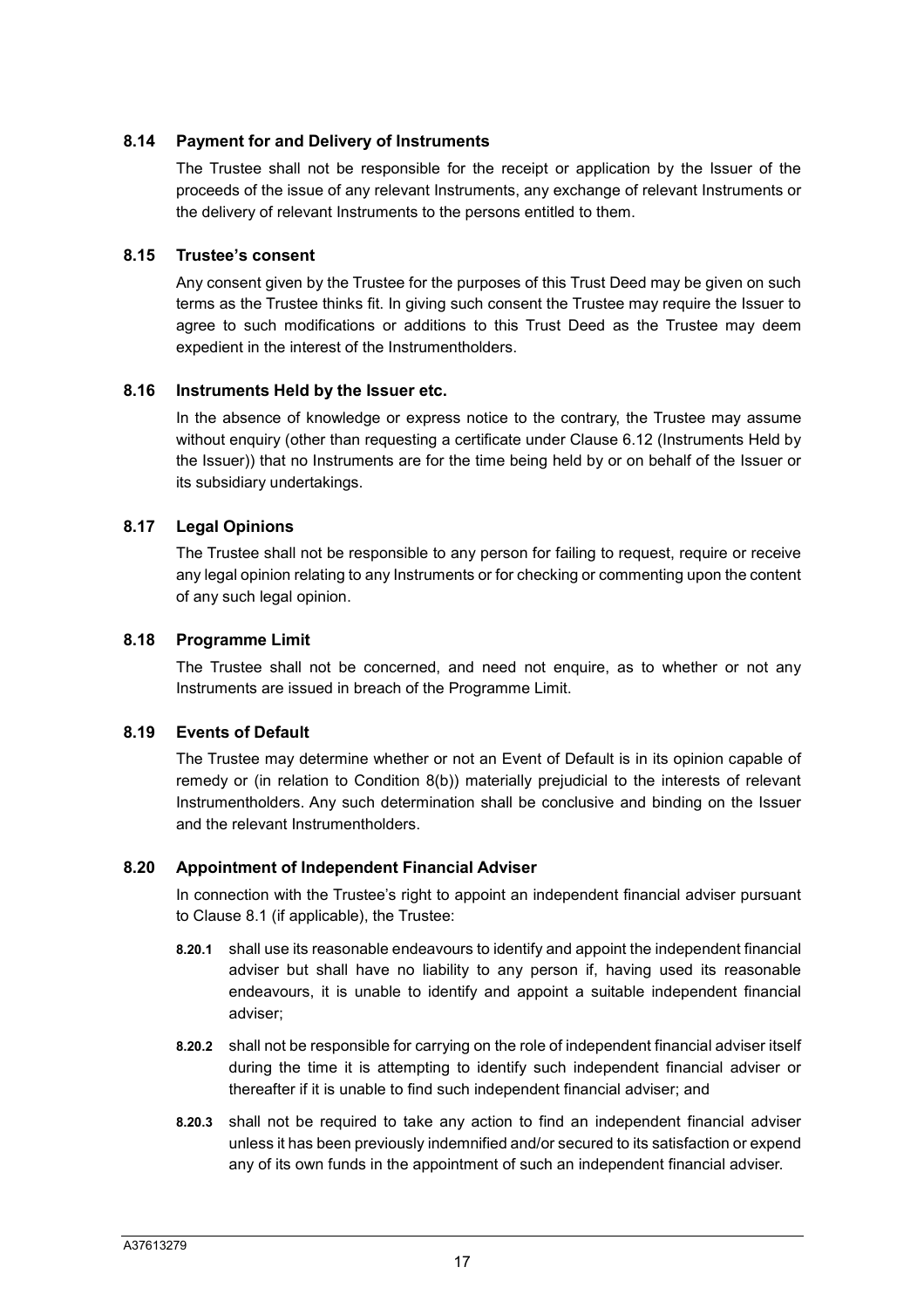# **8.21 Illegality**

No provision of this Trust Deed or the Conditions shall require the Trustee to do anything which may in its opinion be illegal or contrary to applicable law or regulation.

### **8.22 Banker, Lawyer, Broker or other Professional acting as Trustee**

Any trustee being a banker, lawyer, broker or other person engaged in any profession or business shall be entitled to charge and be paid all usual professional and other charges for business transacted and acts done by him or his partner or firm on matters arising in connection with the trusts of this Trust Deed and also his properly incurred charges in addition to disbursements for all other work and business done and all time spent by him or his partner or firm on matters arising in connection with the Trust Deed, including matters which might or should have been attended to in person by a trustee not being a banker, lawyer, broker or other professional person.

# **8.23 No Obligation to Risk Own Funds or Incur Financial Liability**

Nothing contained in this Trust Deed shall require the Trustee to expend or risk its own funds or otherwise incur any financial liability in the performance of its duties or the exercise of any right, power, authority or discretion hereunder if it has grounds for believing the repayment of such funds or adequate indemnity against, or security for, such risk or liability is not assured to it.

# **8.24 No Obligation to Act without Indemnity, Security or Prefunding**

The Trustee shall not be bound to take any steps to enforce the performance of any provisions of this Trust Deed, the Instruments to appoint an independent financial advisor pursuant to the Conditions of the Instruments unless it shall be indemnified and/or secured and/or prefunded by the relevant Instrumentholders to its satisfaction against all proceedings, claims and demands to which it may be liable and against all costs, charges, liabilities and expenses which may be incurred by it in connection with such enforcement or appointment, including the cost of its managements' time and/or other internal resources, calculated using its normal hourly rates in force from time to time.

# **8.25 Evaluation of Risk**

When determining whether an indemnity or any security is satisfactory to it, the Trustee shall be entitled to evaluate its risk in given circumstances by considering the worst-case scenario and, for this purpose, it may take into account, without limitation, the potential costs of defending or commencing proceedings in England or elsewhere and the risk however remote, of any award of damages against it in England or elsewhere.

# **8.26 Quality of Indemnity or Security**

The Trustee shall be entitled to require that any indemnity or security given to it by the Instrumentholders or any of them be given on a joint and several basis and be supported by evidence satisfactory to it as to the financial standing and creditworthiness of each counterparty and/or as to the value of the security and an opinion as to the capacity, power and authority of each counterparty and/or the validity and effectiveness of the security.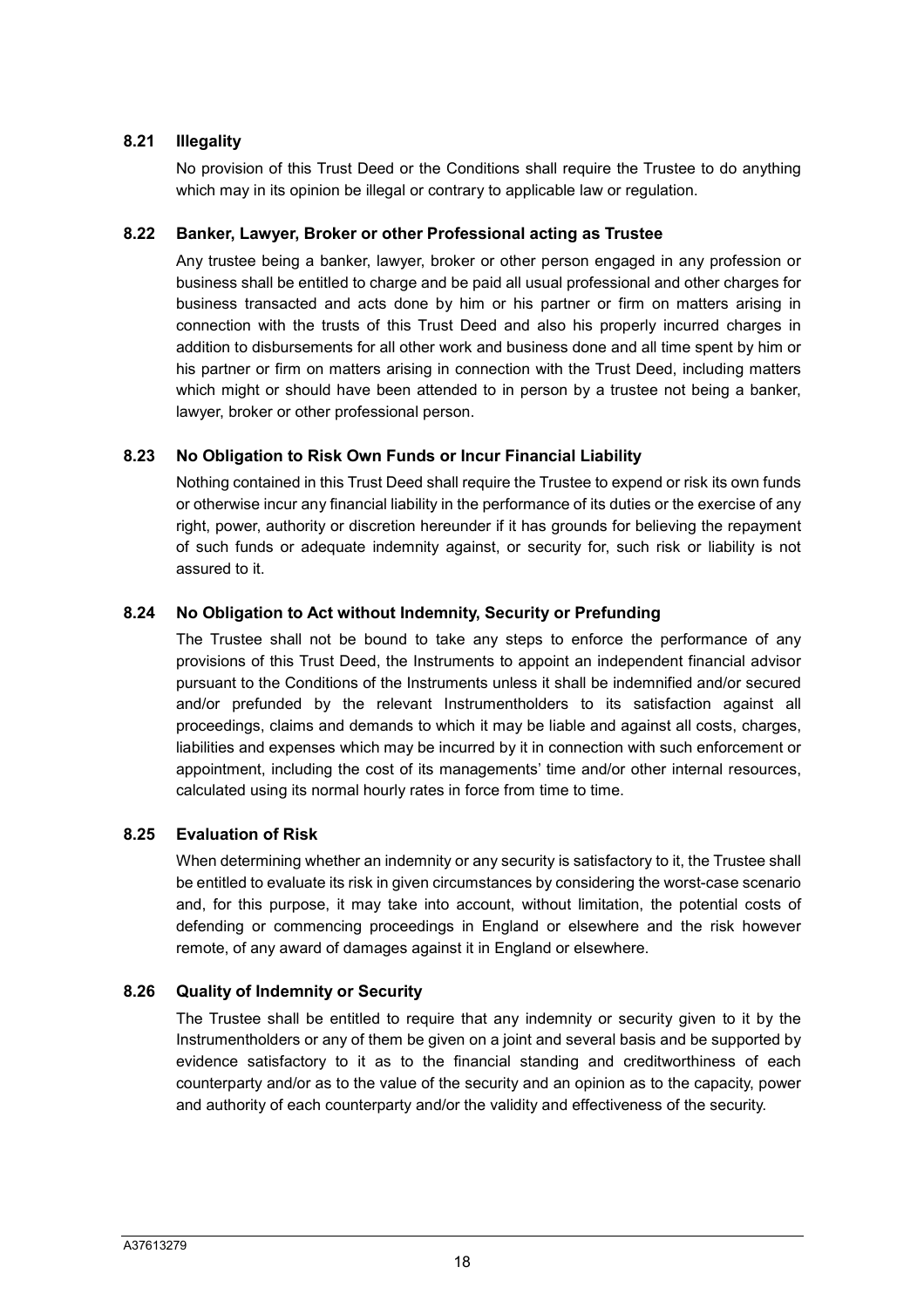# **9 Disapplication and Trustee Liability**

# **9.1 Disapplication**

Section 1 of the Trustee Act 2000 shall not apply to the duties of the Trustee in relation to the trusts constituted by this Trust Deed. Where there are any inconsistencies between the Trustee Acts and the provisions of this Trust Deed, the provisions of this Trust Deed shall, to the extent allowed by law, prevail and, in the case of any such inconsistency with the Trustee Act 2000, the provisions of this Trust Deed shall constitute a restriction or exclusion for the purposes of that Act.

# **9.2 Trustee Liability**

Subject to Sections 750 and 751 of the Companies Act 2006 (if applicable) and notwithstanding anything to the contrary in this Trust Deed, the Instruments or the Agency Agreement, the Trustee shall not be liable to any person for any matter or thing done or omitted in any way in connection with or in relation to this Trust Deed, the Instruments or the Agency Agreement save in relation to its own gross negligence, wilful default or fraud.

# **10 Waiver and Proof of Default**

# **10.1 Waiver**

The Trustee may, without the consent of the Instrumentholders and without prejudice to its rights in respect of any subsequent breach, from time to time and at any time, if in its opinion the interests of the Instrumentholders will not be materially prejudiced thereby, waive or authorise, on such terms as seem expedient to it, any breach or proposed breach by the Issuer of this Trust Deed or the Conditions or determine that an Event of Default or Potential Event of Default shall not be treated as such provided that the Trustee shall not do so in contravention of an express direction given by an Extraordinary Resolution or a request made pursuant to Condition 8. No such direction or request shall affect a previous waiver, authorisation or determination. Any such waiver, authorisation or determination shall be binding on the relevant Instrumentholders and, if the Trustee so requires, shall be notified to the Instrumentholders as soon as practicable.

# **10.2 Proof of Default**

Proof that the Issuer has failed to pay a sum due to the holder of any one Instrument shall (unless the contrary be proved) be sufficient evidence that it has made the same default as regards all other Instruments which are then payable.

# **11 Trustee not Precluded from Entering into Contracts**

The Trustee and any other person, whether or not acting for itself, may acquire, hold or dispose of any Instrument, Certificate or other security (or any interest therein) of the Issuer or any other person, may enter into or be interested in any contract or transaction with any such person and may act on, or as depositary or agent for, any committee or body of holders of any securities of any such person in each case with the same rights as it would have had if the Trustee were not acting as Trustee and need not account for any profit.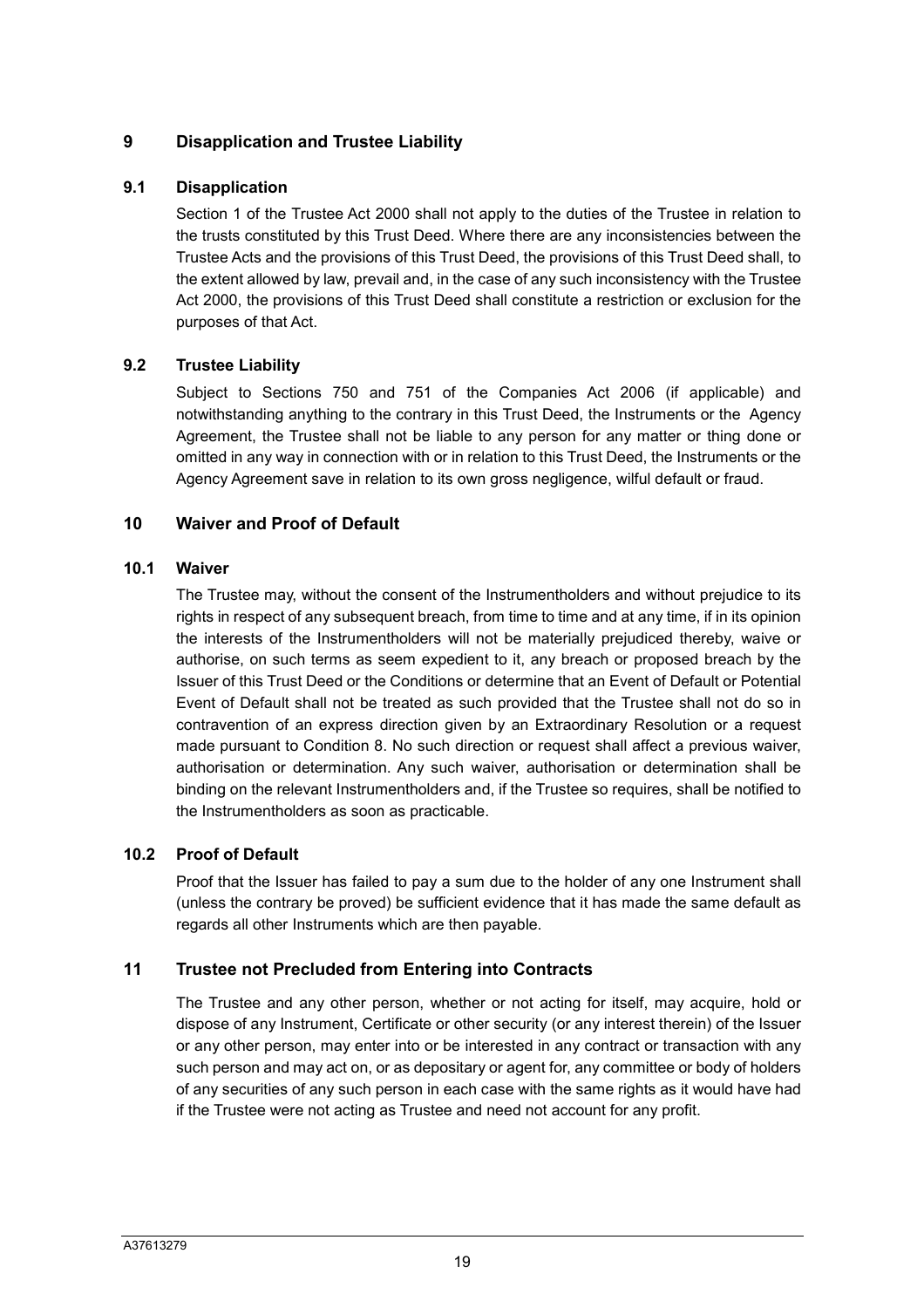# **12 Modification and Substitution**

### **12.1 Modification**

The Trustee may agree without the consent of the Instrumentholders to any modification to this Trust Deed of a formal, minor or technical nature or to correct a manifest error. The Trustee may also agree to any other modification to this Trust Deed which is in its opinion not materially prejudicial to the interests of the Instrumentholders of the relevant Series, but such power does not extend to any such modification as is mentioned in the proviso to paragraph 2 of Schedule 3 (Provisions for Meetings of Instrumentholders). Any such modification, authorisation or waiver shall be binding on the relevant Instrumentholders and if the Trustee so requires, such modification shall be notified to the relevant Instrumentholders as soon as practicable. In addition, the Trustee shall be obliged to concur with the Issuer in effecting any Benchmark Amendments in the circumstances and as otherwise set out in Condition 3.10 without the consent of the Instrumentholders. Any such modification shall be binding on Instrumentholders and, unless the Trustee otherwise agrees, the Issuer shall cause notice of such modification to be given to the Instrumentholders as soon as practicable thereafter.

### **12.2 Substitution**

- **12.2.1** The Trustee may, without the consent of the Instrumentholders, agree to the substitution of any other company (the "**Substituted Obligor**") in place of the Issuer (or of any previous substitute under this Clause 12) as the principal debtor under this Trust Deed and the relevant Instruments provided that such substitution would not, in the opinion of the Trustee, be materially prejudicial to the interests of the Instrumentholders, and **further provided that**:
	- (i) a deed is executed or undertaking given by the Substituted Obligor to the Trustee, in form and manner satisfactory to the Trustee, agreeing to be bound by this Trust Deed and the relevant Instruments (with consequential amendments as the Trustee may deem appropriate) as if the Substituted Obligor had been named in this Trust Deed and the relevant Instruments and Certificates as the principal debtor in place of the Issuer;
	- (ii) if the Substituted Obligor is subject generally to the taxing jurisdiction of a territory or any authority of or in that territory with power to tax (the "**Substituted Territory**") other than the territory to the taxing jurisdiction of which (or to any such authority of or in which) the Issuer is subject generally (the "**Issuer's Territory**"), the Substituted Obligor shall (unless the Trustee otherwise agrees) give to the Trustee an undertaking satisfactory to the Trustee in terms corresponding to Condition 6 with the substitution for the references in that Condition to the Issuer's Territory of references to the Substituted Territory whereupon the Trust Deed, and the relevant Instruments and Certificates shall be read accordingly;
	- (iii) if any two directors of the Substituted Obligor certify that it will be solvent immediately after such substitution, the Trustee need not have regard to the Substituted Obligor's financial condition, profits or prospects or compare them with those of the Issuer;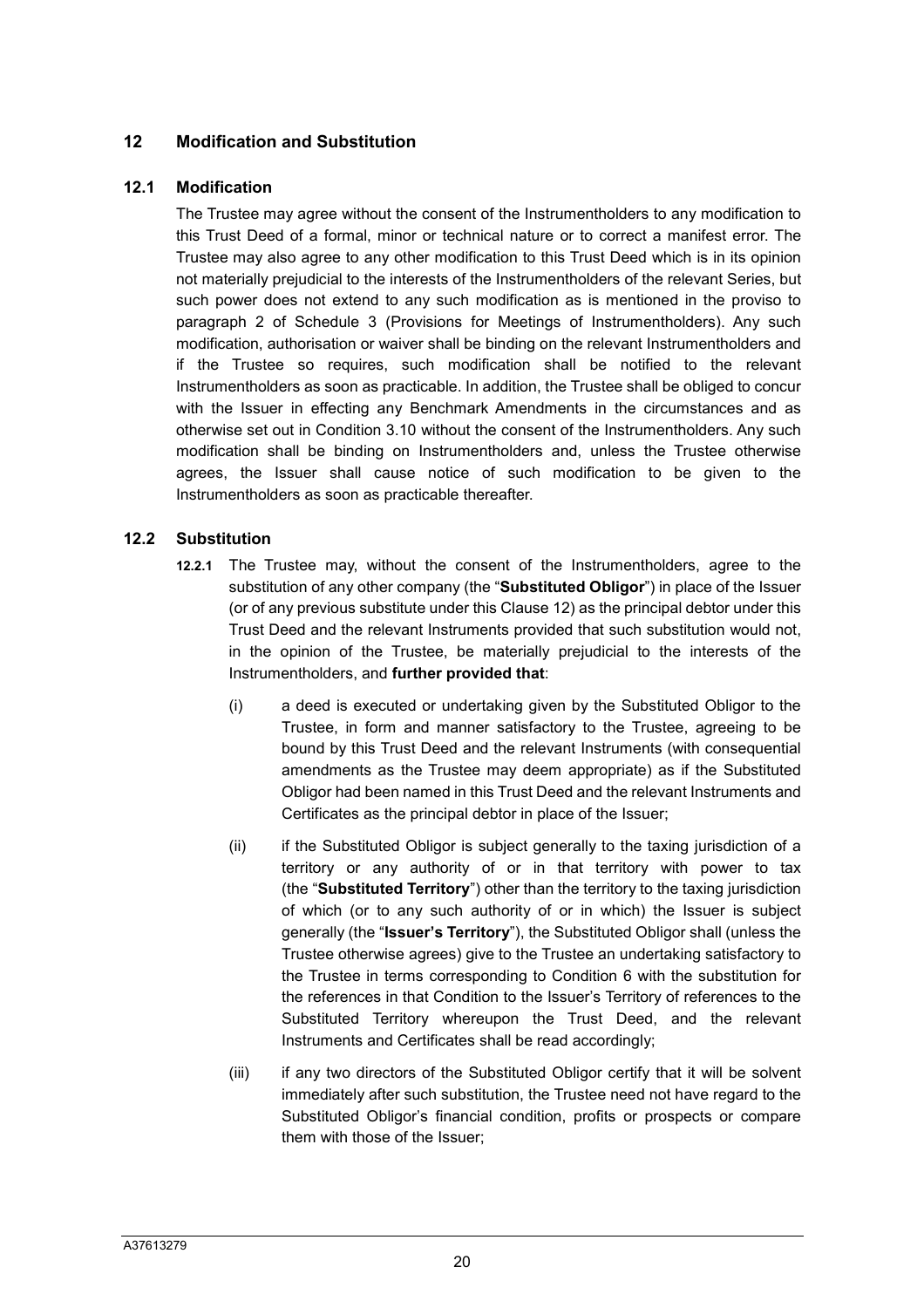- (iv) the Issuer and the Substituted Obligor comply with such other requirements as the Trustee may direct in the interests of the relevant Instrumentholders; and
- (v) the Trustee is satisfied that (i) the Substituted Obligor has obtained all necessary governmental and regulatory approvals and consents necessary for its assumption of liability as principal debtor in respect of the relevant Instruments in place of the Issuer (or a previous substitute), (ii) all necessary governmental and regulatory approvals and consents necessary for or in connection with the assumption by the Substituted Obligor of its obligations under the relevant Instruments and (iii) such approvals and consents are at the time of substitution in full force and effect.

# **12.2.2 Release of Substituted Issuer**

An agreement by the Trustee pursuant to Clause 12.2 (Substitution) shall, if so expressed, release the Issuer (or a previous substitute) from any or all of its obligations under this Trust Deed and the relevant Instruments. Notice of the substitution shall be given to the Instrumentholders within 14 days of the execution of such documents and compliance with such requirements.

### **12.2.3 Completion of Substitution**

On completion of the formalities set out in Clause 12.2 (Substitution), the Substituted Obligor shall be deemed to be named in this Trust Deed and the relevant Instruments and Certificates as the principal debtor in place of the Issuer (or of any previous substitute) and this Trust Deed and the relevant Instruments and Certificates, shall be deemed to be amended as necessary to give effect to the substitution.

# **13 Appointment, Retirement and Removal of the Trustee**

# **13.1 Appointment**

The Issuer has the power of appointing new trustees but no one may be so appointed unless previously approved by an Extraordinary Resolution. The Trustee shall at all times be a trust corporation and such trust corporation may be the sole Trustee. Any appointment of a new Trustee shall be notified by the Issuer to its Instrumentholders in accordance with Condition 13 as soon as practicable.

# **13.2 Retirement and Removal**

Any Trustee may retire at any time on giving at least three months' written notice to the Issuer without giving any reason or being responsible for any costs occasioned by such retirement and the Instrumentholders may by Extraordinary Resolution remove any Trustee provided that the retirement or removal of a sole trust corporation shall not be effective until a trust corporation is appointed as successor Trustee. If a sole trust corporation gives notice of retirement or an Extraordinary Resolution is passed for its removal, it shall use all reasonable endeavours to procure that another trust corporation is appointed as Trustee.

### **13.3 Co-Trustees**

The Trustee may, despite Clause 13.1 (Appointment), by written notice to (i) the Issuer, appoint anyone to act as an additional Trustee jointly with the Trustee, or (ii) the Issuer appoint anyone to act as a separate Trustee in respect of any issue or: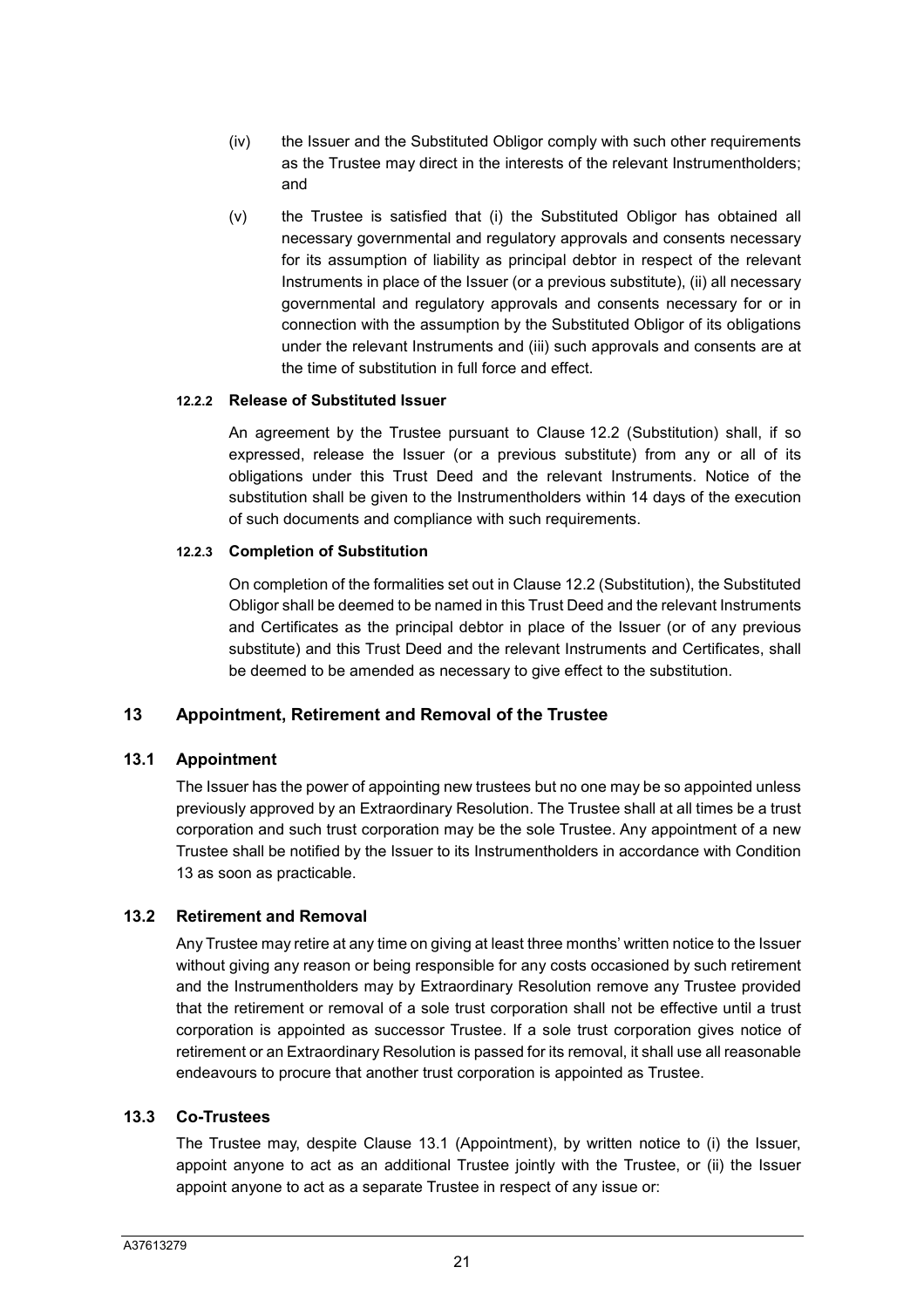- **13.3.1** if the Trustee considers the appointment to be in the interests of the Instrumentholders; or
- **13.3.2** to conform with a legal requirement, restriction or condition in a jurisdiction in which a particular act is to be performed; or
- **13.3.3** to obtain a judgment or to enforce a judgment or any provision of this Trust Deed in any jurisdiction.

Subject to the provisions of this Trust Deed the Trustee may, in the instrument of appointment, confer on any person so appointed such functions as it thinks fit. The Trustee may by written notice to the Issuer and that person remove that person. At the Trustee's request, the Issuer shall forthwith do all things as may be required to perfect such appointment or removal and the Issuer irrevocably appoints the Trustee as its attorney in its name and on its behalf to do so.

Before appointing such person to act as separate Trustee or additional Trustee the Trustee shall (unless it is not, in the opinion of the Trustee, reasonably practicable to do so) give notice to the Issuer of its intention to make such appointment (and the reason for that) and shall give due consideration to representations made by the Issuer concerning such appointment. Where, as a result of this provision, not all the Instruments have the same Trustee, the provisions of this Trust Deed shall apply in respect of each such Trustee as if each were named as a party to this Trust Deed.

### **13.4 Competence of a Majority of Trustees**

If there are more than two Trustees the majority of them shall be competent to perform the Trustee's functions provided the majority includes a trust corporation.

### **14 Instruments held in Clearing Systems**

### **14.1 Instruments Held in Clearing Systems**

So long as any Instruments represented by a Global Certificate are held on behalf of a clearing system, in considering the interests of Instrumentholders, the Trustee may have regard to any information provided to it by such clearing system or its operator as to the identity (either individually or by category) of its accountholders or participants with entitlements to any such Instrument and may consider such interests on the basis that such accountholders or participants were the holder(s) of such Instrument.

### **14.2 Evidence of Holdings**

The Trustee and the Issuer may call for and, except in the case of manifest error, shall be at liberty to accept and place full reliance on as sufficient evidence thereof any certificate, letter of confirmation or other document issued on behalf of the relevant clearing system or any form of record made by the relevant clearing system or such other evidence and/or information and/or certification as it shall, in its absolute discretion, think fit to the effect that at any particular time or throughout any particular period any particular person is, was, or will be, shown in its records as the holder of a particular nominal amount of Instruments represented by a Global Certificate and if the Trustee or the Issuer does so rely, such letter of confirmation, form of record, evidence, information or certification shall be conclusive and binding on all concerned for all purposes. Any such certificate may comprise any form of statement or print out of electronic records provided by the relevant clearing system (including Euroclear's EUCLID or Clearstream, Luxembourg's Creation Online system) in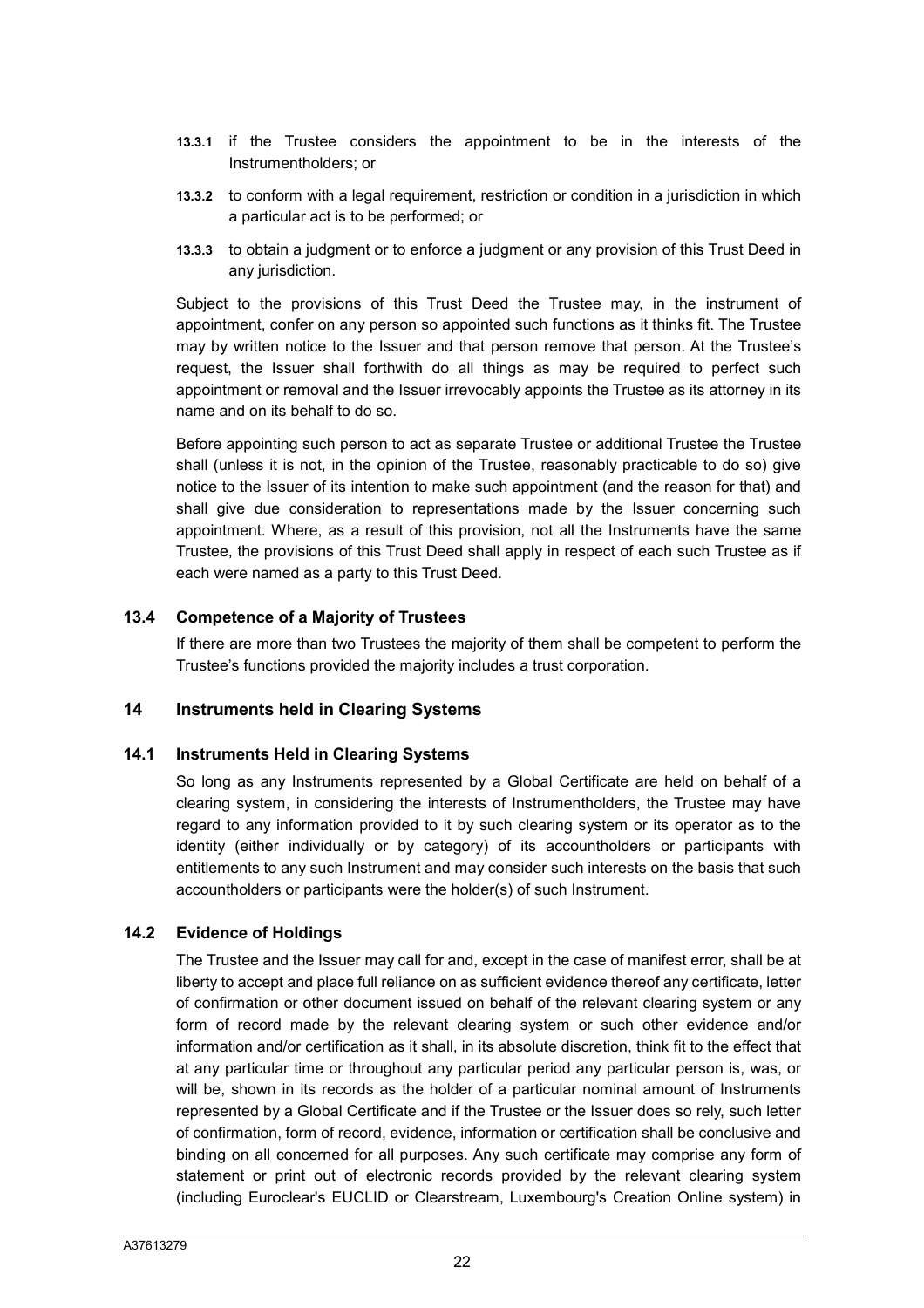accordance with its usual procedures and in which the holder of a particular nominal amount of Instruments is clearly identified together with the amount of such holding. Neither the Issuer nor the Trustee shall be liable to any person by reason of having accepted as valid or not having rejected any certificate or other document to such effect purporting to be issued by the relevant clearing system and subsequently found to be forged or not authentic.

### **15 Currency Indemnity**

### **15.1 Currency of Account and Payment**

The Contractual Currency is the sole currency of account and payment for all sums payable by the Issuer under or in connection with this Trust Deed and the Instruments, including damages.

### **15.2 Extent of Discharge**

An amount received or recovered in a currency other than the Contractual Currency (whether as a result of, or of the enforcement of, a judgment or order of a court of any jurisdiction, in the insolvency, winding-up or dissolution of the Issuer), by the Trustee or any Instrumentholder in respect of any sum expressed to be due to it from the Issuer, shall only discharge the Issuer to the extent of the Contractual Currency amount which the recipient is able to purchase with the amount so received or recovered in that other currency on the date of that receipt or recovery (or, if it is not practicable to make that purchase on that date, on the first date on which it is practicable to do so).

### **15.3 Indemnity**

If that Contractual Currency amount is less than the Contractual Currency amount expressed to be due to the recipient under this Trust Deed or the Instruments, the Issuer shall indemnify the recipient against any loss sustained by it as a result. In any event, the Issuer shall indemnify the recipient against the cost of making any such purchase.

### **15.4 Indemnity Separate**

The indemnities in this Clause 15 and in Clause 7.5 (Indemnity) constitute separate and independent obligations from the other obligations in this Trust Deed, shall give rise to a separate and independent course of action, shall apply irrespective of any indulgence granted by the Trustee and/or any Instrumentholder and shall continue in full force and effect despite any judgment, order, claim or proof for a liquidated amount in respect of any sum due under this Trust Deed or the Instruments or any other judgment or order.

### **16 Enforcement**

### **16.1 Trustee to enforce**

Only the Trustee may enforce the rights of the Instrumentholders against the Issuer, whether the same arise under the general law, this Trust Deed, the Instruments or otherwise, and no Instrumentholder shall be entitled to proceed directly against the Issuer unless the Trustee, having become bound to proceed, fails to do so within a reasonable time and such failure is continuing.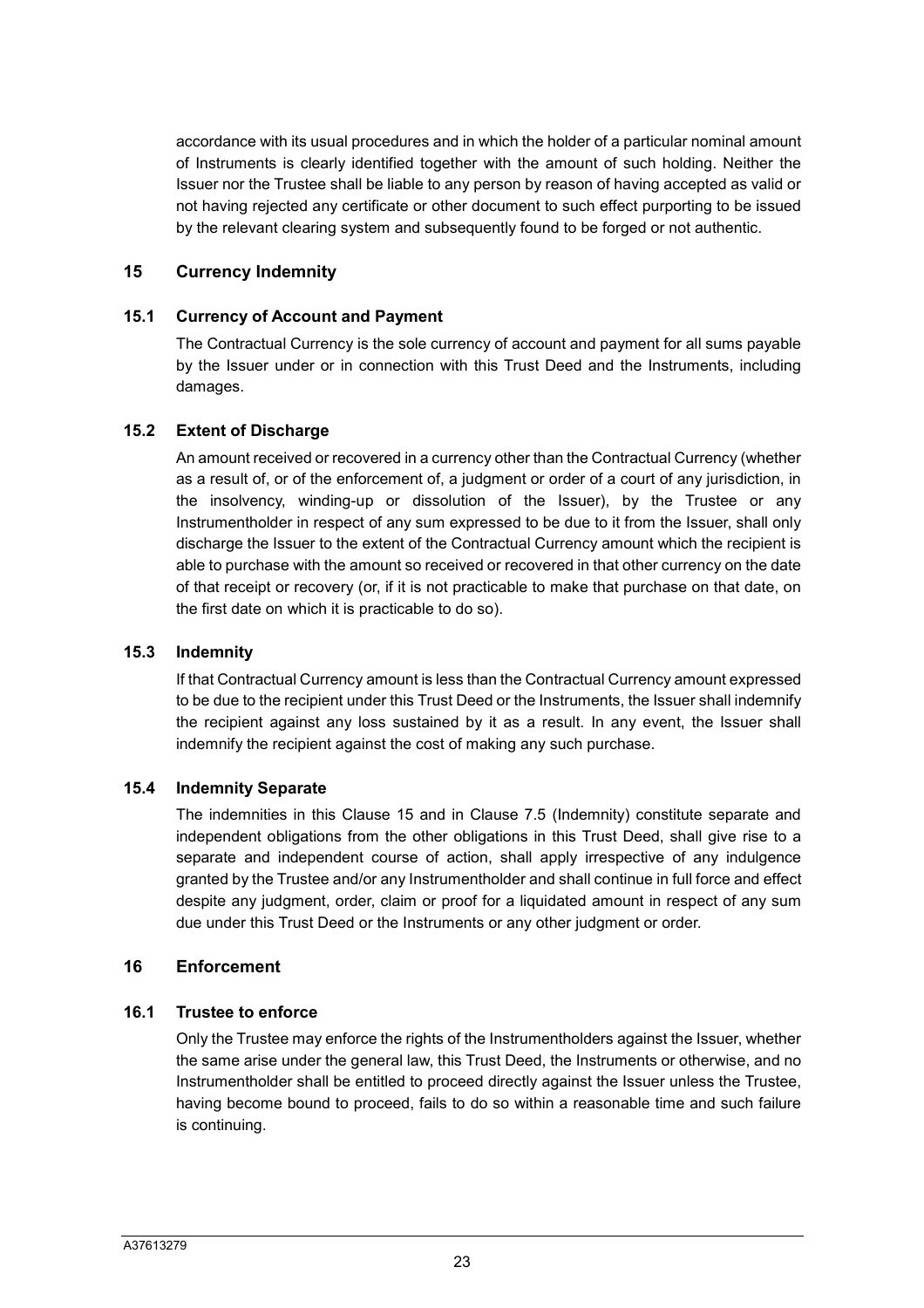## **16.2 Trustee's Indemnity**

The Trustee shall not be bound to take any steps to enforce the performance of any provisions of this Trust Deed or the Instruments or to appoint an independent financial advisor pursuant to the Conditions of the Instruments unless it shall be indemnified and/or secured and/or prefunded by the relevant Instrumentholders to its satisfaction against all proceedings, claims and demands to which it may be liable and against all costs, charges, liabilities and expenses which may be incurred by it in connection with such enforcement or appointment, including the cost of its managements' time and/or other internal resources, calculated using its normal hourly rates in force from time to time.

# **16.3 Legal proceedings**

If the Trustee (or any Instrumentholder where entitled in accordance with this Trust Deed so to do) institutes legal proceedings against the Issuer to enforce any obligations under this Trust Deed, proof in such proceedings that as regards any specified Instrument the Issuer has made default in paying any principal or interest due to the relevant Instrumentholder shall (unless the contrary be proved) be sufficient evidence that the Issuer has made the same default as regards all other Instruments which are then repayable or, as the case may be, in respect of which interest is then payable.

# **16.4 Powers additional to general powers**

The powers conferred on the Trustee by this Clause 16 shall be in addition to any powers which may from time to time be vested in the Trustee by general law or as the holder of any Instruments.

# **17 Communications**

### **17.1 Method**

Each communication under this Trust Deed shall be made by fax or otherwise in writing. Each communication or document to be delivered to any party under this Trust Deed shall be sent to that party at the fax number or address, and marked for the attention of the person (if any), from time to time designated by that party to each other party for the purpose of this Trust Deed. The initial telephone number, fax number, address and person so designated by the parties under this Trust Deed are set out in the Procedures Memorandum.

# **17.2 Deemed Receipt**

Any communication from any party to any other under this Trust Deed shall be effective, (if by fax) when good receipt is confirmed by the recipient following enquiry by the sender and (if in writing) when received, except that a communication received after 5:00 p.m. on a business day or any non-business day shall be deemed to be received on the next business day in the city in which the recipient is located.

# **18 Governing Law and Jurisdiction**

# **18.1 Governing Law**

This Trust Deed and any non-contractual obligations arising out of or in connection with it shall be governed by, and construed in accordance with, English law.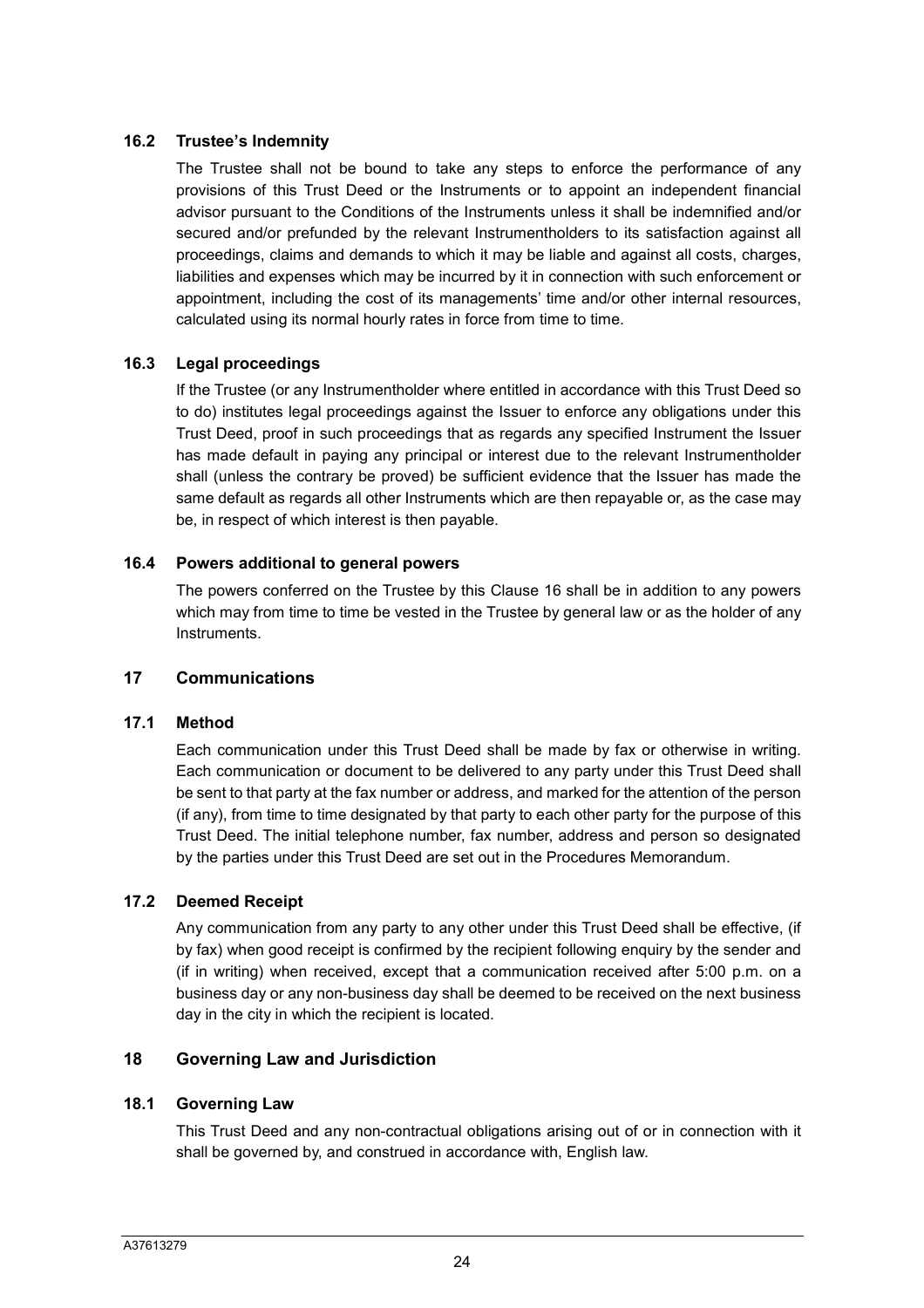# **18.2 Jurisdiction**

The courts of England are to have exclusive jurisdiction to settle any disputes that may arise out of or in connection with this Trust Deed or the Instruments and accordingly any legal action or proceedings arising out of or in connection with this Trust Deed or the Instruments ("**Proceedings**") may be brought in such courts. The Issuer irrevocably submits to the jurisdiction of such courts and waives any objection to Proceedings in such courts on the ground of venue or on the ground that the Proceedings have been brought in an inconvenient forum. This Clause is for the benefit of each of the Trustee and the relevant Instrumentholders and shall not limit the right of any of them to take Proceedings in any other court of competent jurisdiction nor shall the taking of Proceedings in any one or more jurisdictions preclude the taking of Proceedings in any other jurisdiction (whether concurrently or not).

# **18.3 Service of Process**

The Issuer irrevocably appoints National Grid plc of 1-3 Strand, London WC2N 5EH to receive, for it and on its behalf, service of process in any Proceedings in England. Such service shall be deemed completed on delivery to such process agent (whether or not it is forwarded to and received by the Issuer). If for any reason such process agent ceases to be able to act as such or no longer has an address in England the Issuer irrevocably agrees to appoint a substitute process agent acceptable to the Trustee and shall immediately notify the Trustee of such appointment. Nothing shall affect the right to serve process in any other manner permitted by law.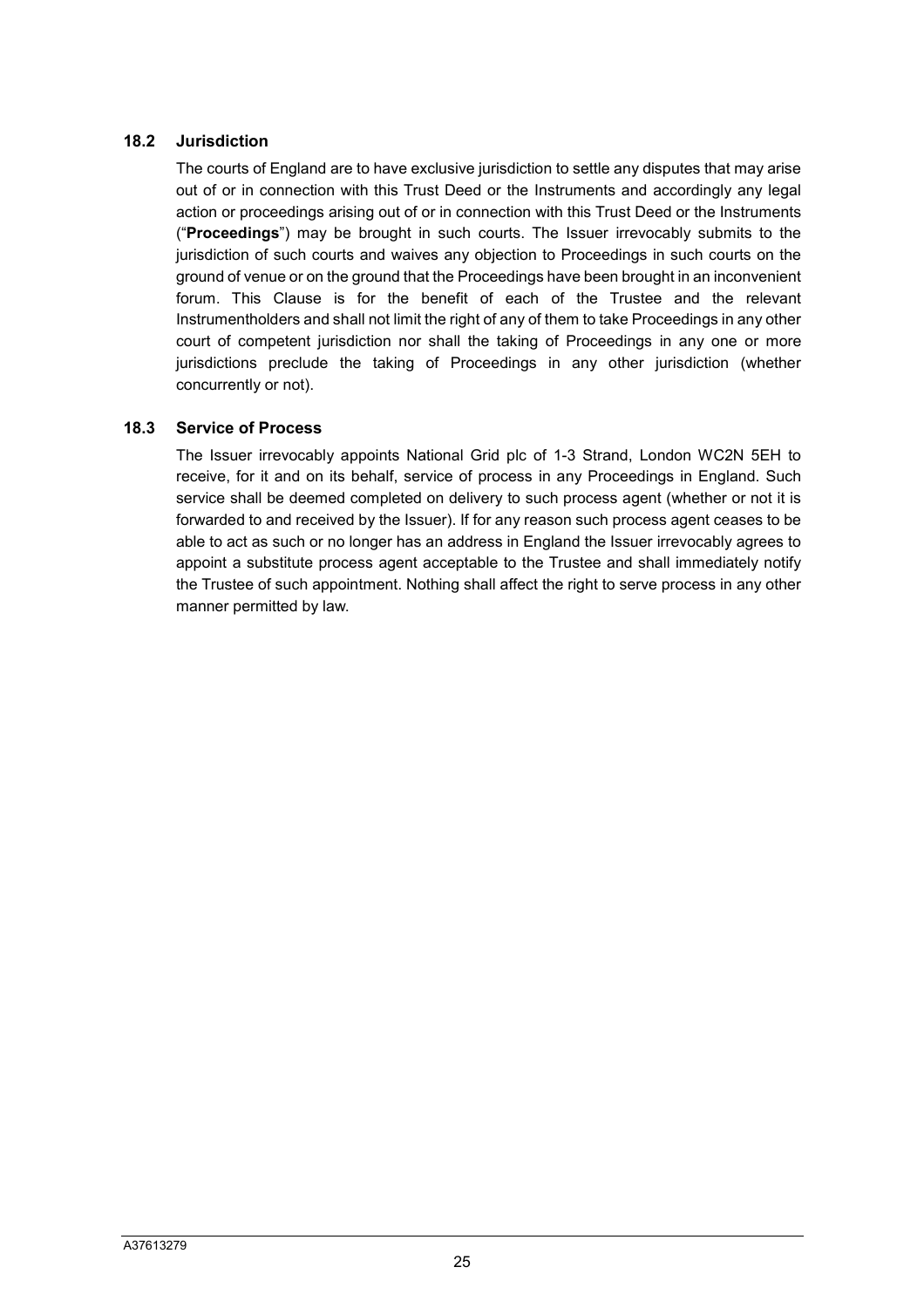# **Schedule 1 Part A Form of Global Certificates**

# **Form of Global Certificate (Euroclear, Clearstream, Luxembourg and other Clearing Systems (other than CDS))**

ISIN:

Common Code:

[BY ITS ACQUISITION HEREOF, THE HOLDER HEREOF REPRESENTS THAT IT IS NOT A U.S. PERSON, AS DEFINED IN THE U.S. SECURITIES ACT OF 1933 (THE "SECURITIES ACT"), NOR IS IT PURCHASING FOR THE ACCOUNT OR BENEFIT OF A U.S. PERSON, AND IS ACQUIRING THIS SECURITY IN AN OFFSHORE TRANSACTION IN ACCORDANCE WITH REGULATION S UNDER THE SECURITIES ACT.]\*

### **NATIONAL GRID NORTH AMERICA INC.**

(incorporated in the State of Delaware, United States of America)

### **EURO MEDIUM TERM NOTE PROGRAMME**

**Series No. [•] Tranche No. [•]** 

### **[TEMPORARY / PERMANENT] GLOBAL CERTIFICATE**

# **Global Certificate No. [●]**

This Global Certificate is issued in respect of the Instruments (the "**Instruments**") of the Tranche and Series specified in Part A of the Schedule hereto of National Grid North America Inc. (the "**Issuer**"). This Global Certificate certifies that the person whose name is entered in the Register (the "**Registered Holder**") is registered as the holder of an issue of Instruments of the nominal amount, specified currency and specified denomination set out in Part A of the Schedule hereto.

### **Interpretation and Definitions**

References in this Global Certificate to the "Conditions" are to the Terms and Conditions applicable to the Instruments (which are in the form set out in Schedule 2 (*Terms and Conditions of the Instruments*) to the amended and restated trust deed (as amended or supplemented as at the Issue Date, the "**Trust Deed**") dated 21 December 2018 between the Issuer and The Law Debenture Trust Corporation p.l.c. as trustee, as such form is supplemented and/or modified and/or superseded by the provisions of this Global Certificate (including the supplemental definitions and any modifications or additions set out the Schedule hereto), which in the event of any conflict shall prevail). Other capitalised terms used in this Global Certificate shall have the meanings given to them in the Conditions or the Trust Deed.

### **Promise to Pay**

The Issuer, for value received, promises to pay to the holder of the Instruments represented by this Global Certificate (subject to surrender of this Global Certificate if no further payment falls to be made in respect of such Instruments) on the Maturity Date (or on such earlier date as the amount payable upon redemption under the Conditions may become repayable in accordance with the

 $\overline{a}$ \* To be included on the face of the Temporary Global Certificate and may be removed no earlier than 40 days after the issue date upon certification of non-U.S. beneficial ownership.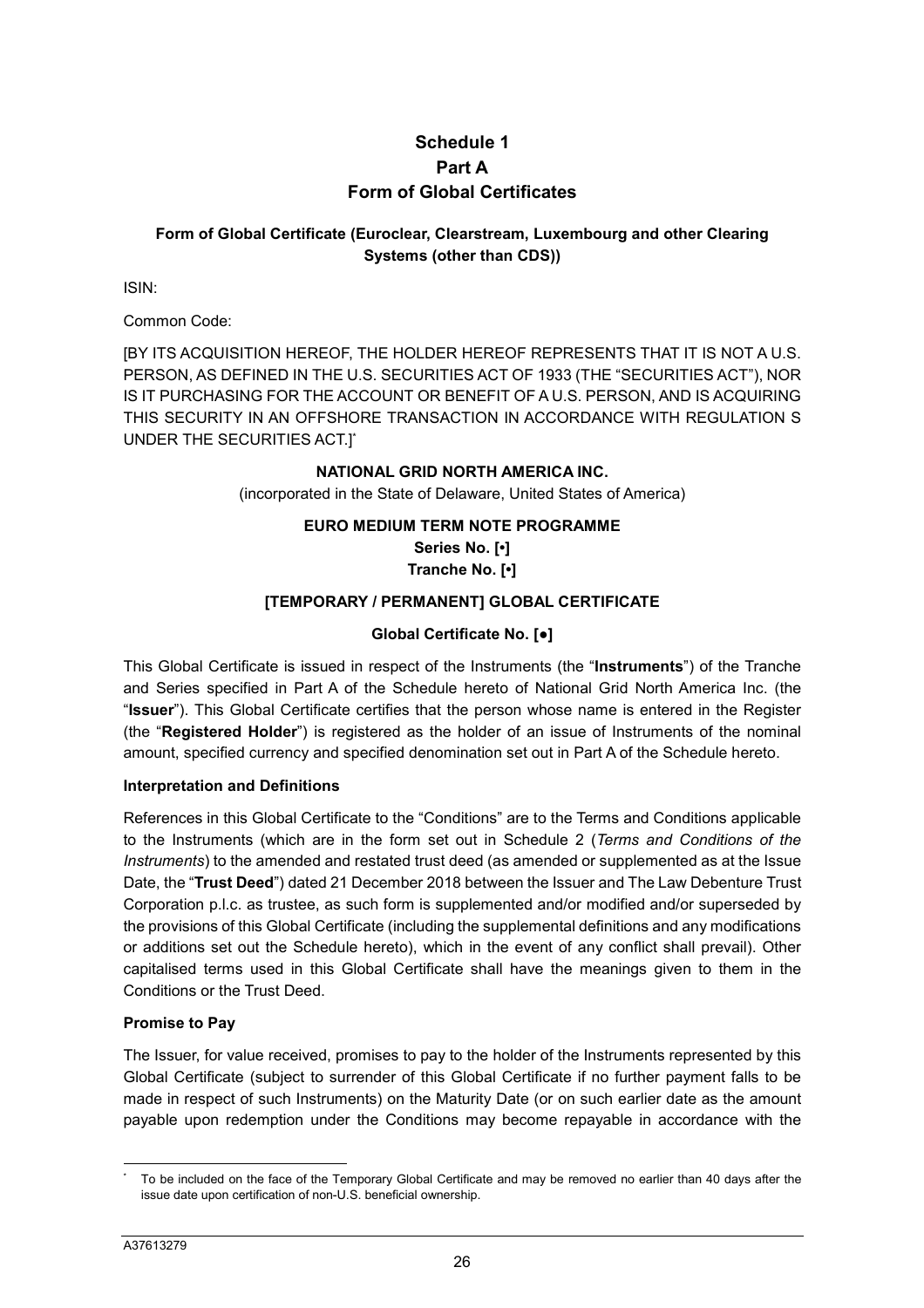Conditions) the amount payable upon redemption under the Conditions in respect of the Instruments represented by this Global Certificate and (unless the Instruments represented by this Certificate do not bear interest) to pay interest in respect of such Instruments from the Interest Commencement Date in arrear at the rates, on the dates for payment, and in accordance with the methods of calculation provided for in the Conditions, save that the calculation is made in respect of the total aggregate amount of the Instruments represented by this Global Certificate, together with such other sums and additional amounts (if any) as may be payable under the Conditions, in accordance with the Conditions. Each payment will be made to, or to the order of, the person whose name is entered on the Register at the close of business on the Clearing System Business Day immediately prior to the date for payment, where **Clearing System Business Day** means Monday to Friday inclusive except 25 December and 1 January.

For the purposes of this Global Certificate, (a) the holder of the Instruments represented by this Global Certificate is bound by the provisions of the Agency Agreement, (b) the Issuer certifies that the Registered Holder is, at the date hereof, entered in the Register as the holder of the Instruments represented by this Global Certificate, (c) this Global Certificate is evidence of entitlement only, (d) title to the Instruments represented by this Global Certificate passes only on due registration on the Register, and (e) only the holder of the Instruments represented by this Global Certificate is entitled to payments in respect of the Instruments represented by this Global Certificate.

# **Transfer of Instruments represented by Global Certificates**

If the Schedule hereto states that the Instruments are to be represented by a Global Certificate on issue, transfers of the holding of Instruments represented by this Global Certificate pursuant to Condition 17(a) may only be made in part:

- (i) if the Instruments represented by this Global Certificate are held on behalf of Euroclear or Clearstream, Luxembourg or any other clearing system (an "**Alternative Clearing System**") other than CDS and any such clearing system is closed for business for a continuous period of 14 days (other than by reason of holidays, statutory or otherwise) or announces an intention permanently to cease business or does in fact do so; or
- (ii) with the consent of the Issuer provided that, in the case of the first transfer of part of a holding pursuant to (ii) above, the holder of the Instruments represented by this Global Certificate has given the Registrar not less than 30 days' notice at its specified office of such holder's intention to effect such transfer. Where the holding of Instruments represented by this Global Certificate is only transferable in its entirety, the Certificate issued to the transferee upon transfer of such holding shall be a Global Certificate. Where transfers are permitted in part, Certificates issued to transferees shall not be Global Certificates unless the transferee so requests and certifies to the Registrar that it is, or is acting as a nominee for, Clearstream, Luxembourg, Euroclear and/or an Alternative Clearing System.

### **Meetings**

For the purposes of any meeting of Instrumentholders, the holder of the Instruments represented by this Global Certificate shall (unless this Global Certificate represents only one Instrument) be treated as two persons for the purposes of any quorum requirements of a meeting of Instrumentholders and as being entitled to one vote in respect of each integral currency unit of the Specified Currency of the Instruments.

This Global Certificate shall not become valid for any purpose until authenticated by or on behalf of the Registrar and in the case of instruments held under the NSS only, effectuated by the entity appointed as Common Safekeeper by the relevant Clearing Systems.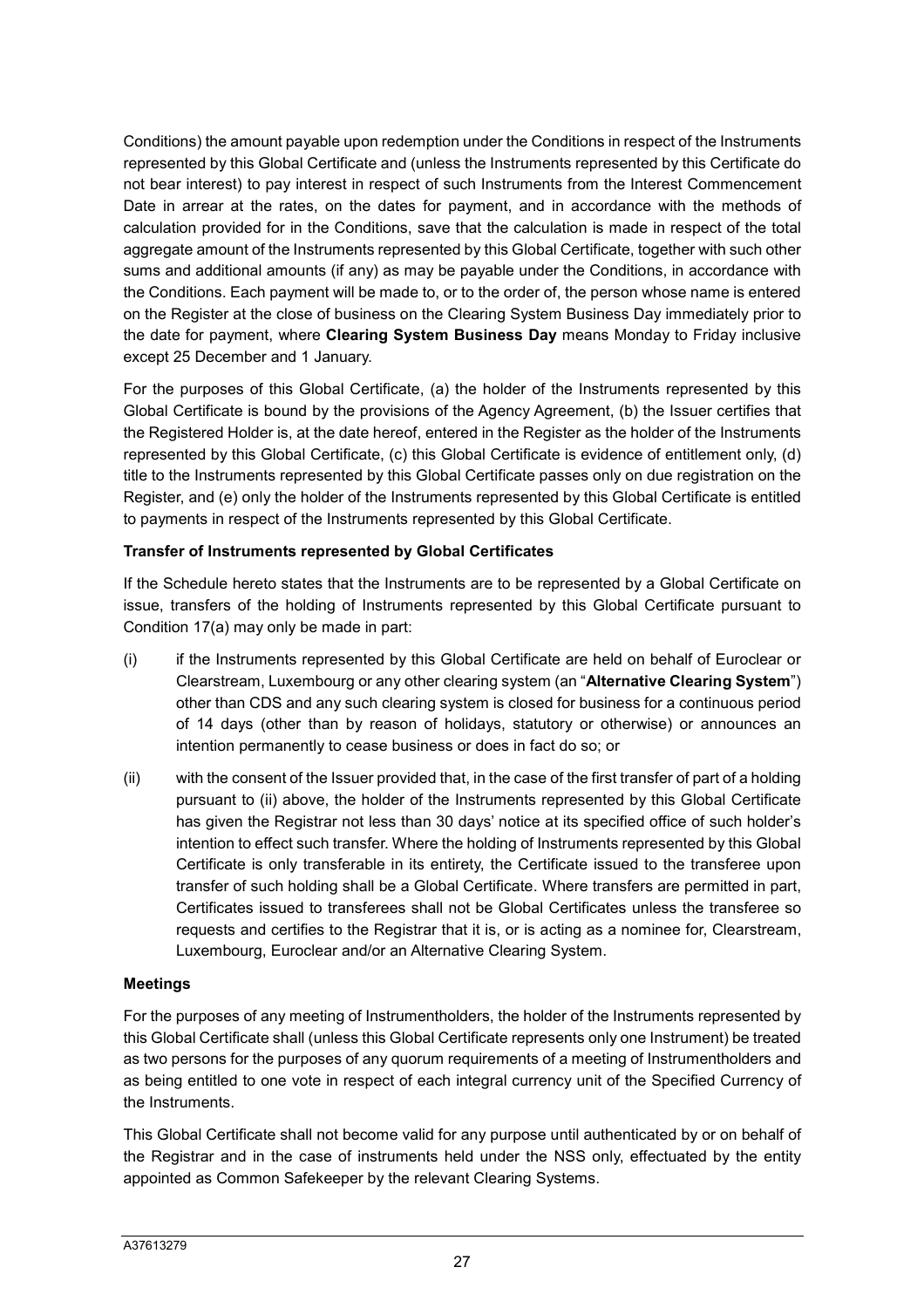This Global Certificate and any non-contractual obligations arising out of or in connection with it shall be governed by and construed in accordance with English law.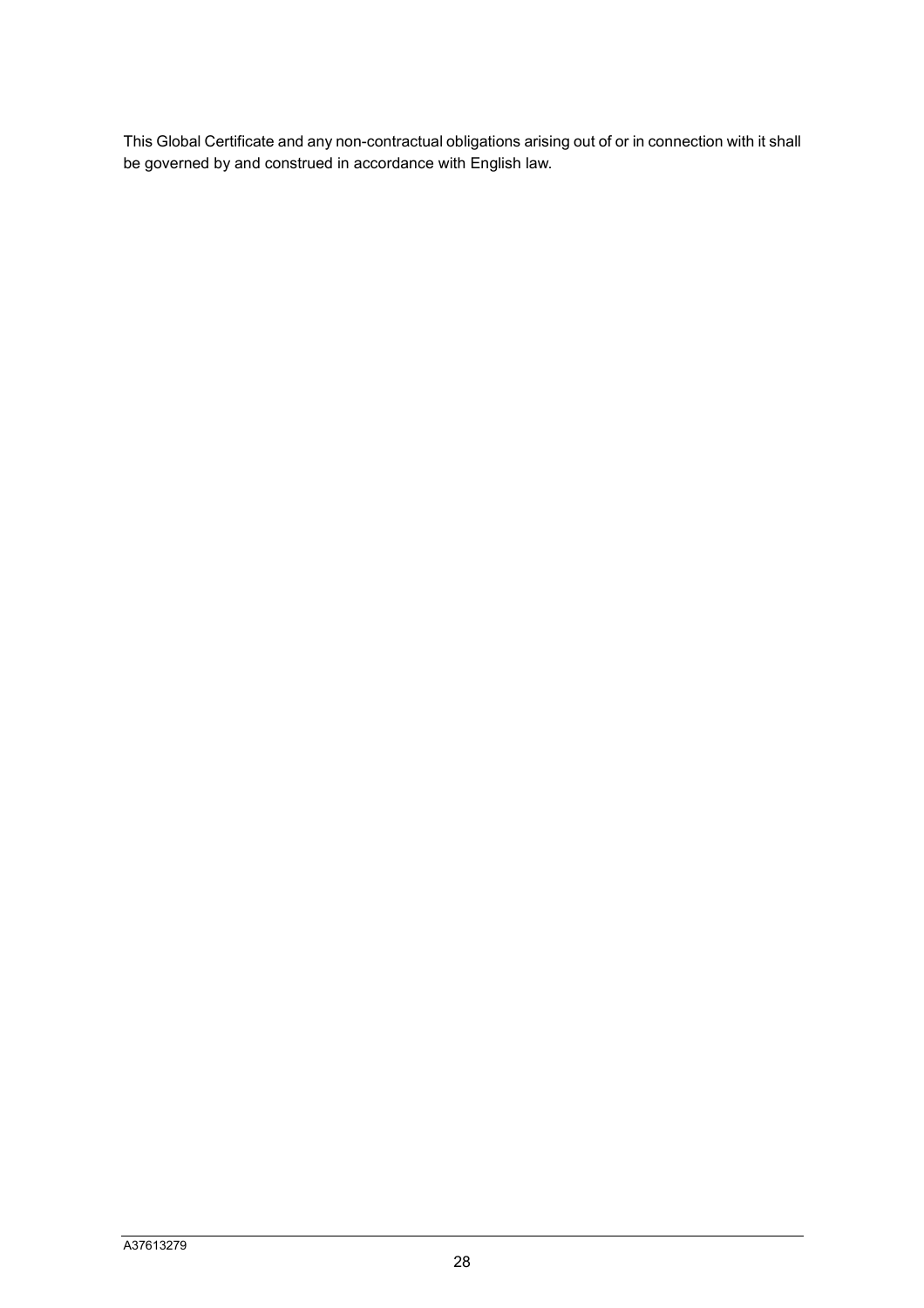**In witness** whereof the Issuer has caused this Global Certificate to be signed on its behalf.

Dated as of the Issue Date.

### **NATIONAL GRID NORTH AMERICA INC.**

By:

### **CERTIFICATE OF AUTHENTICATION**

This Global Certificate is authenticated by or on behalf of the Registrar.

## **THE BANK OF NEW YORK MELLON (LUXEMBOURG) S.A.** as Registrar

By:

Authorised Signatory

For the purposes of authentication only.

### **[Effectuation**

This Global Certificate is effectuated by or on behalf of the Common Safekeeper

# **CLEARSTREAM BANKING S.A.**

as Common Safekeeper

By:

Authorised Signatory For the purposes of effectuation of Instruments held through the NSS only.]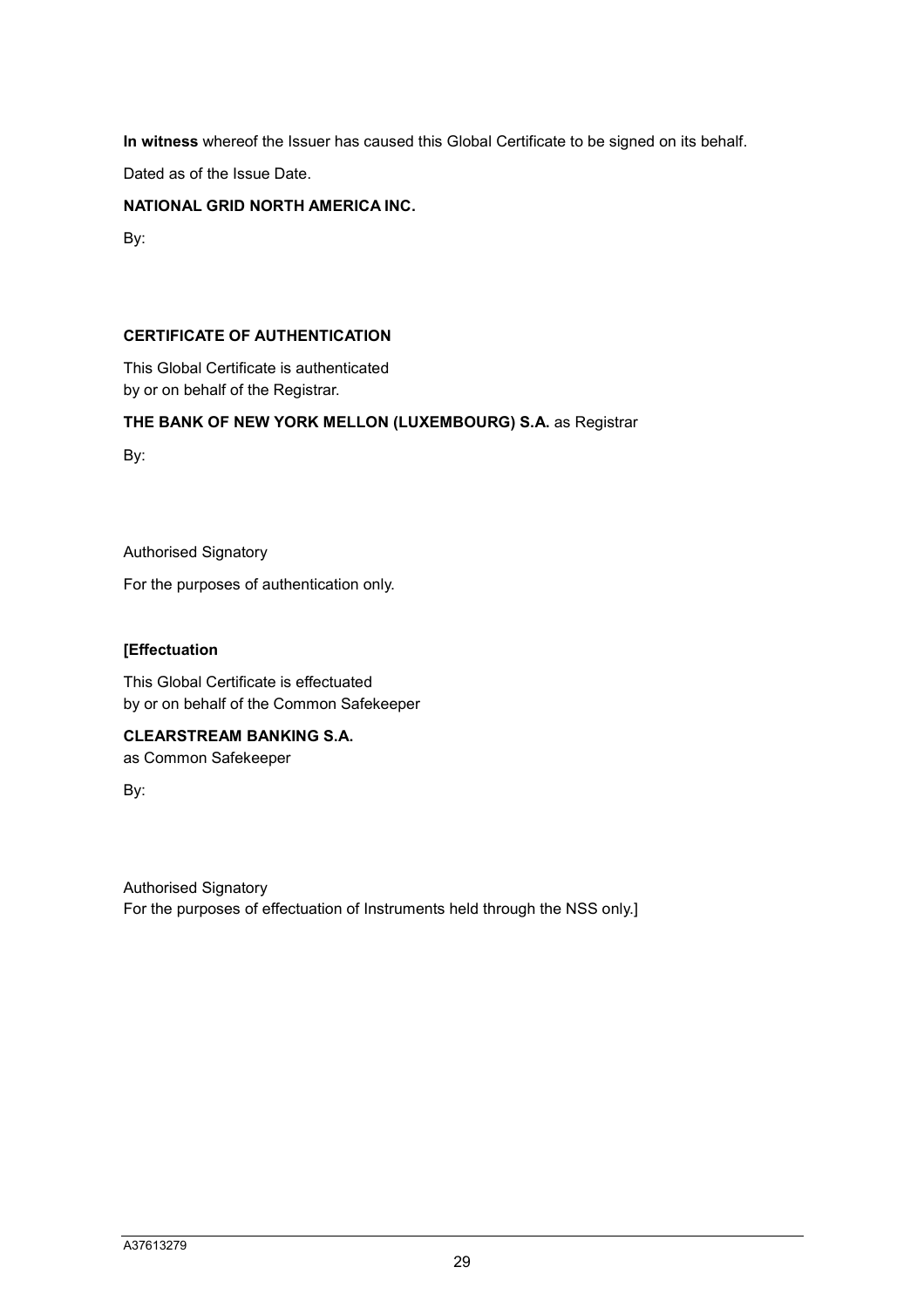### **Form of Transfer**

**For value received** the undersigned transfers to

....................................................................

....................................................................

(PLEASE PRINT OR TYPEWRITE NAME AND ADDRESS OF TRANSFEREE)

[●] nominal amount of the Instruments represented by this Global Certificate, and all rights under them.

Dated ........................................................

Signed ............................................. Certifying Signature

Notes:

- (i) The signature of the person effecting a transfer shall conform to a list of duly authorised specimen signatures supplied by the holder of the Instruments represented by this Global Certificate or (if such signature corresponds with the name as it appears on the face of this Global Certificate) be certified by a notary public or a recognised bank or be supported by such other evidence as a Transfer Agent or the Registrar may reasonably require.
- (ii) A representative of the Instrumentholder should state the capacity in which he signs e.g. executor.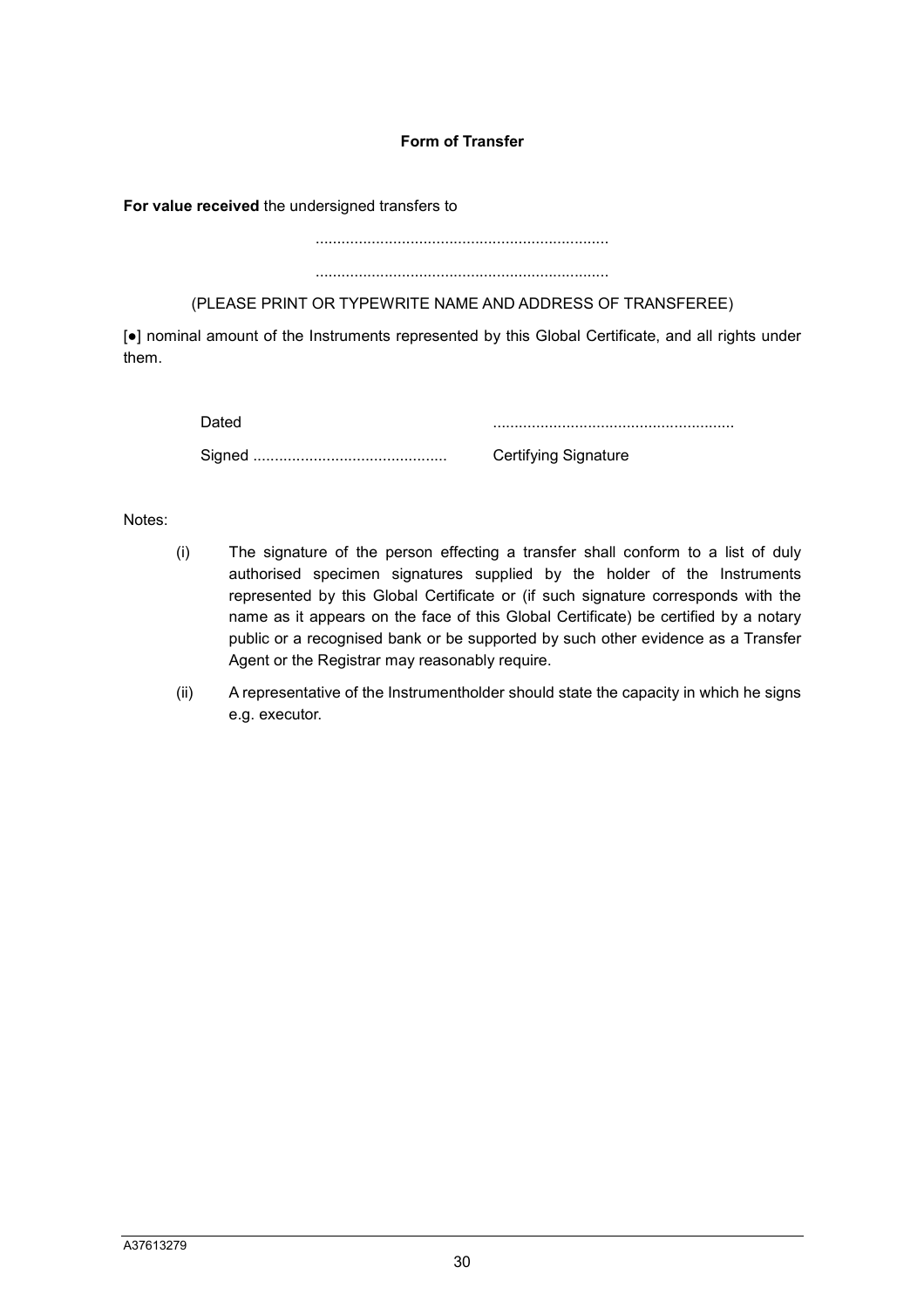### **Schedule**

[Insert the provisions of the relevant Final Terms that relate to the Conditions or the Global Certificate as the Schedule.]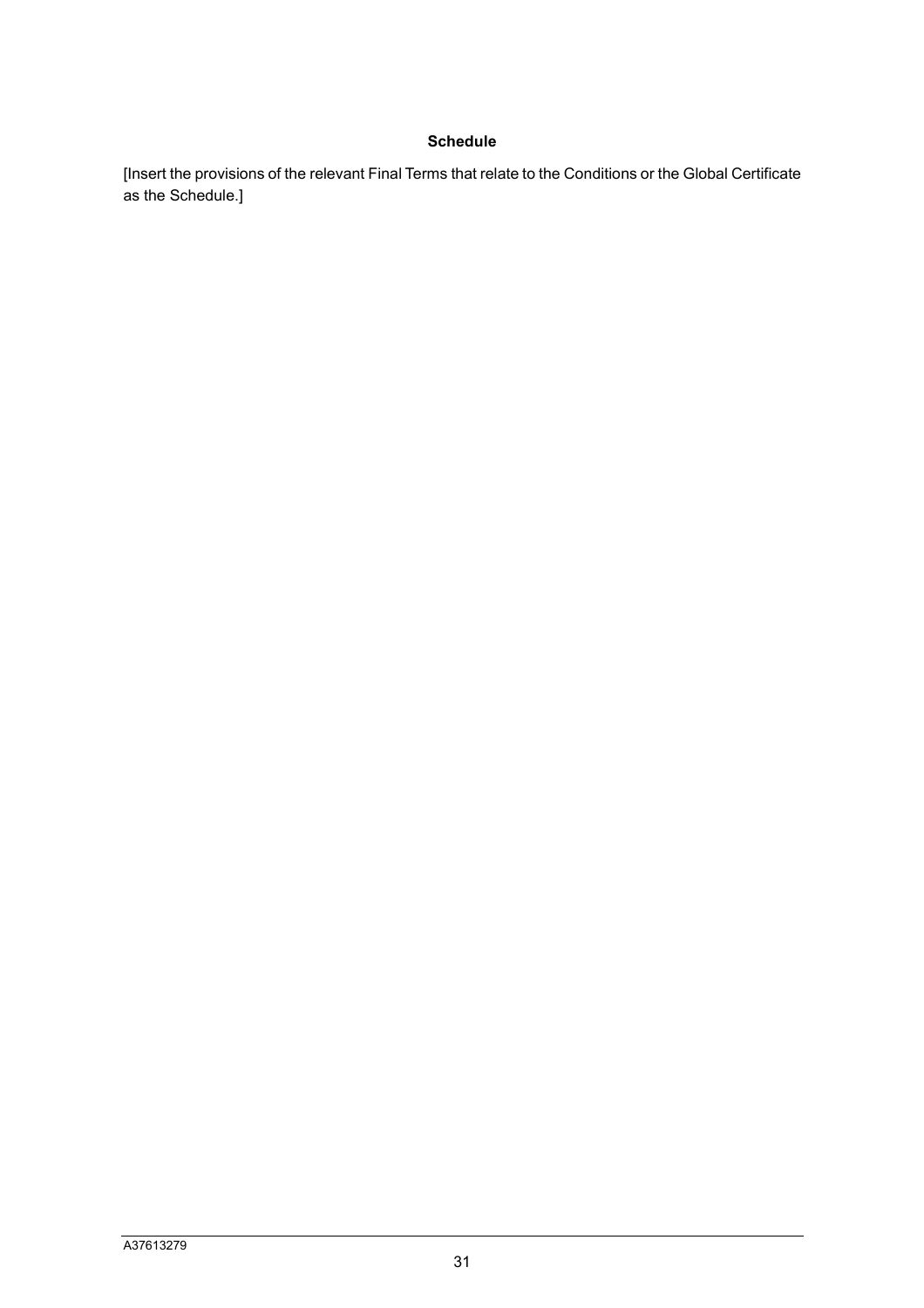# **Form of Global Certificate (CDS)**

Unless this certificate is presented by an authorised representative of CDS Clearing and Depository Services Inc. to National Grid North America Inc. or its agent for registration of transfer, exchange or payment, and any certificate issued in respect thereof is registered in the name of CDS & CO., or in such other name as is requested by an authorised representative of CDS (and any payment is made to CDS & CO. or to such other entity as is requested by an authorised representative of CDS), ANY TRANSFER, PLEDGE OR OTHER USE HEREOF FOR VALUE OR OTHERWISE BY OR TO ANY PERSON IS WRONGFUL since the registered holder hereof, CDS & CO., has a property interest in the securities represented by this certificate herein and it is a violation of its rights for another person to hold, transfer or deal with this certificate.

ISIN:

[CUSIP:]\*

[BY ITS ACQUISITION HEREOF, THE HOLDER HEREOF REPRESENTS THAT IT IS NOT A U.S. PERSON, AS DEFINED IN THE U.S. SECURITIES ACT OF 1933 (THE "SECURITIES ACT"), NOR IS IT PURCHASING FOR THE ACCOUNT OR BENEFIT OF A U.S. PERSON, AND IS ACQUIRING THIS SECURITY IN AN OFFSHORE TRANSACTION IN ACCORDANCE WITH REGULATION S UNDER THE SECURITIES ACT.]\*

# **NATIONAL GRID NORTH AMERICA INC.**

(incorporated in the State of Delaware, United States of America)

# **EURO MEDIUM TERM NOTE PROGRAMME Series No. [•] Tranche No. [•]**

# **[TEMPORARY / PERMANENT] GLOBAL CERTIFICATE**

# **Global Certificate No. [●]**

This Global Certificate is issued in respect of the Instruments (the "**Instruments**") of the Tranche and Series specified in Part A of the Schedule hereto of National Grid North America Inc. (the "**Issuer**"). This Global Certificate certifies that the person whose name is entered in the Register being CDS & CO. of 85 Richmond Street West, Toronto, Ontario, Canada M5H 2C9 (the "**Registered Holder**") is registered as the holder of an issue of Instruments of the nominal amount, specified currency and specified denomination set out in Part A of the Schedule hereto.

# **Interpretation and Definitions**

References in this Global Certificate to the "Conditions" are to the Terms and Conditions applicable to the Instruments (which are in the form set out in Schedule 2 (*Terms and Conditions of the Instruments*) to the amended and restated trust deed (as amended or supplemented as at the Issue Date, the "**Trust Deed**") dated 21 December 2018 between the Issuer and The Law Debenture Trust Corporation p.l.c. as trustee, as such form is supplemented and/or modified and/or superseded by the provisions of this Global Certificate (including the supplemental definitions and any modifications or additions set out the Schedule hereto), which in the event of any conflict shall prevail). Other capitalised terms used in this Global Certificate shall have the meanings given to them in the Conditions or the Trust Deed.

 $\overline{a}$ \* To be included on the face of the Temporary Global Certificate and may be removed no earlier than 40 days after the issue date upon certification of non-U.S. beneficial ownership.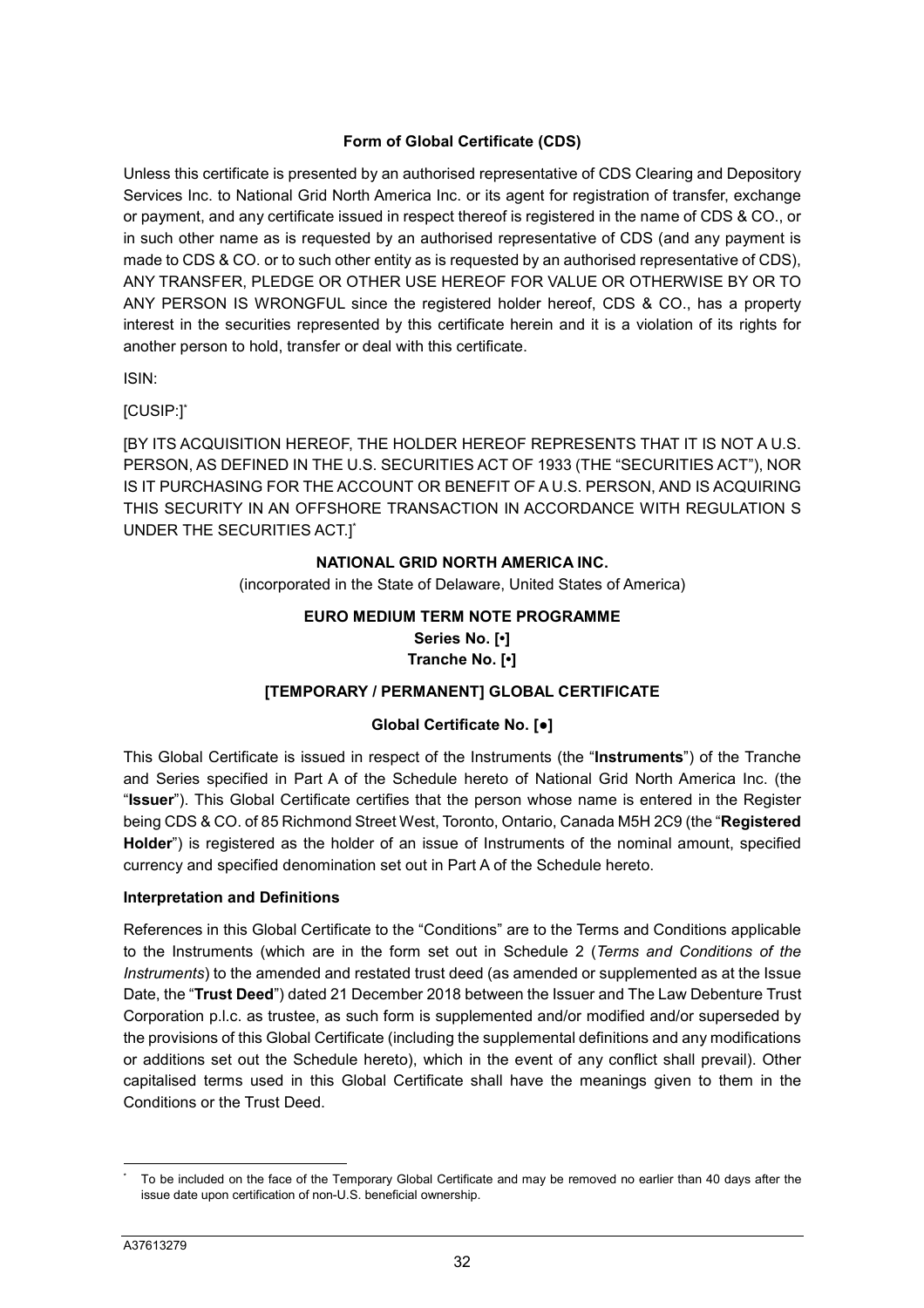### **Promise to Pay**

The Issuer, for value received, promises to pay to the holder of the Instruments represented by this Global Certificate (subject to surrender of this Global Certificate if no further payment falls to be made in respect of such Instruments) on the Maturity Date (or on such earlier date as the amount payable upon redemption under the Conditions may become repayable in accordance with the Conditions) the amount payable upon redemption under the Conditions in respect of the Instruments represented by this Global Certificate and (unless the Instruments represented by this Certificate do not bear interest) to pay interest in respect of such Instruments from the Interest Commencement Date in arrear at the rates, on the dates for payment, and in accordance with the methods of calculation provided for in the Conditions, save that the calculation is made in respect of the total aggregate amount of the Instruments represented by this Global Certificate, together with such other sums and additional amounts (if any) as may be payable under the Conditions, in accordance with the Conditions. Each payment will be made to, or to the order of, the person whose name is entered on the Register at the close of business on the Clearing System Business Day immediately prior to the date for payment, where **Clearing System Business Day** means Monday to Friday inclusive except 25 December and 1 January.

For the purposes of this Global Certificate, (a) the holder of the Instruments represented by this Global Certificate is bound by the provisions of the Agency Agreement, (b) the Issuer certifies that the Registered Holder is, at the date hereof, entered in the Register as the holder of the Instruments represented by this Global Certificate, (c) this Global Certificate is evidence of entitlement only, (d) title to the Instruments represented by this Global Certificate passes only on due registration on the Register, (e) only the holder of the Instruments represented by this Global Certificate is entitled to payments in respect of the Instruments represented by this Global Certificate, and (f) the rights of a person holding an interest in any Instruments held in or through CDS Clearing & Depository Services Inc. ("**CDS**") are subject to the rules and procedures of CDS (as amended or replaced from time to time), established by CDS, together with any procedures (as amended or replaced from time to time), established by CDS in respect of the CDSX system.

### **Transfer of Instruments represented by Global Certificates**

If the Schedule hereto states that the Instruments are to be represented by a Global Certificate on issue, transfers of the holding of Instruments represented by this Global Certificate pursuant to Condition 17(a) may only be made in part:

- (i) if the Global Certificate is held by or on behalf of CDS and (A) CDS has notified the Issuer that it is unwilling or unable to continue to act as a depositary for the Instruments and a successor depositary is not appointed by the Issuer within 90 working days after receiving such notice; or (B) CDS ceases to be a recognised clearing agency under applicable Canadian securities legislation and no successor clearing system satisfactory to the Trustee is available within 90 working days after the Issuer becomes aware that CDS is no longer so recognised; or
- (ii) if the Instruments represented by this Global Certificate are held on behalf of any other clearing system (an "**Alternative Clearing System**") other than CDS and any such clearing system is closed for business for a continuous period of 14 days (other than by reason of holidays, statutory or otherwise) or announces an intention permanently to cease business or does in fact do so; or
- (iii) with the consent of the Issuer provided that, in the case of the first transfer of part of a holding pursuant to (ii) above, the holder of the Instruments represented by this Global Certificate has given the Registrar not less than 30 days' notice at its specified office of such holder's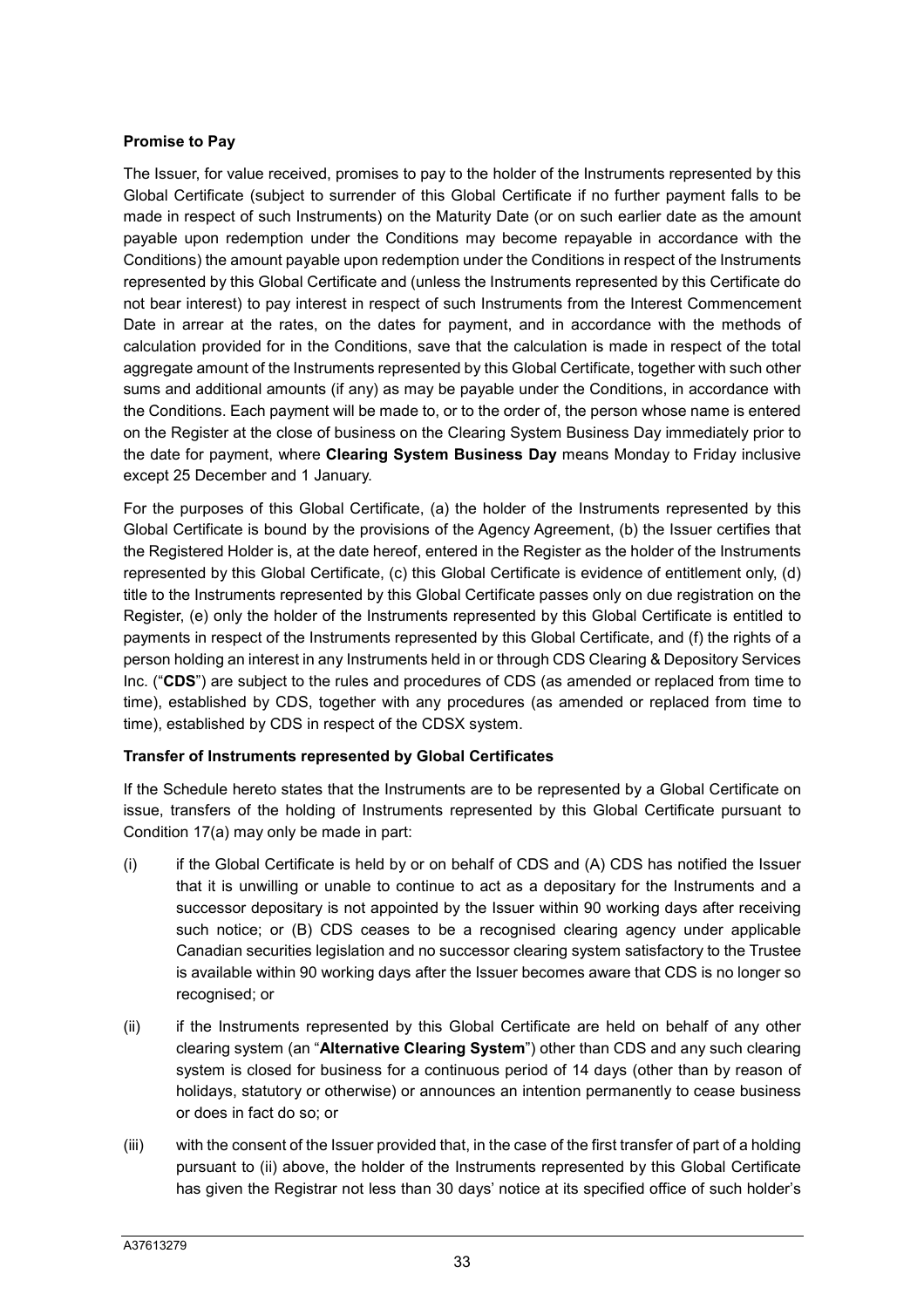intention to effect such transfer. Where the holding of Instruments represented by this Global Certificate is only transferable in its entirety, the Certificate issued to the transferee upon transfer of such holding shall be a Global Certificate. Where transfers are permitted in part, Certificates issued to transferees shall not be Global Certificates unless the transferee so requests and certifies to the Registrar that it is, or is acting as a nominee for, CDS and/or an Alternative Clearing System.

### **Meetings**

For the purposes of any meeting of Instrumentholders, the holder of the Instruments represented by this Global Certificate shall (unless this Global Certificate represents only one Instrument) be treated as two persons for the purposes of any quorum requirements of a meeting of Instrumentholders and as being entitled to one vote in respect of each integral currency unit of the Specified Currency of the Instruments.

This Global Certificate shall not become valid for any purpose until authenticated by or on behalf of the Canadian Paying Agent and in the case of instruments held under the NSS only, effectuated by the entity appointed as Common Safekeeper by the relevant Clearing Systems.

This Global Certificate and any non-contractual obligations arising out of or in connection with it shall be governed by and construed in accordance with English law.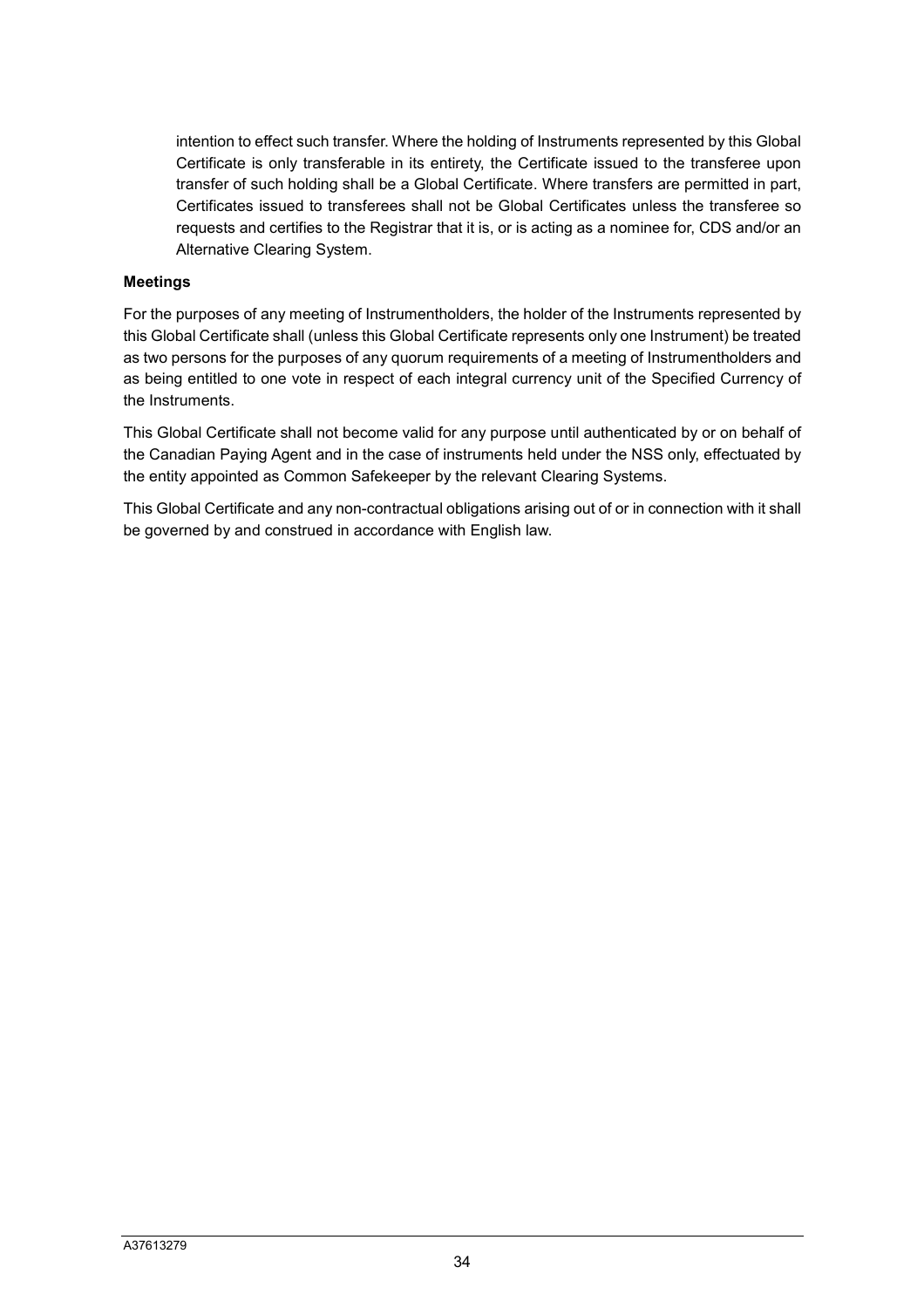**In witness** whereof the Issuer has caused this Global Certificate to be signed on its behalf.

Dated [*include actual issue date for Instruments settling in CDS*].

## **NATIONAL GRID NORTH AMERICA INC.**

By:

# **CERTIFICATE OF AUTHENTICATION**

This Global Certificate is authenticated by or on behalf of the Canadian Paying Agent.

# **BNY TRUST COMPANY OF CANADA** as Canadian Paying Agent

By:

Authorised Signatory

For the purposes of authentication only.

## **[Effectuation**

This Global Certificate is effectuated by or on behalf of the Common Safekeeper

# **CLEARSTREAM BANKING S.A.**

as Common Safekeeper

By:

Authorised Signatory For the purposes of effectuation of Instruments held through the NSS only.]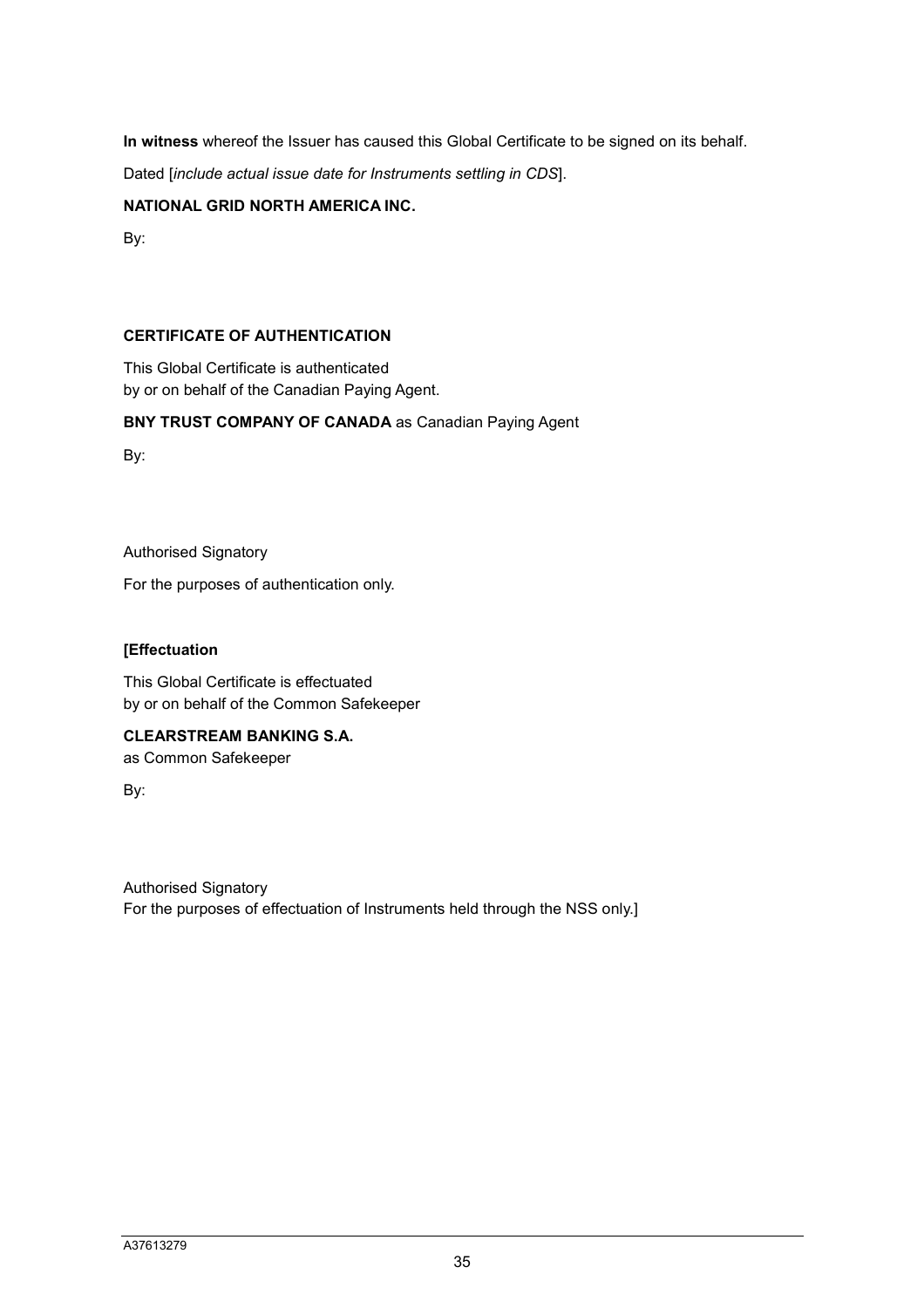# **Form of Transfer**

**For value received** the undersigned transfers to

....................................................................

....................................................................

(PLEASE PRINT OR TYPEWRITE NAME AND ADDRESS OF TRANSFEREE)

[●] nominal amount of the Instruments represented by this Global Certificate, and all rights under them.

Dated ........................................................

Signed ............................................. Certifying Signature

Notes:

- (i) The signature of the person effecting a transfer shall conform to a list of duly authorised specimen signatures supplied by the holder of the Instruments represented by this Global Certificate or (if such signature corresponds with the name as it appears on the face of this Global Certificate) be certified by a notary public or a recognised bank or be supported by such other evidence as a Transfer Agent or the Registrar may reasonably require.
- (ii) A representative of the Instrumentholder should state the capacity in which he signs e.g. executor.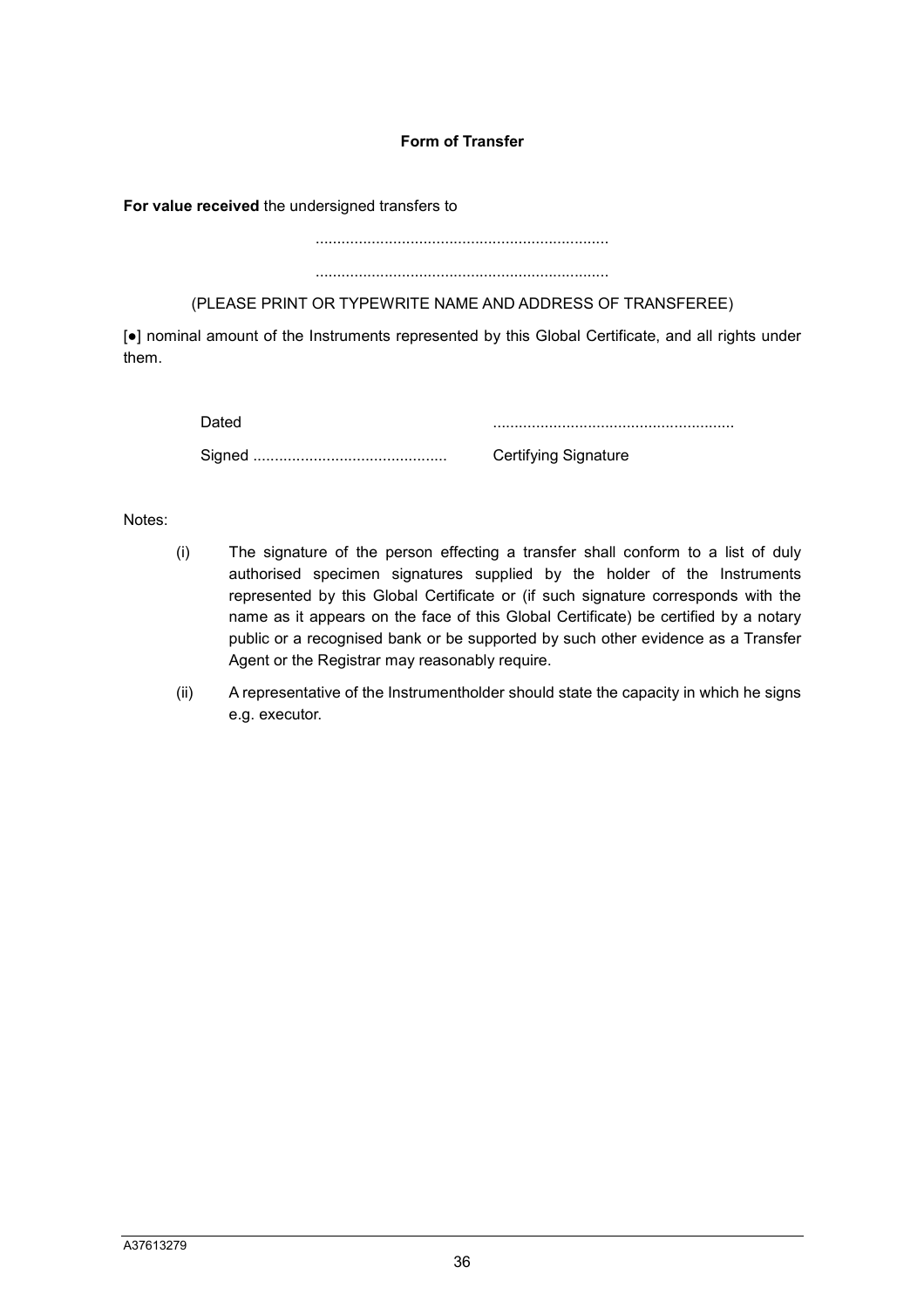# **Schedule**

[Insert the provisions of the relevant Final Terms that relate to the Conditions or the Global Certificate as the Schedule.]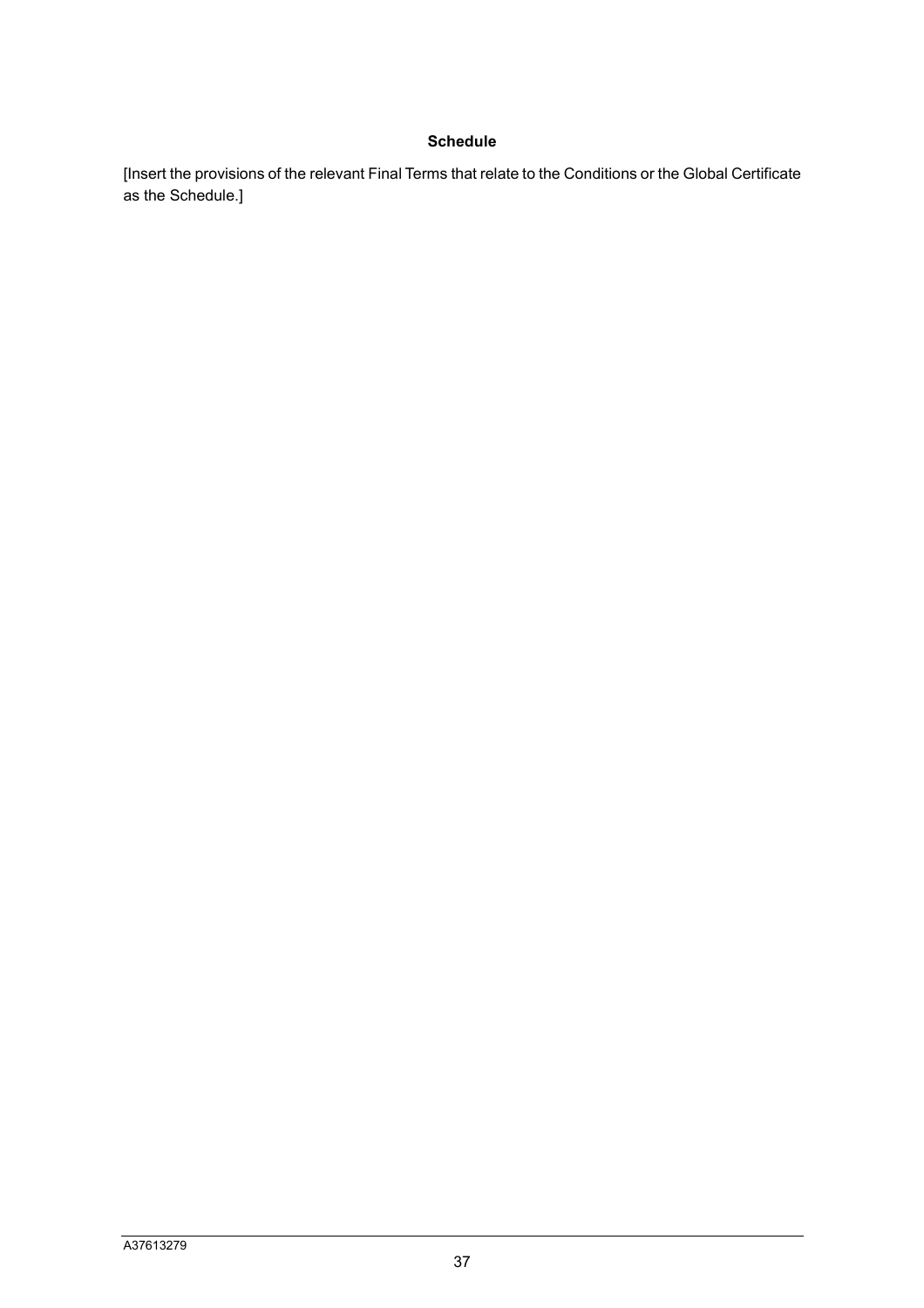# **Schedule 1 Part B Form of Certificate**

## **NATIONAL GRID NORTH AMERICA INC.**

(incorporated in the State of Delaware, United States of America)

## **EURO MEDIUM TERM NOTE PROGRAMME**

**Series No. [●]** 

**Tranche No. [●]** 

## **[Title of issue]**

This Certificate certifies that [●] of [●] (the "**Registered Holder**") is, as at the date hereof, registered as the holder of [*nominal amount*] of Instruments of the Series of Instruments referred to above (the "**Instruments**") of National Grid North America Inc. (the "**Issuer**"), designated as specified in the title hereof. The Instruments are subject to the Terms and Conditions (the "**Conditions**") endorsed hereon and are issued subject to, and with the benefit of, the Trust Deed referred to in the Conditions. Expressions defined in the Conditions have the same meanings in this Certificate.

The Issuer, for value received, promises to pay to the holder of the Instrument(s) represented by this Certificate (subject to surrender of this Certificate if no further payment falls to be made in respect of such Instruments) on the Maturity Date (or on such earlier date as the amount payable upon redemption under the Conditions may become repayable in accordance with the Conditions) the amount payable upon redemption under the Conditions in respect of the Instruments represented by this Certificate and (unless the Instrument(s) represented by this Certificate do not bear interest) to pay interest in respect of such Instruments from the Interest Commencement Date in arrear at the rates, in the amounts and on the dates for payment provided for in the Conditions together with such other sums and additional amounts (if any) as may be payable under the Conditions, in accordance with the Conditions.

For the purposes of this Certificate, (a) the holder of the Instrument(s) represented by this Certificate is bound by the provisions of the Agency Agreement, (b) the Issuer certifies that the Registered Holder is, at the date hereof, entered in the Register as the holder of the Instrument(s) represented by this Certificate, (c) this Certificate is evidence of entitlement only, (d) title to the Instrument(s) represented by this Certificate passes only on due registration on the Register, and (e) only the holder of the Instrument(s) represented by this Certificate is entitled to payments in respect of the Instrument(s) represented by this Certificate.

This Certificate shall not become valid for any purpose until authenticated by or on behalf of the Registrar or the Canadian Paying Agent, as the case may be.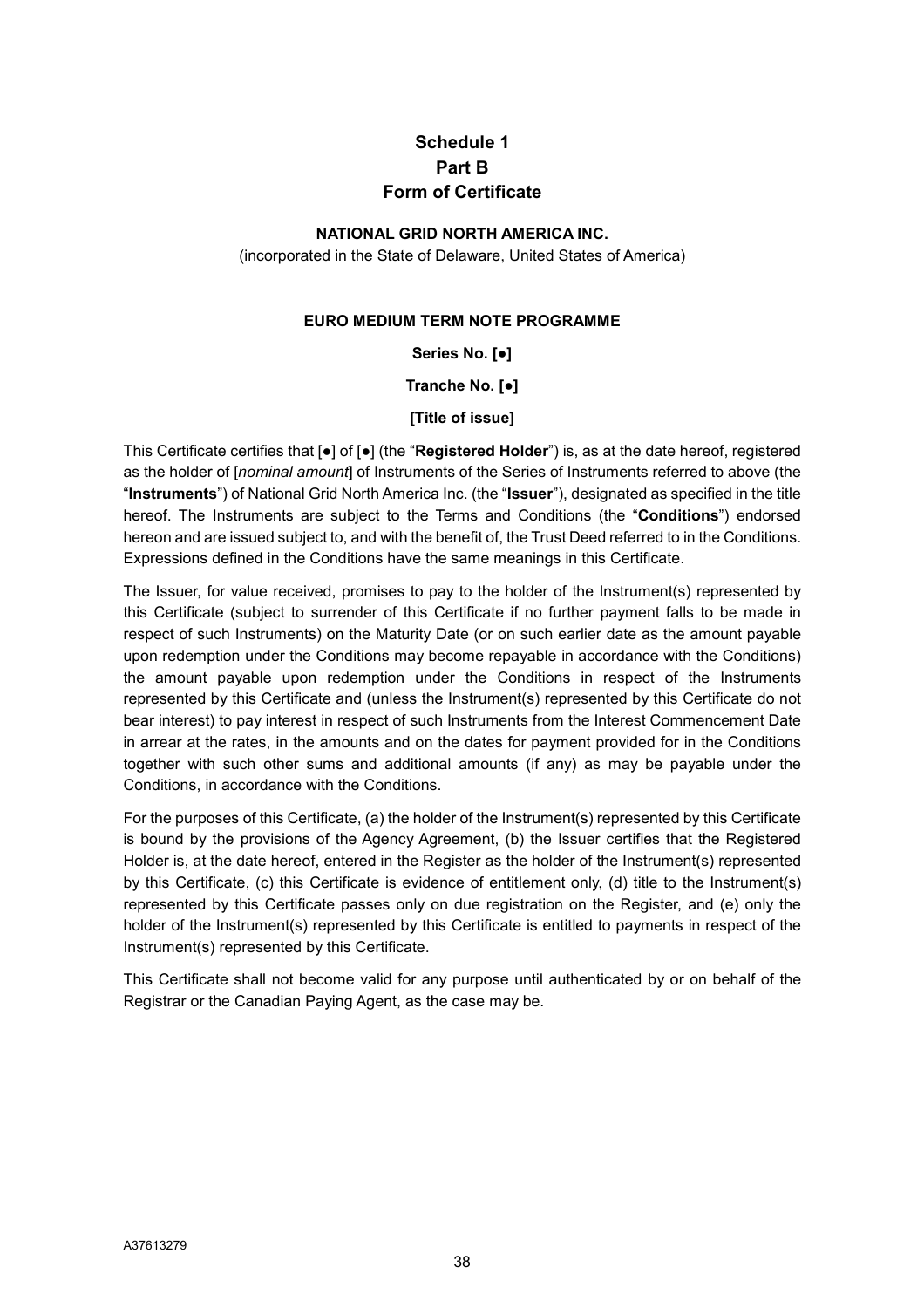**In witness** whereof the Issuer has caused this Certificate to be signed on its behalf.

Dated as of the Issue Date [*to include actual issue date for Instruments settling in CDS*].

# **NATIONAL GRID NORTH AMERICA INC.**

By:

## **CERTIFICATE OF AUTHENTICATION**

This Certificate is authenticated by or on behalf of the [Registrar][Canadian Paying Agent].

## [THE BANK OF NEW YORK MELLON (LUXEMBOURG) S.A. as Registrar]

# [**BNY TRUST COMPANY OF CANADA** as Canadian Paying Agent]

By:

Authorised Signatory For the purposes of authentication only.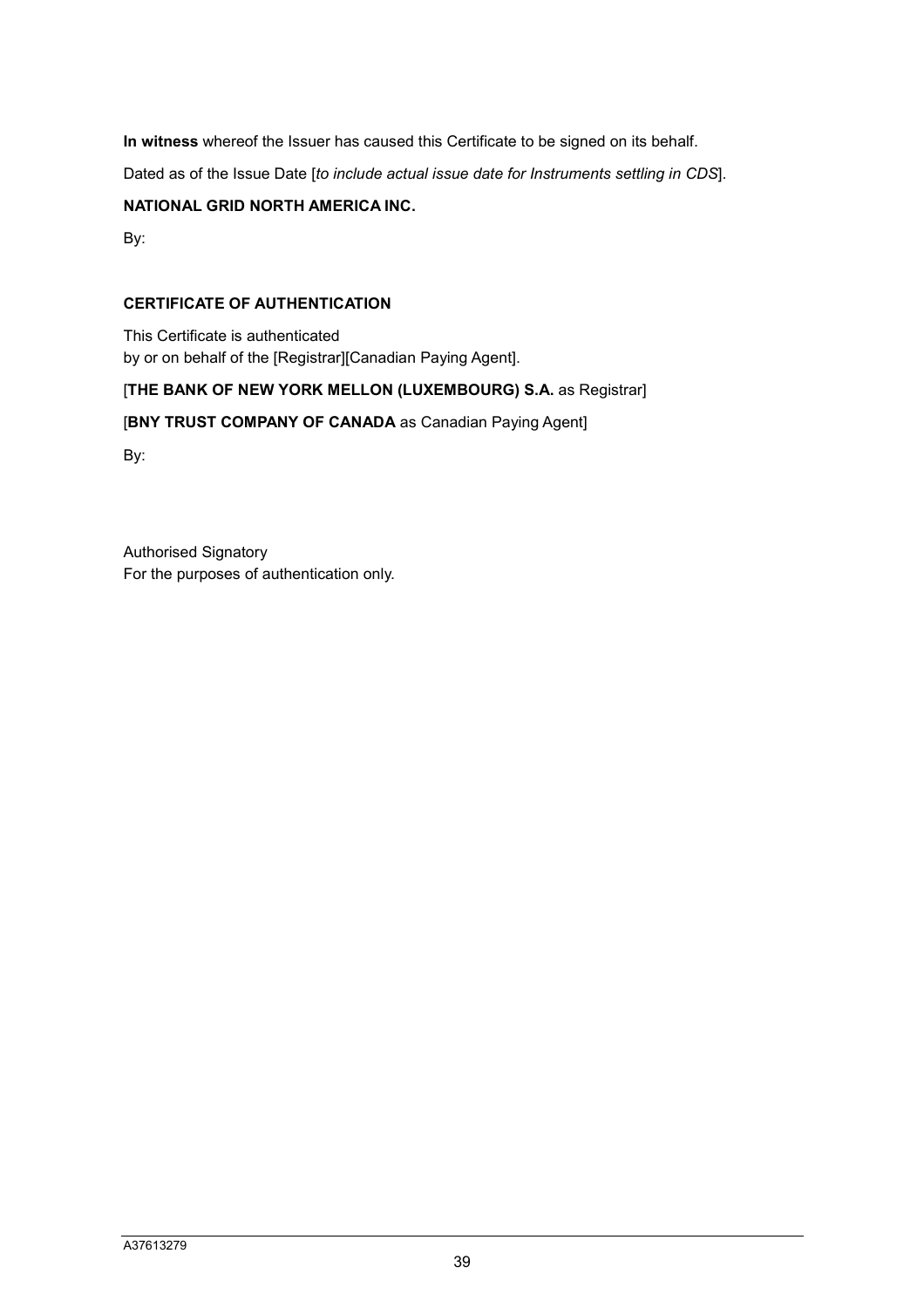On the back:

## **Terms and Conditions of the Instruments**

[The Terms and Conditions that are set out in Schedule 2 to the Trust Deed as amended by and incorporating any additional provisions forming part of such Terms and Conditions and set out in Part A of the relevant Final Terms shall be set out here.]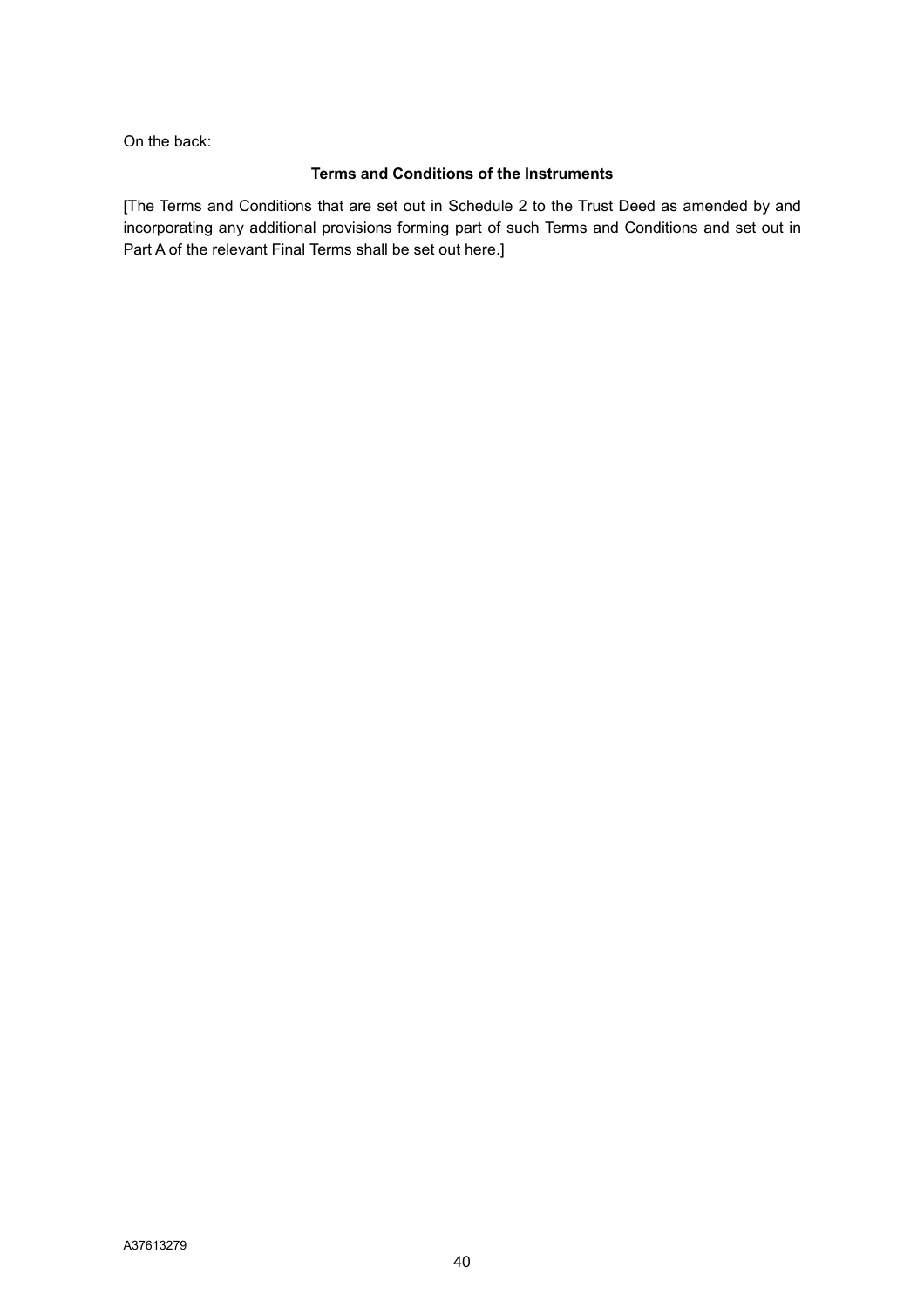## **Form of Transfer**

**For value received** the undersigned transfers to

....................................................................

....................................................................

# (PLEASE PRINT OR TYPEWRITE NAME AND ADDRESS OF TRANSFEREE)

[●] nominal amount of the Instruments represented by this Certificate, and all rights under them.

| Dated  |                             |
|--------|-----------------------------|
| Signed | <b>Certifying Signature</b> |

Notes:

- (i) The signature of the person effecting a transfer shall conform to a list of duly authorised specimen signatures supplied by the holder of the Instruments represented by this Certificate or (if such signature corresponds with the name as it appears on the face of this Certificate) be certified by a notary public or a recognised bank or be supported by such other evidence as a Transfer Agent or the Registrar may reasonably require.
- (i) A representative of the Instrumentholder should state the capacity in which he signs.

Unless the context otherwise requires capitalised terms used in this Form of Transfer have the same meaning as in the amended and restated Trust Deed dated 21 December 2018 between the Issuer and the Trustee, [OTHER].

[TO BE COMPLETED BY TRANSFEREE:

## [INSERT ANY REQUIRED TRANSFEREE REPRESENTATIONS, CERTIFICATIONS, ETC.]]

ISSUING AND PAYING AGENT, TRANSFER AGENT AND REGISTRAR

ISSUING AND PAYING AGENT

## **The Bank of New York Mellon, London Branch**

One Canada Square London E14 5AL

## CANADIAN PAYING AGENT

# **BNY Trust Company of Canada**

320 Bay Street, 11th Floor Toronto, ON Canada M5H 4A6

# REGISTRAR

# **The Bank of New York Mellon (Luxembourg) S.A.**

Vertigo Building - Polaris

2-4 rue Eugène Ruppert

## L-2453 Luxembourg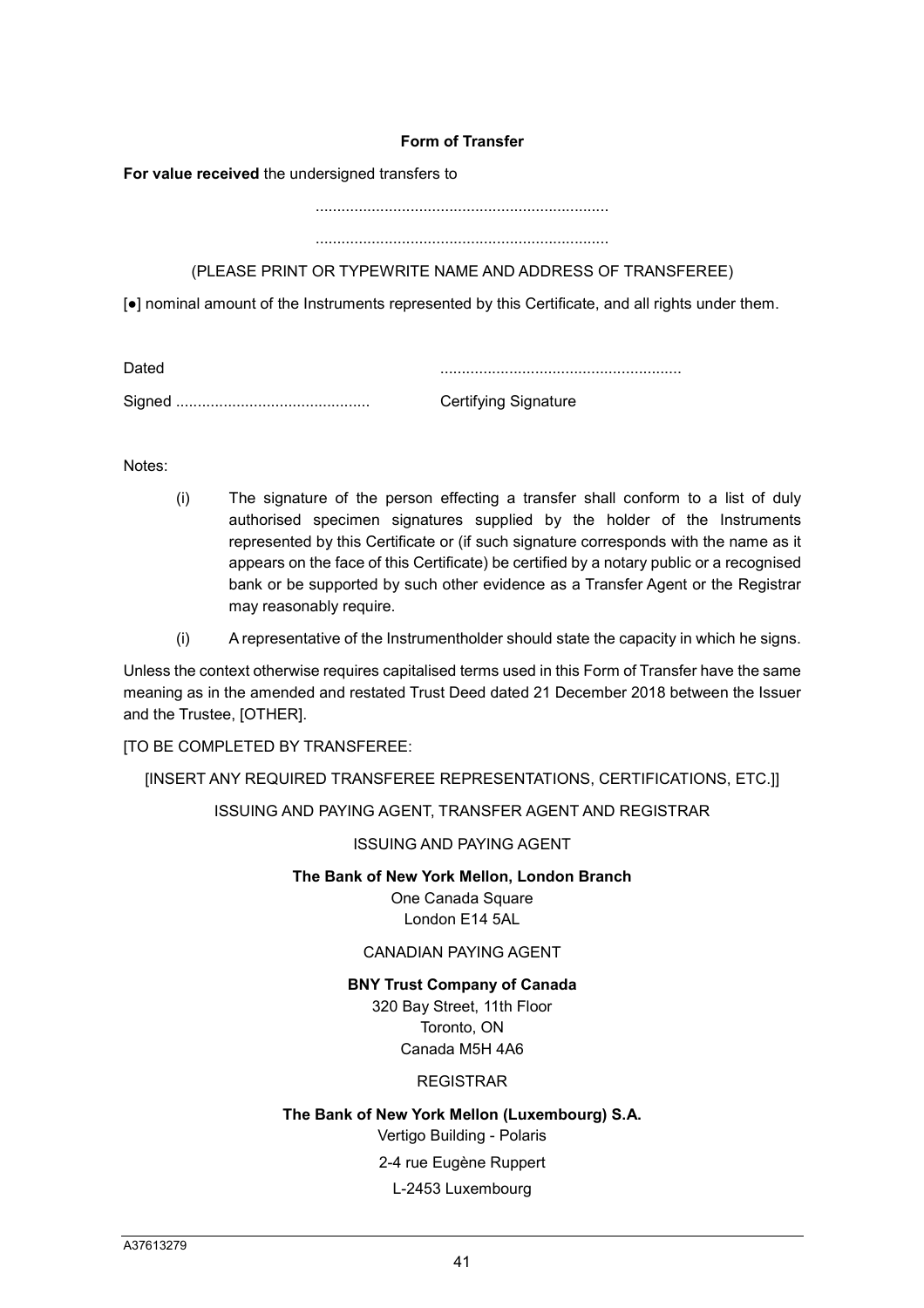# PAYING AGENTS AND TRANSFER AGENTS

# **KBL European Private Bankers S.A.**  43 Boulevard Royal L-2955 Luxembourg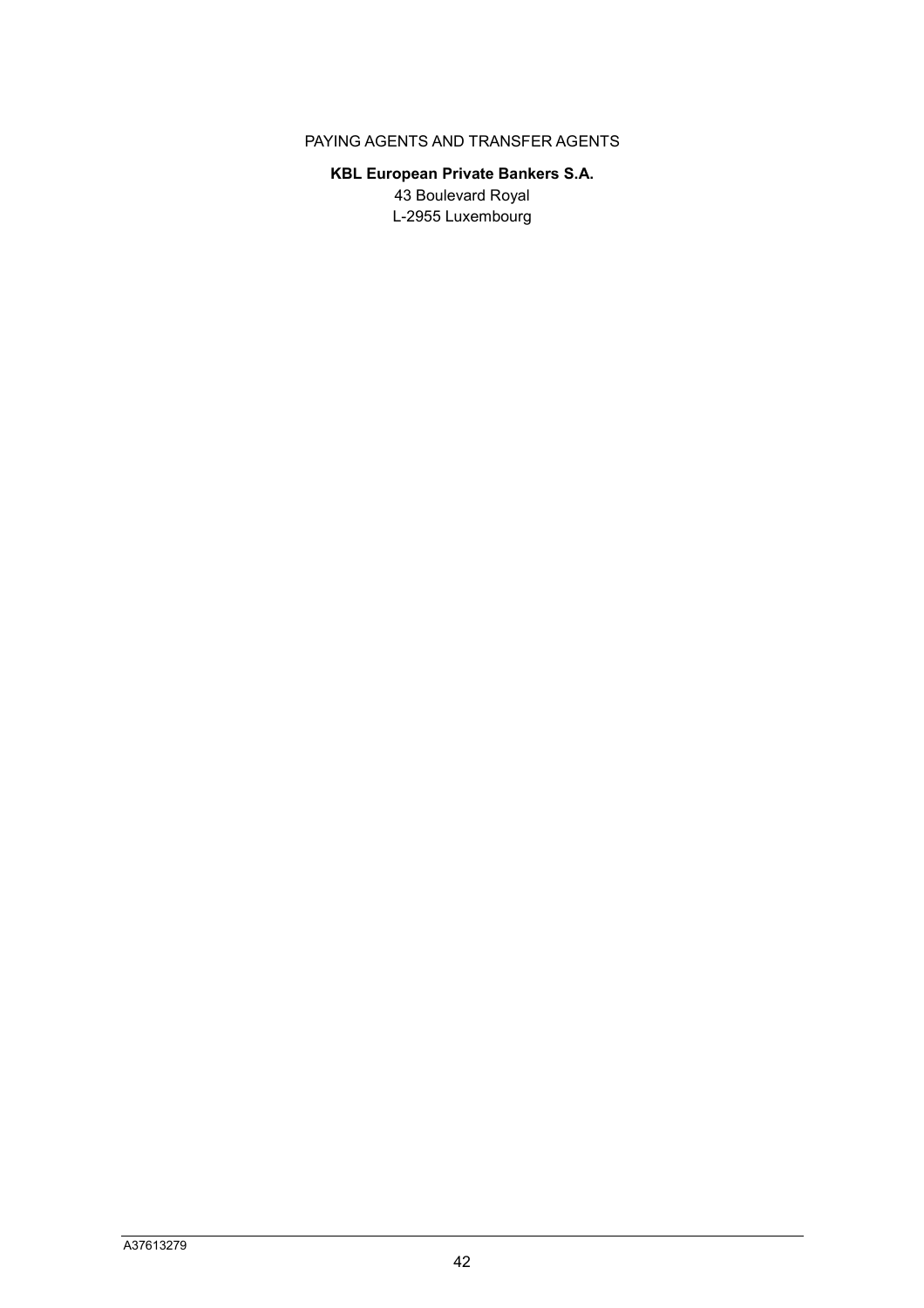# **Schedule 2 Terms and Conditions of the Instruments**

National Grid North America Inc. ("**NGNA**" and, the "**Issuer**") has established a Euro Medium Term Note Programme (the "**Programme**") for the issuance of up to Euro 8,000,000,000 in aggregate principal amount of debt instruments (the "**Instruments**"). The Instruments are constituted by an amended and restated Trust Deed (as amended or supplemented from time to time, the "**Trust Deed**") dated 21 December 2018 between the Issuer and The Law Debenture Trust Corporation p.l.c. (the "**Trustee**", which expression shall include all persons for the time being the trustee or trustees under the Trust Deed) as trustee for the Instrumentholders (as defined below). These terms and conditions (the "**Conditions**") include summaries of, and are subject to, the detailed provisions of the Trust Deed which includes the form of the Certificates. An amended and restated Agency Agreement (as amended or supplemented from time to time, the "**Agency Agreement**") dated 9 December 2015 has been entered into in relation to the Instruments between the Issuer, the Trustee, The Bank of New York Mellon, London Branch as initial issuing and paying agent, The Bank of New York Mellon (Luxembourg) S.A. as the registrar and the other agent(s) named in it. The issuing and paying agent, the paying agent(s), the registrar, the transfer agents and the calculation agent(s) for the time being (if any) are referred to below respectively as the "**Issuing and Paying Agent**", the "**Paying Agents**" (which expression shall include the Issuing and Paying Agent), the "**Registrar**", the "**Transfer Agents**" (which expression shall include the Registrar) and the "**Calculation Agent(s)**". Copies of the Trust Deed and the Agency Agreement are available for inspection by prior appointment during usual business hours at the registered office of the Trustee (as at 21 December 2018 at Fifth Floor, 100 Wood Street, London EC2V 7EX) and at the specified offices of the Paying Agents.

## **1 Form, Denomination and Title**

The Instruments are issued in registered form in the Specified Denomination(s) specified in the relevant Final Terms and are serially numbered. Instruments of one Specified Denomination are not exchangeable for Instruments of another Specified Denomination.

This Instrument is a Fixed Rate Instrument, a Floating Rate Instrument, a Zero Coupon Instrument, or a combination of any of the preceding kinds of Instruments, depending upon the Interest and Redemption Basis specified in the relevant Final Terms.

Instruments are represented by registered certificates ("**Certificates**") and, save as provided in Condition 17(a), each Certificate shall represent the entire holding of Instruments by the same holder. Certificates will initially be represented by a Temporary Global Certificate. Beneficial interests in a Temporary Global Certificate will be exchangeable for a Permanent Global Certificate not earlier than 40 days after the issue date upon certification of non-U.S. beneficial ownership.

Title to the Instruments shall pass by registration in the register (the "**Register**") that the Issuer shall procure to be kept by the Registrar in accordance with the provisions of the Agency Agreement. Except as ordered by a court of competent jurisdiction or as required by law, the Issuer and the Paying Agents shall be entitled to treat the holder (as defined below) of any Instrument as the absolute owner of that Instrument, whether or not it is overdue and regardless of any notice of ownership, trust or an interest in it, any writing on it (or on the Certificate representing it) or its theft or loss (or that of the related Certificate) and shall not be required to obtain any proof of ownership as to the identity of the holder.

In these Conditions, "**Instrumentholder**" and "**holder**" means the person in whose name an Instrument is registered and capitalised terms have the meanings given to them herein, the absence of any such meaning indicating that such term is not applicable to the Instruments.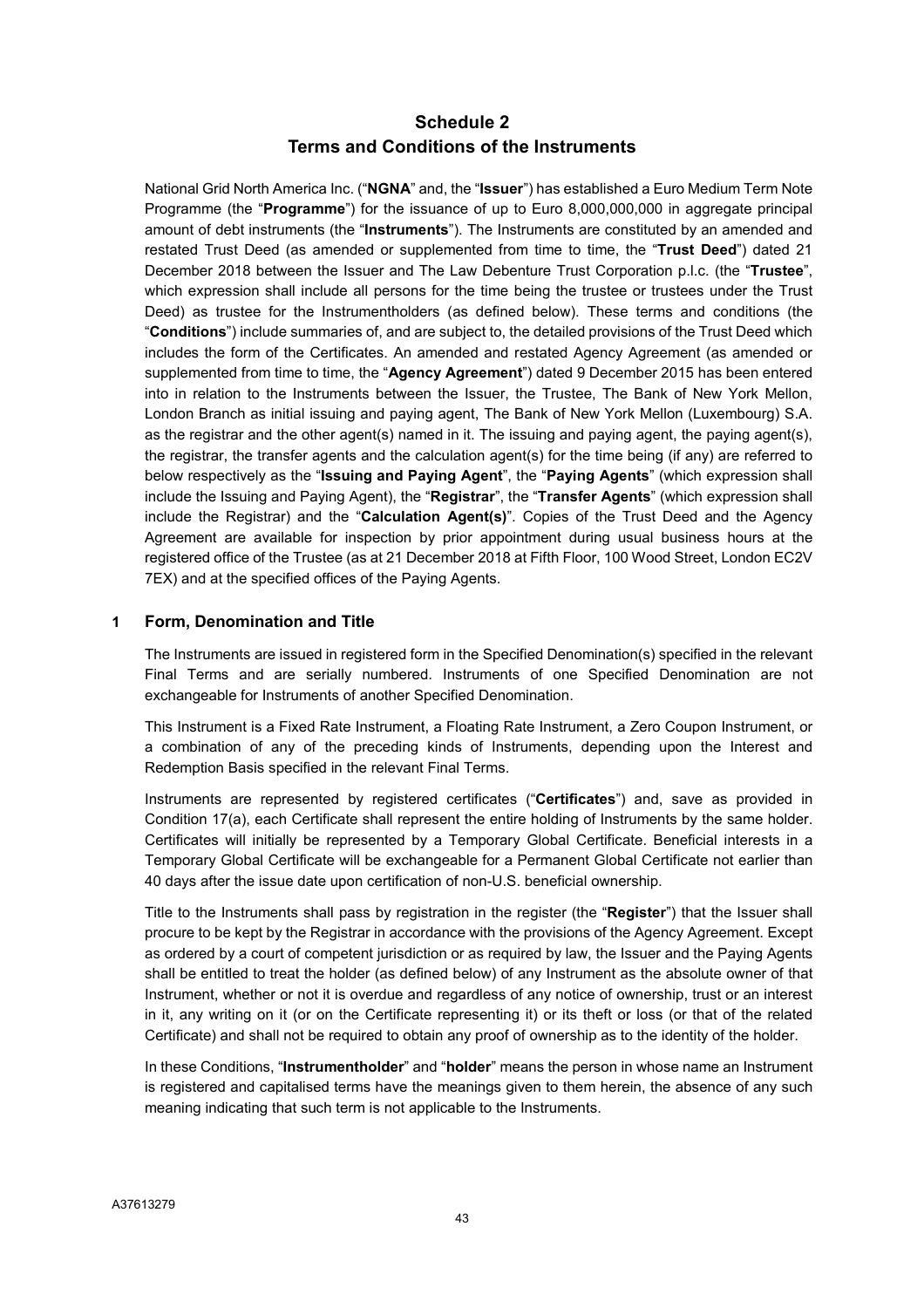## **2 Status and Negative Pledge**

#### **2.1 Status**

The Instruments constitute direct, unconditional and unsecured obligations of the Issuer and rank *pari passu* without any preference or priority among themselves. The payment obligations of the Issuer under the Instruments shall, subject to such exceptions as are from time to time applicable under the laws of England, rank equally with all other present and future unsecured obligations (other than subordinated obligations, if any) of the Issuer.

## **2.2 Negative Pledge**

So long as any Instrument remains outstanding (as defined in the Trust Deed) the Issuer will not create or permit to subsist any mortgage, charge, pledge, lien or other form of encumbrance or security interest ("**Security**") upon the whole or any part of its undertaking, assets or revenues present or future to secure any Relevant Indebtedness, or any guarantee of or indemnity in respect of any Relevant Indebtedness unless, at the same time or prior thereto, the Issuer's obligations under the Instruments and the Trust Deed (a) are secured equally and rateably therewith or benefit from a guarantee or indemnity in substantially identical terms thereto, as the case may be, in each case to the satisfaction of the Trustee, or (b) have the benefit of such other security, guarantee, indemnity or other arrangement as the Trustee in its absolute discretion shall deem to be not materially less beneficial to the Instrumentholders or as shall be approved by an Extraordinary Resolution (as defined in the Trust Deed) of the Instrumentholders.

For the purposes of these Conditions, "**Relevant Indebtedness**" means any present or future indebtedness in the form of, or represented by, bonds, notes, debentures, loan stock or other securities which are for the time being, or are intended, with the agreement of the Issuer, to be quoted, listed or ordinarily dealt in on any stock exchange.

#### **3 Interest**

#### **3.1 Interest on Fixed Rate Instruments**

Each Fixed Rate Instrument bears interest on its outstanding nominal amount from the Interest Commencement Date at the rate per annum (expressed as a percentage) equal to the Rate of Interest, payable in arrear on each Interest Payment Date. The amount of Interest payable shall be determined in accordance with Condition 3.6.

If a Fixed Coupon Amount or a Broken Amount is specified in the relevant Final Terms, the amount of interest payable on each Interest Payment Date will amount to the Fixed Coupon Amount, or, if applicable, the Broken Amount so specified and in the case of a Broken Amount will be payable on the particular Interest Payment Date(s) specified in the relevant Final Terms.

#### **3.2 Interest on Floating Rate Instruments**

#### **3.2.1 Interest Payment Dates**

Each Floating Rate Instrument bears interest on its outstanding nominal amount from the Interest Commencement Date at the rate per annum (expressed as a percentage) equal to the Rate of Interest, such interest being payable in arrear on each Interest Payment Date. The amount of Interest payable shall be determined in accordance with Condition 3.6. Such Interest Payment Date(s) is/are either specified in the relevant Final Terms as Specified Interest Payment Dates or, if no Specified Interest Payment Date(s) is/are specified in the relevant Final Terms, Interest Payment Date shall mean each date which falls the number of months or other period shown on this Instrument as the Interest Period after the preceding Interest Payment Date or, in the case of the first Interest Payment Date, after the Interest Commencement Date.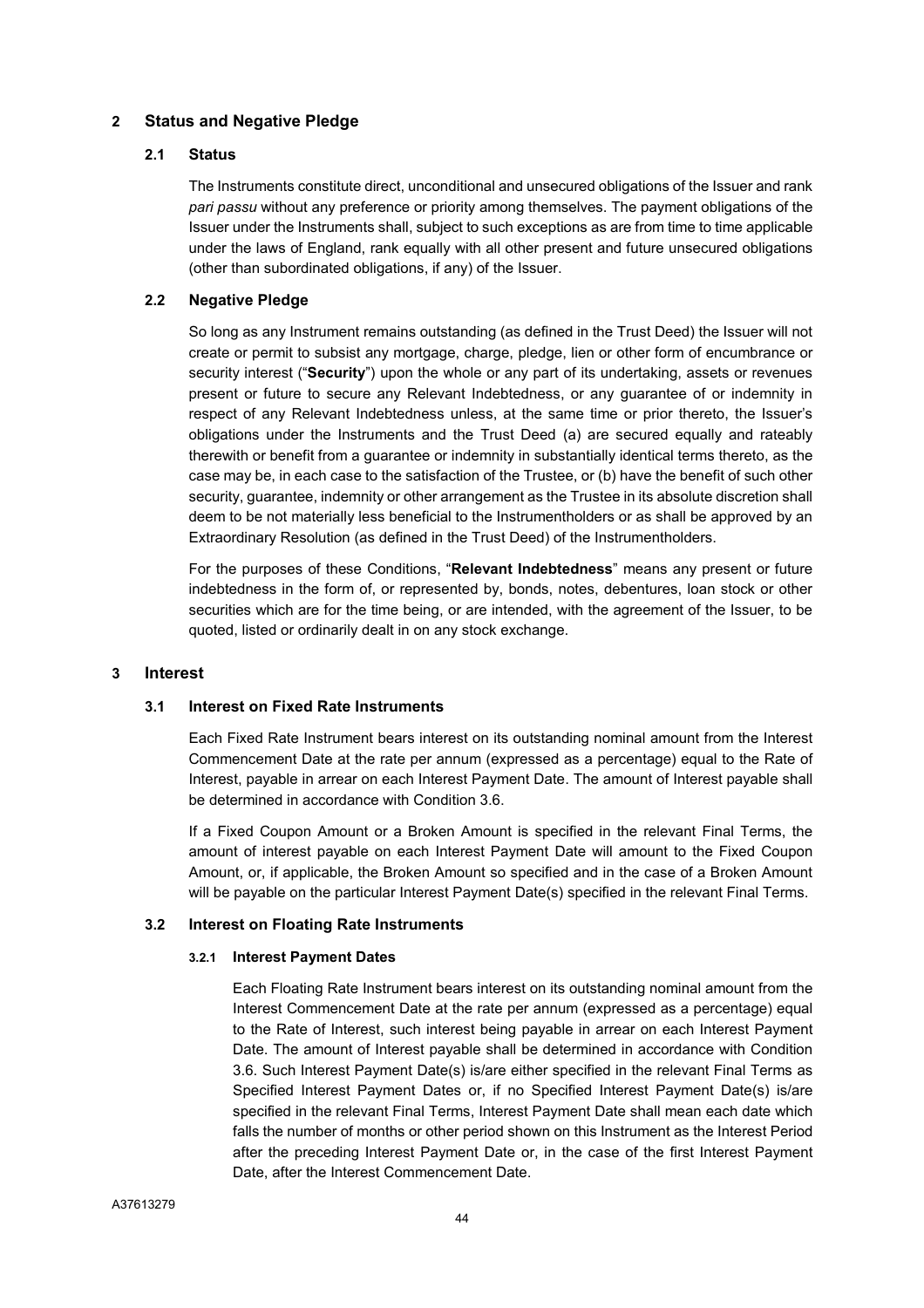#### **3.2.2 Business Day Convention**

If any date which is specified to be subject to adjustment in accordance with a Business Day Convention would otherwise fall on a day which is not a Business Day, then, if the Business Day Convention specified is (a) the Floating Rate Convention, such date shall be postponed to the next day which is a Business Day unless it would then fall into the next calendar month, in which event (x) such date shall be brought forward to the immediately preceding Business Day and (y) each subsequent such date shall be the last Business Day of the month in which such date would have fallen had it not been subject to adjustment, (b) the Following Business Day Convention, such date shall be postponed to the next day which is a Business Day, (c) the Modified Following Business Day Convention, such date shall be postponed to the next day which is a Business Day unless it would then fall into the next calendar month, in that event such date shall be brought forward to the immediately preceding Business Day or (d) the Preceding Business Day Convention, such date shall be brought forward to the immediately preceding Business Day.

#### **3.2.3 Rate of Interest for Floating Rate Instruments**

The Rate of Interest in respect of Floating Rate Instruments for each Interest Accrual Period shall be determined in the manner specified in the relevant Final Terms and the provisions below relating to either ISDA Determination or Screen Rate Determination shall apply, depending upon which is specified on this Instrument.

- (a) ISDA Determination for Floating Rate Instruments: Where ISDA Determination is specified in the relevant Final Terms as the manner in which the Rate of Interest is to be determined, the Rate of Interest for each Interest Accrual Period shall be determined by the Calculation Agent as a rate equal to the relevant ISDA Rate. For the purposes of this sub-paragraph (a), "**ISDA Rate**" for an Interest Accrual Period means a rate equal to the Floating Rate which would be determined by the Calculation Agent under a Swap Transaction under the terms of an agreement incorporating the ISDA Definitions and under which:
	- (i) the Floating Rate Option is as specified in the relevant Final Terms;
	- (ii) the Designated Maturity is a period specified in the relevant Final Terms; and
	- (iii) the relevant Reset Date is the first day of that Interest Accrual Period unless otherwise specified in the relevant Final Terms.

For the purposes of this sub-paragraph (a), "**Floating Rate**", "**Calculation Agent**", "**Floating Rate Option**", "**Designated Maturity**", "**Reset Date**" and "**Swap Transaction**" have the meanings given to those terms in the ISDA Definitions.

- (b) Screen Rate Determination for Floating Rate Instruments:
	- (i) Where Screen Rate Determination is specified in the relevant Final Terms as the manner in which the Rate of Interest is to be determined, the Rate of Interest for each Interest Accrual Period will, subject as provided below, be either:
		- (x) the offered quotation; or
		- (y) the arithmetic mean of the offered quotations,

(expressed as a percentage rate per annum) for the Reference Rate (being either LIBOR, EURIBOR or CDOR, as specified in the applicable Final Terms) which appears or appear, as the case may be, on the Relevant Screen Page (or such replacement page on that service which displays the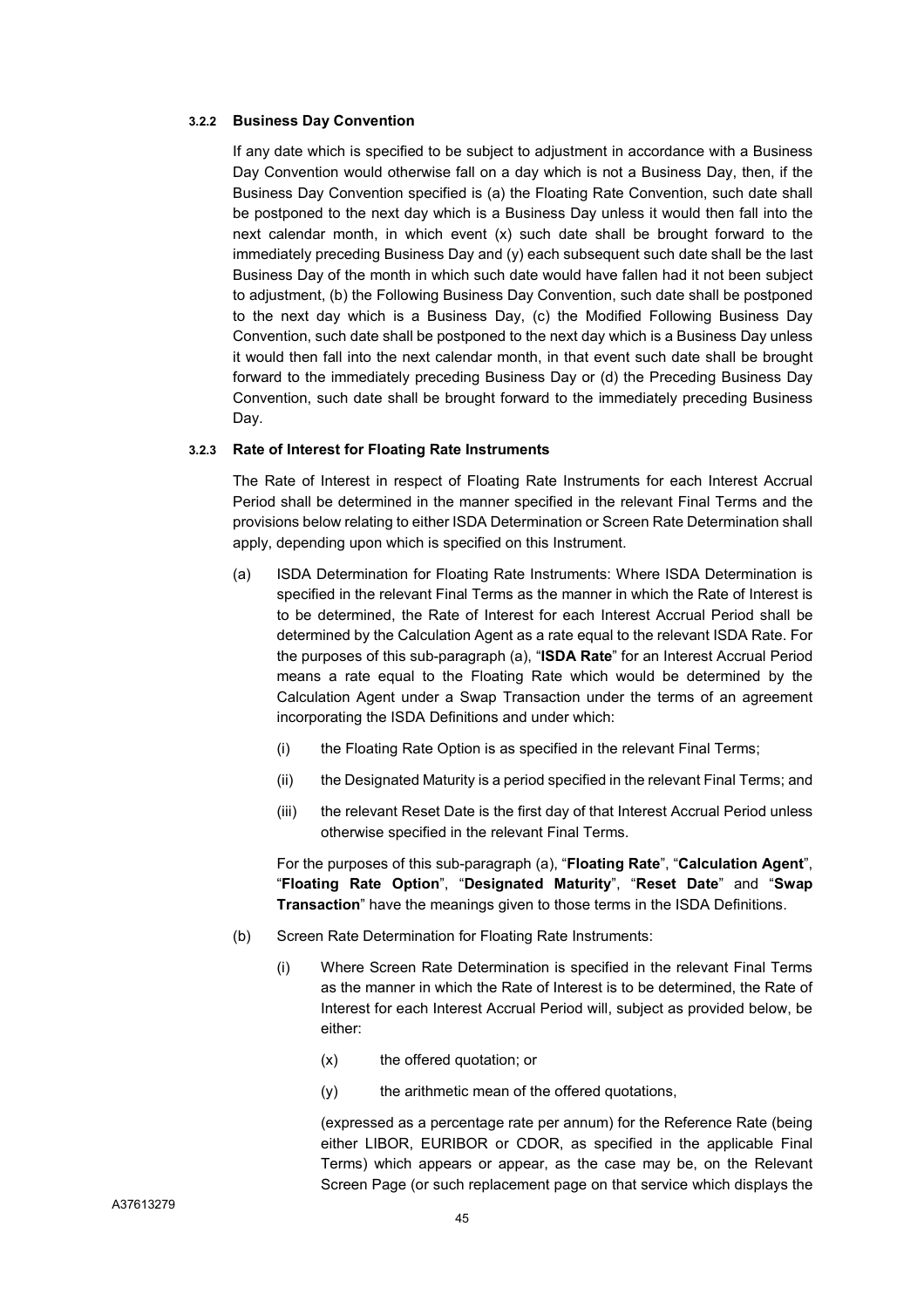information) as at either 11.00 a.m. (London time in the case of LIBOR or Brussels time in the case of EURIBOR) or 10:00 a.m. Toronto time, in the case of CDOR, on the Interest Determination Date in question as determined by the Calculation Agent. If five or more of such offered quotations are available on the Relevant Screen Page, the highest (or, if there is more than one such highest quotation, one only of such quotations) and the lowest (or, if there is more than one such lowest quotation, one only of such quotations) shall be disregarded by the Calculation Agent for the purpose of determining the arithmetic mean of such offered quotations.

- (ii) if the Relevant Screen Page is not available or if, sub-paragraph (i)(x) applies and no such offered quotation appears on the Relevant Screen Page or if sub-paragraph (i)(y) above applies and fewer than three such offered quotations appear on the Relevant Screen Page in each case as at the time specified above, subject as provided below, the Calculation Agent shall request, if the Reference Rate is LIBOR, the principal London office of each of the Reference Banks or, if the Reference Rate is EURIBOR, the principal Euro-zone office of each of the Reference Banks or, if the Reference Rate is CDOR, the principal Toronto office of each of the Reference Banks, to provide the Calculation Agent with its offered quotation (expressed as a percentage rate per annum) for the Reference Rate if the Reference Rate is LIBOR, at approximately 11.00 a.m. (London time), or if the Reference Rate is EURIBOR, at approximately 11.00 a.m. (Brussels time) or, if the Reference Rate is CDOR, at approximately 10:00 a.m. (Toronto time) on the Interest Determination Date in question. If two or more of the Reference Banks provide the Calculation Agent with such offered quotations, the Rate of Interest for such Interest Period shall be the arithmetic mean of such offered quotations as determined by the Calculation Agent; and
- (iii) if paragraph (ii) above applies and the Calculation Agent determines that fewer than two Reference Banks are providing offered quotations, subject as provided below, the Rate of Interest shall be the arithmetic mean of the rates per annum (expressed as a percentage) as communicated to (and at the request of) the Calculation Agent by the Reference Banks or any two or more of them, at which such banks were offered, (A) if the Reference Rate is LIBOR, at approximately 11.00 a.m. (London time) or, if the Reference Rate is EURIBOR, at approximately 11.00 a.m. (Brussels time) on the relevant Interest Determination Date, deposits in the Specified Currency for a period equal to that which would have been used for the Reference Rate by leading banks in, if the Reference Rate is LIBOR, the London inter-bank market or, if the Reference Rate is EURIBOR, the Euro-zone inter-bank market, as the case may be, or, if fewer than two of the Reference Banks provide the Calculation Agent with such offered rates, the offered rate for deposits in the Specified Currency for a period equal to that which would have been used for the Reference Rate, or the arithmetic mean of the offered rates for deposits in the Specified Currency for a period equal to that which would have been used for the Reference Rate, at which, if the Reference Rate is LIBOR, at approximately 11.00 a.m. (London time) or, if the Reference Rate is EURIBOR, at approximately 11.00 a.m. (Brussels time), on the relevant Interest Determination Date, any one or more banks (which bank or banks is or are in the opinion of the Trustee and the Issuer suitable for such purpose) informs the Calculation Agent it is quoting to leading banks in, if the Reference Rate is LIBOR, the London inter-bank market or, if the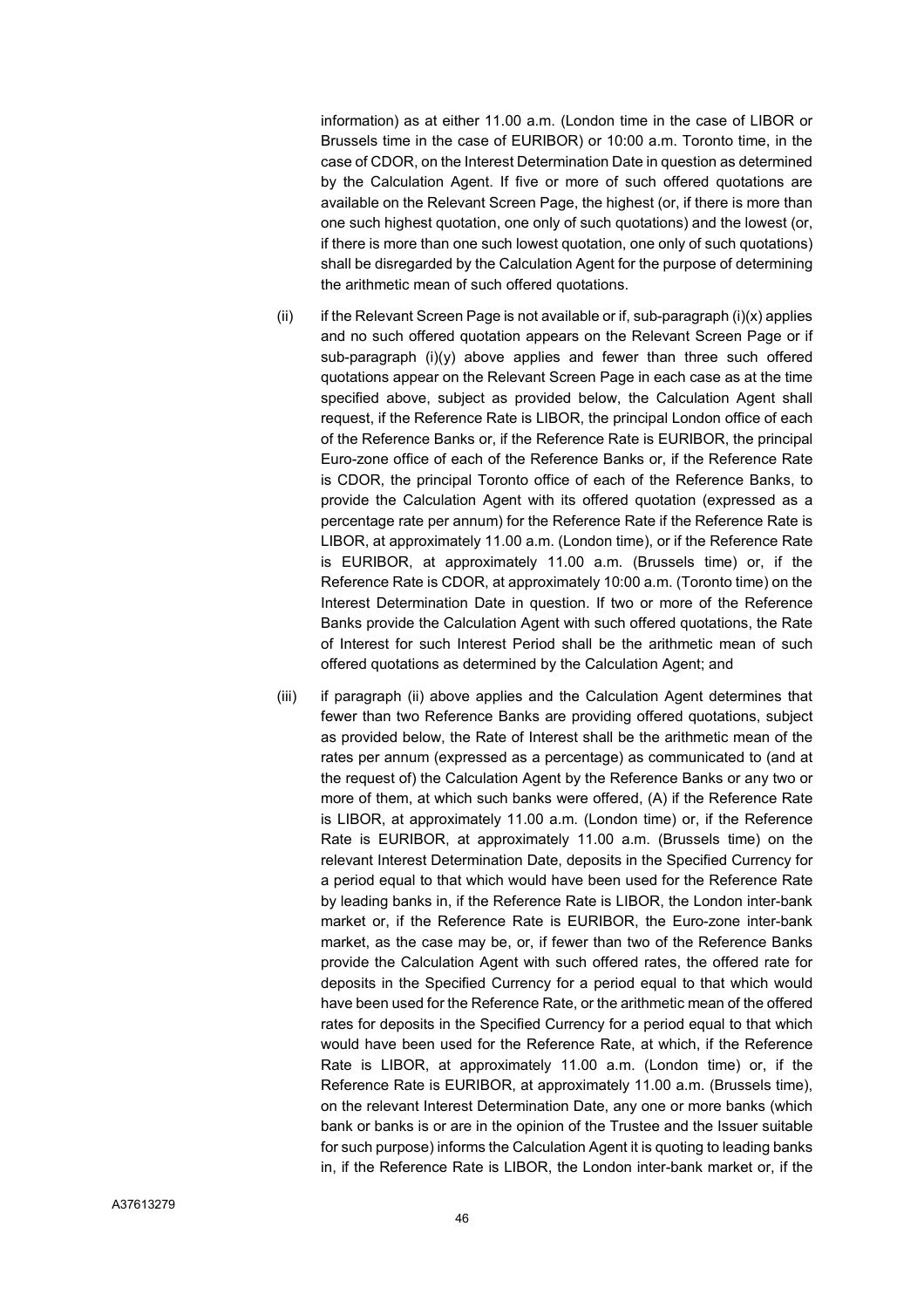Reference Rate is EURIBOR, the Euro-zone inter-bank market, as the case may be, or (B) if the Reference Rate is CDOR, the arithmetic mean of the bid rates as communicated to (and at the request of) the Calculation Agent by Schedule I chartered banks in Toronto, for Canadian Dollar bankers acceptances for a period of the applicable Interest Period in an amount representative for a single transaction in the relevant market at the relevant time accepted by those banks as of 10:00 a.m. (Toronto time), provided that, if the Rate of Interest cannot be determined in accordance with the foregoing provisions of this paragraph, the Rate of Interest shall be determined as at the last preceding Interest Determination Date (though substituting, where a different Margin or Maximum or Minimum Rate of Interest is to be applied to the relevant Interest Accrual Period from that which applied to the last preceding Interest Accrual Period, the Margin or Maximum or Minimum Rate of Interest relating to the relevant Interest Accrual Period, in place of the Margin or Maximum or Minimum Rate of Interest relating to that last preceding Interest Accrual Period).

(c) Linear Interpolation: Where Linear Interpolation is specified hereon as applicable in respect of an Interest Accrual Period, the Rate of Interest for such Interest Accrual Period shall be calculated by the Calculation Agent by straight line linear interpolation by reference to two rates based on the relevant Reference Rate (where Screen Rate Determination is specified hereon as applicable) or the relevant Floating Rate Option (where ISDA Determination is specified hereon as applicable), one of which shall be determined as if the Applicable Maturity were the period of time for which rates are available next shorter than the length of the relevant Interest Accrual Period and the other of which shall be determined as if the Applicable Maturity were the period of time for which rates are available next longer than the length of the relevant Interest Accrual Period provided however that if there is no rate available for the period of time next shorter or, as the case may be, next longer, then the Issuer shall determine, or shall appoint an agent to determine, such rate at such time and by reference to such sources as it determines appropriate, acting in good faith and in a commercially reasonable manner.

"**Applicable Maturity**" means: (a) in relation to Screen Rate Determination, the period of time designated in the Reference Rate and (b) in relation to ISDA Determination, the Designated Maturity.

#### **3.3 Zero Coupon Instruments**

Where an Instrument, the Interest Basis of which is specified to be Zero Coupon, is repayable prior to the Maturity Date and is not paid when due, the amount due and payable prior to the Maturity Date shall be the Early Redemption Amount of such Instrument. As from the Maturity Date, the Rate of Interest for any overdue principal of such an Instrument shall be a rate per annum (expressed as a percentage) equal to the Amortisation Yield (as defined in Condition 4.4.1(b)).

### **3.4 Accrual of Interest**

Interest shall cease to accrue on each Instrument on the due date for redemption unless, upon due presentation, payment is improperly withheld or refused, in which event interest shall continue to accrue (as well after as before judgment) at the Rate of Interest in the manner provided in this Condition 3 to the Relevant Date (as defined in Condition 6).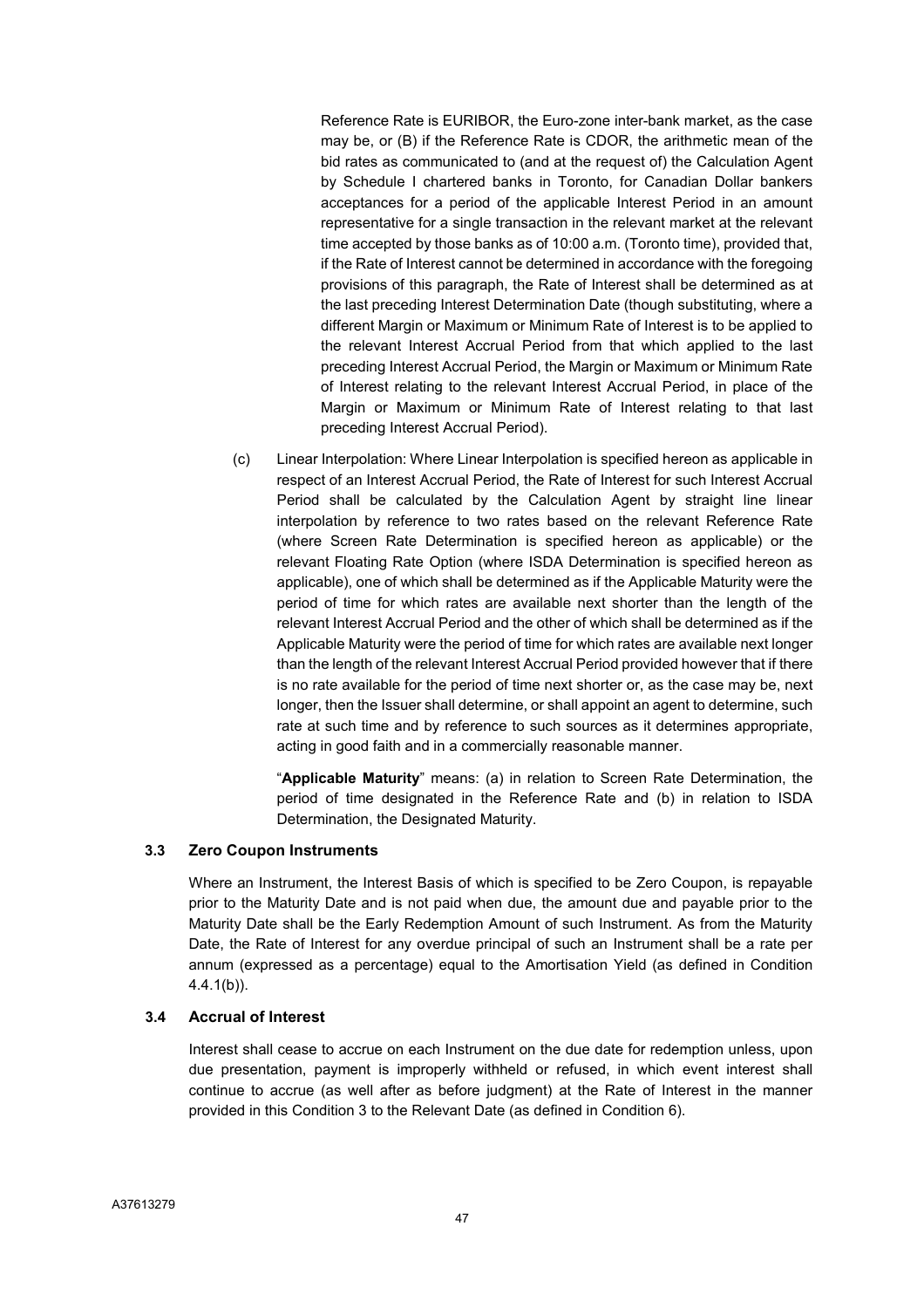#### **3.5 Margin, Maximum/Minimum Rates of Interest, Redemption Amounts and Rounding**

- (i) If any Margin is specified in the relevant Final Terms (either  $(x)$  generally, or  $(y)$  in relation to one or more Interest Accrual Periods), an adjustment shall be made to all Rates of Interest, in the case of (x), or the Rates of Interest for the specified Interest Accrual Periods, in the case of  $(y)$ , calculated in accordance with Condition 3.2.3 above, by adding (if a positive number) or subtracting (if a negative number) the absolute value of such Margin, subject always to the next paragraph.
- (ii) If any Maximum or Minimum Rate of Interest, or Redemption Amount is specified in the relevant Final Terms, then any Rate of Interest, or Redemption Amount shall be subject to such maximum or minimum, as the case may be.
- (iii) For the purposes of any calculations required pursuant to these Conditions (unless otherwise specified), (x) all percentages resulting from such calculations shall be rounded, if necessary, to the nearest one hundred thousandth of a percentage point (with halves being rounded up), (y) all figures shall be rounded to seven significant figures (with halves being rounded up) and (z) all currency amounts that fall due and payable shall be rounded to the nearest unit of such currency (with halves being rounded up), save in the case of yen, which shall be rounded down to the nearest yen. For these purposes "**unit**" means the lowest amount of such currency which is available as legal tender in the country of such currency.

#### **3.6 Calculations**

The amount of interest payable per Calculation Amount in respect of any Instrument for any Interest Accrual Period shall be equal to the product of the Rate of Interest, the Calculation Amount as specified in the relevant Final Terms, and the Day Count Fraction for such Interest Accrual Period, unless an Interest Amount (or a formula for its calculation) is applicable to such Interest Accrual Period, in which case the amount of interest payable per Calculation Amount in respect of such Instrument for such Interest Accrual Period shall equal such Interest Amount (or be calculated in accordance with such formula). Where any Interest Period comprises two or more Interest Accrual Periods, the amount of interest payable per Calculation Amount in respect of such Interest Period shall be the sum of the Interest Amounts payable in respect of each of those Interest Accrual Periods. In respect of any other period for which interest is required to be calculated, the provisions above shall apply save that the Day Count Fraction shall be for the period for which interest is required to be calculated.

# **3.7 Determination and Publication of Rates of Interest, Interest Amounts, Final Redemption Amounts, Early Redemption Amounts and Optional Redemption Amounts**

The Calculation Agent shall as soon as practicable on each Interest Determination Date or such other time on such date as the Calculation Agent may be required to calculate any rate or amount, obtain any quotation or make any determination or calculation, determine such rate and calculate the Interest Amounts for the relevant Interest Accrual Period, calculate the Redemption Amount, obtain such quote or make such determination or calculation, as the case may be, and cause the Rate of Interest and the Interest Amounts for each Interest Accrual Period and the relevant Interest Payment Date and, if required to be calculated, the Final Redemption Amount, Early Redemption Amount, or any Optional Redemption Amount to be notified to the Trustee, the Issuer, each of the Paying Agents, the Instrumentholders, any other Calculation Agent appointed in respect of the Instruments that is to make a further calculation upon receipt of such information and, if the Instruments are listed on a stock exchange and the rules of such exchange so require, such exchange as soon as possible after their determination but in no event later than (i) the commencement of the relevant Interest Period, if determined prior to such time, in the case of notification to such exchange of a Rate of Interest and Interest Amount, or (ii) in all other cases,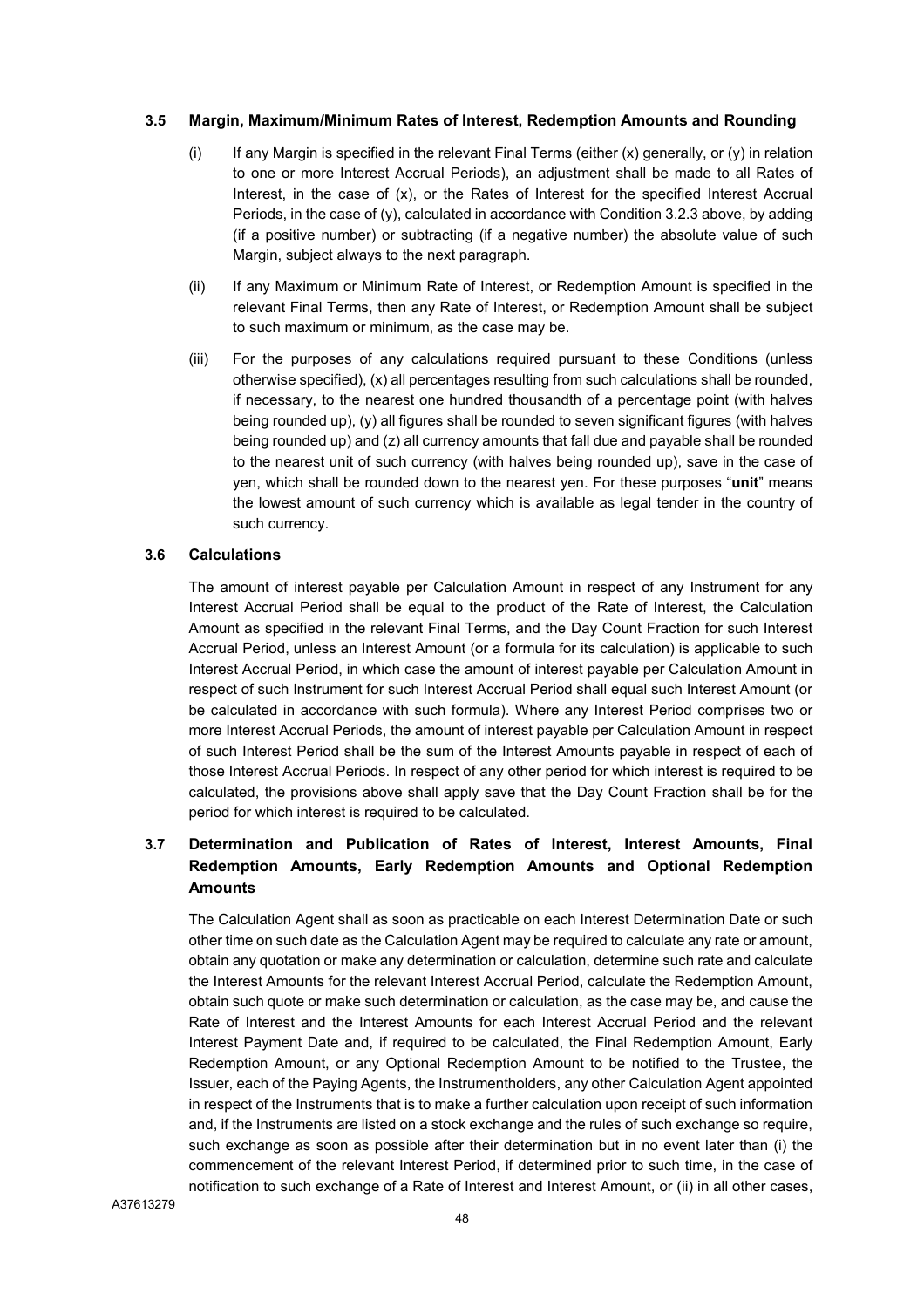the fourth Business Day after such determination. Where any Interest Payment Date or Interest Period Date is subject to adjustment pursuant to Condition 3.2.3, the Interest Amounts and the Interest Payment Date so published may subsequently be amended (or appropriate alternative arrangements made with the consent of the Trustee by way of adjustment) without notice in the event of an extension or shortening of the Interest Period. If the Instruments become due and payable under Condition 8, the accrued interest and the Rate of Interest payable in respect of the Instruments shall nevertheless continue to be calculated as previously in accordance with this Condition but no publication of the Rate of Interest or the Interest Amount so calculated need be made unless the Trustee otherwise requires. The determination of any rate or amount, the obtaining of each quotation and the making of each determination or calculation by the Calculation Agent(s) shall (in the absence of manifest error) be final and binding upon all parties.

#### **3.8 Definitions**

In these Conditions, unless the context otherwise requires, the following defined terms shall have the meanings set out below:

#### "**Business Day**" means:

- (a) in the case of a currency other than Euro, a day (other than a Saturday or Sunday) on which commercial banks and foreign exchange markets settle payments in the principal financial centre for such currency (which in the case of Canadian dollars is Toronto, and where the Reference Rate is LIBOR, the financial centres shall be London and Toronto); and/or
- (b) in the case of Euro, a day on which the TARGET System is operating (a "**TARGET Business Day**"); and/or
- (c) in the case of a currency and/or one or more Business Centres as specified in the relevant Final Terms, a day (other than a Saturday or a Sunday) on which commercial banks and foreign exchange markets settle payments in such currency or, if no currency is indicated, generally in each of the Business Centres.

"**Day Count Fraction**" means, in respect of the calculation of an amount of interest on any Instrument for any period of time (from and including the first day of such period to but excluding the last) (whether or not constituting an Interest Period or Interest Accrual Period, the "**Calculation Period**"):

- (a) if "**Actual/Actual**" or "**Actual/Actual-ISDA**" is specified in the relevant Final Terms, the actual number of days in the Calculation Period divided by 365 (or, if any portion of that Calculation Period falls in a leap year, the sum of (i) the actual number of days in that portion of the Calculation Period falling in a leap year divided by 366 and (ii) the actual number of days in that portion of the Calculation Period falling in a non-leap year divided by 365);
- (b) if "**Actual/365 (Fixed)**" is specified in the relevant Final Terms, the actual number of days in the Calculation Period divided by 365;
- (c) if "**Actual/360**" is specified in the relevant Final Terms, the actual number of days in the Calculation Period divided by 360;
- (d) if "**30/360**", "**360/360**" or "**Bond Basis**" is specified in the relevant Final Terms, the number of days in the Calculation Period divided by 360 calculated on a formula basis as follows:

Day Count Fraction =  $[360 \times (Y_2 - Y_1)] + [30 \times (M_2 - M_1)] + (D_2 - D_1)$ 

 $360$ 

where: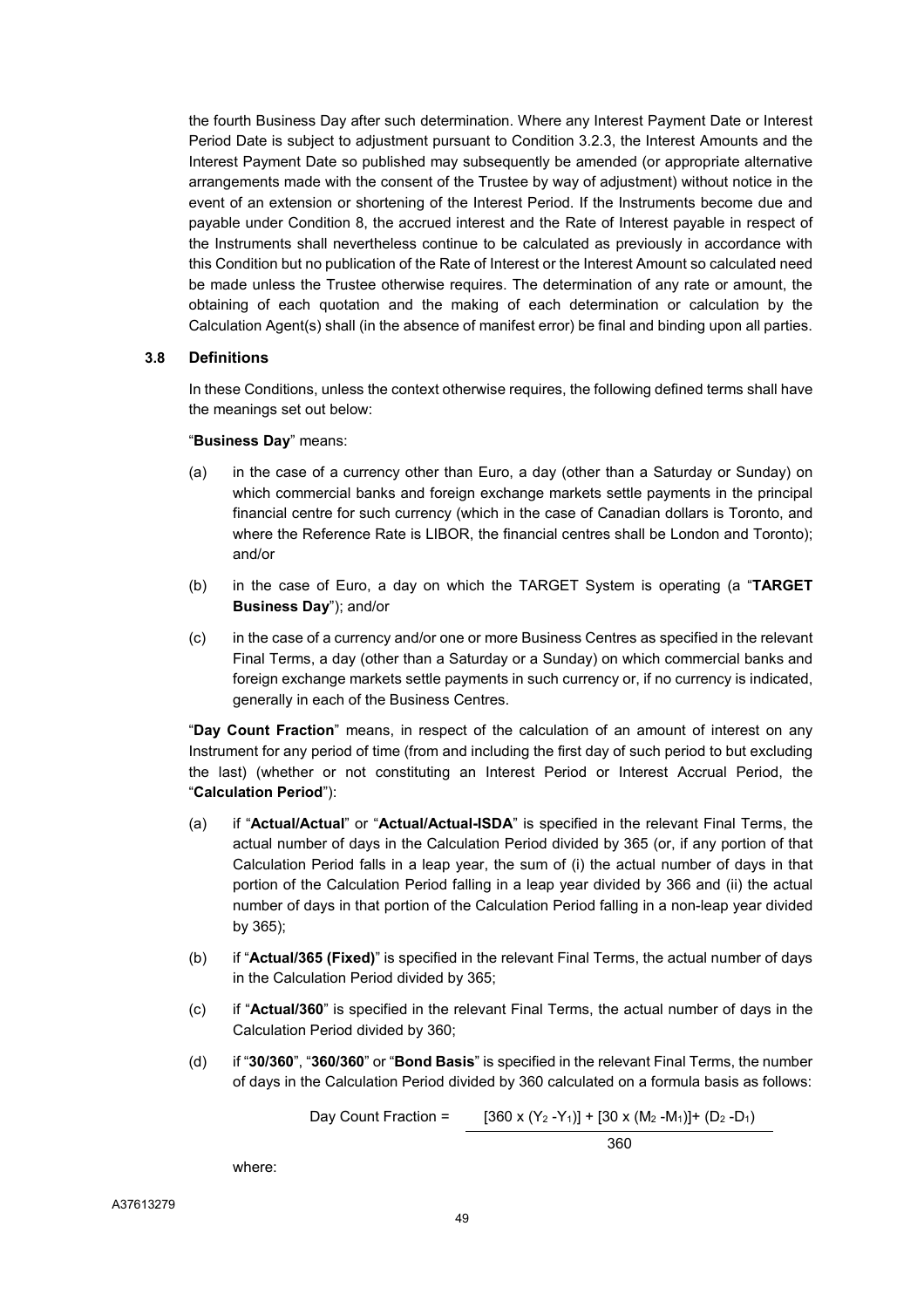"**Y1**" is the year, expressed as a number, in which the first day of the Calculation Period falls;

"**Y2**" is the year, expressed as a number, in which the day immediately following the last day included in the Calculation Period falls;

"**M1**" is the calendar month, expressed as a number, in which the first day of the Calculation Period falls;

"**M2**" is the calendar month, expressed as a number, in which the day immediately following the last day included in the Calculation Period falls;

"**D1**" is the first calendar day, expressed as a number, of the Calculation Period, unless such number would be 31, in which case  $D_1$  will be 30; and

"**D2**" is the calendar day, expressed as a number, immediately following the last day included in the Calculation Period, unless such number would be 31 and  $D_1$  is greater than 29, in which case  $D_2$  will be 30;

(e) if "**30E/360**" or "**Eurobond Basis**" is specified in the relevant Final Terms, the number of days in the Calculation Period divided by 360 calculated on a formula basis as follows:

Day Count Fraction = 
$$
[360 \times (Y_2 - Y_1)] + [30 \times (M_2 - M_1)] + (D_2 - D_1)
$$

$$
360
$$

where:

"**Y1**" is the year, expressed as a number, in which the first day of the Calculation Period falls;

"**Y2**" is the year, expressed as a number, in which the day immediately following the last day included in the Calculation Period falls;

"**M1**" is the calendar month, expressed as a number, in which the first day of the Calculation Period falls;

"**M2**" is the calendar month, expressed as a number, in which the day immediately following the last day included in the Calculation Period falls;

"**D1**" is the first calendar day, expressed as a number, of the Calculation Period, unless such number would be 31, in which case D1 will be 30; and

"**D2**" is the calendar day, expressed as a number, immediately following the last day included in the Calculation Period, unless such number would be 31, in which case D2 will be 30;

(f) if "**30E/360 (ISDA)**" is specified in the relevant Final Terms, the number of days in the Calculation Period divided by 360, calculated on a formula basis as follows:

Day Count Fraction = 
$$
[360 \times (Y_2 - Y_1)] + [30 \times (M_2 - M_1)] + (D_2 - D_1)
$$

$$
360
$$

where:

"**Y1**" is the year, expressed as a number, in which the first day of the Calculation Period falls;

"**Y2**" is the year, expressed as a number, in which the day immediately following the last day included in the Calculation Period falls;

"**M1**" is the calendar month, expressed as a number, in which the first day of the Calculation Period falls;

A37613279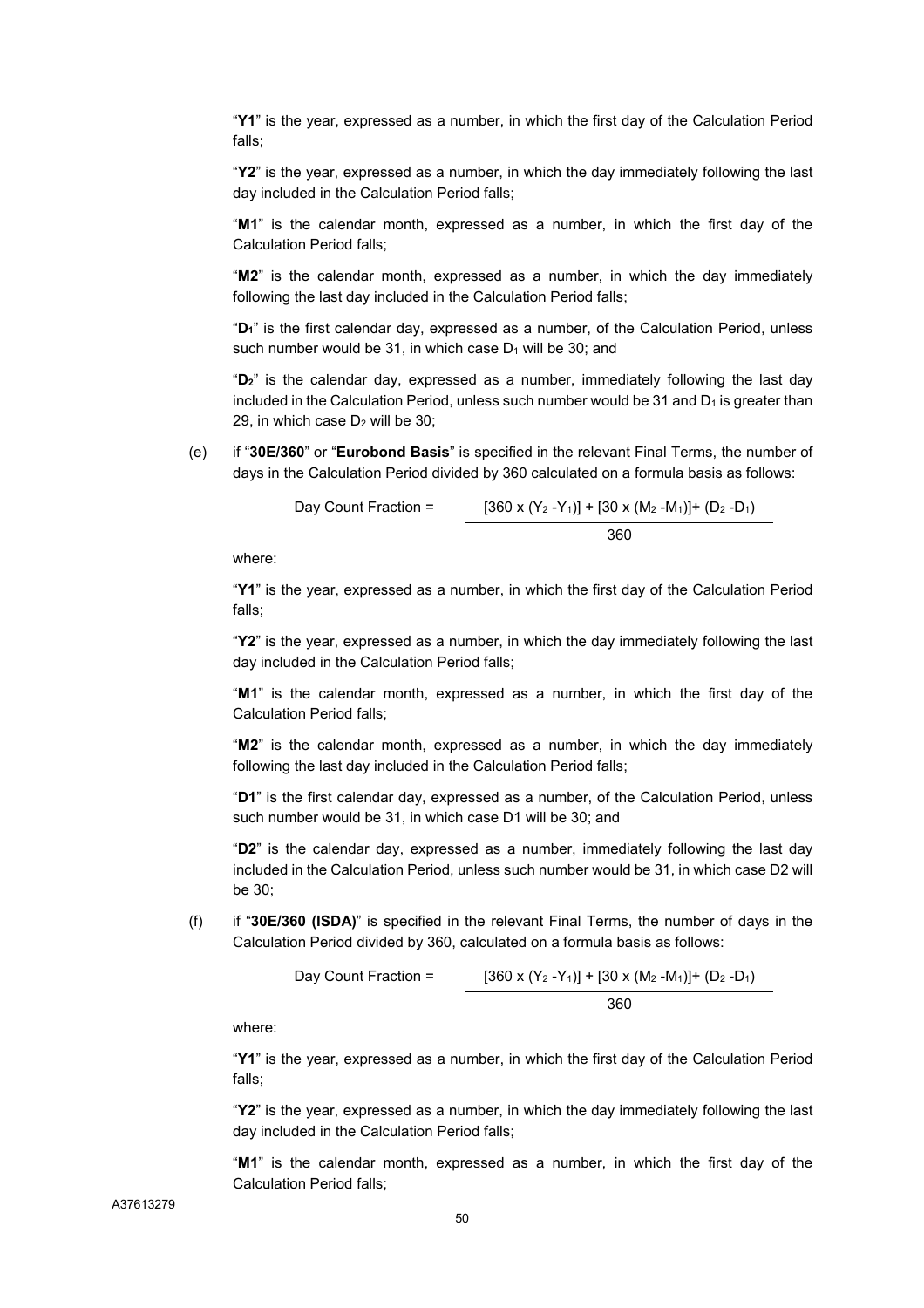"**M2**" is the calendar month, expressed as a number, in which the day immediately following the last day included in the Calculation Period falls;

"**D1**" is the first calendar day, expressed as a number, of the Calculation Period, unless (i) that day is the last day of February or (ii) such number would be 31, in which case D1 will be 30; and

"**D2**" is the calendar day, expressed as a number, immediately following the last day included in the Calculation Period, unless (i) that day is the last day of February but not the Maturity Date or (ii) such number would be  $31$ , in which case  $D_2$  will be  $30$ ;

- (g) if "**Actual/Actual-ICMA**" is specified in the relevant Final Terms:
	- (i) if the Calculation Period is equal to or shorter than the Determination Period during which it falls, the actual number of days in the Calculation Period divided by the product of (x) the actual number of days in such Determination Period and (y) the number of Determination Periods in any year; and
	- (ii) if the Calculation Period is longer than one Determination Period, the sum of:
		- (A) the actual number of days in such Calculation Period falling in the Determination Period in which it begins divided by the product of (a) the actual number of days in such Determination Period and (b) the number of Determination Periods in any year; and
		- (B) the actual number of days in such Calculation Period falling in the next Determination Period divided by the product of (a) the actual number of days in such Determination Period and (b) the number of Determination Periods in any year,

where:

"**Determination Period**" means the period from and including a Determination Date in any year to but excluding the next Determination Date; and

"**Determination Date**" means the date specified as such in the relevant Final Terms or, if none is so specified, the Interest Payment Date; and

(h) if "**Actual/Actual Canadian Compound Method**" is specified in the relevant Final Terms, it means, in respect of an Interest Amount other than a Fixed Coupon Amount or Broken Amount, the actual number of days in the relevant period from and including the date from which interest begins to accrue to but excluding the date on which it falls due, divided by 365.

"**Euro-zone**" means the region comprising of member states of the European Union that adopt the single currency in accordance with the Treaty establishing the European Community as amended.

"**Interest Accrual Period**" means the period beginning on (and including) the Interest Commencement Date and ending on (but excluding) the first Interest Period Date and each successive period beginning on (and including) an Interest Period Date and ending on (but excluding) the next succeeding Interest Period Date.

"**Interest Amount**" means:

(a) in respect of an Interest Accrual Period, the amount of interest payable per Calculation Amount for that Interest Accrual Period and which, in the case of Fixed Rate Instruments, and unless otherwise specified in the relevant Final Terms, shall mean the Fixed Coupon Amount or Broken Amount specified in the relevant Final Terms as being payable on the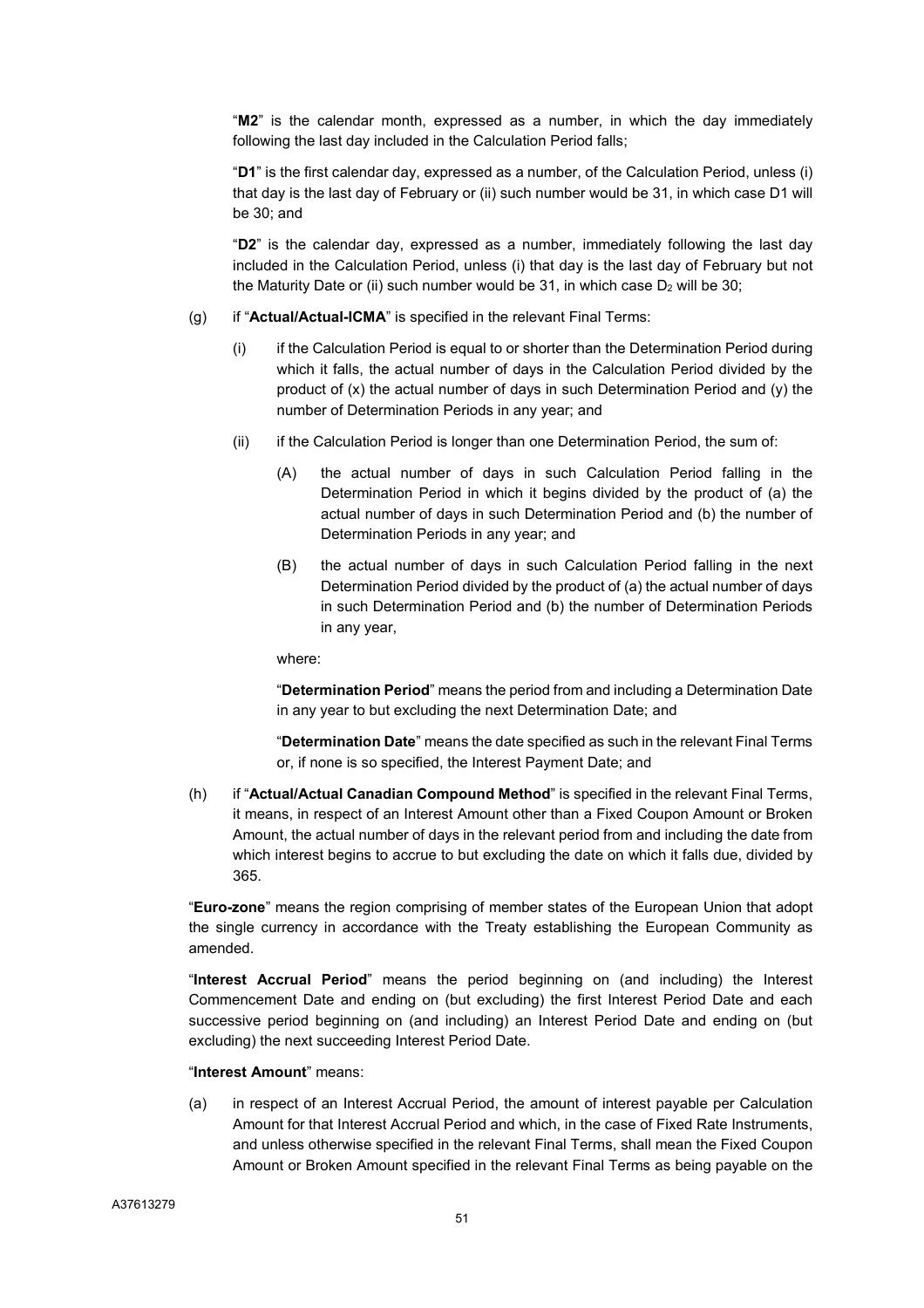Interest Payment Date ending the Interest Period of which such Interest Accrual Period forms part; and

(b) in respect of any other period, the amount of interest payable per Calculation Amount for that period.

"**Interest Commencement Date**" means the Issue Date or such other date as may be specified in the relevant Final Terms.

"**Interest Determination Date**" means, with respect to a Rate of Interest and Interest Accrual Period, the date specified as such in the relevant Final Terms or, if none is so specified, (a) the first day of such Interest Accrual Period if the Specified Currency is Sterling or (b) the day falling two Business Days in London prior to the first day of such Interest Accrual Period if the Specified Currency is neither Sterling nor Euro or (c) the day falling two TARGET Business Days prior to the first day of such Interest Accrual Period if the Specified Currency is Euro.

"**Interest Payment Date**" means the date or dates specified as such in, or determined in accordance with the provisions of, the relevant Final Terms and, if a Business Day Convention is specified in the relevant Final Terms, as the same may be adjusted in accordance with the relevant Business Day Convention.

"**Interest Period**" means the period beginning on (and including) the Interest Commencement Date and ending on (but excluding) the first Interest Payment Date and each successive period beginning on (and including) an Interest Payment Date and ending on (but excluding) the next succeeding Interest Payment Date unless otherwise specified in the applicable Final Terms.

"**Interest Period Date**" means each Interest Payment Date unless otherwise specified in the relevant Final Terms.

"**ISDA Definitions**" means the 2006 ISDA Definitions as published by the International Swaps and Derivatives Association, Inc.

"**Rate of Interest**" means the rate of interest payable from time to time in respect of this Instrument and that is either specified on, or calculated in accordance with the provisions of, the relevant Final Terms.

"**Redemption Amount**" means, as appropriate, the Final Redemption Amount, the Early Redemption Amount (Tax), the Optional Redemption Amount (Call), the Optional Redemption Amount (Put), the Early Termination Amount or such other amount in the nature of a redemption amount as may be specified in, or determined in accordance with the provisions of the relevant Final Terms.

"**Reference Banks**" means, in the case of a determination of LIBOR, the principal London office of four major banks in the London inter-bank market, in the case of a determination of EURIBOR, the principal Euro-zone office of four major banks in the Euro-zone inter-bank market and in the case of a determination of CDOR, four major Canadian Schedule I chartered banks, in each case selected by the Calculation Agent.

"**Reference Rate**" means the rate specified as such in the relevant Final Terms.

"**Relevant Screen Page**" means such page, section, caption, column or other part of a particular information service as may be specified in the relevant Final Terms.

"**Specified Currency**" means the currency specified as such in the relevant Final Terms or, if none is specified, the currency in which the Instruments are denominated.

"**TARGET System**" means the Trans-European Automated Real-Time Gross Settlement Express Transfer (known as TARGET2) System which was launched on 19 November 2007 or any successor to it.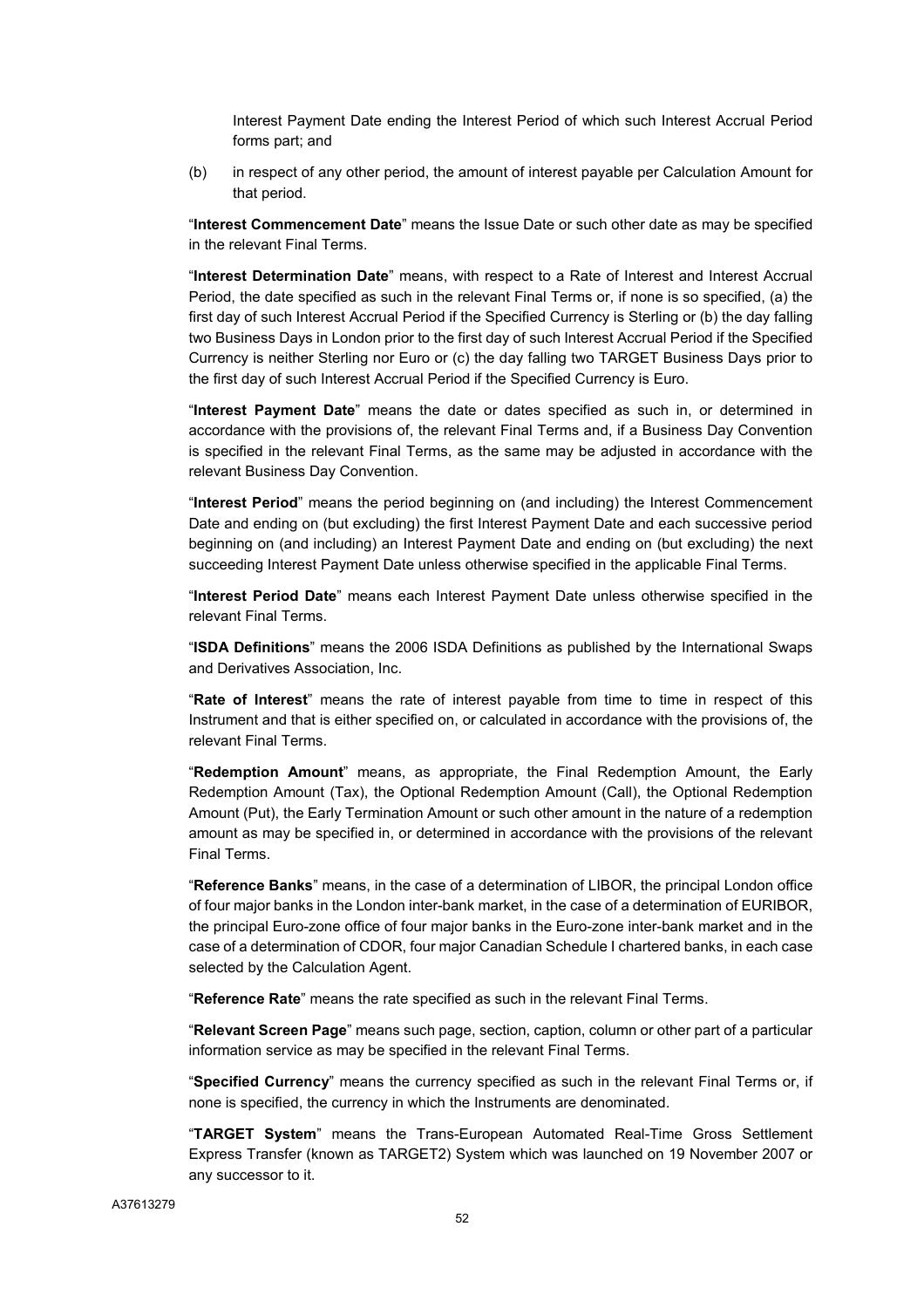#### **3.9 Calculation Agent**

The Issuer shall procure that there shall at all times be one or more Calculation Agents if provision is made for them in the relevant Final Terms and for so long as any Instrument is outstanding. Where more than one Calculation Agent is appointed in respect of the Instruments, references in these Conditions to the Calculation Agent shall be construed as each Calculation Agent performing its respective duties under these Conditions. If the Calculation Agent is unable or unwilling to act as such or if the Calculation Agent fails duly to establish the Rate of Interest for an Interest Period or Interest Accrual Period or to calculate any Interest Amount, Final Redemption Amount, Early Redemption Amount or Optional Redemption Amount, as the case may be, or to comply with any other requirement, the Issuer shall (with the prior approval of the Trustee) appoint a leading bank or financial institution engaged in the interbank market (or, if appropriate, money, swap or over-the-counter index options market) which is most closely connected with the calculation or determination to be made by the Calculation Agent (acting through its principal London office or any other office actively involved in such market) to act as such in its place. The Calculation Agent may not resign its duties without a successor having been appointed as specified in this paragraph.

#### **3.10 Benchmark Discontinuation**

This Condition 3.10 applies only where Screen Rate Determination is specified in the relevant Final Terms as the manner in which the Rate of Interest is to be determined.

#### **3.10.1 Independent Adviser**

Notwithstanding Conditions 3.2.3(b)(ii) and 3.2.3(b)(iii), if a Benchmark Event occurs in relation to an Original Reference Rate when any Rate of Interest (or any component part thereof) remains to be determined by reference to such Original Reference Rate, then the Issuer shall use its reasonable endeavours to appoint and consult with an Independent Adviser, as soon as reasonably practicable, with a view to the Issuer determining a Successor Rate, failing which an Alternative Rate (in accordance with Condition 3.10.2) and, in either case, an Adjustment Spread if any (in accordance with Condition 3.10.3) and any Benchmark Amendments (in accordance with Condition 3.10.4).

An Independent Adviser appointed pursuant to this Condition 3.10 shall act in good faith and in a commercially reasonable manner as an expert and in consultation with the Issuer. In the absence of bad faith or fraud, the Independent Adviser shall have no liability whatsoever to the Trustee, the Paying Agents, or the Instrumentholders for any advice given to the Issuer in connection with any determination made by the Issuer, pursuant to this Condition 3.10.

If (i) the Issuer is unable to appoint an Independent Adviser; or (ii) the Issuer fails to determine a Successor Rate or, failing which, an Alternative Rate in accordance with this Condition 3.10.1 prior to the relevant Interest Determination Date, the Rate of Interest applicable to the next succeeding Interest Accrual Period shall be equal to the Rate of Interest last determined in relation to the Instruments in respect of the immediately preceding Interest Accrual Period. If there has not been a first Interest Payment Date, the Rate of Interest shall be the initial Rate of Interest. Where a different Margin or Maximum or Minimum Rate of Interest is to be applied to the relevant Interest Accrual Period from that which applied to the last preceding Interest Accrual Period, the Margin or Maximum or Minimum Rate of Interest relating to the relevant Interest Accrual Period shall be substituted in place of the Margin or Maximum or Minimum Rate of Interest relating to that last preceding Interest Accrual Period. For the avoidance of doubt, this sub-paragraph shall apply to the relevant next succeeding Interest Accrual Period only and any subsequent Interest Accrual Periods are subject to the subsequent operation of, and to adjustment as provided in, this Condition 3.10.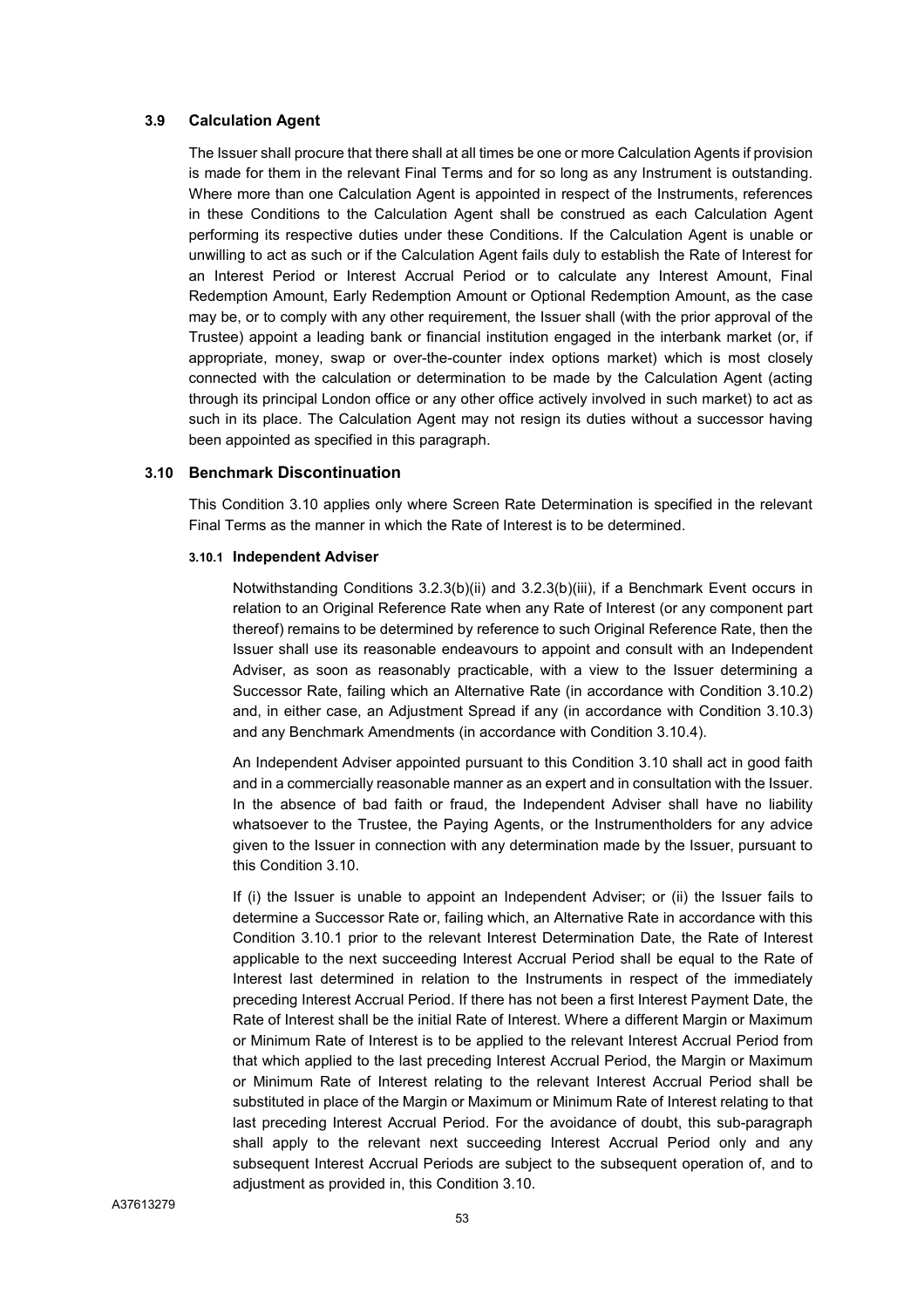#### **3.10.2 Successor Rate or Alternative Rate**

If the Issuer, following consultation with the Independent Adviser and acting in good faith and in a commercially reasonable manner, determines that:

- (a) there is a Successor Rate, then such Successor Rate shall (subject to adjustment as provided in Condition 3.10.3) subsequently be used in place of the Original Reference Rate to determine the Rate of Interest (or the relevant component part thereof) for all future payments of interest on the Instruments (subject to the operation of this Condition 3.10); or
- (b) there is no Successor Rate but that there is an Alternative Rate, then such Alternative Rate shall (subject to adjustment as provided in Condition 3.10.3) subsequently be used in place of the Original Reference Rate to determine the Rate of Interest (or the relevant component part thereof) for all future payments of interest on the Instruments (subject to the operation of this Condition 3.10).

#### **3.10.3 Adjustment Spread**

If the Issuer, following consultation with the Independent Adviser and acting in good faith and in a commercially reasonable manner, determines (i) that an Adjustment Spread is required to be applied to the Successor Rate or the Alternative Rate (as the case may be) and (ii) the quantum of, or a formula or methodology for determining, such Adjustment Spread, then such Adjustment Spread shall be applied to the Successor Rate or the Alternative Rate (as the case may be).

#### **3.10.4 Benchmark Amendments**

If any Successor Rate, Alternative Rate or Adjustment Spread is determined in accordance with this Condition 3.10 and the Issuer, following consultation with the Independent Adviser and acting in good faith and in a commercially reasonable manner, determines (i) that amendments to these Terms and Conditions, the Agency Agreement and/or the Trust Deed are necessary to ensure the proper operation of such Successor Rate, Alternative Rate and/or Adjustment Spread (such amendments, the "**Benchmark Amendments**") and (ii) the terms of the Benchmark Amendments, then the Issuer shall, subject to giving notice thereof in accordance with Condition 3.10.5, without any requirement for the consent or approval of Instrumentholders, vary these Conditions, the Agency Agreement and/or the Trust Deed to give effect to such Benchmark Amendments with effect from the date specified in such notice.

At the request of the Issuer, but subject to receipt by the Trustee of a certificate signed by two directors of the Issuer pursuant to Condition 3.10.5, the Trustee shall (at the expense and direction of the Issuer), without any requirement for the consent or approval of the Instrumentholders, be obliged to concur with the Issuer in effecting any Benchmark Amendments (including, *inter alia*, by the execution of a deed supplemental to or amending the Trust Deed) and the Trustee shall not be liable to any party for any consequences thereof, provided that the Trustee shall not be obliged so to concur if in the opinion of the Trustee doing so would impose more onerous obligations upon it or expose it to any additional duties, responsibilities or liabilities or reduce or amend rights and/or the protective provisions afforded to the Trustee in these Conditions and/or any documents to which it is a party (including, for the avoidance of doubt, any supplemental trust deed) in any way.

In connection with any such variation in accordance with this Condition 3.10.4, the Issuer shall comply with the rules of any stock exchange on which the Instruments are for the time being listed or admitted to trading.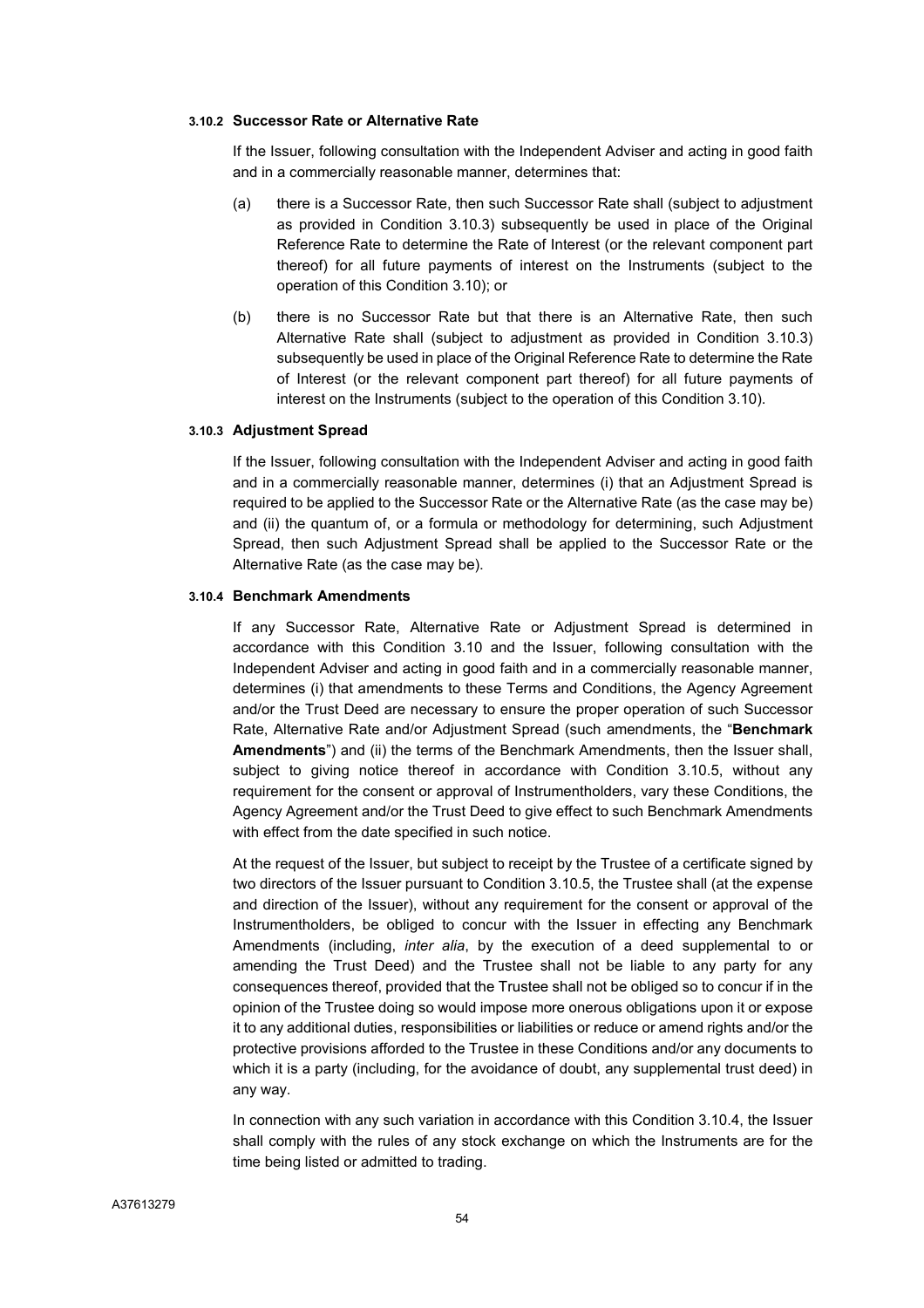#### **3.10.5 Notices, etc.**

Any Successor Rate, Alternative Rate, Adjustment Spread and the specific terms of any Benchmark Amendments, determined under this Condition 3.10 will be notified promptly by the Issuer to the Trustee, the Calculation Agent, the Paying Agents and, in accordance with Condition 13, the Instrumentholders. Such notice shall be irrevocable and shall specify the effective date of the Benchmark Amendments, if any.

No later than notifying the Trustee of the same, the Issuer shall deliver to the Trustee a certificate signed by two directors of the Issuer:

- (a) confirming (i) that a Benchmark Event has occurred, (ii) the Successor Rate or, as the case may be, the Alternative Rate, (iii) where applicable, any Adjustment Spread and (iv) the specific terms of any Benchmark Amendments, in each case as determined in accordance with the provisions of this Condition 3.10; and
- (b) certifying that the Benchmark Amendments are necessary to ensure the proper operation of such Successor Rate, Alternative Rate and/or Adjustment Spread.

The Trustee shall be entitled to rely on such certificate (without enquiry or liability to any person) as sufficient evidence thereof. The Successor Rate or Alternative Rate and the Adjustment Spread (if any) and the Benchmark Amendments (if any) specified in such certificate will (in the absence of manifest error in the determination of the Successor Rate or Alternative Rate and the Adjustment Spread (if any) and the Benchmark Amendments (if any) and without prejudice to the Trustee's ability to rely on such certificate as aforesaid) be binding on the Issuer, the Trustee, the Calculation Agent, the Paying Agents and the Instrumentholders.

#### **3.10.6 Survival of Original Reference Rate**

Without prejudice to the obligations of the Issuer under Condition 3.10.1*,* 3.10.2*,* 3.10.3 and 3.10.4, the Original Reference Rate and the fallback provisions provided for in Condition 3.2.3 will continue to apply unless and until a Benchmark Event has occurred and the relevant Paying Agent has been notified of the Successor Rate or the Alternative Rate (as the case may be), and any Adjustment Spread and Benchmark Amendments, in accordance with Condition 3.10.5.

#### **3.10.7 Definitions**

As used in this Condition 3.10:

"**Adjustment Spread**" means either a spread (which may be positive or negative), or the formula or methodology for calculating a spread, in either case, which the Issuer, following consultation with the Independent Adviser and acting in good faith and in a commercially reasonable manner, determines is required to be applied to the Successor Rate or the Alternative Rate (as the case may be) to reduce or eliminate, to the fullest extent reasonably practicable in the circumstances, any economic prejudice or benefit (as the case may be) to Instrumentholders as a result of the replacement of the Original Reference Rate with the Successor Rate or the Alternative Rate (as the case may be) and is the spread, formula or methodology which:

- (a) in the case of a Successor Rate, is formally recommended in relation to the replacement of the Original Reference Rate with the Successor Rate by any Relevant Nominating Body; or (if no such recommendation has been made, or in the case of an Alternative Rate)
- (b) the Issuer, following consultation with the Independent Adviser and acting in good faith and in a commercially reasonable manner determines, is recognised or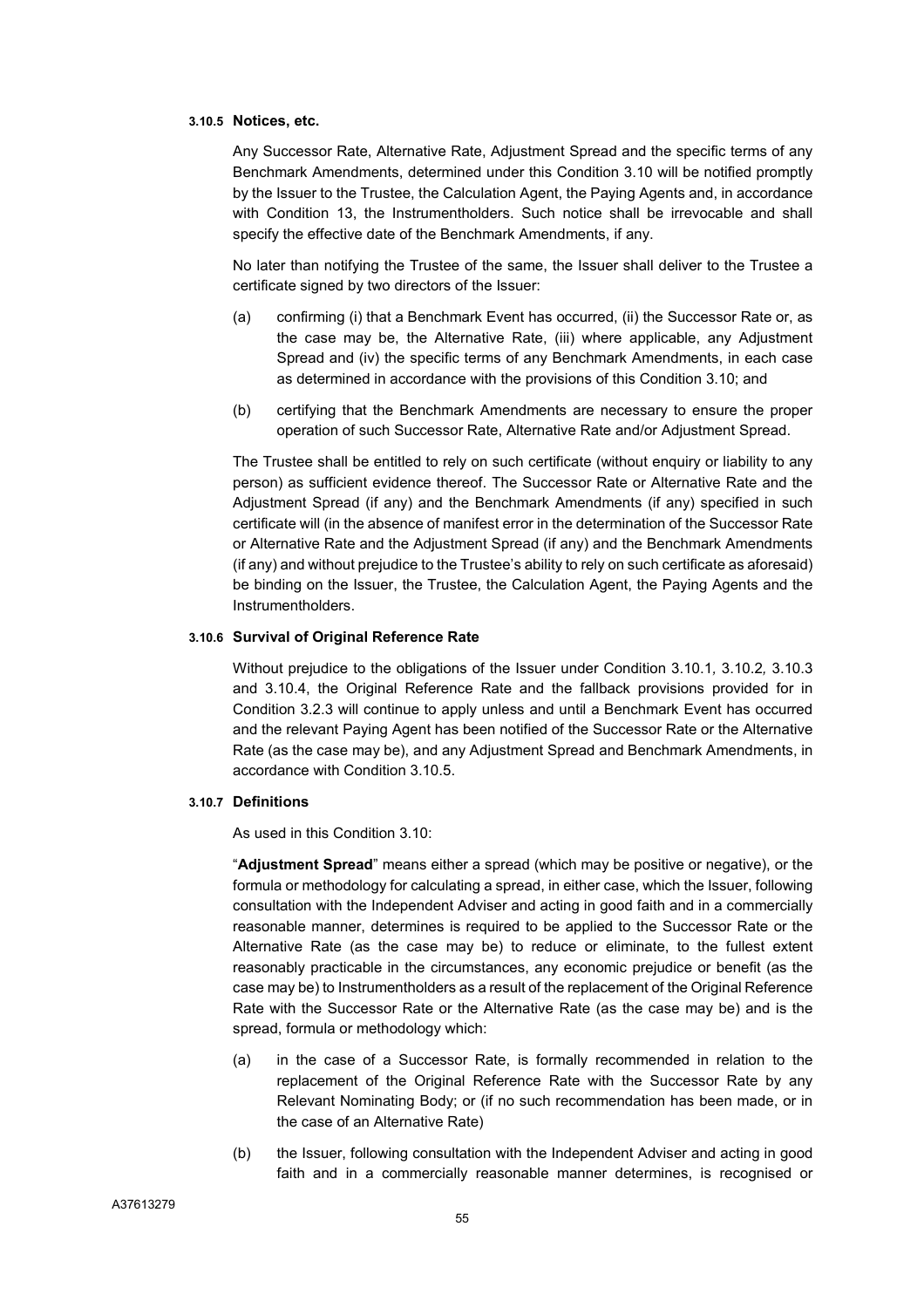acknowledged as being the industry standard for over-the-counter derivative transactions which reference the Original Reference Rate, where such rate has been replaced by the Successor Rate or the Alternative Rate (as the case may be); (or if the Issuer determines that no such industry standard is recognised or acknowledged)

(c) the Issuer, in its discretion, following consultation with the Independent Adviser and acting in good faith and in a commercially reasonable manner, determines to be appropriate.

"**Alternative Rate**" means an alternative benchmark or screen rate which the Issuer following consultation with the Independent Adviser and acting in good faith and in a commercially reasonable manner, determines in accordance with Condition 3.10.2 has replaced the Original Reference Rate in customary market usage in the international debt capital markets for the purposes of determining floating rates of interest (or the relevant component part thereof) in the same Specified Currency as the Instruments.

"**Benchmark Amendments**" has the meaning given to it in Condition 3.10.4.

#### "**Benchmark Event**" means:

- (1) the Original Reference Rate ceasing be published for a period of at least 5 Business Days or ceasing to exist; or
- (2) a public statement by the administrator of the Original Reference Rate that it will, by a specified date within the following six months, cease publishing the Original Reference Rate permanently or indefinitely (in circumstances where no successor administrator has been appointed that will continue publication of the Original Reference Rate); or
- (3) a public statement by the supervisor of the administrator of the Original Reference Rate, that the Original Reference Rate has been or will, by a specified date within the following six months, be permanently or indefinitely discontinued; or
- (4) a public statement by the supervisor of the administrator of the Original Reference Rate as a consequence of which the Original Reference Rate will be prohibited from being used either generally, or in respect of the Instruments, in each case within the following six months; or
- (5) it has or will become unlawful for any Paying Agent, Calculation Agent, Trustee (or agent of a Trustee) or the Issuer to calculate any payments due to be made to any Instrumentholders using the Original Reference Rate.

"**Independent Adviser**" means an independent financial institution of international repute or an independent financial adviser with appropriate expertise appointed by the Issuer at its own expense under Condition 3.10.1 and notified in writing to the Trustee.

"**Original Reference Rate**" means the originally-specified benchmark or screen rate (as applicable) used to determine the Rate of Interest (or any component part thereof) on the Instruments.

"**Relevant Nominating Body**" means, in respect of a benchmark or screen rate (as applicable):

(i) the central bank for the currency to which the benchmark or screen rate (as applicable) relates, or any central bank or other supervisory authority which is responsible for supervising the administrator of the benchmark or screen rate (as applicable); or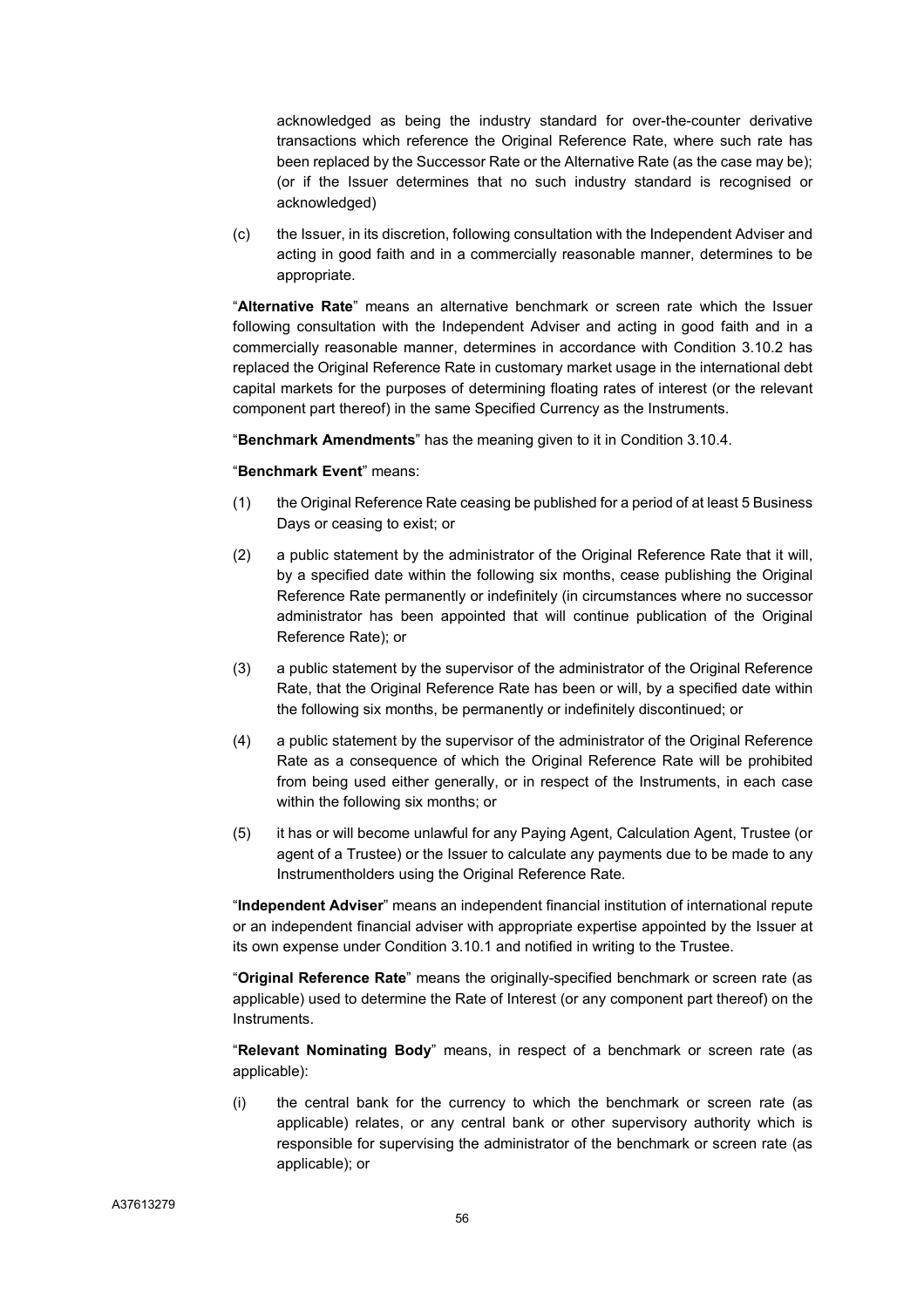(ii) any working group or committee sponsored by, chaired or co-chaired by or constituted at the request of (a) the central bank for the currency to which the benchmark or screen rate (as applicable) relates, (b) any central bank or other supervisory authority which is responsible for supervising the administrator of the benchmark or screen rate (as applicable), (c) a group of the aforementioned central banks or other supervisory authorities or (d) the Financial Stability Board or any part thereof.

"**Successor Rate**" means a successor to or replacement of the Original Reference Rate which is formally recommended by any Relevant Nominating Body.

## **4 Redemption, Purchase and Options**

#### **4.1 Final Redemption**

Unless previously redeemed, purchased and cancelled as provided below, this Instrument will be redeemed at its Final Redemption Amount (which, unless otherwise provided, is its nominal amount) on the Maturity Date specified in the relevant Final Terms.

#### **4.2 Redemption for Taxation Reasons**

If, on the occasion of the next payment in respect of the Instruments the Issuer satisfies the Trustee immediately before the giving of the notice referred to below that it would be unable to make such payment without having to pay additional amounts as described in Condition 6, and such requirement to pay such additional amounts arises by reason of a change in the laws of the United States of America or any political sub-division of the United States of America or any authority in or of the United States of America having power to tax or in the interpretation or application of the laws of the United States of America or any political sub-division of the United States of America or any authority in or of the United States of America having power to tax or in any applicable double taxation treaty or convention, which change becomes effective on or after the date on which agreement is reached to issue the first Tranche of the Instruments, and such requirement cannot be avoided by the Issuer taking reasonable measures (such measures not involving any material additional payments by, or expense for, the Issuer), the Issuer may, at its option, at any time, having given not less than 30 nor more than 45 days' notice to the Instrumentholders in accordance with Condition 13, redeem all, but not some only, of the Instruments at their Early Redemption Amount together with interest accrued to the date of redemption provided that the date fixed for redemption shall not be earlier than 90 days prior to the earliest date on which the Issuer would be obliged to pay such additional amounts or make such withholding or deduction, as the case may be, were a payment in respect of the Instruments then due. Prior to the publication of any notice of redemption pursuant to this Condition 4.2, the Issuer shall deliver to the Trustee a certificate signed by two directors of the Issuer stating that the requirement referred to above cannot be avoided by the Issuer taking reasonable measures available to it and the Trustee shall be entitled to accept such certificate as sufficient evidence of the satisfaction of the condition precedent set out above in which event it shall be conclusive and binding on Instrumentholders.

#### **4.3 Purchases**

The Issuer and any of its Subsidiaries may at any time purchase Instruments in the open market or otherwise at any price.

"**Subsidiary**" means any corporation a majority of the outstanding voting stock of which is owned, directly or indirectly, by the Issuer.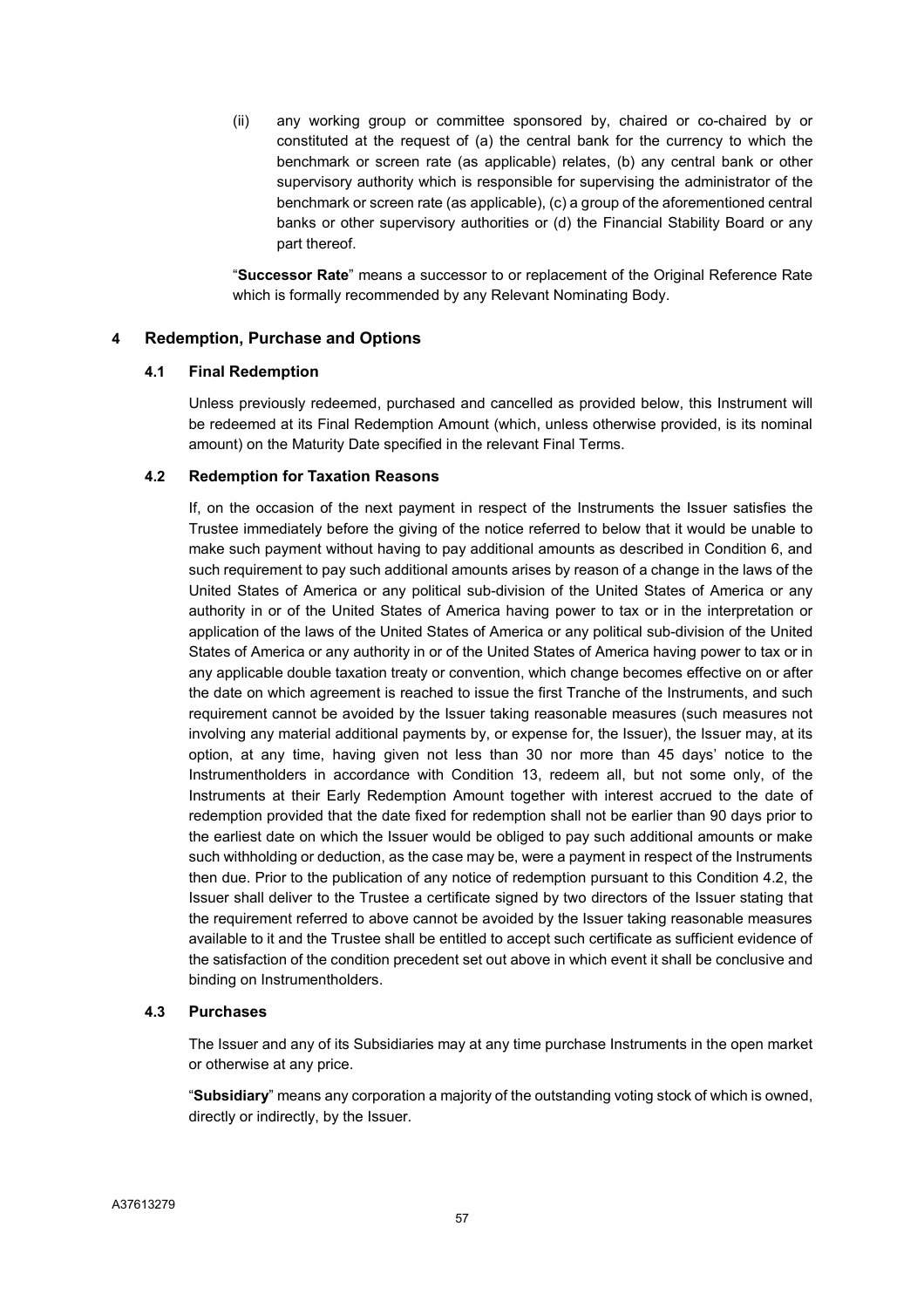## **4.4 Early Redemption**

#### **4.4.1 Zero Coupon Instruments**

- (a) The Early Redemption Amount payable in respect of any Zero Coupon Instrument upon redemption of such Instrument pursuant to Condition 4.2 or upon it becoming due and payable as provided in Condition 8 shall be the Amortised Face Amount (calculated as provided below) of such Instrument.
- (b) Subject to the provisions of sub-paragraph (c) below, the Amortised Face Amount of any such Instrument shall be the scheduled Final Redemption Amount of such Instrument on the Maturity Date discounted at a rate per annum (expressed as a percentage) equal to the Amortisation Yield (which, if none is specified in the relevant Final Terms, shall be such rate as would produce an Amortised Face Amount equal to the issue price of the Instruments if they were discounted back to their issue price on the Issue Date) compounded annually.
- (c) If the Early Redemption Amount payable in respect of any such Instrument upon its redemption pursuant to Condition 4.2 or, if applicable, Condition 4.5 or upon it becoming due and payable as provided in Condition 8, is not paid when due, the Early Redemption Amount due and payable in respect of such Instrument shall be the Amortised Face Amount of such Instrument as defined in sub-paragraph (b) above, except that such sub-paragraph shall have effect as though the reference in that sub-paragraph to the date on which the Instrument becomes due and payable was replaced by a reference to the Relevant Date as defined in Condition 6. The calculation of the Amortised Face Amount in accordance with this subparagraph shall continue to be made (as well after as before judgment) until the Relevant Date, unless the Relevant Date falls on or after the Maturity Date, in which case the amount due and payable shall be the scheduled Final Redemption Amount of such Instrument on the Maturity Date together with any interest that may accrue in accordance with Condition 3.2.

Where such calculation is to be made for a period of less than one year, it shall be made on the basis of the Day Count Fraction specified in the relevant Final Terms.

#### **4.4.2 Other Instruments**

The Early Redemption Amount payable in respect of any Instrument (other than Instruments described in Condition 4.4.1), upon redemption of such Instrument pursuant to this Condition 4.4 or upon it becoming due and payable as provided in Condition 8, shall be the Final Redemption Amount unless otherwise specified in the relevant Final Terms.

## **4.5 Redemption at the Option of the Issuer and Exercise of Issuer's Options**

**4.5.1** If (i) Residual Holding Call Option is specified in the relevant Final Terms, and (ii) if at any time the Residual Holding Percentage or more of the aggregate nominal amount of Instruments originally issued shall have been redeemed or purchased and cancelled, the Issuer shall have the option to redeem such outstanding Instruments in whole, but not in part, at their Residual Holding Redemption Amount. Unless otherwise specified in the relevant Final Terms, the Residual Holding Redemption Amount will be calculated by the Calculation Agent by discounting the outstanding nominal amount of the Instruments and the remaining interest payments (if applicable) to the Maturity Date by a rate per annum (expressed as a percentage to the nearest one hundred thousandth of a percentage point (with halves being rounded up)) equal to the Benchmark Yield, being the yield on the Benchmark Security at the close of business on the third Business Day prior to the date fixed for such redemption, plus the Benchmark Spread. Where the specified calculation is to be made for a period of less than one year, it shall be calculated using the Benchmark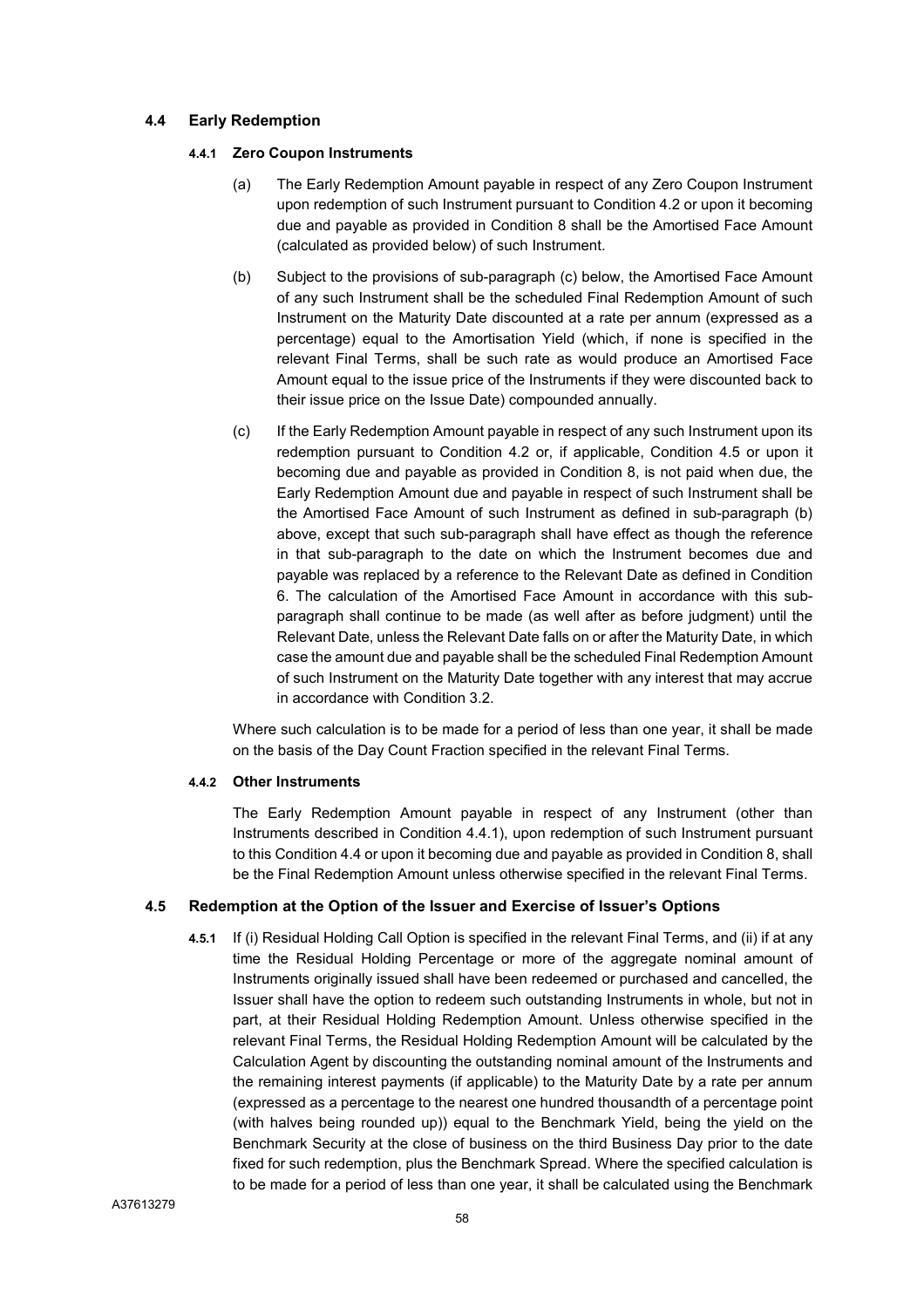Day Count Fraction. The Issuer will give not less than 15 nor more than 30 days' irrevocable notice to the Instrumentholders and the Trustee of any such redemption pursuant to this Condition 4.5.1.

**4.5.2** If Call Option is specified in the relevant Final Terms, the Issuer may, unless an Exercise Notice has been given pursuant to Condition 4.6, on giving not less than 15 nor more than 30 days' irrevocable notice to the Instrumentholders (or such other notice period as may be specified in the relevant Final Terms), redeem, or exercise any Issuer's option in relation to, all or, if so provided, some of such Instruments on any Optional Redemption Date(s) or Option Exercise Date, as the case may be. Any such redemption of Instruments shall be at their Optional Redemption Amount together with interest accrued to but excluding the date fixed for redemption. Any such redemption or exercise must relate to Instruments of a nominal amount at least equal to the minimum nominal amount (if any) permitted to be redeemed specified in the relevant Final Terms and no greater than the maximum nominal amount (if any) permitted to be redeemed specified in the relevant Final Terms.

All Instruments in respect of which any such notice is given shall be redeemed, or the Issuer's option shall be exercised, on the date specified in such notice in accordance with this Condition.

In the case of a partial redemption or a partial exercise of the Issuer's option, the notice to Instrumentholders shall also specify the nominal amount of Instruments drawn and the holder(s) of such Instruments, to be redeemed, which shall have been drawn in such place as the Trustee may approve and in such manner as it deems appropriate, subject to compliance with any applicable laws, listing authority and stock exchange requirements.

- **4.5.3** If Make-whole Redemption Option is specified in the relevant Final Terms as applicable, the Issuer may, unless an Exercise Notice has been given pursuant to Condition 4.6, on giving not less than 15 nor more than 30 days' irrevocable notice to the Instrumentholders (or such other notice period as may be specified in the relevant Final Terms), redeem, or exercise any Issuer's option in relation to, all or, if so provided, some of such Instruments on any Make-whole Redemption Date(s). Any such redemption of Instruments shall be at an amount equal to the higher of the following, in each case together with interest accrued to but excluding the date fixed for redemption:
	- (i) the nominal amount of the Instrument; and
	- (ii) the nominal amount of the Instrument multiplied by the price (as reported in writing to the Issuer and the Trustee by a financial adviser (the "**Financial Adviser**") appointed by the Issuer and approved by the Trustee) and confirmed in writing by the Issuer to the Trustee expressed as a percentage (rounded to the nearest five decimal places, 0.000005 being rounded upwards) at which the Gross Redemption Yield (as defined below) on the Instruments on the Determination Date specified in the Final Terms is equal to the Gross Redemption Yield at the Quotation Time specified in the relevant Final Terms on the Determination Date of the Reference Bond specified in the relevant Final Terms (or, where the Financial Adviser advises the Trustee that, for reasons of illiquidity or otherwise, such Reference Bond is not appropriate for such purpose, such other government stock as such Financial Adviser may recommend) plus any applicable Redemption Margin specified in the Final Terms.

Any such redemption or exercise must relate to Instruments of a nominal amount at least equal to the minimum nominal amount (if any) permitted to be redeemed specified in the relevant Final Terms and no greater than the maximum nominal amount (if any) permitted to be redeemed specified in the relevant Final Terms.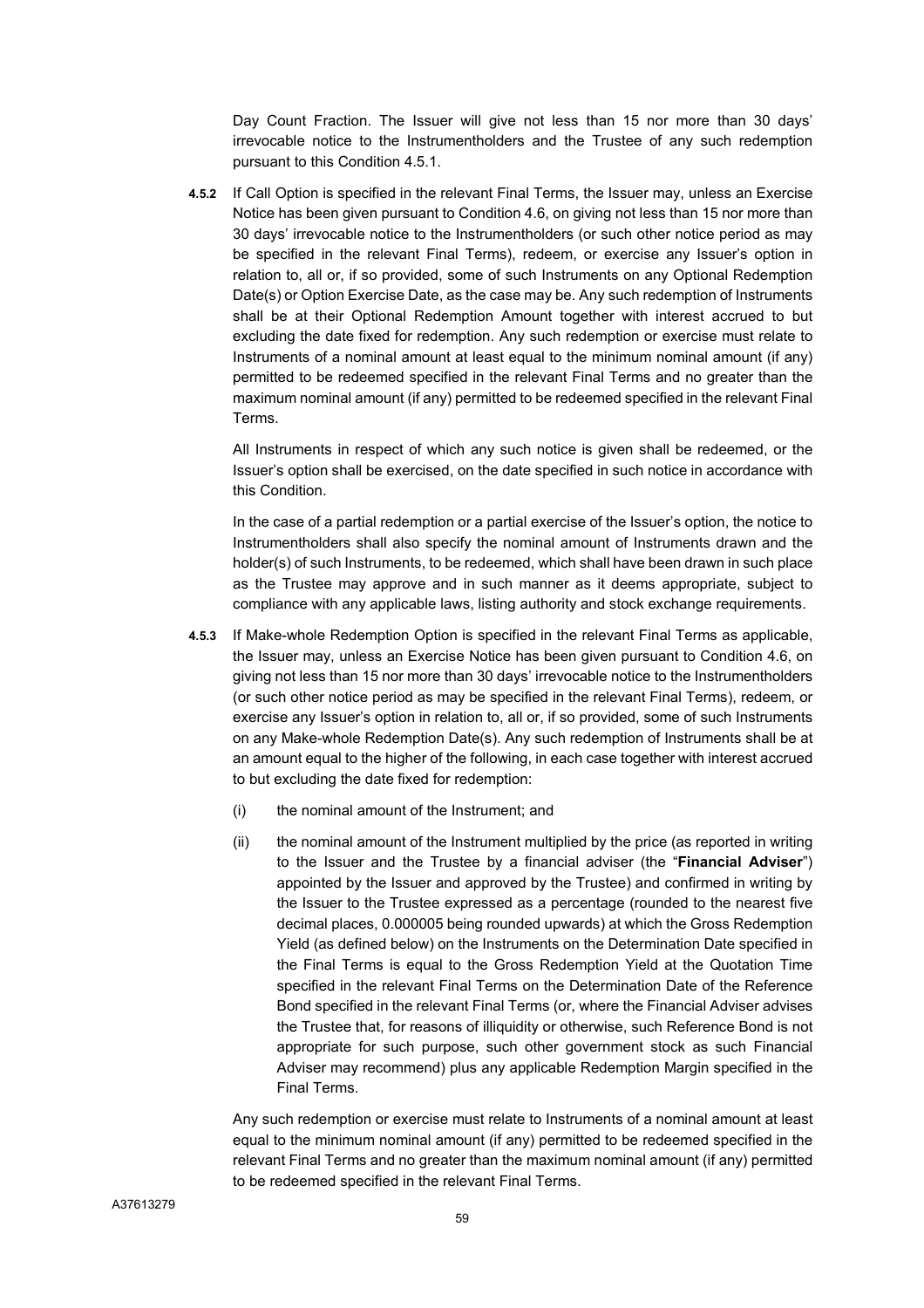All Instruments in respect of which any such notice is given shall be redeemed, or the Issuer's option shall be exercised, on the date specified in such notice in accordance with this Condition.

In the case of a partial redemption or a partial exercise of an Issuer's option, the notice to Instrumentholders shall also contain the serial numbers of the Instruments to be redeemed, which shall have been drawn in such place as the Trustee may approve and in such manner as it deems appropriate, subject to compliance with any applicable laws, listing authority and stock exchange requirements.

In this Condition:

"**Gross Redemption Yield**" means a yield calculated in accordance with generally accepted market practice at such time, as advised to the Trustee by the Financial Adviser.

#### **4.6 Redemption at the Option of Instrumentholders**

If Put Option is specified in the relevant Final Terms, the Issuer shall, at the option of any Instrumentholder, upon such Instrumentholder giving not less than 15 nor more than 30 days' notice to the Issuer (or such other notice period as may be specified in the relevant Final Terms) redeem such Instrument on the Optional Redemption Date(s) (as specified in the relevant Final Terms) at its Optional Redemption Amount (as specified in the Final Terms) together with interest accrued to the date fixed for redemption.

To exercise such option (which must be exercised on an Option Exercise Date) the holder must deposit the Certificate representing the Instrument(s) with the Registrar or any Transfer Agent at its specified office, together with a duly completed option exercise notice ("**Exercise Notice**") in the form obtainable from any Paying Agent, the Registrar or any Transfer Agent (as applicable) within the Instrumentholders' Option Period (as specified in the Final Terms). No Instrument so deposited and option exercised may be withdrawn (except as provided in the Agency Agreement) without the prior consent of the Issuer.

#### **4.7 Cancellation**

All Instruments redeemed pursuant to any of the foregoing provisions will be cancelled forthwith. All Instruments purchased by or on behalf of the Issuer or any of its Subsidiaries may, at the option of the Issuer be held by or may be surrendered for cancellation, but may not be resold and when held by the Issuer or any of its Subsidiaries shall not entitle the holder to vote at any meeting of Instrumentholders and shall not be deemed to be outstanding for the purposes of calculating quorums at meetings of Instrumentholders or for the purposes of Condition 10. Instruments may be surrendered for cancellation by surrendering the Certificate representing such Instruments to the Registrar and, in each case, if so surrendered, shall, together with all Instruments redeemed by the Issuer, be cancelled forthwith.

#### **5 Payments**

#### **5.1 Payments in respect of Instruments**

Payments of principal in respect of Instruments shall be made against presentation and surrender of the relevant Certificates at the specified office of any of the Transfer Agents or of the Registrar and in the manner provided in paragraph (ii) below.

Interest on Instruments shall be paid to the person shown on the Register at the close of business on the fifteenth day before the due date for payment thereof (the "**Record Date**"). Payments of interest on each Instrument shall be made in the relevant currency by cheque drawn on a bank and mailed to the holder (or to the first named of joint holders) of such Instrument at its address appearing in the Register. Upon application by the holder to the specified office of the Registrar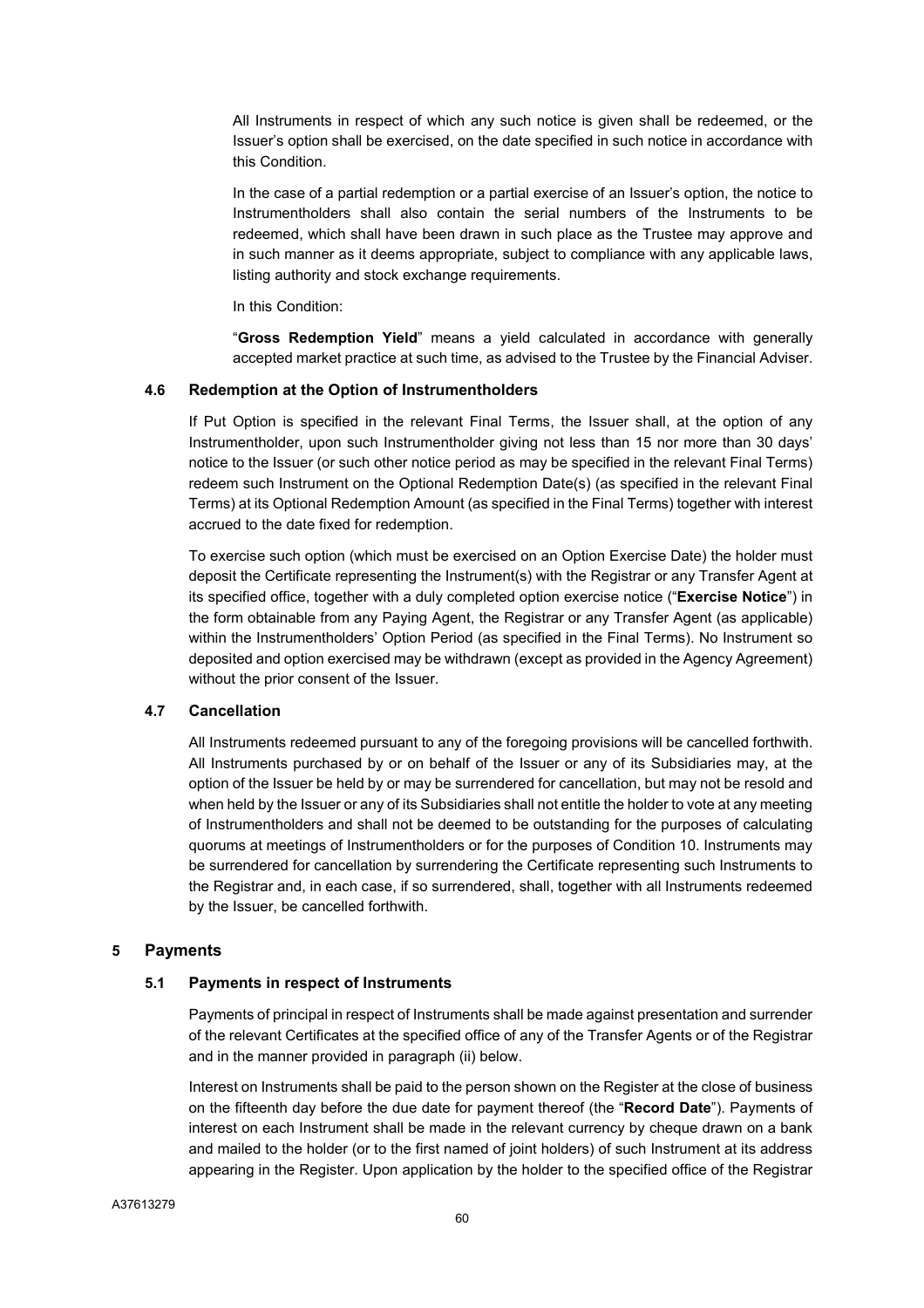or any Transfer Agent before the Record Date, such payment of interest may be made by transfer to an account in the relevant currency maintained by the payee with a bank.

## **5.2 Payments subject to Fiscal Laws etc.**

All payments are subject in all cases to (i) any applicable fiscal or other laws, regulations and directives, but without prejudice to the provisions of Condition 6 and (ii) any withholding or deduction required pursuant to an agreement described in Section 1471 (b) of the U.S. Internal Revenue Code 1986 (the "**Code**") or otherwise imposed pursuant to Sections 1471 to 1474 (inclusive) of the Code, any United States Treasury Regulations or agreements thereunder, any official interpretations thereof, any successor, substitute or similar legislation or law or any law implementing an intergovernmental approach thereto. No commission or expenses shall be charged to the Instrumentholders in respect of such payments.

## **5.3 Appointment of Agents**

The Issuing and Paying Agent, the Paying Agents and the Calculation Agent initially appointed by the Issuer and their respective specified offices are listed below. The Issuing and Paying Agent, the Paying Agents, the Registrar, the Transfer Agents and the Calculation Agent act solely as agents of the Issuer and do not assume any obligation or relationship of agency or trust for or with any holder. The Issuer reserves the right at any time with the approval of the Trustee to vary or terminate the appointment of the Issuing and Paying Agent, any other Paying Agent, the Registrar, any Transfer Agent or the Calculation Agent and to appoint additional or other Paying Agents or Transfer Agents, provided that the Issuer shall at all times maintain (a) an Issuing and Paying Agent, (b) a Paying Agent having its specified office in a major European city, (c) a Calculation Agent where the Conditions so require one, (d) so long as the Instruments are listed on any stock exchange or admitted to listing by any other relevant authority, a Paying Agent having a specified office in such place as may be required by the rules and regulations of any other relevant stock exchange or other relevant authority and (e) a Registrar and a Transfer Agent. As used in these Conditions, the terms "**Issuing and Paying Agent**", "**Calculation Agent**", "**Registrar**", "**Transfer Agent**" and "**Paying Agent**" include any additional or replacement Issuing and Paying Agent, Calculation Agent, Registrar, Transfer Agent or Paying Agent appointed under this Condition.

Notice of any such change or any change of any specified office shall promptly be given to the Instrumentholders in accordance with Condition 13.

#### **5.4 Non-business days**

If any date for payment in respect of any Instrument is not a business day, the holder shall not be entitled to payment until the next following business day nor to any interest or other sum in respect of such postponed payment. In this paragraph, "**business day**" means a day (other than a Saturday or a Sunday) on which banks and foreign exchange markets are open for business in the place in which the specified office of the Registrar is located, in such jurisdictions as shall be specified as "Financial Centres" in the relevant Final Terms and:

- **5.4.1** (in the case of a payment in a currency other than Euro) where payment is to be made by transfer to an account maintained with a bank in the relevant currency, on which foreign exchange transactions may be carried on in the relevant currency in the principal financial centre of the country of such currency; or
- **5.4.2** (in the case of a payment in Euro) which is a TARGET Business Day.

## **6 Taxation**

All payments of principal and interest by or on behalf of the Issuer in respect of the Instruments will be made without withholding or deduction for or on account of, any present or future taxes or duties of

A37613279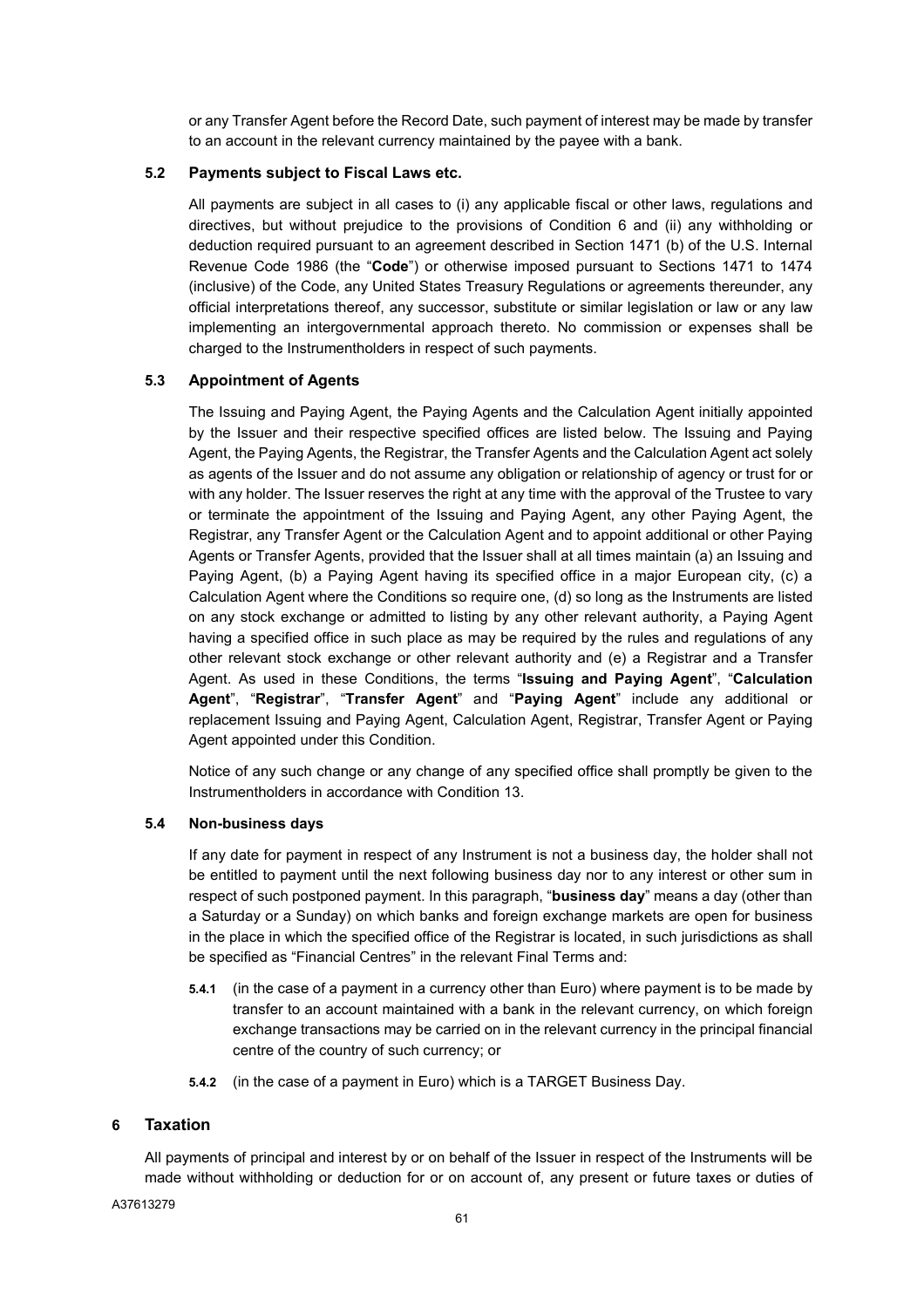whatever nature imposed or levied by or on behalf of the United States of America or any political subdivision of the United States of America or any authority in or of the United States of America having power to tax, unless such withholding or deduction is compelled by law. In that event, the Issuer will pay such additional amounts of principal and interest as will result in the payment to the Instrumentholders of the amounts which would otherwise have been receivable in respect of the Instruments had no withholding or deduction been made, except that no such additional amounts shall be payable in respect of any Instrument (or the Certificate representing it) presented for payment:

- (a) by or on behalf of, a person who is liable to such taxes or duties in respect of such Instrument (or the Certificate representing such Instrument) by reason of having some connection with the United States of America other than the mere holding of such Instrument (or the Certificate representing such Instrument); or
- (b) by or on behalf of a person who would not be liable or subject to such deduction or withholding by making a declaration of non-residence or other claim for exemption to a tax authority; or
- (c) more than 30 days after the Relevant Date except to the extent that the holder would have been entitled to such additional amounts on presenting the same (or in respect of which the Certificate representing it is presented) for payment on such 30th day; or
- (d) by a holder which is or was a controlled foreign corporation, personal holding company or passive foreign investment company with respect to the United States or a corporation that accumulates earnings to avoid United States federal income tax; or
- (e) if such tax is an estate, inheritance, gift, sales, transfer or personal property tax or any similar tax, assessment, or governance charge; or
- (f) by or on behalf of a holder which is or has been (i) a "10 per cent. shareholder" of the obligor of the Instruments as defined in Section 871(h)(3) of the Code or any successor provisions, (ii) a bank receiving such interest pursuant to a loan agreement entered into in the ordinary course of its trade or business as described in section 881(c)(3)(A) of the Code, or (iii) a controlled foreign corporation within the meaning of section 957 of the Code that is related to the Issuer within the meaning of section 864(d)(4) of the Code; or
- (g) by or on behalf of a holder who would have been able to avoid such withholding or deduction by satisfying any statutory or procedural requirements (including, without limitation, the provision of information or a United States Internal Revenue Service Form W-8 or Form W-9 (or a successor form)); or
- $(h)$  in the case of any combination of items (a) to (g) above.

Notwithstanding the foregoing, no additional amounts shall be payable for or on account of (i) any taxes, duties, assessments or governmental charges that are imposed otherwise than by deduction or withholding from payments made under or with respect to the Instruments, (ii) any taxes, duties, assessments or governmental charges that are imposed on or with respect to any payment on an Instrument to an Instrumentholder who is a fiduciary, partnership, limited liability company, or person other than the Beneficial Owner of such payment to the extent that the Beneficial Owner with respect to such payment (or portion thereof) would not have been entitled to the additional amounts had the payment (or the relevant portion thereof) been made directly to such Beneficial Owner and (iii) any deduction or withholding imposed or required pursuant to an agreement described in Section 1471(b) of the Code, or otherwise imposed pursuant to Sections 1471 through 1474 of the Code (or any regulations thereunder or official interpretations thereof) or an intergovernmental agreement between the United States of America and another jurisdiction facilitating the implementation thereof (or any fiscal or regulatory legislation, rules or practices implementing such an intergovernmental agreement). As used in clause (ii) above, "**Beneficial Owner**" means the person who is required by the laws of the relevant tax jurisdiction to include the payment in income for tax purposes.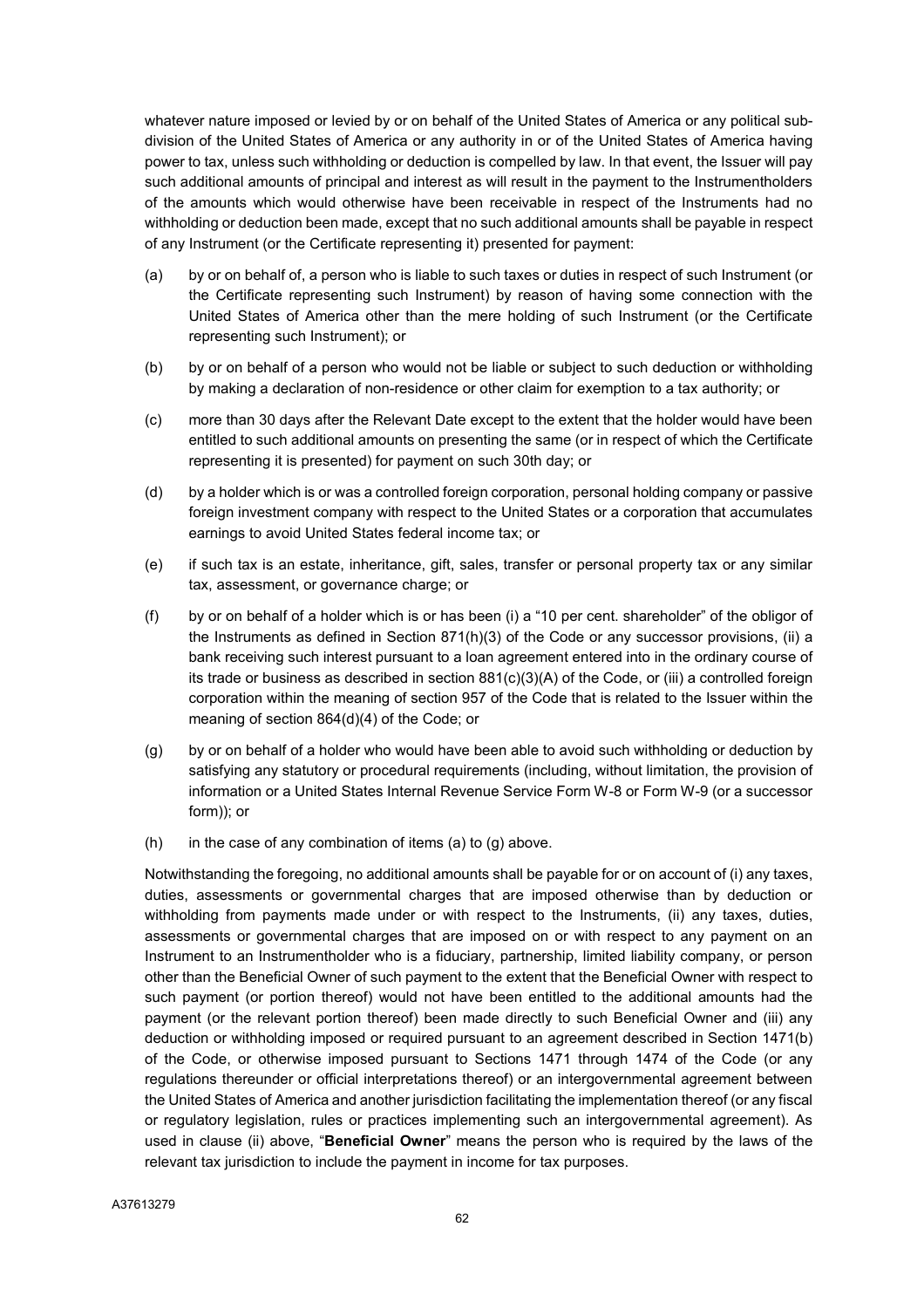As used in these Conditions, "**Relevant Date**" in respect of any Instrument means the date on which payment in respect of it first becomes due or (if any amount of the money payable is improperly withheld or refused) the date on which payment in full of the amount outstanding is made or (if earlier) the date on which notice is duly given to the Instrumentholders in accordance with Condition 13 that, upon further presentation of the Instrument being made in accordance with the Conditions, such payment will be made, provided that payment is in fact made upon such presentation. References in these Conditions to (a) "**principal**" shall be deemed to include any premium payable in respect of the Instruments, all Final Redemption Amounts, Early Redemption Amounts, Optional Redemption Amounts, Amortised Face Amounts and all other amounts in the nature of principal payable pursuant to Condition 4 or any amendment or supplement to it, (b) "**interest**" shall be deemed to include all Interest Amounts and all other amounts payable pursuant to Condition 3 or any amendment or supplement to it and (c) "**principal**" and/or "**interest**" shall be deemed to include any additional amounts which may be payable under this Condition or any undertaking given in addition to or in substitution for it under the Trust Deed.

## **7 Prescription**

Claims against the Issuer for payment in respect of the Instruments shall be prescribed and become void unless made within 10 years (in the case of principal) or five years (in the case of interest) from the appropriate Relevant Date in respect of them.

## **8 Events of Default**

If any of the following events (each an "**Event of Default**") occurs and is continuing, the Trustee at its discretion may, and if so requested by the holders of at least one-quarter in nominal amount of the Instruments then outstanding or if so directed by an Extraordinary Resolution shall (subject in each case to being indemnified and/or secured and/or prefunded to its satisfaction), give notice to the Issuer at its registered office that the Instruments are, and they shall accordingly immediately become due and repayable at their Redemption Amount together with accrued interest (if any) to the date of payment:

## **(a) Non-Payment**

there is default for more than 30 days in the payment of any principal or interest due in respect of the Instruments; or

## **(b) Breach of Other Obligations**

there is default in the performance or observance by the Issuer of any other obligation or provision under the Trust Deed or the Instruments (other than any obligation for the payment of any principal or interest in respect of the Instruments) which default is incapable of remedy or, if in the opinion of the Trustee capable of remedy, is not remedied within 90 days after notice of such default shall have been given to the Issuer by the Trustee; or

#### **(c) Cross-Acceleration**

if (i) any other present or future Relevant Indebtedness of the Issuer or a Principal Subsidiary becomes due and payable prior to its stated maturity by reason of any actual event of default or (ii) any amount in respect of such Relevant Indebtedness is not paid when due or, as the case may be, within any applicable grace period, provided that the aggregate amount of the Relevant Indebtedness in respect of which one or more of the events mentioned above in this paragraph (c) have occurred equals or exceeds U.S.\$200,000,000; or

#### **(d) Winding-up**

a resolution is passed, or a final order of a court in the United States of America is made and, where possible, not discharged or stayed within a period of 90 days, that the Issuer be wound up or dissolved; or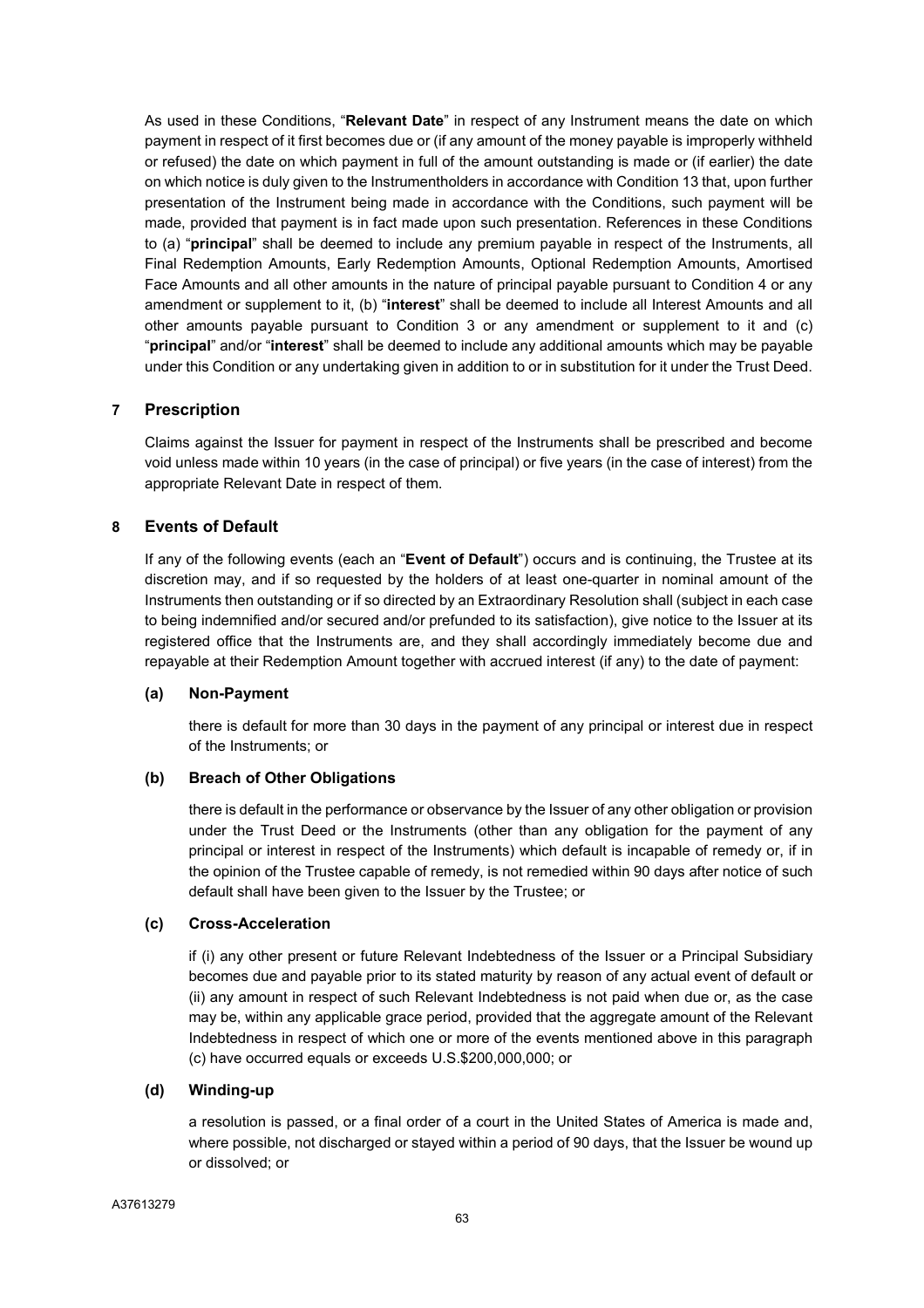#### **(e) Enforcement Proceedings**

attachment is made of the whole or substantially the whole of the assets or undertakings of the Issuer and such attachment is not released or cancelled within 90 days or an encumbrancer takes possession or an administrative or other receiver or similar officer is appointed of the whole or substantially the whole of the assets or undertaking of the Issuer or an administration or similar order is made in relation to the Issuer and such taking of possession, appointment or order is not released, discharged or cancelled within 90 days; or

## **(f) Insolvency**

the Issuer ceases to carry on all or substantially all of its business or is unable to pay its debts; or

## **(g) Bankruptcy**

the Issuer is adjudged bankrupt or insolvent by a court of competent jurisdiction in the United States of America,

provided that in the case of paragraph (b) the Trustee shall have certified that in its opinion such event is materially prejudicial to the interests of the Instrumentholders.

For the purposes of this Condition 8, "**Principal Subsidiary**" means KeySpan Corporation, KeySpan Energy Delivery New York, KeySpan Energy Delivery Long Island, Niagara Mohawk Power Corporation, Massachusetts Electric Company, the Narragansett Electric Company and New England Power Company, and includes any successor entity thereto or any member of the group of companies comprising NGNA and its subsidiaries (the "**Group**") to which all or substantially all of the assets of a Principal Subsidiary are transferred. In the event that all or substantially all of the assets of a Principal Subsidiary are transferred to a member of the Group as described above, the transferor of such assets shall cease to be deemed to be a Principal Subsidiary for the purposes of this Condition.

## **9 Enforcement**

The Trustee may, at its discretion and without further notice, institute such proceedings against the Issuer as it may think fit to enforce any obligation, condition or provision binding on the Issuer under the Instruments or under the Trust Deed, but shall not be bound to do so unless:

- (a) it has been so directed by an Extraordinary Resolution or in writing by the holders of at least onequarter of the principal amount of the Instruments outstanding; and
- (b) it has been indemnified to its satisfaction.

No Instrumentholder shall be entitled to institute proceedings directly against the Issuer unless the Trustee, having become bound to proceed as specified above, fails to do so within a reasonable time and such failure is continuing.

## **10 Meetings of Instrumentholders, Modifications and Substitution**

## **10.1 Meetings of Instrumentholders**

The Trust Deed contains provisions for convening meetings of Instrumentholders to consider any matter affecting their interests, including the sanctioning by Extraordinary Resolution (as defined in the Trust Deed) of a modification of any of these Conditions or any provisions of the Trust Deed. An Extraordinary Resolution duly passed at any such meeting shall be binding on Instrumentholders (whether or not they were present at the meeting at which such resolution was passed) except that any Extraordinary Resolution proposed, *inter alia*, (a) to amend the dates of maturity or redemption of the Instruments or any date for payment of interest on the Instruments, (b) to reduce or cancel the nominal amount of or any premium payable on redemption of the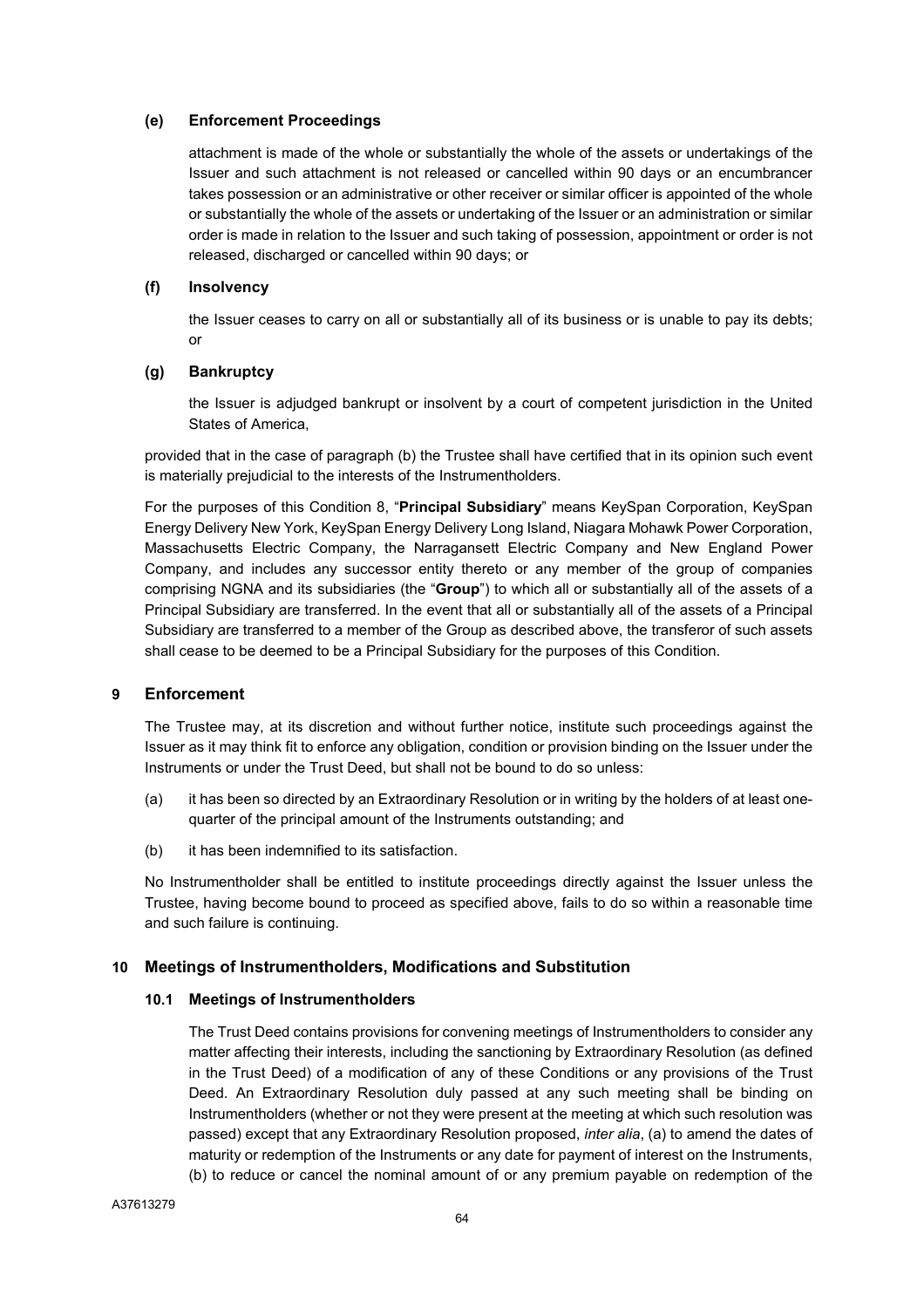Instruments, (c) to reduce the rate or rates of interest in respect of the Instruments or to vary the method or basis of calculating the rate or rates or amount of interest or the basis for calculating any Interest Amount in respect of the Instruments, (d) if a Minimum and/or a Maximum Rate of Interest is shown on the face of the Instrument, to reduce any such Minimum and/or Maximum Rate of Interest, (e) to vary any method of calculating the Final Redemption Amount, the Early Redemption Amount or the Optional Redemption Amount, (f) to take any steps that as specified in this Instrument may only be taken following approval by an Extraordinary Resolution to which the special quorum provisions apply, and (g) to modify the provisions concerning the quorum required at any meeting of Instrumentholders or the majority required to pass the Extraordinary Resolution will only be binding if passed at a meeting of the Instrumentholders (or at any adjournment of that meeting) at which a special quorum (as defined in the Trust Deed) is present. A resolution in writing signed by the holders of not less than 95 per cent. in nominal amount of the Instruments will be binding on all Instrumentholders. The Issuer may convene a meeting of the holders of any or all Instruments issued pursuant to the Agency Agreement and not forming a single series with the Instruments to which meeting the provisions referred to above apply as if all such Instruments formed part of the same series, provided that the proposals to be considered at such meeting affect the rights of the holders of the Instruments of each series attending the meeting in identical respects (save insofar as the Conditions applicable to each such series are not identical).

#### **10.2 Modification of the Trust Deed**

The Trustee may agree, without the consent of the Instrumentholders to (a) any modification of any of the provisions of the Trust Deed that is of a formal, minor or technical nature or is made to correct a manifest error, and (b) any other modification (except as mentioned in the Trust Deed), and any waiver or authorisation of any breach or proposed breach, of any of the provisions of the Trust Deed that is in the opinion of the Trustee not materially prejudicial to the interests of the Instrumentholders. Any such modification, authorisation or waiver shall be binding on the Instrumentholders and, if the Trustee so requires, such modification shall be notified to the Instrumentholders as soon as practicable. In addition, the Trustee shall be obliged to concur with the Issuer in effecting any Benchmark Amendments in the circumstances and as otherwise set out in Condition 3.10 without the consent of the Instrumentholders. Any such modification shall be binding on Instrumentholders and, unless the Trustee otherwise agrees, the Issuer shall cause notice of such modification to be given to the Instrumentholders as soon as practicable thereafter.

#### **10.3 Substitution**

The Trust Deed contains provisions permitting the Trustee to agree, subject to such amendment of the Trust Deed and such other conditions as the Trustee may require, but without the consent of the Instrumentholders, to the substitution of any other company in place of the Issuer or of any previous substituted company, as principal debtor under the Trust Deed and the Instruments. In the case of such a substitution the Trustee may agree, without the consent of the Instrumentholders, to a change of the law governing the Instruments and/or the Trust Deed provided that such change would not in the opinion of the Trustee be materially prejudicial to the interests of the Instrumentholders.

#### **10.4 Entitlement of the Trustee**

In connection with the exercise of its functions (including but not limited to those referred to in this Condition) the Trustee shall have regard to the interests of the Instrumentholders as a class and shall not have regard to the consequences of such exercise for individual Instrumentholders and the Trustee shall not be entitled to require, nor shall any Instrumentholder be entitled to claim, from the Issuer any indemnification or payment in respect of any tax consequence of any such exercise upon individual Instrumentholders.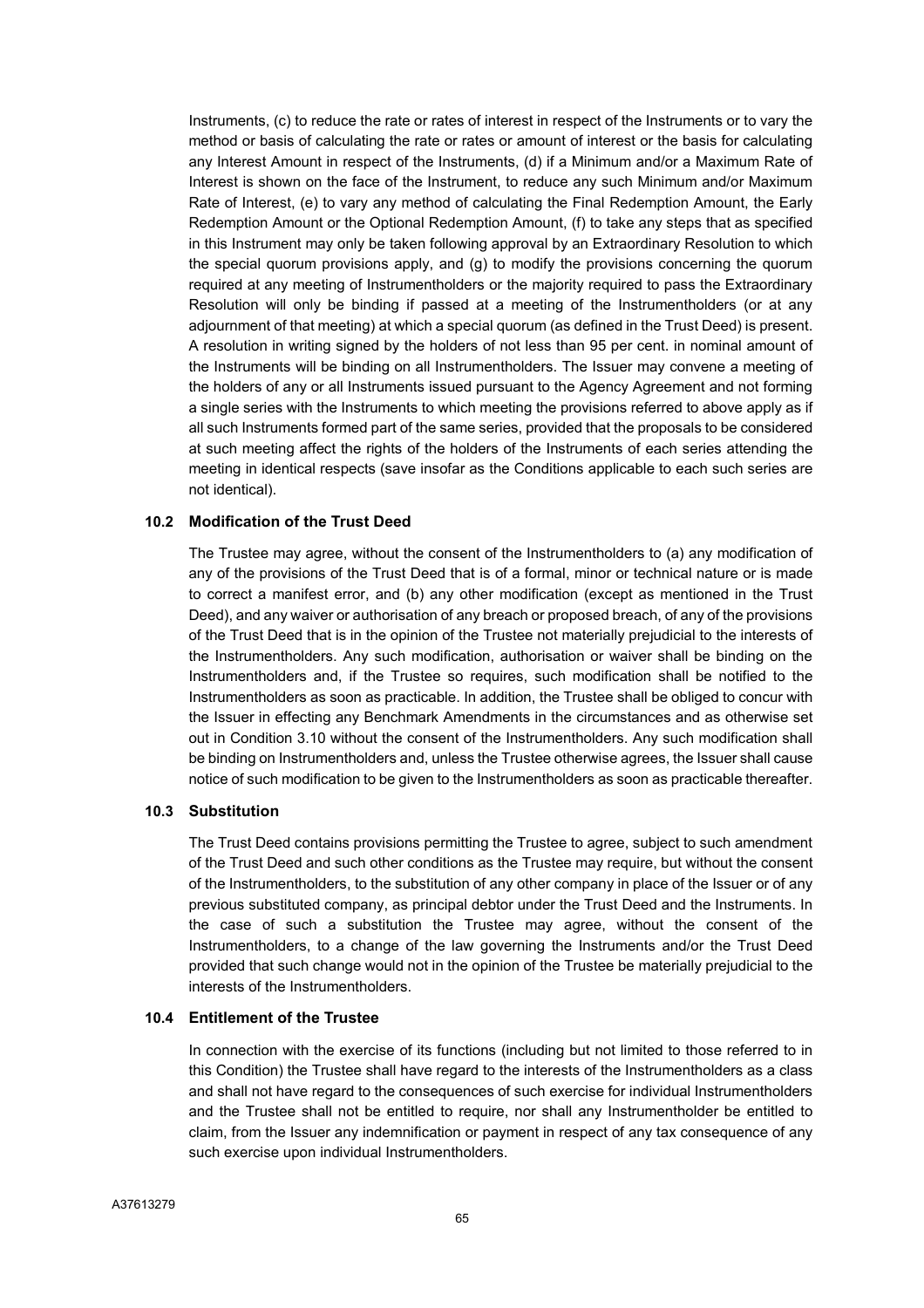## **11 Replacement of Certificates**

If a Certificate is lost, stolen, mutilated, defaced or destroyed, it may be replaced, subject to applicable laws, listing authority and stock exchange regulations, at the specified office of the Registrar or such other Paying Agent or Transfer Agent, as the case may be, as may from time to time be designated by the Issuer for the purpose and notice of whose designation is given to Instrumentholders, in each case on payment by the claimant of the fees and costs incurred in connection with that replacement and on such terms as to evidence, security and indemnity (which may provide, *inter alia*, that if the allegedly lost, stolen or destroyed Certificate is subsequently presented for payment there shall be paid to the Issuer on demand the amount payable by the Issuer in respect of such Certificates and otherwise as the Issuer may require. Mutilated or defaced Certificates must be surrendered before replacements will be issued.

## **12 Further Issues**

The Issuer may from time to time without the consent of the Instrumentholders create and issue further instruments having the same terms and conditions as the Instruments and so that such further issue shall be consolidated and form a single series with such Instruments.

References in these Conditions to the Instruments include (unless the context requires otherwise) any other instruments issued pursuant to this Condition and forming a single series with the Instruments. Any such further instruments forming a single series with Instruments constituted by the Trust Deed or any deed supplemental to it shall, and any other instruments may (with the consent of the Trustee), be constituted by the Trust Deed.

The Trust Deed contains provisions for convening a single meeting of the Instrumentholders and the holders of instruments of other series if the Trustee so decides.

#### **13 Notices**

Notices to the Instrumentholders shall be mailed to them at their respective addresses shown in the Register and shall be deemed to have been given on the fourth weekday (being a day other than a Saturday or a Sunday) after the date of mailing.

#### **14 Indemnification of Trustee**

The Trust Deed contains provisions for the indemnification of the Trustee and for its relief from responsibility, including but not limited to provisions relieving it from any obligation to (a) appoint an independent financial adviser and (b) take proceedings to enforce repayment unless indemnified to its satisfaction. The Trustee is entitled to enter into business transactions with the Issuer or any of its subsidiary undertakings, parent undertakings, joint ventures or associated undertakings without accounting for any profit resulting from these transactions and to act as trustee for the holders of any other securities issued by the Issuer or any of its subsidiary undertakings, parent undertakings, joint ventures or associated undertakings.

## **15 Contracts (Rights of Third Parties) Act 1999**

No person shall have any right to enforce any term or condition of the Instruments under the Contracts (Rights of Third Parties) Act 1999.

#### **16 Governing Law and Jurisdiction**

#### **16.1 Governing Law**

The Instruments and any non-contractual obligations arising out of or in connection with the Instruments are governed by, and shall be construed in accordance with, English law.

A37613279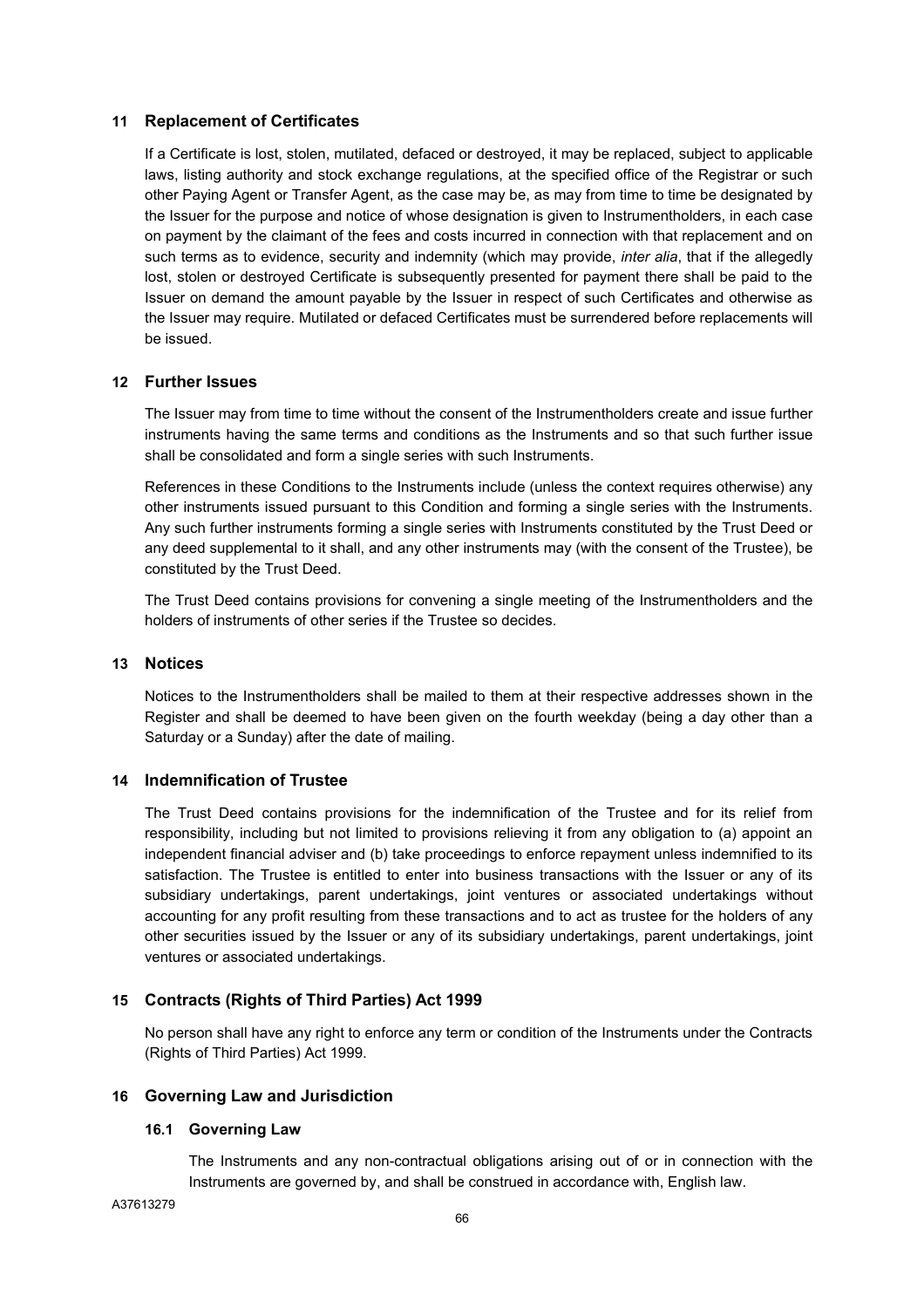## **16.2 Jurisdiction**

The courts of England have exclusive jurisdiction to settle any dispute (a "**Dispute**") arising from or connected with the Instruments. The Issuer agrees that the courts of England are the most appropriate and convenient courts to settle any Dispute and, accordingly, that it will not argue to the contrary. Nothing in this Condition 16 prevents the Trustee or any Instrumentholder from taking proceedings relating to a Dispute ("**Proceedings**") in any other courts with jurisdiction. To the extent allowed by law, the Trustee or Instrumentholders may take concurrent Proceedings in any number of jurisdictions.

## **16.3 Process Agent**

The Issuer has irrevocably appointed National Grid plc at its registered office for the time being, currently at 1-3 Strand, London WC2N 5EH as its agent in England to receive, for it and on its behalf, service of process in any Proceedings in England. Nothing herein or in the Trust Deed shall affect the right to serve process in any other manner permitted by law.

## **17 Transfers of Instruments**

## **(a) Transfers of Instruments**

One or more Instruments may be transferred upon the surrender (at the specified office of the Registrar or any Transfer Agent) of the Certificate representing such Instruments to be transferred, together with the form of transfer endorsed on such Certificate (or another form of transfer substantially in the same form and containing the same representations and certifications (if any), unless otherwise agreed by the Issuer), duly completed and executed and any other evidence as the Registrar or such Transfer Agent may reasonably require. In the case of a transfer of part only of a holding of Instruments represented by one Certificate, a new Certificate shall be issued to the transferee in respect of the part transferred and a further new Certificate in respect of the balance of the holding not transferred shall be issued to the transferor. All transfers of Instruments and entries on the Register will be made subject to the detailed regulations concerning transfers of Instruments scheduled to the Agency Agreement. The regulations may be changed by the Issuer with the prior written approval of the Registrar and the Trustee. A copy of the current regulations will be made available by the Registrar to any Instrumentholder upon request.

## **(b) Exercise of Options or Partial Redemption**

In the case of an exercise of an Issuer's or Instrumentholders' option in respect of, or a partial redemption of, a holding of Instruments represented by a single Certificate, a new Certificate shall be issued to the holder to reflect the exercise of such option or in respect of the balance of the holding not redeemed. In the case of a partial exercise of an option resulting in Instruments of the same holding having different terms, separate Certificates shall be issued in respect of those Instruments of that holding that have the same terms. New Certificates shall only be issued against surrender of the existing Certificates to the Registrar or any Transfer Agent. In the case of a transfer of Instruments to a person who is already a holder of Instruments, a new Certificate representing the enlarged holding shall only be issued against surrender of the Certificate representing the existing holding.

#### **(c) Delivery of New Certificates**

Each new Certificate to be issued pursuant to Conditions 17(a) or (b) shall be available for delivery within three business days of receipt of the form of transfer or Exercise Notice and surrender of the Certificate for exchange. Delivery of the new Certificate(s) shall be made at the specified office of the Transfer Agent or of the Registrar (as the case may be) to whom delivery or surrender of such form of transfer, Exercise Notice or Certificate shall have been made or, at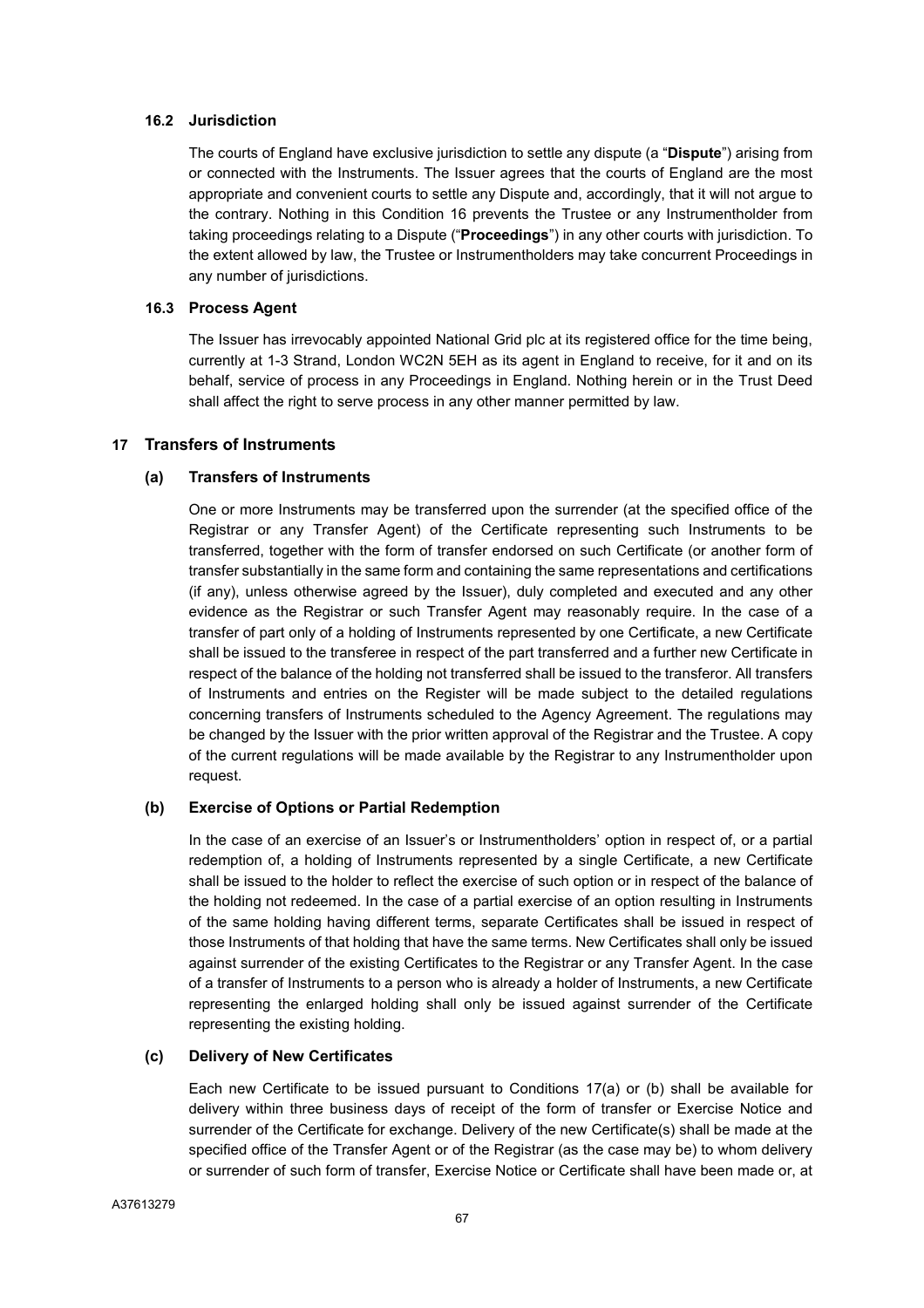the option of the holder making such delivery or surrender as aforesaid and as specified in the relevant form of transfer, Exercise Notice or otherwise in writing, be mailed by uninsured post at the risk of the holder entitled to the new Certificate to such address as may be so specified, unless such holder requests otherwise and pays in advance to the relevant Transfer Agent the costs of such other method of delivery and/or such insurance as it may specify. In this Condition 17(c), "**business day**" means a day, other than a Saturday or Sunday, on which banks are open for business in the place of the specified office of the relevant Transfer Agent or the Registrar (as the case may be).

## **(d) Transfers Free of Charge**

Transfers of Certificates on registration, transfer, exercise of an option or partial redemption shall be effected without charge by or on behalf of the Issuer, the Registrar or any Transfer Agent, but upon payment of any tax or other governmental charges that may be imposed in relation to it (or the giving of such indemnity as the Registrar or the relevant Transfer Agent may require).

## **(e) Closed Periods**

No Instrumentholder may require the transfer of an Instrument to be registered (i) during the period of 15 days ending on the due date for redemption of that Instrument, (ii) during the period of 15 days prior to any date on which Instruments may be called for redemption by the Issuer at its option pursuant to Condition 4.5, (iii) after any such Instrument has been called for redemption or (iv) during the period of seven days ending on (and including) any Record Date.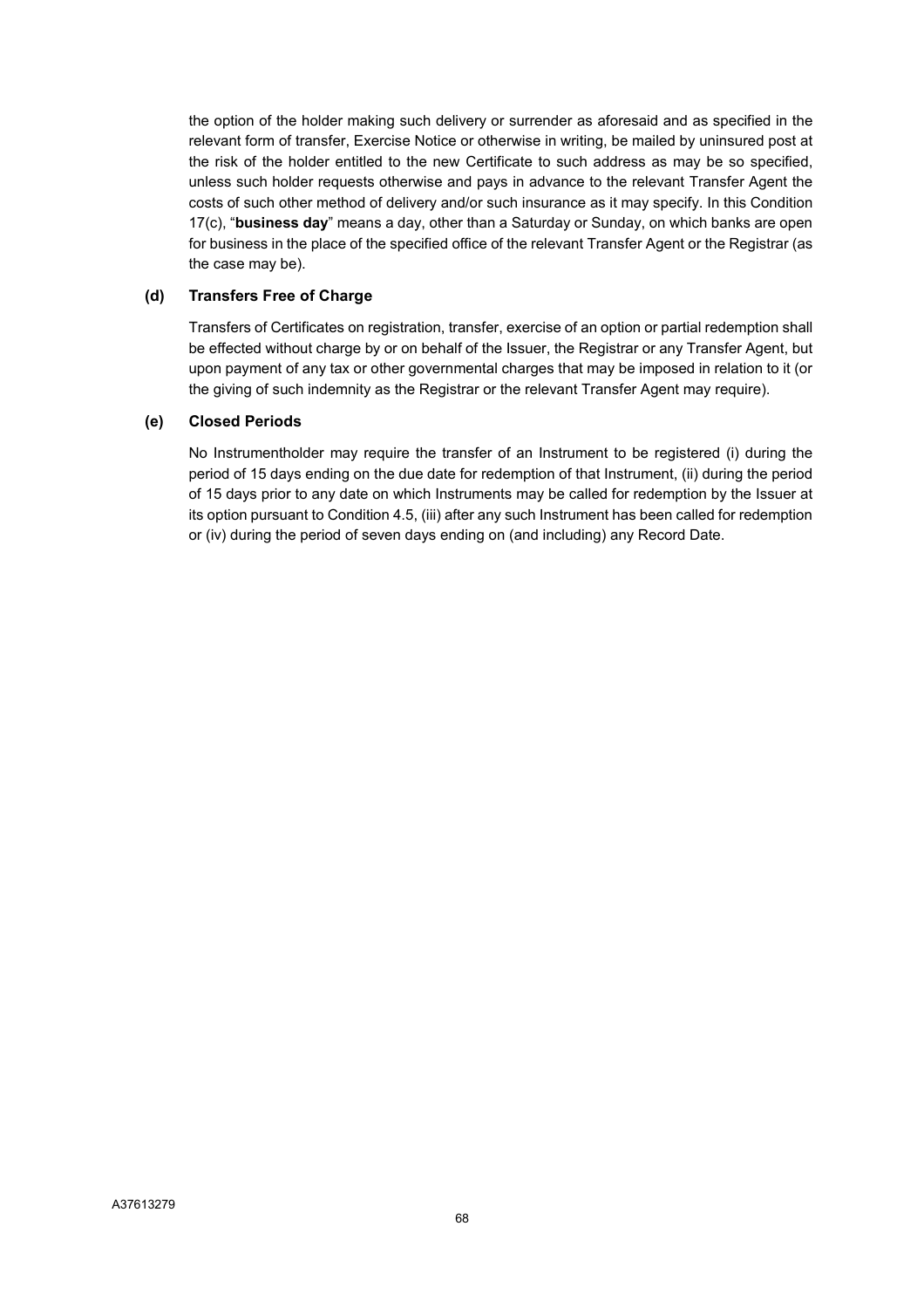# **Schedule 3 Provisions for Meetings of Instrumentholders**

# **Interpretation**

- **1** In this Schedule:
- **1.1** references to a meeting are to a meeting of Instrumentholders of a single Series of Instruments issued by the Issuer and include, unless the context otherwise requires, any adjournment;
- **1.2** references to "**Instruments**" and "**Instrumentholders**" are only to the Instruments of the Series in respect of which a meeting has been, or is to be, called, and to the holders of these Instruments, respectively;
- **1.3** "**agent**" means a holder of a voting certificate or a proxy for, or representative of, an Instrumentholder;
- **1.4** "**Alternative Clearing System**" means any clearing system (including without limitation CDS or The Depositary Trust Company ("**DTC**")) other than Euroclear or Clearstream, Luxembourg;
- **1.5** "**Electronic Consent**" has the meaning set out in paragraph 25;
- **1.6** "**Extraordinary Resolution**" means a resolution passed at a meeting duly convened and held in accordance with this Trust Deed by a majority of at least 75 per cent. of the votes cast;
- **1.7** "**voting certificate**" means a certificate issued in accordance with paragraphs 5, 6, 7 and 14;
- **1.8** "**Written Resolution**" means a resolution in writing signed by the holders of not less than 95 per cent. in nominal amount of the Instruments outstanding;
- **1.9** references to persons representing a proportion of the Instruments are to Instrumentholders or agents holding or representing in the aggregate at least that proportion in nominal amount of the Instruments for the time being outstanding; and
- **1.10** where Instruments are held in Euroclear or Clearstream, Luxembourg or an Alternative Clearing System, references herein to the deposit or release or surrender of Instruments shall be construed in accordance with the usual practices (including in relation to the blocking of the relevant account) of Euroclear or Clearstream, Luxembourg or such Alternative Clearing System.

# **Powers of meetings**

- **2** A meeting shall, subject to the Conditions and without prejudice to any powers conferred on other persons by this Trust Deed, have power by Extraordinary Resolution:
- **2.1** to sanction any proposal by the Issuer or the Trustee for any modification, abrogation, variation or compromise of, or arrangement in respect of, the rights of the Instrumentholders against the Issuer whether or not those rights arise under this Trust Deed;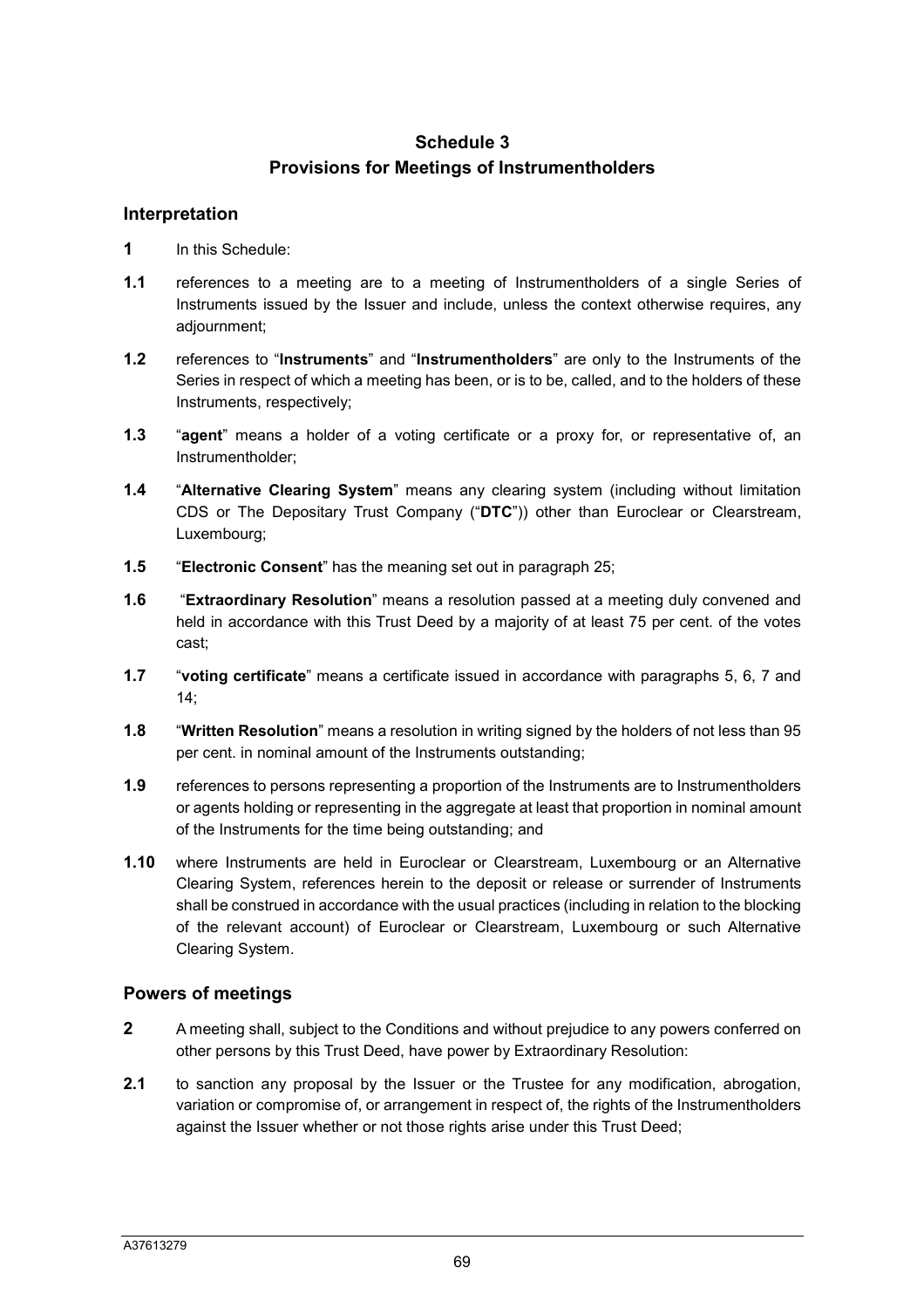- **2.2** to sanction the exchange or substitution for the Instruments of, or the conversion of the Instruments into, shares, bonds or other obligations or securities of the Issuer or any other entity;
- **2.3** to assent to any modification of this Trust Deed or the Instruments proposed by the Issuer or the Trustee;
- **2.4** to authorise anyone to concur in and do anything necessary to carry out and give effect to an Extraordinary Resolution;
- **2.5** to give any authority, direction or sanction required to be given by Extraordinary Resolution;
- **2.6** to appoint any persons (whether Instrumentholders or not) as a committee or committees to represent the Instrumentholders' interests and to confer on them any powers or discretions which the Instrumentholders could themselves exercise by Extraordinary Resolution;
- **2.7** to approve a proposed new Trustee and to remove a Trustee;
- **2.8** to approve the substitution of any entity for the Issuer (or any previous substitute) as principal debtor under this Trust Deed; and
- **2.9** to discharge or exonerate the Trustee from any liability in respect of any act or omission for which it may become responsible under this Trust Deed or the Instruments,

**provided that** the special quorum provisions in paragraph 13 shall apply to any Extraordinary Resolution (a "**special quorum resolution**") for the purpose of sub-paragraph 2.2 or 2.8, any of the proposals listed in Condition 10.1 or any amendment to this proviso.

# **Convening a meeting**

- **3** The Issuer or the Trustee may at any time convene a meeting. If it receives a written request by Instrumentholders holding at least 10 per cent. in nominal amount of the Instruments of any Series for the time being outstanding and is indemnified to its satisfaction against all costs and expenses, the Trustee shall convene a meeting of the Instrumentholders of that Series. Every meeting shall be held at a time and place approved by the Trustee.
- **4** At least 21 days' notice (exclusive of the day on which the notice is given or deemed to be given and of the day of the meeting) shall be given to the Instrumentholders. A copy of the notice shall be given by the party convening the meeting to the other parties. The notice shall specify the day, time and place of meeting and, unless the Trustee otherwise agrees, the nature of the resolutions to be proposed and shall explain how Instrumentholders may appoint proxies or representatives, obtain voting certificates and use block voting instructions and the details of the time limits applicable.

# **Cancellation of meeting**

**5** A meeting that has been validly convened in accordance with paragraph 3 above, may be cancelled by the person who convened such meeting by giving at least 5 days' notice (exclusive of the day on which the notice is given or deemed to be given and of the day of the meeting) to the Instrumentholders (with a copy to the Trustee where such meeting was convened by the Issuer or to the Issuer where such meeting was convened by the Trustee). Any meeting cancelled in accordance with this paragraph 5 shall be deemed not to have been convened.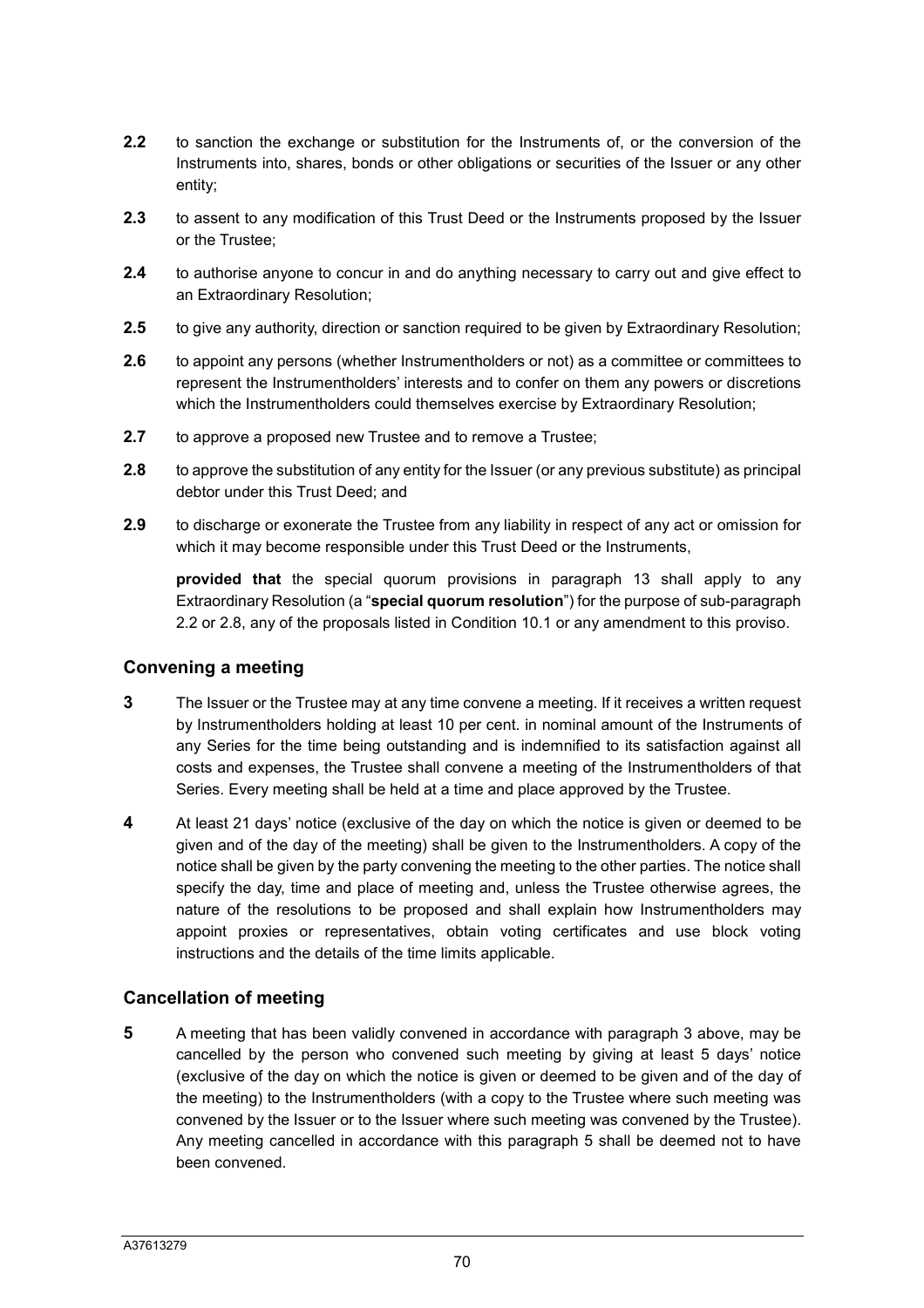### **Arrangements for voting**

- **6** If a holder of an Instrument wishes to obtain a voting certificate in respect of it for a meeting, he must deposit it for that purpose at least 48 hours before the time fixed for the meeting with a Paying Agent or to the order of a Paying Agent with a bank or other depositary nominated by the Paying Agent for the purpose. The Paying Agent shall then issue a voting certificate in respect of it.
- **7** A voting certificate shall:
- **7.1** be a document in the English language;
- **7.2** be dated;
- **7.3** specify the meeting concerned and the serial numbers of the Instruments deposited; and
- **7.4** entitle, and state that it entitles, its bearer to attend and vote at that meeting in respect of those Instruments.
- **8** Once a Paying Agent has issued a voting certificate for a meeting in respect of an Instrument, it shall not release the Instrument until either:
- **8.1** the meeting has been concluded; or
- **8.2** the voting certificate has been surrendered to the Paying Agent.
- **9**
- **9.1** A holder of an Instrument may, by an Instrument in writing in the form available from the specified office of a Transfer Agent in the English language executed by or on behalf of the holder and delivered to the Transfer Agent at least 24 hours before the time fixed for a meeting, appoint any person (a "**proxy**") to act on his behalf in connection with that meeting. A proxy need not be an Instrumentholder.
- **9.2** A corporation which holds an Instrument may, by delivering to a Transfer Agent at least 24 hours before the time fixed for a meeting a certified copy of a resolution of its directors or other governing body (with, if it is not in English, a certified translation into English), authorise any person to act as its representative (a "**representative**") in connection with that meeting.

### **Chairman**

**10** The chairman of a meeting shall be such person as the Trustee may nominate in writing, but if no such nomination is made or if the person nominated is not present within 15 minutes after the time fixed for the meeting the Instrumentholders or agents present shall choose one of their number to be chairman, failing which the Issuer may appoint a chairman. The chairman need not be an Instrumentholder or agent. The chairman of an adjourned meeting need not be the same person as the chairman of the original meeting.

### **Attendance**

- **11** The following may attend and speak at a meeting:
- **11.1** Instrumentholders and agents;
- **11.2** the chairman;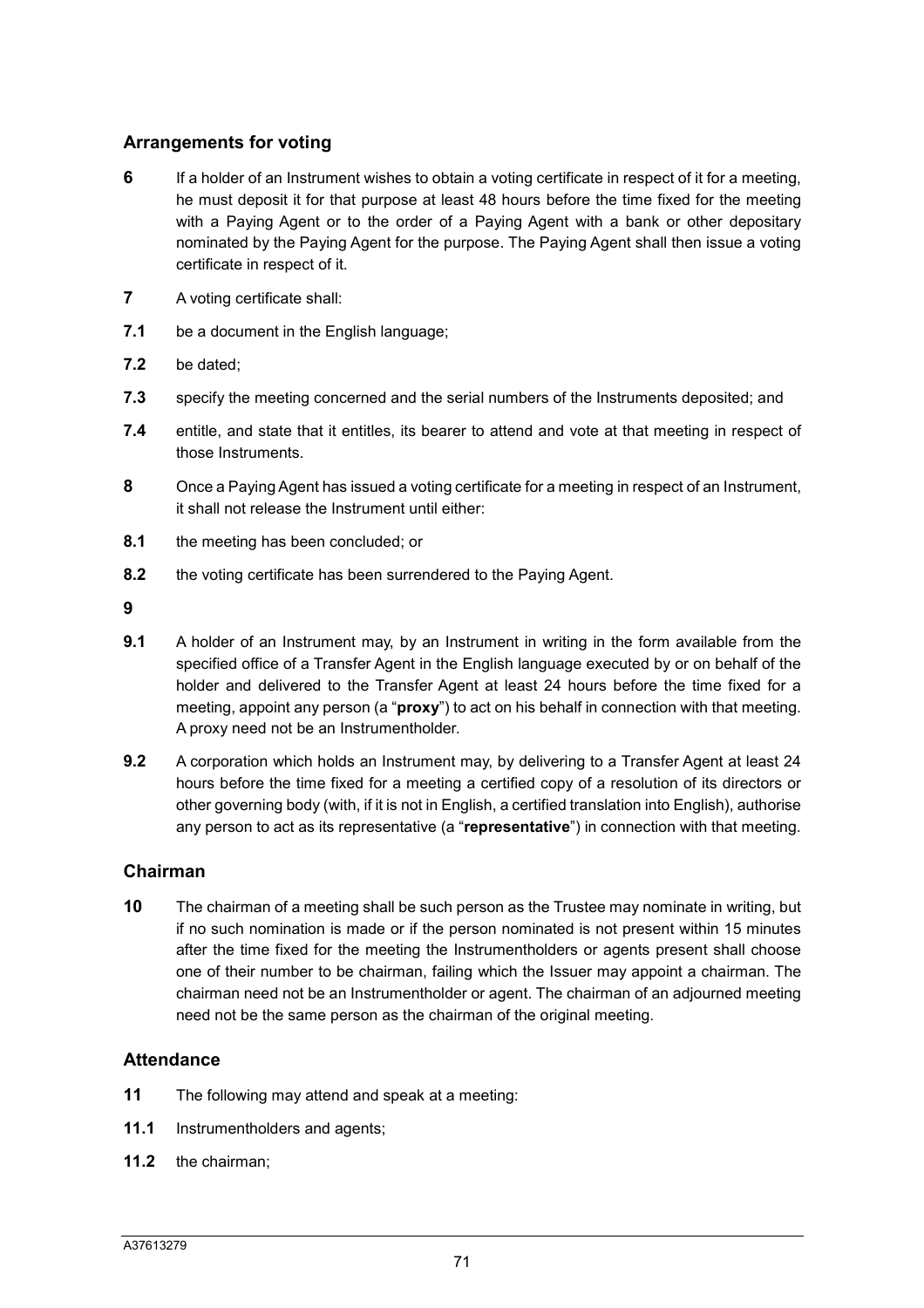- **11.3** the Issuer and the Trustee (through their respective representatives) and their respective financial and legal advisers; and
- **11.4** the Dealers and their advisers.

Extraordinary Resolution

No one else may attend or speak.

### **Quorum and Adjournment**

- **12** No business (except choosing a chairman) shall be transacted at a meeting unless a quorum is present at the commencement of business. If a quorum is not present within 15 minutes from the time initially fixed for the meeting, it shall, if convened on the requisition of Instrumentholders or if the Issuer and the Trustee agree, be dissolved. In any other case it shall be adjourned until such date, not less than 14 nor more than 42 days later, and time and place as the chairman may decide. If a quorum is not present within 15 minutes from the time fixed for a meeting so adjourned, the meeting shall be dissolved.
- **13** Two or more Instrumentholders or agents present in person shall be a quorum:
- **13.1** in the cases marked "No minimum proportion" in the table below, whatever the proportion of the Instruments which they represent; and

| Column 1                               | Column <sub>2</sub>                               | Column 3                                                    |
|----------------------------------------|---------------------------------------------------|-------------------------------------------------------------|
| Purpose of meeting                     | Any meeting except one<br>referred to in column 3 | Meeting previously<br>adjourned through want of<br>a quorum |
|                                        | Required proportion                               | Required proportion                                         |
| To pass a special quorum<br>resolution | Two thirds                                        | One third                                                   |
| To pass any other                      | A clear majority                                  | No minimum proportion                                       |

**13.2** in any other case, only if they represent the proportion of the Instruments shown by the table below.

**14** The chairman, may with the consent of (and shall if directed by) a meeting, adjourn the meeting from time to time and from place to place. Only business which could have been transacted at the original meeting may be transacted at a meeting adjourned in accordance with this paragraph or paragraph 13.

Any other purpose 10 per cent. No minimum proportion

**15** At least 10 days' notice (exclusive of the day on which the notice is given or deemed to be given and of the day of the adjourned meeting) of a meeting adjourned through want of a quorum shall be given in the same manner as for an original meeting and that notice shall state the quorum required at the adjourned meeting. However, no notice need otherwise be given of an adjourned meeting.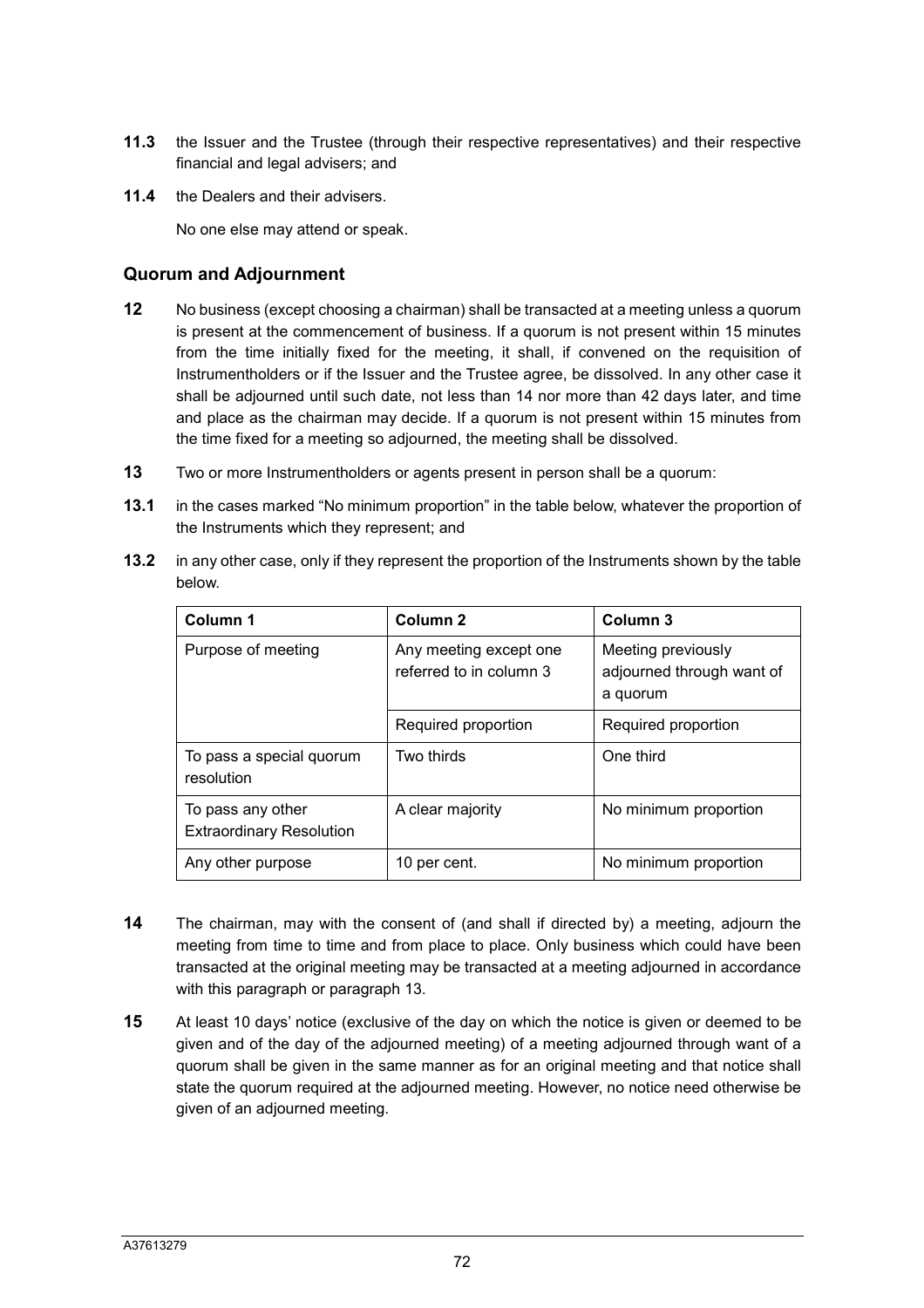# **Voting**

- **16** Each question submitted to a meeting shall be decided by a show of hands unless a poll is (before, or on the declaration of the result of, the show of hands) demanded by the chairman, the Issuer, the Trustee or one or more persons holding one or more Instruments or voting certificates or representing not less than 2 per cent. of the Instruments.
- **17** Unless a poll is demanded a declaration by the chairman that a resolution has or has not been passed shall be conclusive evidence of the fact without proof of the number or proportion of the votes cast in favour of or against it.
- **18** If a poll is demanded, it shall be taken in such manner and (subject as provided below) either at once or after such adjournment as the chairman directs. The result of the poll shall be deemed to be the resolution of the meeting at which it was demanded as at the date it was taken. A demand for a poll shall not prevent the meeting continuing for the transaction of business other than the question on which it has been demanded.
- **19** A poll demanded on the election of a chairman or on a question of adjournment shall be taken at once.
- **20** On a show of hands every person who is present in person and who produces a Certificate of which he is the registered holder or a voting certificate or is a proxy or representative has one vote. On a poll every such person has one vote in respect of each integral currency unit of the Specified Currency of such Series of Instruments so produced or represented by the voting certificate so produced or for which he is a proxy or representative. Without prejudice to the obligations of proxies, a person entitled to more than one vote need not use them all or cast them all in the same way.
- **21** In case of equality of votes the chairman shall both on a show of hands and on a poll have a casting vote in addition to any other votes which he may have.

## **Effect and Publication of an Extraordinary Resolution**

**22** An Extraordinary Resolution shall be binding on all the Instrumentholders, whether or not present at the meeting, and each of them shall be bound to give effect to it accordingly. The passing of such a resolution shall be conclusive evidence that the circumstances justify its being passed. The Issuer shall give notice of the passing of an Extraordinary Resolution to Instrumentholders within 14 days but failure to do so shall not invalidate the resolution.

### **Minutes**

**23** Minutes shall be made of all resolutions and proceedings at every meeting and, if purporting to be signed by the chairman of that meeting or of the next succeeding meeting, shall be conclusive evidence of the matters in them. Until the contrary is proved every meeting for which minutes have been so made and signed shall be deemed to have been duly convened and held and all resolutions passed or proceedings transacted at it to have been duly passed and transacted.

### **Written Resolution and Electronic Consent**

**24** A resolution in writing signed by or on behalf of the holders of not less than 95 per cent. in nominal amount of the Instruments who for the time being are entitled to receive notice of a meeting in accordance with the provisions of this Schedule shall for all purposes be as valid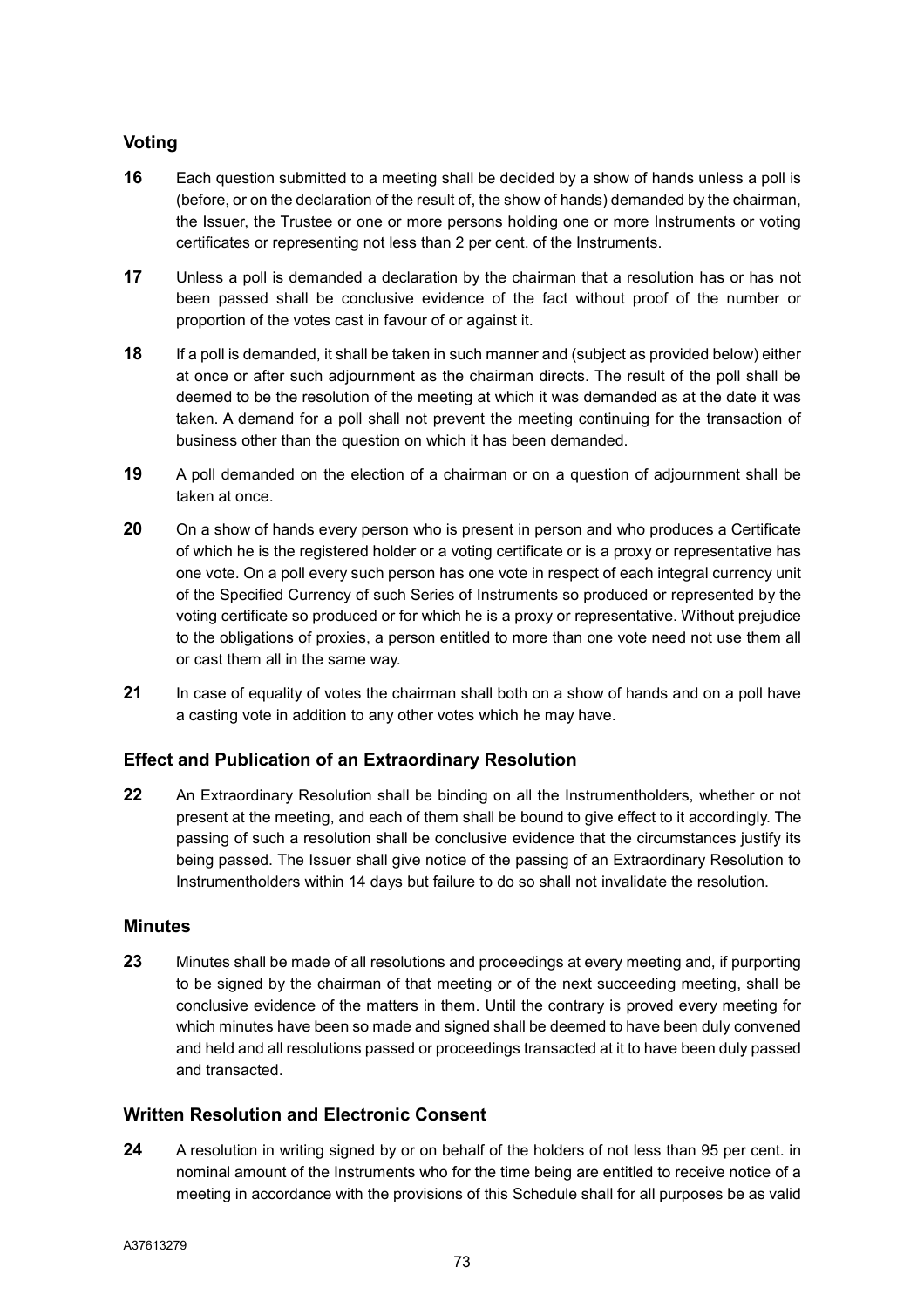and effectual as an Extraordinary Resolution passed at a meeting of such Instrumentholders duly convened and held in accordance with the provisions of this Schedule. Subject to the following sentence, a Written Resolution may be contained in one document or in several documents in like form, each signed by or on behalf of one or more of the Instrumentholders.

For so long as the Instruments are in the form of a Global Certificate held on behalf of one or more of Euroclear, Clearstream, Luxembourg or an Alternative Clearing System, then, in respect of any resolution proposed by the Issuer or the Trustee:

- **25 Electronic Consent**: where the terms of the resolution proposed by the Issuer or the Trustee (as the case may be) have been notified to the Instrumentholders through the relevant clearing system(s) as provided in sub-paragraph (i) and/or (ii) below, each of the Issuer and the Trustee shall be entitled to rely upon approval of such resolution given by way of electronic consents communicated through the electronic communications systems of the relevant clearing system(s) to the relevant Paying Agent or another specified agent in accordance with their operating rules and procedures by or on behalf of the holders of not less than 95 per cent. in nominal amount of the Instruments outstanding (the "**Required Proportion**") ("**Electronic Consent**") by close of business on the Relevant Date. The relevant Paying Agent shall confirm the result of voting on any Electronic Consent in writing to the Issuer and the Trustee (in a form satisfactory to the Trustee), specifying (as of the Relevant Date): (i) the outstanding nominal amount of the Instruments and (ii) the outstanding nominal amount of the Instruments in respect of which consent to the resolution has been given in accordance with this provision. The Issuer and the Trustee may act without further enquiry on any such confirmation from the relevant Paying Agent and shall have no liability or responsibility to anyone as a result of such reliance or action. The Trustee shall not be bound to act on any Electronic Consent in the absence of such a confirmation from the relevant Paying Agent in a form satisfactory to it. Any resolution passed in such manner shall be binding on all Instrumentholders, even if the relevant consent or instruction proves to be defective. The Issuer shall not be liable or responsible to anyone for such reliance:
	- (i) When a proposal for a resolution to be passed as an Electronic Consent has been made, at least 14 days' notice (exclusive of the day on which the notice is given or deemed to be given and of the day on which affirmative consents will be counted) shall be given to the Instrumentholders through the relevant clearing system(s). The notice shall specify, in sufficient detail to enable Instrumentholders to give their consents in relation to the proposed resolution, the method by which their consents may be given (including, where applicable, blocking of their accounts in the relevant clearing system(s)) and the time and date (the "**Relevant Date**") by which they must be received in order for such consents to be validly given, in each case subject to and in accordance with the operating rules and procedures of the relevant clearing system(s).
	- (ii) If, on the Relevant Date on which the consents in respect of an Electronic Consent are first counted, such consents do not represent the Required Proportion, the resolution shall be deemed to be defeated. Such determination shall be notified in writing to the other party or parties to the Trust Deed by the relevant Paying Agent. Alternatively, the party proposing such resolution (the "**Proposer**") may give a further notice to Instrumentholders in accordance with (i) above that the resolution will be proposed again. Such notice must inform Instrumentholders that insufficient consents were received in relation to the original resolution and the information specified in sub-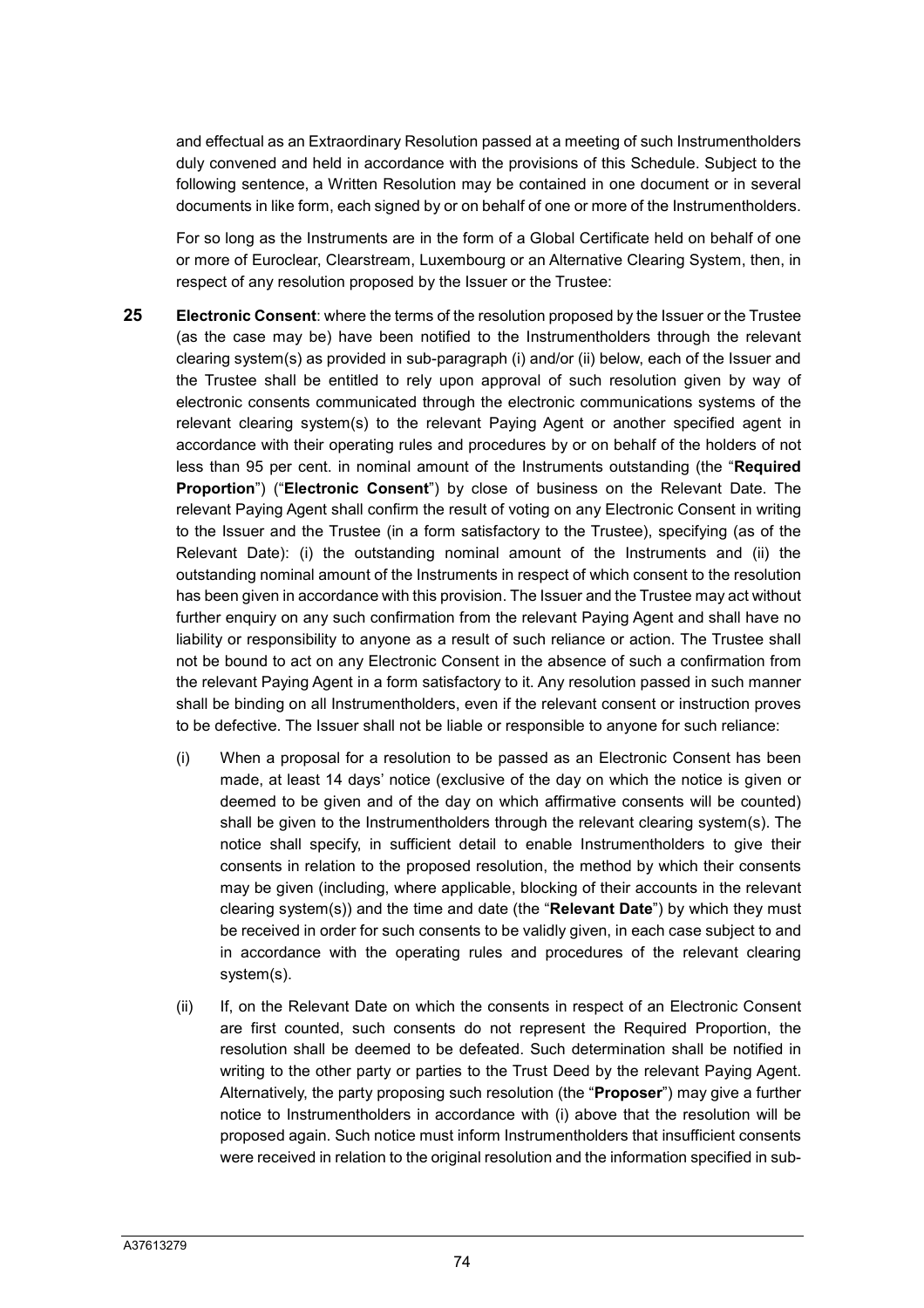paragraph (i) above. For the purpose of such further notice, references to "Relevant Date" shall be construed accordingly.

For the avoidance of doubt, an Electronic Consent may only be used in relation to a resolution proposed by the Issuer or the Trustee which is not then the subject of a meeting that has been validly convened in accordance with paragraph 3 above, unless that meeting is or shall be cancelled or dissolved; and

**26 Written Resolution**: where Electronic Consent is not being sought, for the purpose of determining whether a Written Resolution has been validly passed, the Issuer and the Trustee shall be entitled to rely on consent or instructions given in writing directly to the Issuer and/or the Trustee, as the case may be, (a) by accountholders in the clearing system(s) with entitlements to such Global Certificates and/or, (b) where the accountholders hold any such entitlement on behalf of another person, on written consent from or written instruction by the person identified by that accountholder as the person for whom such entitlement is held. For the purpose of establishing the entitlement to give any such consent or instruction, the Issuer and the Trustee shall be entitled to rely on any certificate or other document issued by, in the case of (a) above, Euroclear, Clearstream, Luxembourg or any other relevant Alternative Clearing System and, in the case of (b) above, the relevant clearing systems and the accountholder identified by the relevant clearing systems for the purposes of (b) above.

Any resolution passed in such manner shall be binding on all Instrumentholders, even if the relevant consent or instruction proves to be defective. Any such certificate or other document shall, be conclusive and binding for all purposes. Any such certificate or other document may comprise any form of statement or print out of electronic records provided by the relevant clearing systems in accordance with their usual procedures and in which the accountholder of a particular nominal amount of the Instruments is clearly identified together with the amount of such holding. Neither the Issuer, nor the Trustee shall be liable to any person by reason of having accepted as valid or not having rejected any certificate or other document to such effect purporting to be issued by any such person and subsequently found to be forged or not authentic.

A Written Resolution or Electronic Consent shall take effect as an Extraordinary Resolution. A Written Resolution and/or Electronic Consent will be binding on all Instrumentholders, whether or not they participated in such Written Resolution and/or Electronic Consent.

### **Trustee's Power to Prescribe Regulations**

- **27** Subject to all other provisions in this Trust Deed the Trustee may without the consent of the Instrumentholders prescribe such further regulations regarding the holding of meetings and attendance and voting at them as it in its sole discretion determines including (without limitation) such requirements as the Trustee thinks reasonable to satisfy itself that the persons who purport to make any requisition in accordance with this Trust Deed are entitled to do so and as to the form of voting certificates or block voting instructions so as to satisfy itself that persons who purport to attend or vote at a meeting are entitled to do so.
- **28** The holder of a Global Certificate shall (unless such Global Certificate represents only one Instrument) be treated as two persons for the purposes of any quorum requirements of a meeting of Instrumentholders.
- **29** The above provisions of this Schedule shall have effect subject to the following provisions: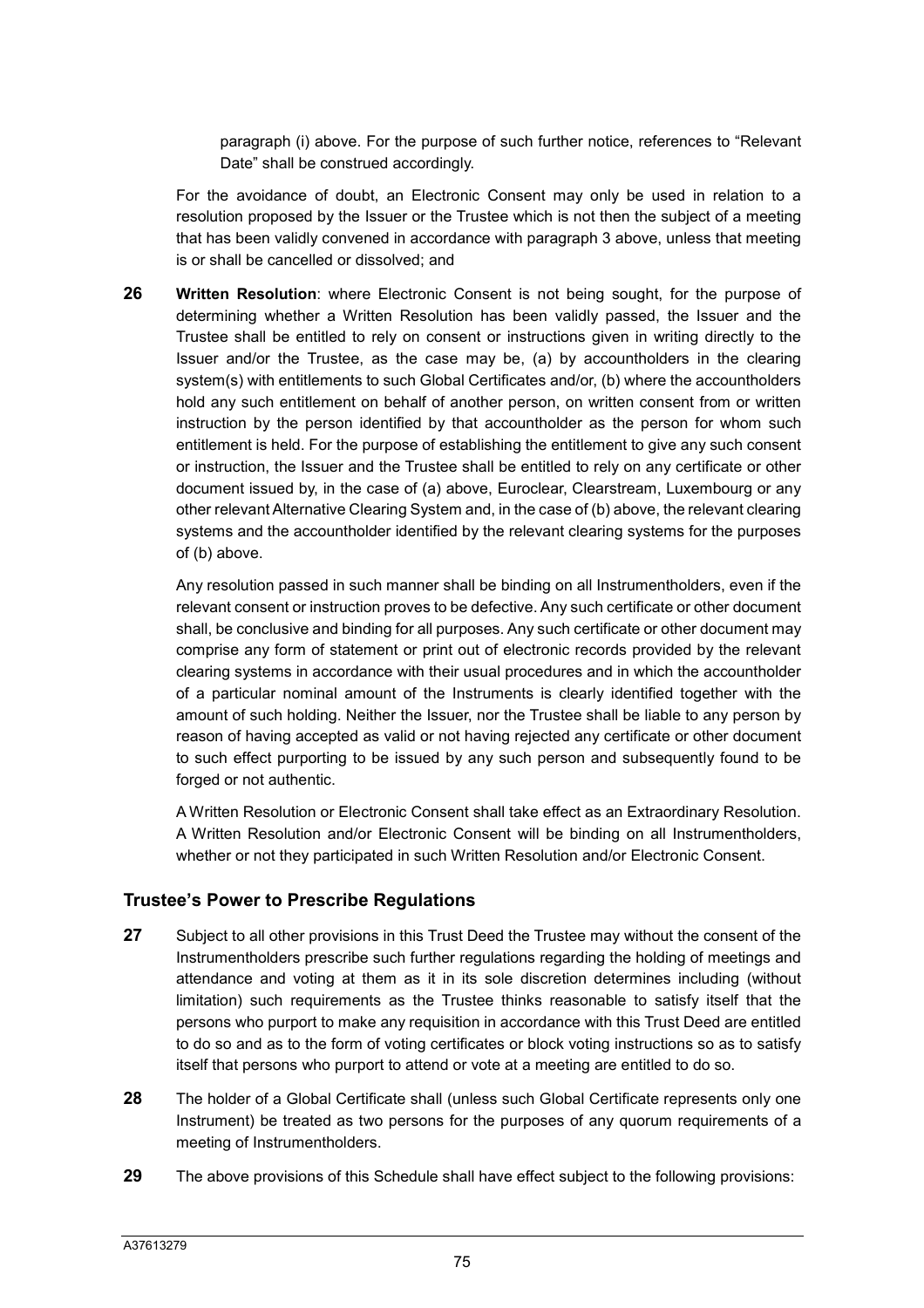- **29.1** Meetings of Instrumentholders of separate Series will normally be held separately. However, the Trustee may from time to time determine that meetings of Instrumentholders of separate Series shall be held together.
- **29.2** A resolution that in the opinion of the Trustee affects one Series alone shall be deemed to have been duly passed if passed at a separate meeting of the Instrumentholders of the Series concerned.
- **29.3** A resolution that in the opinion of the Trustee affects the Instrumentholders of more than one Series but does not give rise to a conflict of interest between the Instrumentholders of the different Series concerned shall be deemed to have been duly passed if passed at a single meeting of the Instrumentholders of the relevant Series provided that for the purposes of determining the votes an Instrumentholder is entitled to cast pursuant to paragraph 20, each Instrumentholder shall have one vote in respect of each whole Euro 1.00 nominal amount of Instruments held, converted, if such Instruments are not denominated in Euro, in accordance with Clause 8.13 (Currency Conversion).
- **29.4** A resolution that in the opinion of the Trustee affects the Instrumentholders of more than one Series and gives or may give rise to a conflict of interest between the Instrumentholders of the different Series concerned shall be deemed to have been duly passed only if it shall be duly passed at separate meetings of the Instrumentholders of the relevant Series.
- **29.5** To all such meetings as previously set out all the preceding provisions of this Schedule shall *mutatis mutandis* apply as though references therein to Instruments and to Instrumentholders were references to the Instruments and Instrumentholders of the Series concerned.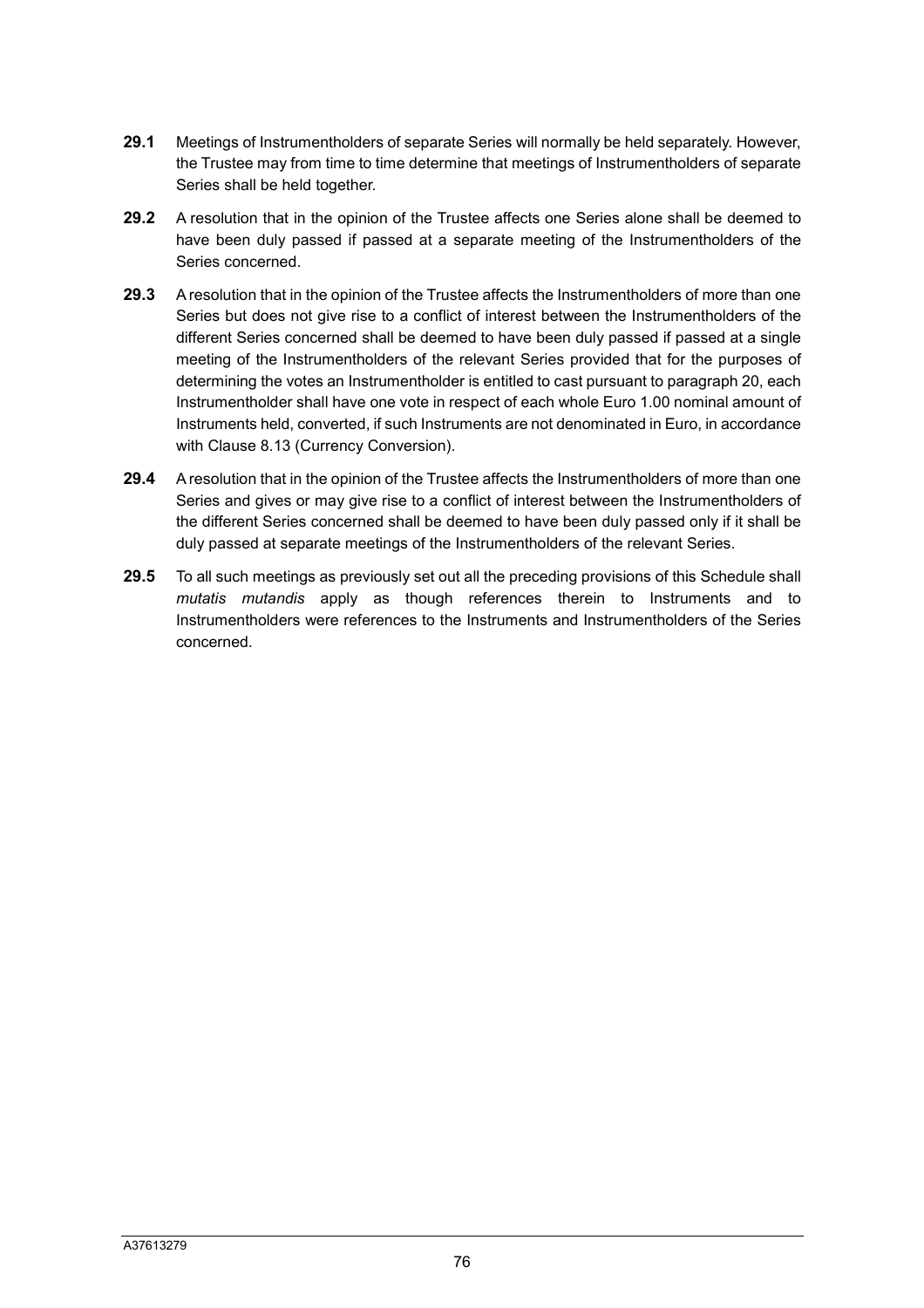In witness of which this Trust Deed is delivered on the date stated at the beginning.

NATIONAL GRID NORTH AMERICA INC.

depard heuis By:

EXECUTED AS A DEED BY AFFIXING THE COMMON SEAL OF THE LAW DEBENTURE TRUST CORPORATION p.l.c.

acting by:

Director

Authorised Signatory:

Signature page to Trust Deed